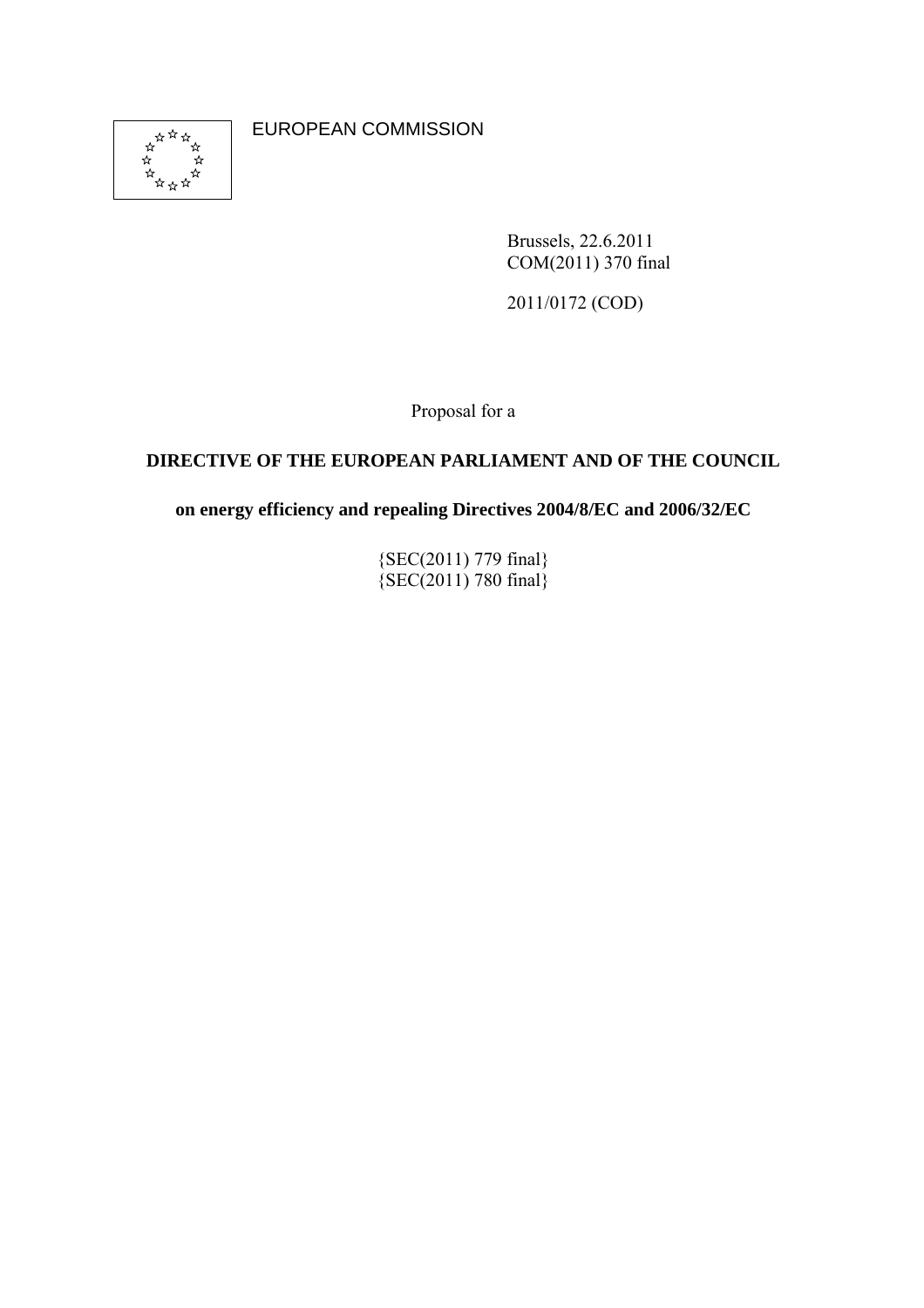# **EXPLANATORY MEMORANDUM**

#### **1. CONTEXT OF THE PROPOSAL**

#### **1.1. Grounds for and objectives of the proposal**

The EU has set itself the objective of achieving 20% primary energy savings in  $2020<sup>1</sup>$  and has made this objective one of the five headline targets of the Europe 2020 Strategy for smart, sustainable and inclusive growth<sup>2</sup>.

The Commission's latest estimations, which take into account the national energy efficiency targets for 2020 that Member States have set in the context of the Europe 2020 strategy, suggest that the EU will achieve only half of the  $20\%$  target in  $2020<sup>3</sup>$ . The European Council<sup>4</sup> and the European Parliament<sup>5</sup> have urged the Commission to adopt a new ambitious strategy on energy efficiency for determined action to tap the considerable potential.

To give fresh momentum to energy efficiency, on 8 March 2011 the Commission put forward a new Energy Efficiency Plan (EEP) setting out measures to achieve further savings in energy supply and use.

This legislative proposal transforms certain aspects of the EEP into binding measures. The main purpose of the proposal is to make a significant contribution to meeting the EU's 2020 energy efficiency target. For it to be successful, the proposal must be promptly adopted and implemented in the Member States.

The proposal also looks beyond the 20% target and seeks to set a common framework to promote energy efficiency in the Union beyond 2020. The proposal is a strategic priority in the Commission Work Programme for 2011.

#### **1.2. General context**

Against a backdrop of rising EU imports of energy at rising prices, access to energy resources will in the medium term play a more important role with the potential to risk seriously compromising EU economic growth. This explains why energy efficiency is one of the main aspects of the Europe 2020 flagship initiative for a resource-efficient Europe<sup>6</sup>. Energy efficiency is the most cost-effective and fastest way to increase security of supply, and is an effective way to reduce the greenhouse gases emissions responsible for climate change. As outlined in the Commission Communication 'A Roadmap for moving to a competitive low carbon economy in 2050'<sup>7</sup> , energy efficiency can help the EU achieve and even outperform its greenhouse gas emission reduction target.

Making the EU economy more energy efficient will also have positive impacts in terms of economic growth and job creation. Energy savings free up financial resources that can be reinvested elsewhere in the economy and can help alleviate public budgets that are under strain. For individuals, energy efficiency means paying less on their energy bills. Energy poverty can be tackled strategically by taking energy efficiency improvement measures.

<sup>1</sup> 7224/1/07, REV 1. 2

COM(2010)2020. 3

SEC(2011)277. 4

EUCO 2/1/11.

<sup>5</sup> [2010/2107\(INI\).](http://www.europarl.europa.eu/oeil/FindByProcnum.do?lang=en&procnum=INI/2010/2107)  6

COM(2011)21.

<sup>7</sup> COM(2011)112.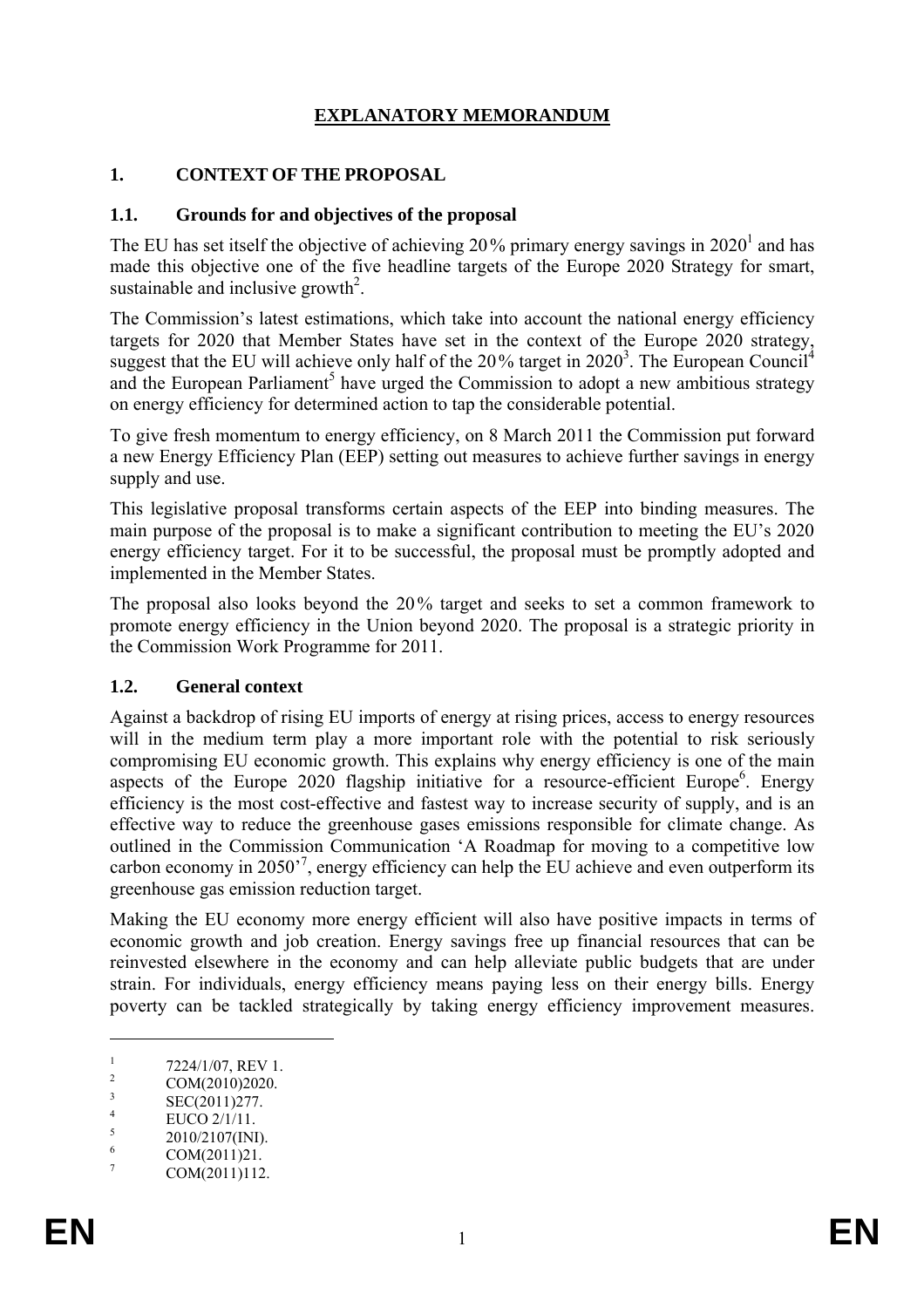Finally, producing more with less energy should improve EU industries' competitiveness and give them the lead in the global markets for energy efficiency technologies. Energy efficiency and savings benefit the EU economy as a whole, the public sector, business and private individuals. For these reasons, the European Energy Strategy 2020 identified energy efficiency as one of the key priorities of EU energy policy for the following years.

## **1.3. Existing provisions**

The scope of two Directives: the Cogeneration Directive (2004/8/EC, CHP Directive) and the Energy Services Directive (2006/32/EC, ESD)<sup>8</sup> overlap with this Proposal. Both have failed to fully tap the energy saving potential. Therefore, it is proposed that these two Directives are repealed when the new Directive enters into force, except for Articles 4(1) to (4) and Annexes I, III and IV to the ESD. These provisions concern the achievement by 2017 of an indicative energy saving target of 9% of the final energy consumption of each Member State in the 5 years before the implementation of the ESD. This target – albeit different in scope and level of ambition - contributes to the realisation of the EU's 20% energy efficiency target by 2020, and should therefore remain applicable until 2017.

Other provisions overlapping with the provisions of the new Directive are Article 9(1) and (2) of Directive 2010/30/EU on energy labelling<sup>9</sup>, which will be repealed when the new Directive enters into force.

# **1.4. Consistency with other EU policies and objectives**

This proposal is anchored in the Europe 2020 Strategy for smart, sustainable and inclusive growth<sup>10</sup>, as the EU's 20% energy efficiency target is part of one of the five headline targets under this Strategy. It is one of the proposals planned for 2011 to deliver on one of the seven key initiatives of the Strategy, the Europe 2020 flagship initiative for a resource-efficient Europe. It is consistent and complementary with EU climate policy.

The decreased energy consumption aimed at by this proposal should also help Member States to reach their targets on the share of energy from renewable sources set by Directive  $2009/28/EC$  on the promotion of the use of energy from renewable sources<sup>11</sup>.

# **2. CONSULTATION OF INTERESTED PARTIES AND IMPACT ASSESSMENT**

# **2.1. Consultation, data collection and use of expertise**

The proposal was developed on the basis of a broad range of contributions from Member States and interested parties provided on various occasions, including a general online public consultation<sup>12</sup>. Another broad consultation exercise was launched in January 2011 by the working groups of the Bucharest forum on sustainable energy (which include Member State representatives and stakeholders)<sup>13</sup>. A comprehensive analysis of the impact of the options proposed was carried out using the results of three models and numerous studies. The analysis studied the economic, social and environmental impact of the options, taking into account the subsidiarity and proportionality principles.

<sup>8</sup> OJ L 144, 27.4.2008, p. 64.

<sup>9</sup>  $^{9}$  OJ L 153, 18.6.2010, p. 1.

 $10$  EUCO 13/10.

 $11$  OJ L 140, 23.4.2009, p. 16.

<sup>&</sup>lt;sup>12</sup> For more details, see section 1.2 of the accompanying IA and Annexes I and II.<br><sup>13</sup> The dreft reports available at http://so. surges av/aparay/officianay/bushaped.

The draft reports available at: http://ec.europa.eu/energy/efficiency/bucharest.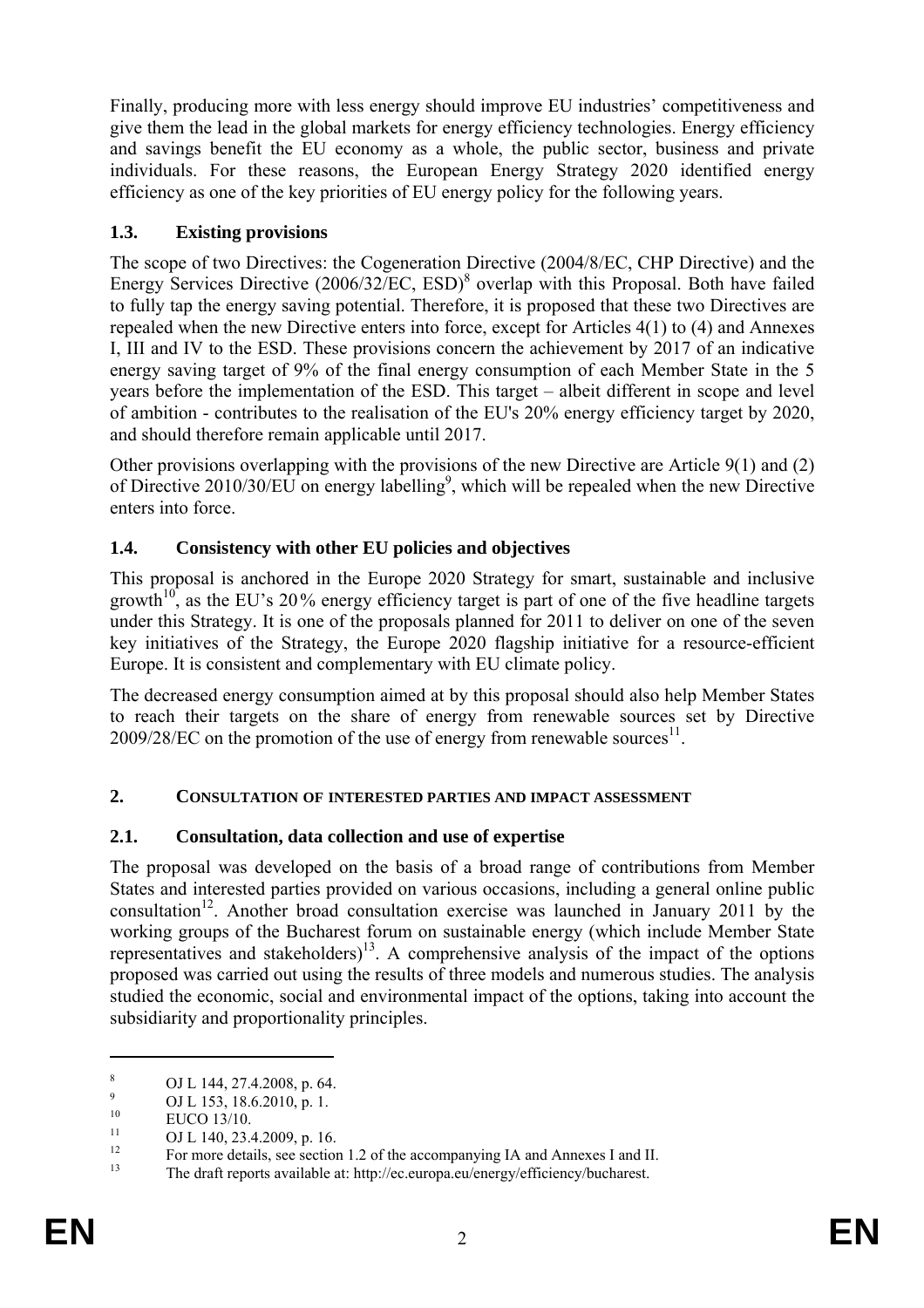## **2.2. Impact assessment**

The impact assessment (IA) explores a number of options broken down into three levels:

- **First-level policy options** analyse ways to improve the current policy framework. This analysis focuses primarily on issues of whether the current approach of the ESD to target setting should be extended until 2020, whether national energy savings targets should be added to achieve the EU 20% target and if so, whether they should be binding or merely indicative.

The analysis concludes that the ESD targets should be maintained for end-use sectors until their deadline in 2016, but to reach the 20% energy efficiency target they need to be complemented with more ambitious energy savings targets under the Europe 2020 process. It indicates that such targets do not need to be binding at present and that binding measures can achieve the same or better results. These binding measures, together with the current policy framework, should be sufficient to reach the EU's 20% target in 2020. However, progress needs to be followed and appropriate corrective action taken early enough to ensure the 20% target is reached in 2020 if progress is, after all, inadequate.

- Second-level policy options explore different measures to tackle the remaining economic potential on the demand and supply side.

The IA looks at energy savings obligation schemes as a possible option for yielding energy savings in end-use sectors. It concludes that energy saving obligations have the scope to achieve significant savings but the existing provisions in the ESD (where such obligations are only one of the options provided to Member States to ensure that energy utilities achieve savings in end-use sectors) should be reinforced. The questions then raised are the level of energy savings required from energy utilities and whether the design of such obligation schemes should be completely left to the Member States or whether there should be some harmonisation of key design features. The IA suggests introducing national energy efficiency obligation schemes in all Member States with the aim of yielding an annual final energy reduction of 1.5%. While certain key features need to be harmonised at EU level (targeted sectors, level of ambition and counting methods), Member States should have the possibility to adjust the schemes to their national circumstances or retain their current schemes, to a large degree. The option of introducing a European system of tradable white certificates was also considered, but rejected for the same reasons as the option to completely harmonise all design features of the scheme.

Another set of policy options examine measures involving the public sector. The analysis concludes that two measures could be beneficial. Firstly, 3% of buildings owned by public bodies should be renovated annually to cost-optimal levels, a doubling of the current renovation rate. Secondly, public bodies should be required to purchase high energy performance products and buildings based on the available energy labels and certificates.

Other options with a considerable positive impact compared to their costs are those that aim to promote the energy services market, provide improved and more frequent information to households and companies on their actual energy consumption through billing and smart meters, and mandatory energy audits for large companies. The IA shows that all these measures are valuable in reducing the information gap that is one of the barriers to efficiency and could yield major energy savings. Other options to promote energy efficiency via voluntary measures are assessed as insufficient to tap all the available potential for savings.

The IA also analyses which measures could help tap energy efficiency potential in energy transformation and distribution. It rejects the options involving a continuation of the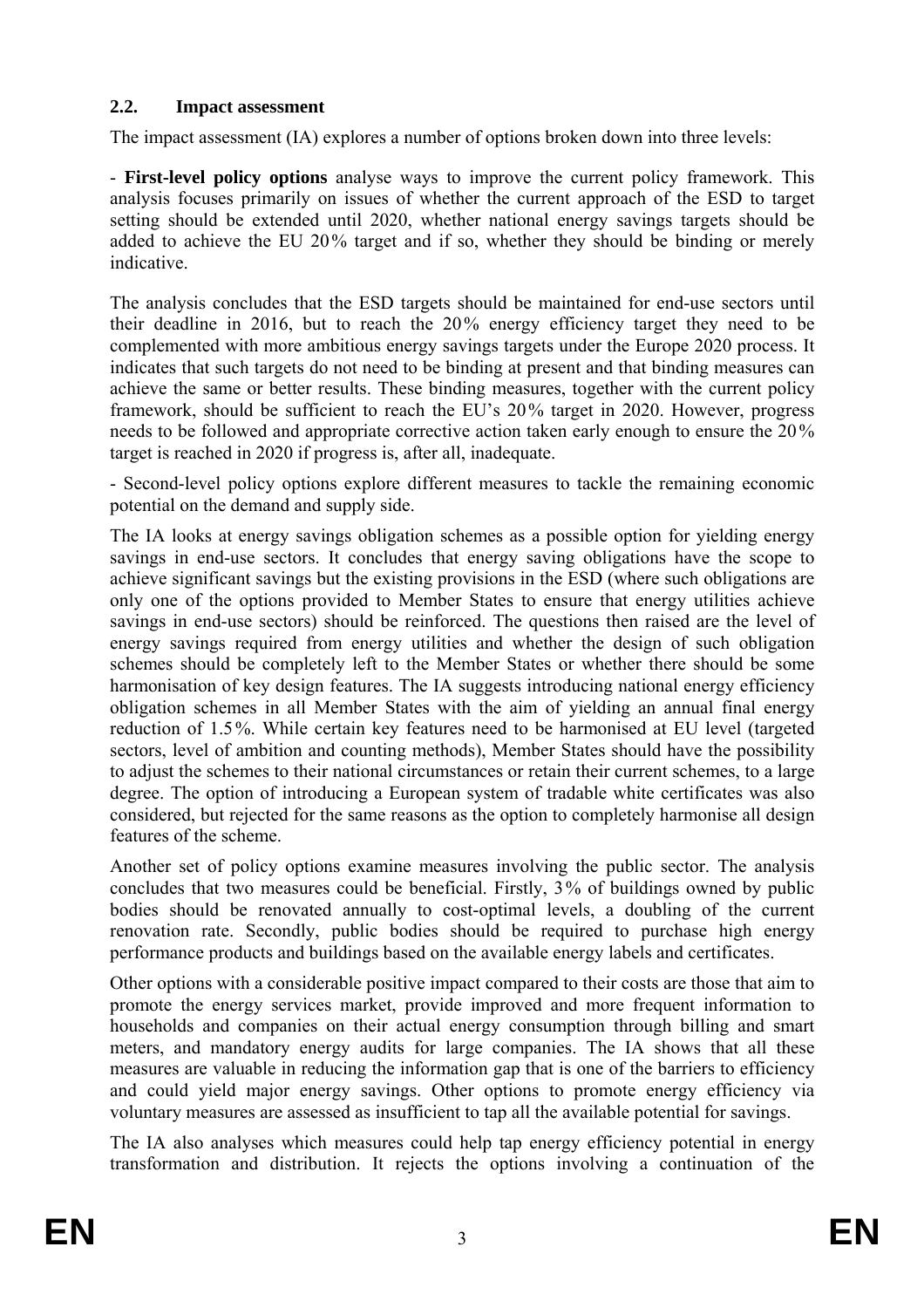provisions of the current CHP Directive, as they do not promote energy efficiency across the energy supply sector, but only in relation to cogeneration and without ensuring an actual deployment of CHP (Member States are only required to gather information and report to the Commission). The analysis suggests that establishing minimum performance requirements for energy generation (including on mandatory CHP and district heating/cooling requirements for new electricity generation installations and mandatory connection and priority access of highefficiency cogeneration to the electricity grid) would significantly improve energy efficiency in generation. Establishing energy efficiency obligations for energy regulatory authorities would also be valuable in improving efficiency in energy transmission and distribution.

The IA examines options for national reporting and monitoring of implementation. To limit the administrative burden whilst ensuring proper monitoring of progress, it suggests a light form of annual reporting based on a selection of energy efficiency and savings indicators, which could be fed into the annual National Reform Programmes. This would be supplemented by more detailed information on energy efficiency measures and programmes that would only be required from Member States every three years.

- Third-level policy options assess the legal form of the selected first- and second-level measures. It concludes that, in order to reach the level of ambition of the EU 20% energy efficiency target, EU policies need to reap the energy saving potential in every sector, including in those sectors excluded from the scope of the ESD. This is why it is proposed to adopt a new legislative proposal that covers the scope of the two Directives and extends it to all sectors with energy saving potential. Merging the two Directives into a single legislative text was considered to be the best option to streamline the existing legal framework and provide better coherence.

The analysis was not as conclusive regarding the legal form. However, as the specific provisions of the legislative proposal have been fleshed out, it has become clear that, given the content and the need to adopt further implementing measures at national level, a Directive is the most appropriate legal form.

The modelling exercise to evaluate the overall impact of the selected policy options shows that for the EU27, the net effect of the proposed measures reaches the 20% primary energy saving objective. The IA also shows that the additional cost of achieving the overall 20% target through the set of selected measures is modest compared to the benefits. The overall economic, social and environmental impacts of these measures will make a strong positive contribution to EU policies and underpin the Europe 2020 Strategy.

Energy efficiency is one of the main vehicles to achieve the objectives of the 2050 Low Carbon Economy Roadmap. The price of ETS allowances is an important incentive to reduce greenhouse gas emissions. While the modelling exercises carried out in preparation of this proposal showed that its measures will certainly deliver additional greenhouse gas emissions reductions, they were not conclusive regarding possible impacts on the price of ETS allowances. In the implementation of the 20% energy efficiency target, the Commission will have to monitor the impact of new measures on Directive 2003/87/EC establishing the EU's emissions trading directive (ETS) in order to maintain the incentives in the emissions trading system rewarding low carbon investments and preparing the ETS sectors for the innovations needed in the future. In this respect, appropriate measures need to be considered, including recalibrating the emissions trading system by setting aside a corresponding number of allowances from the part to be auctioned during the period 2013 to 2020, should a corresponding political decision be taken.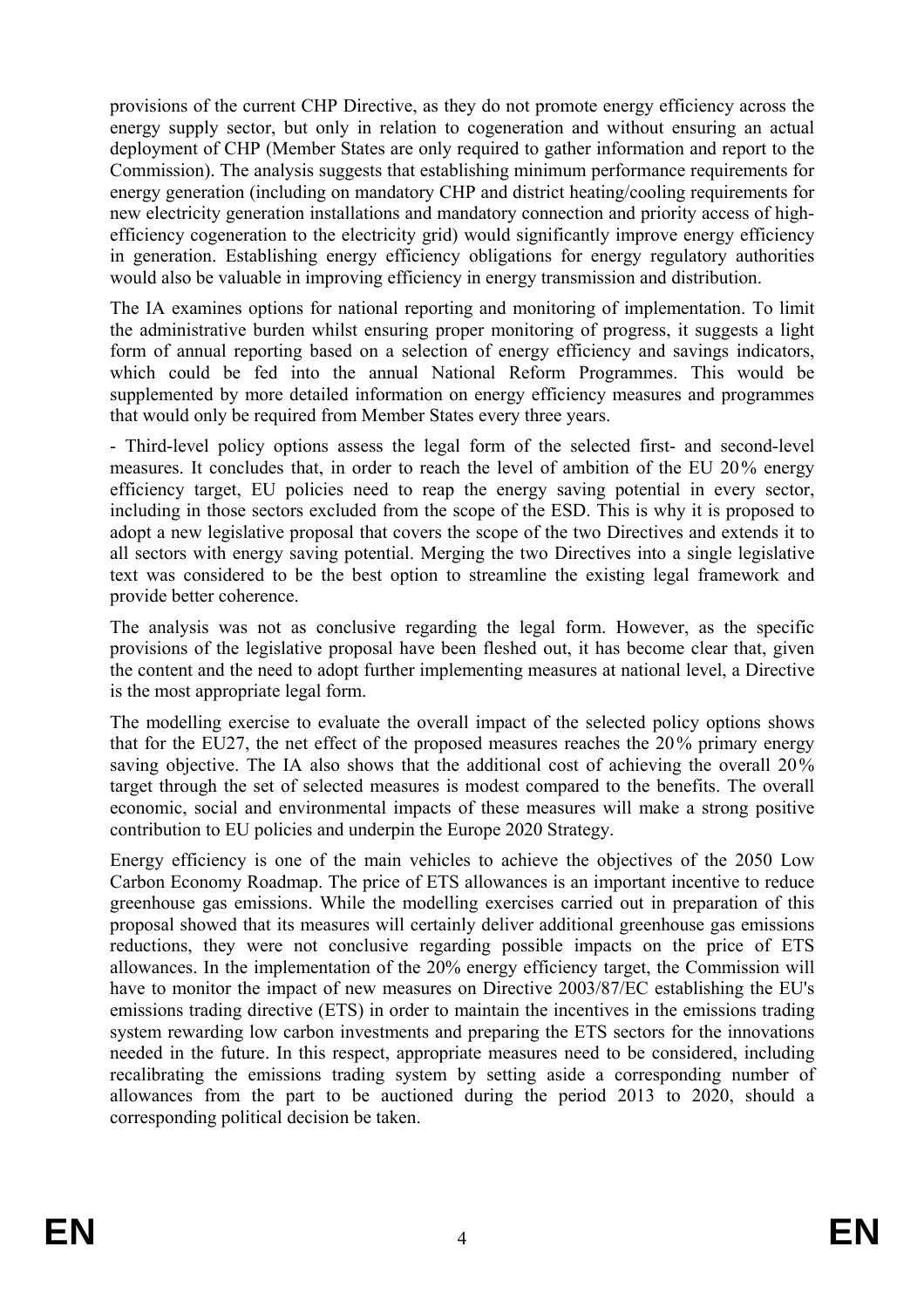# **3. LEGAL ELEMENTS OF THE PROPOSAL**

## **3.1. Summary of proposed action**

The proposed Directive establishes a common framework for promoting energy efficiency in the Union to ensure the target of 20% primary energy savings by 2020 is met and to pave the way for further energy efficiency afterwards. It lays down rules designed to remove barriers and overcome some of the market failures that impede efficiency in the supply and use of energy.

For end-use sectors, the proposed Directive focuses on measures that lay down requirements on the public sector, both as regards renovating the buildings it owns and applying high energy efficiency standards to the purchase of buildings, products and services. The proposal requires Member States to establish national energy efficiency obligation schemes. It requires regular mandatory energy audits for large companies and lays down a series of requirements on energy companies regarding metering and billing.

For the energy supply sector, the proposal requires Member States to adopt national heating and cooling plans to develop the potential for high-efficiency generation and efficient district heating and cooling, and to ensure that spatial planning regulations are in line with these plans. Member States must adopt authorisation criteria that ensure that installations are located in sites close to heat demand points and that all new electricity generation installations and existing installations that are substantially refurbished are equipped with high-efficiency CHP units. Member States should however be able to lay down conditions for exemption from this obligation where certain conditions are met. The proposal also requires Member States to establish an inventory of energy efficiency data for installations undertaking the combustion of fuels or the refining of mineral oil and gas and sets requirements on priority/guaranteed access to the grid, priority dispatch of electricity from high-efficiency cogeneration and the connection of new industrial plants producing waste heat to district or cooling networks.

Other measures proposed include efficiency requirements for national energy regulatory authorities, information and awareness-raising actions, requirements concerning the availability of certification schemes, action to promote the development of energy services, and an obligation for Member States to remove obstacles to energy efficiency, notably the split of incentives between the owner and tenant of a building or among building owners.

Finally, the proposal provides for the establishment of national energy efficiency targets for 2020 and requires the Commission to assess in 2014 whether the Union can achieve its target of 20% primary energy savings by 2020. The Commission is required to submit its assessment to the European Parliament and the Council, followed, if appropriate, by a legislative proposal laying down mandatory national targets.

# **3.2. Legal basis**

The proposal is based on Article 194(2) of the Treaty on the Functioning of the European Union. According to Article 194(1), 'in the context of the establishment and functioning of the internal market and with regard for the need to preserve and improve the environment, Union policy on energy shall aim, in a spirit of solidarity between Member States, to (…) c) promote energy efficiency and energy saving and the development of new and renewable forms of energy'. The aim of this proposal is precisely to establish a common framework to promote energy efficiency in the Union.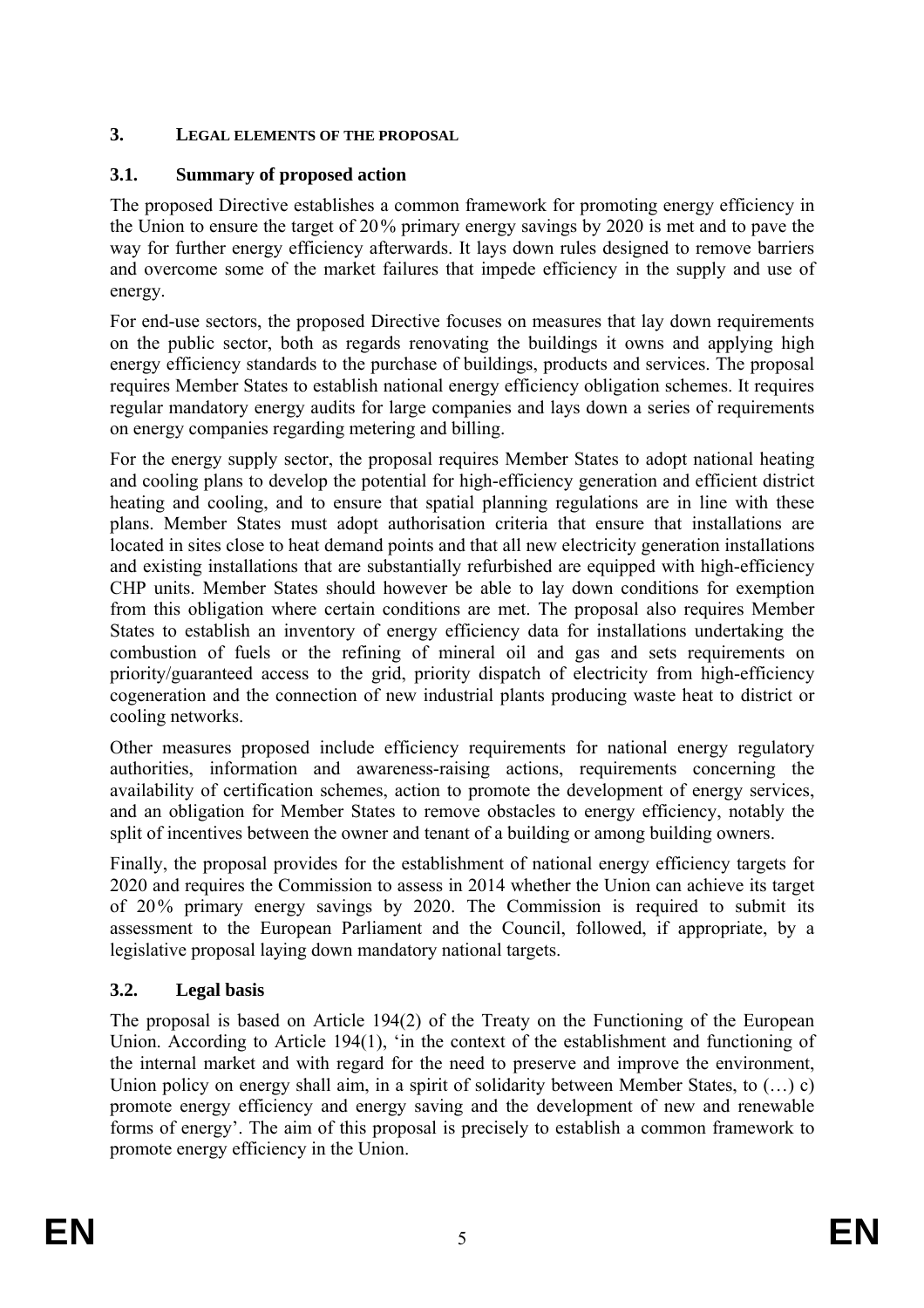# **3.3. Subsidiarity principle**

The subsidiarity principle applies to this proposal insofar as energy policy does not fall under the exclusive competence of the Union.

The EU has set itself the target of achieving 20% primary energy savings in 2020 and has made it one of the five headline targets of the Europe 2020 Strategy. The current energy efficiency framework, in particular the ESD and CHP Directives, have not managed to tap existing energy saving potential. Measures currently adopted at Member States level are also insufficient to overcome the remaining market and regulatory barriers.

The energy challenges addressed by this proposal (security of energy supply, sustainability and climate change, as well as EU competitiveness) are concerns shared by the EU as a whole. A collective response at EU level is necessary to ensure action is coordinated and the shared objectives are achieved more effectively.

The measures proposed by the new Directive will contribute to ensuring that all Member States make an appropriate contribution to the efforts needed to achieve the 20% target and a level playing field for all market actors, notably by setting minimum energy performance requirements (for instance on access to public markets, energy audit obligations on companies, energy saving obligations on energy utilities and access to the grid for cogeneration producers). The proposal gives investors certainty as regards the achievement of the EU target and support for energy efficiency improvement measures such as highefficiency cogeneration and district heating and cooling.

# **3.4. Proportionality principle and choice of legal instrument**

The proposal does not go beyond what is necessary to achieve the energy efficiency target. It sets strict energy efficiency requirements in a number of areas, but Member States keep a high degree of discretion to favour energy efficiency improvement measures in the way that suits their national circumstances best.

The instrument chosen is a Directive to be transposed into national law by the Member States. A Directive defines the final result to be achieved and the general requirements, while leaving sufficient flexibility to Member States to adapt implementation to their national specificities. In this particular case, a Directive is sufficient to achieve the objectives of the proposal. The level of constraint is thus proportionate to the objective.

# **4. BUDGETARY IMPLICATION**

As specified in the financial statement accompanying this Directive, the Directive will be implemented using the existing budget and will not have an impact on the multi-annual financial framework.

# **5. ADDITIONAL INFORMATION**

# **5.1. Simplification of the '***acquis***'**

The proposal contributes to the simplification of the '*acquis*', although it is not included in the list of measures of the simplification work plan. As a result of adopting this proposal, the ESD and CHP Directives will be replaced by a single Directive, giving a more integrated approach to energy efficiency and savings. Some administrative simplification should also result from the need to transpose only one Directive instead of two.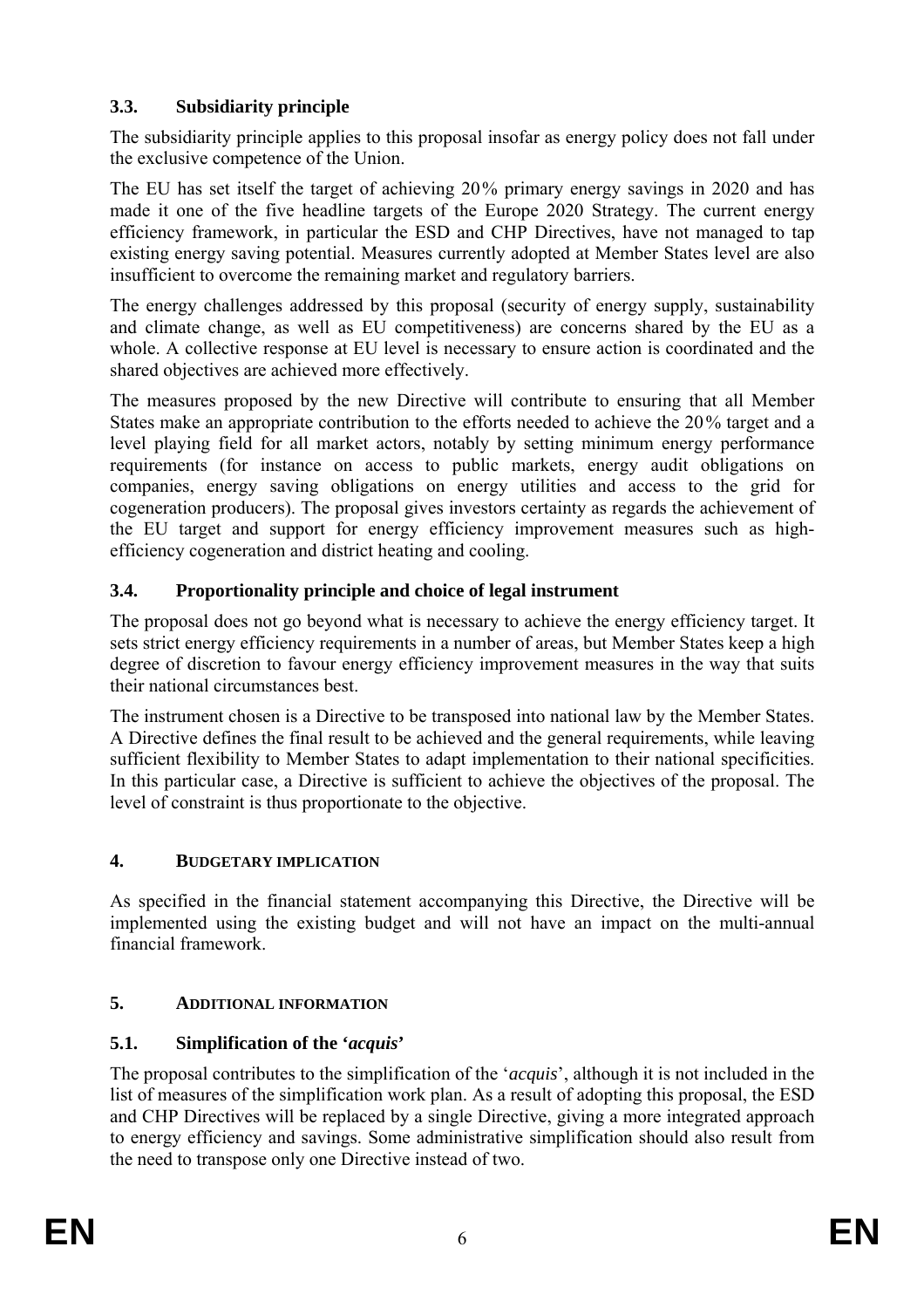Reporting obligations are currently laid down in both Directives. They will replaced with a single set of annual reports (in-depth every three years), building on the reporting process under the Europe 2020 strategy.

Furthermore, this proposal simplifies the energy saving measurement requirements contained in the existing ESD. In this sense, it should help achieve a significant reduction in the administrative burden currently faced by Member States.

# **5.2. Repeal of existing legislation**

Adoption of the proposal will lead to the repeal of existing legislation. This concerns Article 9(1) and (2) of Directive 2010/30/EU; Directive 2004/8/EC and Directive 2006/32/EC. Article 4(1) to (4) and Annexes I, III and IV of Directive 2006/32/EC will only be repealed with effect from 1 January 2017.

## **5.3. Review/revision/sunset clause**

The proposal includes several review clauses.

## **5.4. Recasting**

The proposal does not involve recasting.

## **5.5. Correlation table**

Member States are required to communicate to the Commission the text of national provisions transposing the Directive, and a correlation table between those provisions and the Directive.

## **5.6. European Economic Area (EEA)**

The Proposal concerns an EEA matter and should therefore be applicable to it.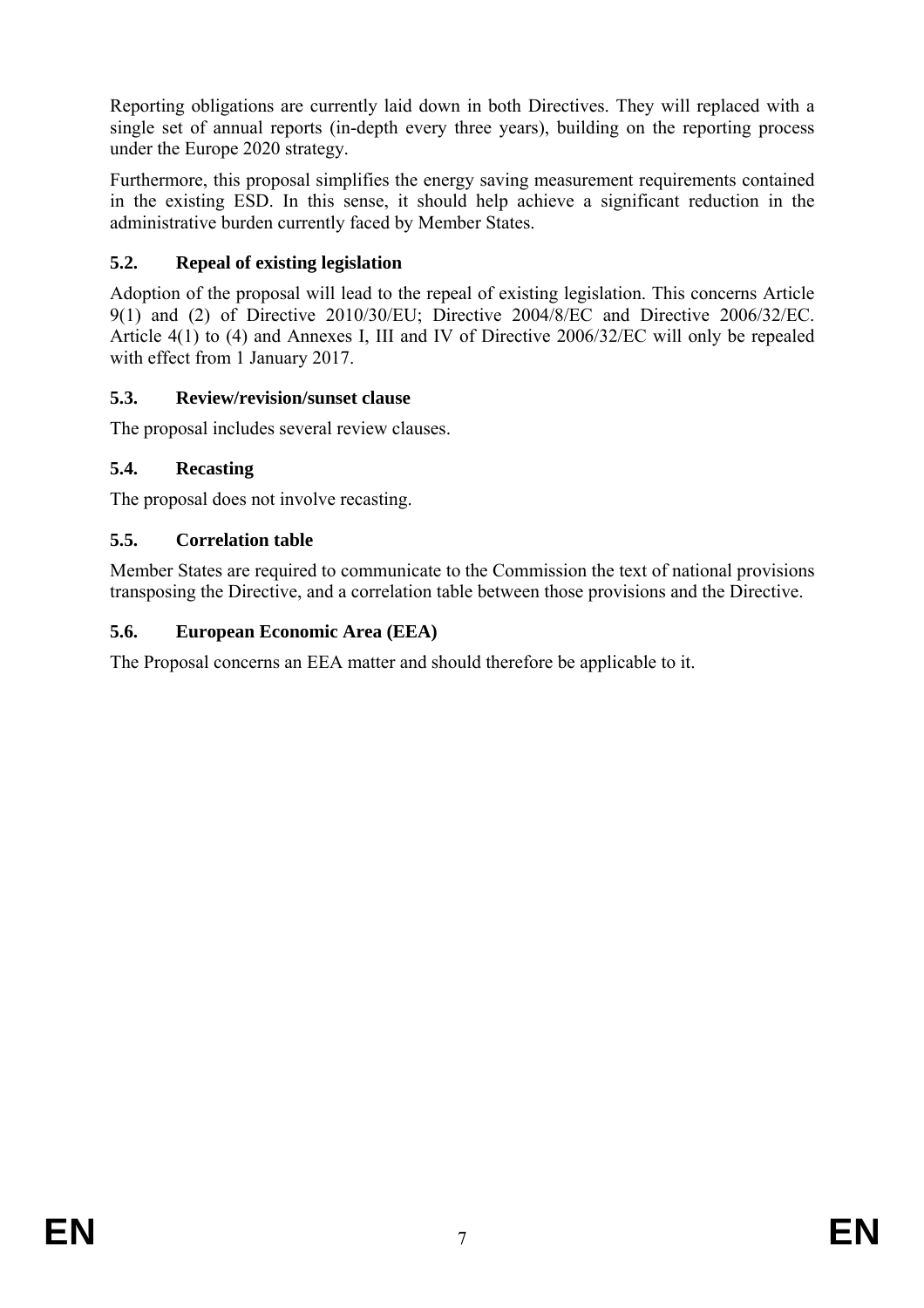## 2011/0172 (COD)

## Proposal for a

# **DIRECTIVE OF THE EUROPEAN PARLIAMENT AND OF THE COUNCIL**

## **on energy efficiency and repealing Directives 2004/8/EC and 2006/32/EC**

THE EUROPEAN PARLIAMENT AND THE COUNCIL OF THE EUROPEAN UNION,

Having regard to the Treaty on the Functioning of the European Union, and in particular Article 194(2) thereof,

Having regard to the proposal from the European Commission<sup>14</sup>,

After transmission of the draft legislative act to the national parliaments,

Having regard to the opinion of the European Economic and Social Committee<sup>15</sup>,

Having regard to the opinion of the Committee of the Regions<sup>16</sup>,

Acting in accordance with the ordinary legislative procedure,

Whereas:

- (1) The Union is facing unprecedented challenges resulting from increased dependence on energy imports and scarce energy resources, and the need to limit climate change and to overcome the economic crisis. Energy efficiency is a valuable means to address these challenges. It improves the Union's security of supply by reducing primary energy consumption and decreasing energy imports. It helps to reduce greenhouse gas emissions in a cost-effective way and thereby to mitigate climate change. Shifting to a more energy-efficient economy should also accelerate the spread of innovative technological solutions and improve the competitiveness of industry in the Union, boosting economic growth and creating high quality jobs in several sectors related to energy efficiency.
- (2) The Presidency Conclusions of the European Council of 8 and 9 March 2007 emphasized the need to increase energy efficiency in the Union to achieve the objective of saving 20% of the Union's primary energy consumption by 2020 compared to projections. This amounts to a reduction of the Union's primary energy consumption of 368 Mtoe in  $2020^{17}$ .

<u>.</u>

 $^{14}_{15}$  OJ C, , p. .

 $^{15}$  OJ C , , p. .

 $\frac{16}{17}$  OJ C, , p. .

<sup>17</sup> Projections made in 2007 showed a primary energy consumption in 2020 of 1842 Mtoe. A 20% reduction results in 1474 Mtoe in 2020, i.e. a reduction of 368 Mtoe as compared to projections.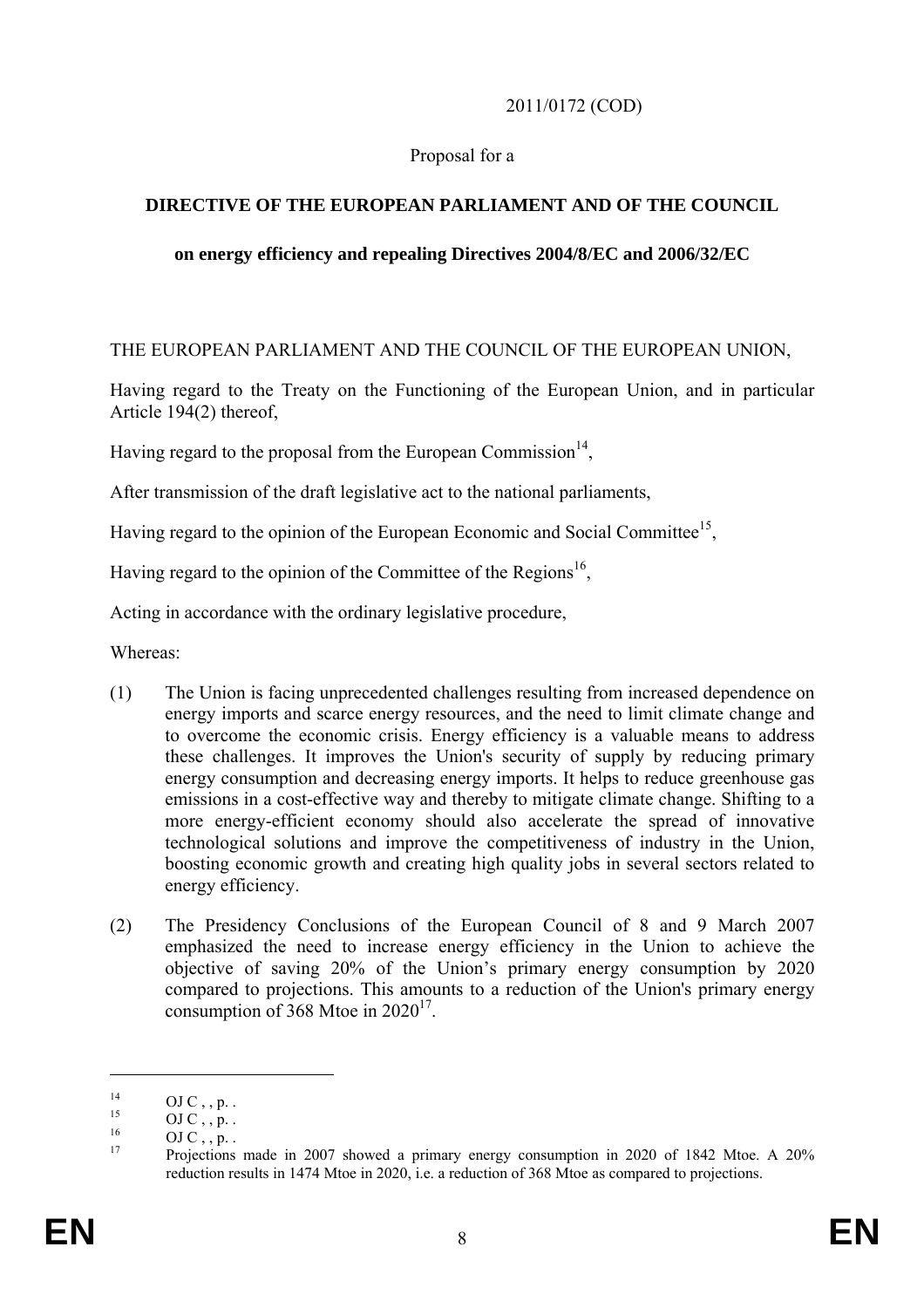- (3) The Presidency Conclusions of the European Council of 17 June 2010 confirmed the energy efficiency target as one of the headline targets of the Union's new strategy for jobs and smart, sustainable and inclusive growth (Europe 2020 Strategy). Under this process and in order to implement this objective at national level, Member States are required to set national targets in close dialogue with the Commission and to indicate, in their National Reform Programmes, how they intend to achieve them.
- (4) The Commission Communication on Energy  $2020^{18}$  places energy efficiency at the core of the EU energy strategy for 2020 and outlines the need for a new energy efficiency strategy that will enable all Member States to decouple energy use from economic growth.
- (5) In its Resolution of 15 December 2010 on the Revision of the Energy Efficiency Action Plan<sup>19</sup>, the European Parliament called on the Commission to include in its revised Energy Efficiency Action Plan measures to close the gap to reach the overall EU energy efficiency objective in 2020.
- (6) One of the flagship initiatives of the Europe 2020 Strategy is the resource-efficient Europe flagship adopted by the Commission on 26 January 2011<sup>20</sup>. This identifies energy efficiency as a major element in ensuring the sustainability of the use of energy resources.
- (7) The Presidency Conclusions of the European Council of 4 February 2011 acknowledged that the EU energy efficiency target is not on track and that determined action is required to tap the considerable potential for higher energy savings in buildings, transport, products and processes.
- (8) On 8 March 2011, the Commission adopted the Energy Efficiency Plan  $2011^{21}$ . This confirmed that the Union is not on track to achieve its energy efficiency target. To remedy this, it spelled out a series of energy efficiency policies and measures covering the full energy chain, including energy generation, transmission and distribution; the leading role of the public sector in energy efficiency; buildings and appliances; industry; and the need to empower final customers to manage their energy consumption. Energy efficiency in the transport sector was considered in parallel in the White Paper on Transport, adopted on 28 March 201122. In particular, Initiative 26 of the White Paper calls for appropriate standards for  $CO<sub>2</sub>$  emissions of vehicles in all modes, where necessary supplemented by requirements on energy efficiency to address all types of propulsion systems.
- (9) On 8 March 2011, the Commission also adopted a Roadmap for moving to a competitive low carbon economy in  $2050<sup>23</sup>$ , identifying the need from this perspective for more focus on energy efficiency.

 $^{18}$  COM/2010/0639 final.

 $^{19}$  2010/2107(INI).<br>  $^{20}$  COM(2011)21

 $\frac{20}{21}$  COM(2011)21.

 $21 \qquad \qquad \text{COM}(2011) \; 109 \; \text{final.}$ 

 $\frac{22}{23}$  COM(2011) 144 final.

COM(2011) 112 final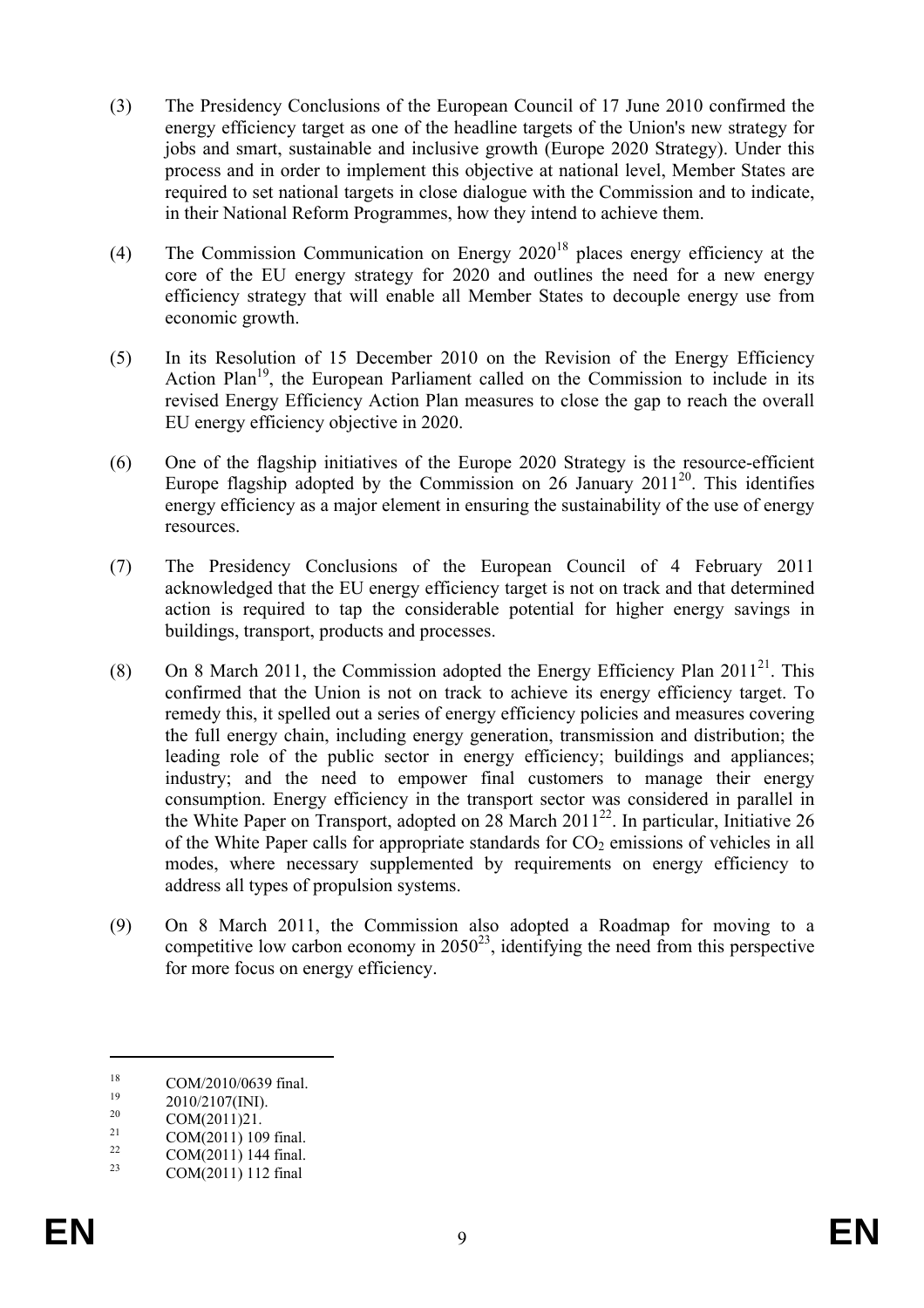- (10) In this context it is necessary to update the Union's legal framework for energy efficiency with a Directive pursuing the overall objective of the energy efficiency target of saving 20% of the Union's primary energy consumption by 2020, and of making further energy efficiency improvements after 2020. To this end, it should establish a common framework to promote energy efficiency within the Union and lay down specific actions to implement some of the proposals included in the Energy Efficiency Plan 2011 and achieve the significant unrealised energy saving potentials it identifies.
- (11) The Effort Sharing Decision (No  $406/2009/EC$ )<sup>24</sup> requires the Commission to assess and report by 2012 on the progress of the Community and its Member States towards the objective of reducing energy consumption by 20% by 2020 compared to projections. It also states that, to help Member States meet the Community's greenhouse gas emission reduction commitments, the Commission should propose, by 31 December 2012, strengthened or new measures to accelerate energy efficiency improvements. This Directive responds to this requirement. It also contributes to meeting the goals set out in the Roadmap for moving to a competitive low carbon economy in 2050, notably by reducing greenhouse gas emissions from the energy sector, and to achieving zero emission electricity production by 2050.
- (12) An integrated approach must be taken to tap all the existing energy saving potential, encompassing savings in the energy supply and the end-use sectors. At the same time, the provisions of Directive 2004/8/EC on promotion of cogeneration based on a useful heat demand in the internal energy market<sup>25</sup> and Directive 2006/32/EC on energy enduse efficiency and energy services<sup>26</sup> should be strengthened.
- (13) It would be preferable for the 20% energy efficiency target to be achieved as a result of the cumulative implementation of specific national and European measures promoting energy efficiency in different fields. If that approach does not succeed, it would however be necessary to reinforce the policy framework by adding a system of binding targets. In a first stage, therefore, Member States should be required to set national energy efficiency targets, schemes and programmes. It should be for them to decide whether these targets should be binding or indicative in their territory. In a second stage, these targets and the individual efforts of each Member State should be evaluated by the Commission, alongside data on the progress made, to assess the likelihood of achieving the overall Union target and the extent to which the individual efforts are sufficient to meet the common goal. The Commission should therefore closely monitor the implementation of national energy efficiency programmes through its revised legislative framework and within the Europe 2020 process. If this assessment shows that the overall Union target is unlikely to be achieved, then the Commission should propose mandatory national targets for 2020, taking into account the individual starting points of Member States, their economic performance and early action taken.
- (14) The total volume of public spending is equivalent to 19% of the Union's gross domestic product. For this reason the public sector constitutes an important driver to

<sup>&</sup>lt;sup>24</sup> OJ L 140, 5.6.2009, p.136.<br><sup>25</sup> OJ L 52, 21, 2, 2004, p.50.

<sup>&</sup>lt;sup>25</sup> OJ L 52, 21.2.2004, p. 50.<br><sup>26</sup> OJ L 144, 27, 4.2009, p. 64.

<sup>26</sup> OJ L 144, 27.4.2008, p. 64.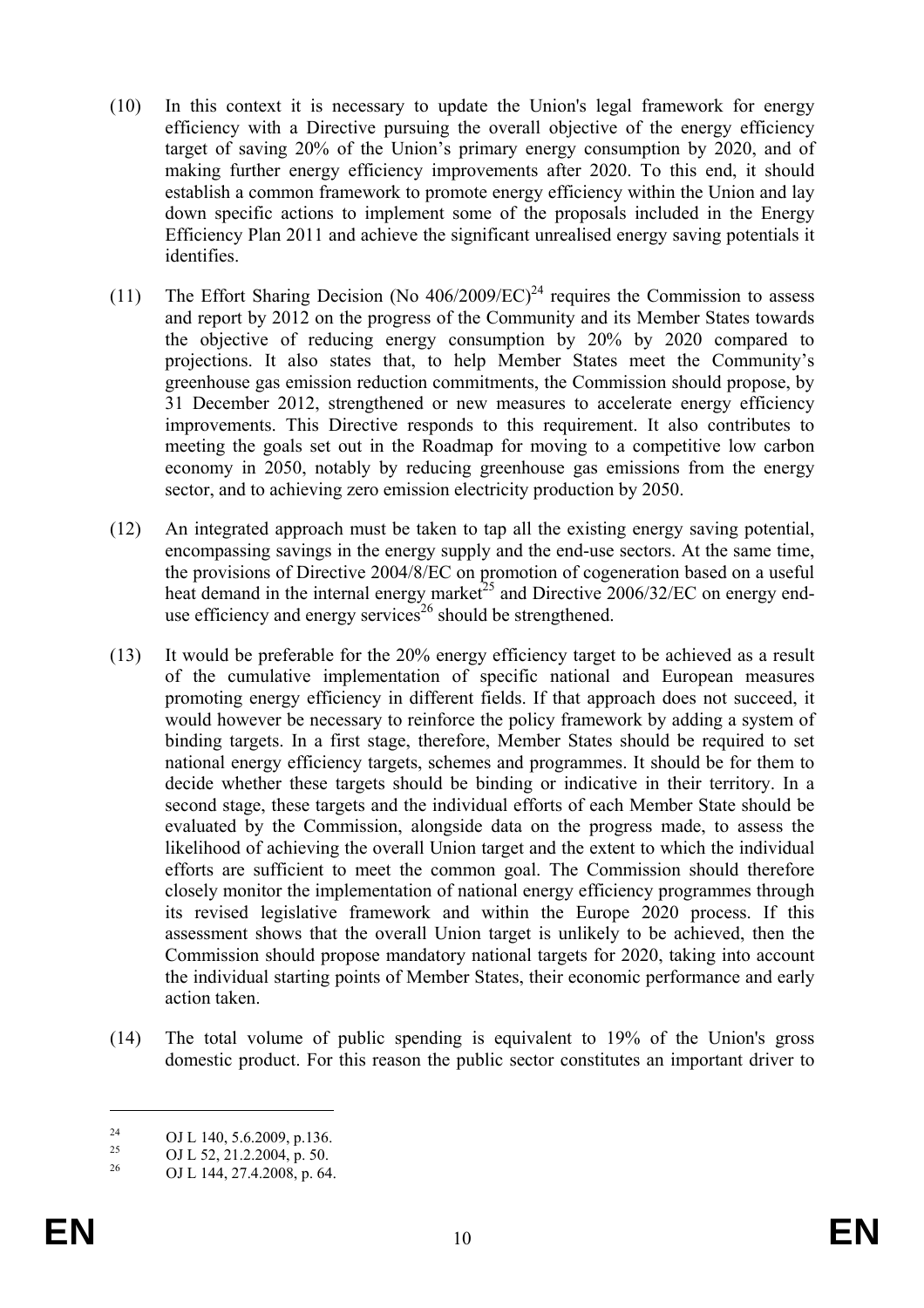stimulate market transformation towards more efficient products, buildings and services, as well as to trigger behavioural changes in energy consumption by citizens and enterprises. Furthermore, decreasing energy consumption through energy efficiency improvement measures can free up public resources for other purposes. Public bodies at national, regional and local level should fulfil an exemplary role as regards energy efficiency.

- (15) The rate of building renovation needs to be increased, as the existing building stock represents the single biggest potential sector for energy savings. Moreover, buildings are crucial to achieving the EU objective of reducing greenhouse gas emissions by 80- 95% by 2050 compared to 1990. Buildings owned by public bodies account for a considerable share of the building stock and have high visibility in public life. It is therefore appropriate to set an annual rate of renovation of all buildings owned by public bodies to upgrade their energy performance. This renovation rate should be without prejudice to the obligations with regard to nearly-zero energy buildings set in Directive 2010/31/EU of the European Parliament and of the Council of 19 May 2010 on the energy performance of buildings<sup>27</sup>. The obligation to renovate public buildings complements the provisions of that Directive, which requires Member States to ensure that when existing buildings undergo major renovation their energy performance is upgraded so that they meet minimum energy performance requirements.
- (16) A number of municipalities and other public bodies in the Member States have already put into place integrated approaches to energy saving and energy supply, for example via sustainable energy action plans, such as those developed under the Covenant of Mayors initiative, and integrated urban approaches which go beyond individual interventions in buildings or transport modes. Member States should encourage municipalities and other public bodies to adopt integrated and sustainable energy efficiency plans with clear objectives, to involve citizens in their development and implementation and to adequately inform them about their content and progress in achieving objectives. Such plans can yield considerable energy savings, especially if they are implemented by energy management systems that allow the concerned public bodies to better manage their energy consumption. Exchange of experience between cities, towns and other public bodies should be encouraged with respect to the more innovative experiences.
- (17) With regards to the purchase of certain products and services and the purchase and rent of buildings, public bodies which conclude public works, supply or service contracts should lead by example and make energy efficient purchasing decisions. The provisions of the EU public procurement directives should not however be affected.
- (18) An assessment of the possibility of establishing a "white certificate" scheme at Union level has shown that, in the current situation, such a system would create excessive administrative costs and that there is a risk that energy savings would be concentrated in a number of Member States and not introduced across the Union. The latter objective can better be achieved, at least at this stage, by means of national energy efficiency obligation schemes or other alternative measures that achieve the same amount of energy savings. The Commission should however define, by a delegated act, the conditions under which a Member State could in future recognise the energy

<sup>27</sup> OJ L 153, 18.6.2010, p. 13.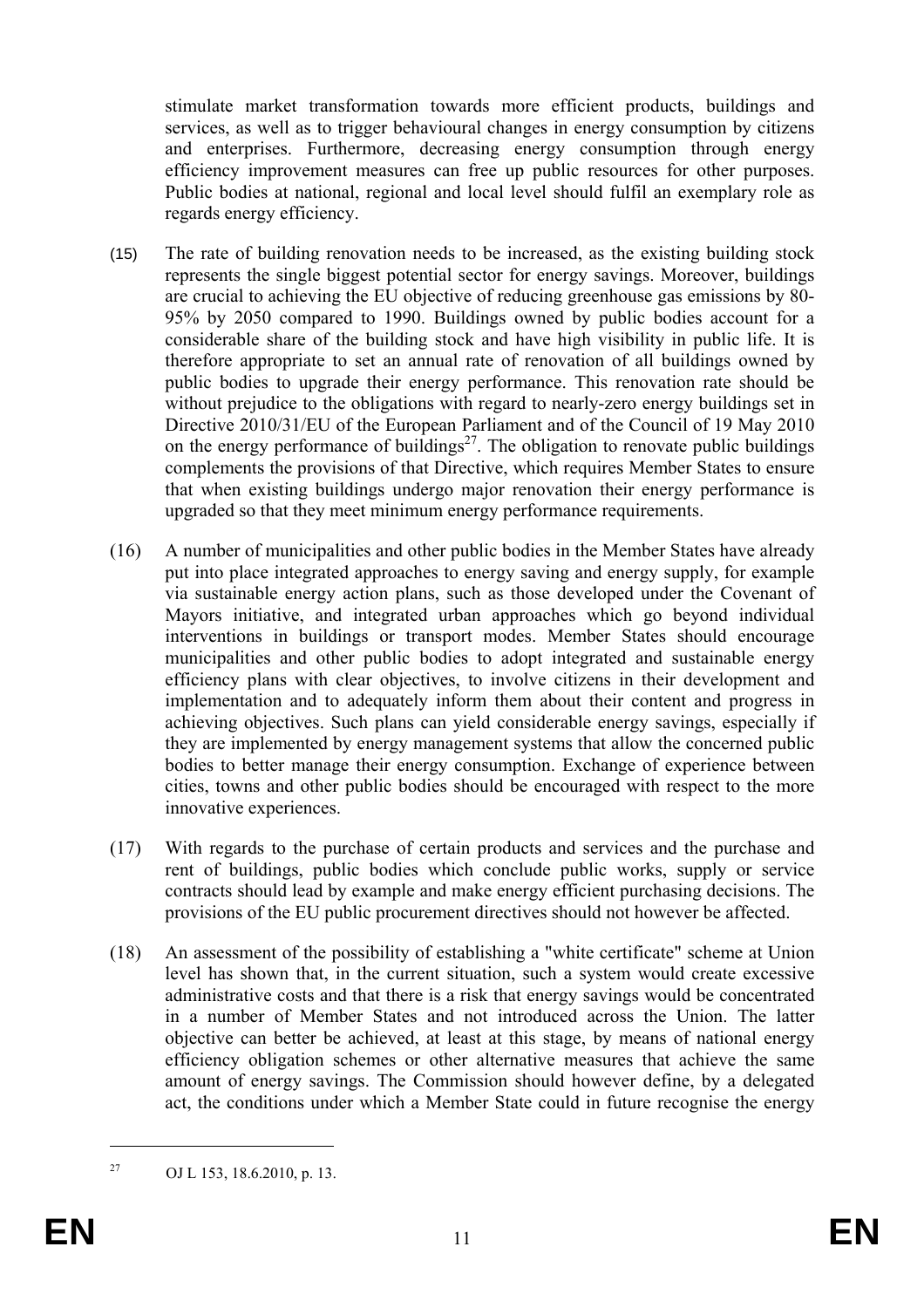savings achieved in another Member State. It is appropriate for the level of ambition of such schemes to be established in a common framework at Union level while providing significant flexibility to Member States to take full account of the national organisation of market actors, the specific context of the energy sector and final customers' habits. The common framework should give energy utilities the option of offering energy services to all final customers, not only to those to whom they sell energy. This increases competition in the energy market because energy utilities can differentiate their product by providing complementary energy services. The common framework should allow Member States to include requirements in their national scheme that pursue a social aim, notably in order to ensure that vulnerable customers have access to the benefits of higher energy efficiency. It should also allow Member States to exempt small companies from the energy efficiency obligation. The Commission Communication "Small Business Act"28 sets out principles that should be taken into account by Member States that decide to abstain from applying this possibility.

- (19) To tap the energy savings potential in certain market segments where energy audits are generally not offered commercially (such as households or small and medium-sized enterprises), Member States should ensure that energy audits are available. Energy audits should be mandatory and regular for large enterprises, as energy savings can be significant.
- (20) These audits should be carried out in an independent and cost-effective manner. The requirement for independence allows the audits to be carried out by in-house experts, provided that these are qualified or accredited, that they are not directly engaged in the activity audited, and that the Member State has put in place a scheme to assure and check their quality and to impose sanctions if needed.
- (21) When designing energy efficiency improvement measures, account should be taken of efficiency gains and savings obtained through the widespread application of costeffective technological innovations such as smart meters. To maximise the saving benefits of these innovations, final customers should be able to visualise indicators of cost and consumption and have regular individual billing based on actual consumption.
- (22) When designing energy efficiency improvement measures, Member States should take due account of the need to ensure the correct functioning of the internal market and the coherent implementation of the acquis, in accordance with the provisions of the Treaty on the Functioning of the European Union.
- (23) High-efficiency cogeneration (CHP) and district heating and cooling has significant potential for saving primary energy which is largely untapped in the Union. Member States should draw up national plans to develop high-efficiency CHP and district heating and cooling. These plans should cover a sufficiently long period to provide investors with information concerning national development plans and contribute to a stable and supportive investment environment. New electricity generation installations and existing installations which are substantially refurbished or whose permit or licence is updated should be equipped with high-efficient CHP units to recover waste

<sup>28</sup> COM(2008)394 Final.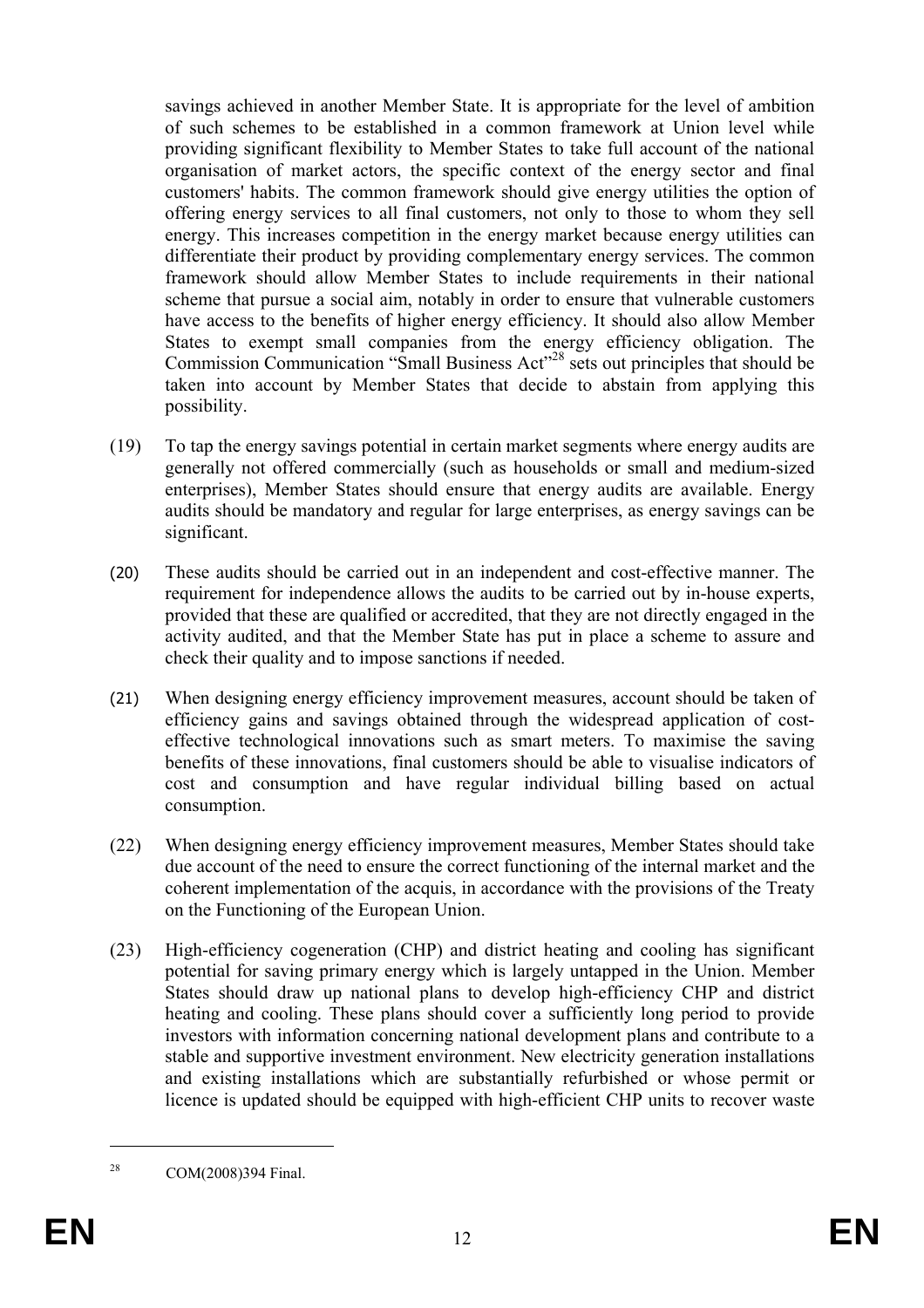heat stemming from the production of electricity. This waste heat could then be transported where it is needed through district heating networks. To this end, Member States should adopt authorisation criteria to ensure the location of installations in sites close to heat demand points. Member States should however be able to lay down conditions for exemption from these obligations where certain conditions are met.

- (24) High-efficiency cogeneration should be defined by the energy savings obtained by combined production instead of separate production of heat and electricity. The definitions of cogeneration and high-efficiency cogeneration used in Union legislation should not prejudge the use of different definitions in national legislation for purposes other than those of the Union legislation. To maximise energy savings and avoid energy saving opportunities being missed, the greatest attention should be paid to the operating conditions of cogeneration units.
- (25) To increase transparency for the final customer to be able to choose between electricity from cogeneration and electricity produced by other techniques, the origin of high-efficiency cogeneration should be guaranteed on the basis of harmonised efficiency reference values. Guarantee of origin schemes do not by themselves imply a right to benefit from national support mechanisms. It is important that all forms of electricity produced from high-efficiency cogeneration can be covered by guarantees of origin. Guarantees of origin should be distinguished from exchangeable certificates.
- (26) The specific structure of the cogeneration and district heating and cooling sectors, which include many small and medium-sized producers, should be taken into account, especially when reviewing the administrative procedures for obtaining permission to construct cogeneration capacity or associated networks, in application of the "Think Small First" principle.
- (27) Most EU businesses are small and medium-sized enterprises (SMEs). They represent an enormous energy saving potential for the EU. To help them adopt energy efficiency measures, Member States should establish a favourable framework aimed at providing SMEs with technical assistance and targeted information.
- (28) Directive 2010/75/EU of the European Parliament and of the Council of 24 November 2010 on industrial emissions<sup>29</sup> includes energy efficiency among the criteria for determining the Best Available Techniques that should serve as a reference for setting the permit conditions for installations within its scope, including combustion installations with a total rated thermal input of 50 MW or more. However, that Directive gives Member States the option not to impose requirements relating to energy efficiency on combustion units or other units emitting carbon dioxide on the site, for the activities listed in Annex I to Directive 2003/87/EC of the European Parliament and of the Council of 13 October 2003 establishing a scheme for greenhouse gas emission allowance trading within the Community<sup>30</sup>. To ensure that significant energy efficiency improvements are achieved in electricity and heat generation installations and mineral oil and gas refineries, actual energy efficiency levels should be monitored and compared with the relevant energy efficiency levels associated with the application of the Best Available Techniques. The Commission

<u>.</u>

<sup>&</sup>lt;sup>29</sup> OJ L 334, 17.12.2010, p.17.<br>
OJ L 375, 35, 10, 2002, p. 22

<sup>30</sup> OJ L 275, 25.10.2003, p. 32.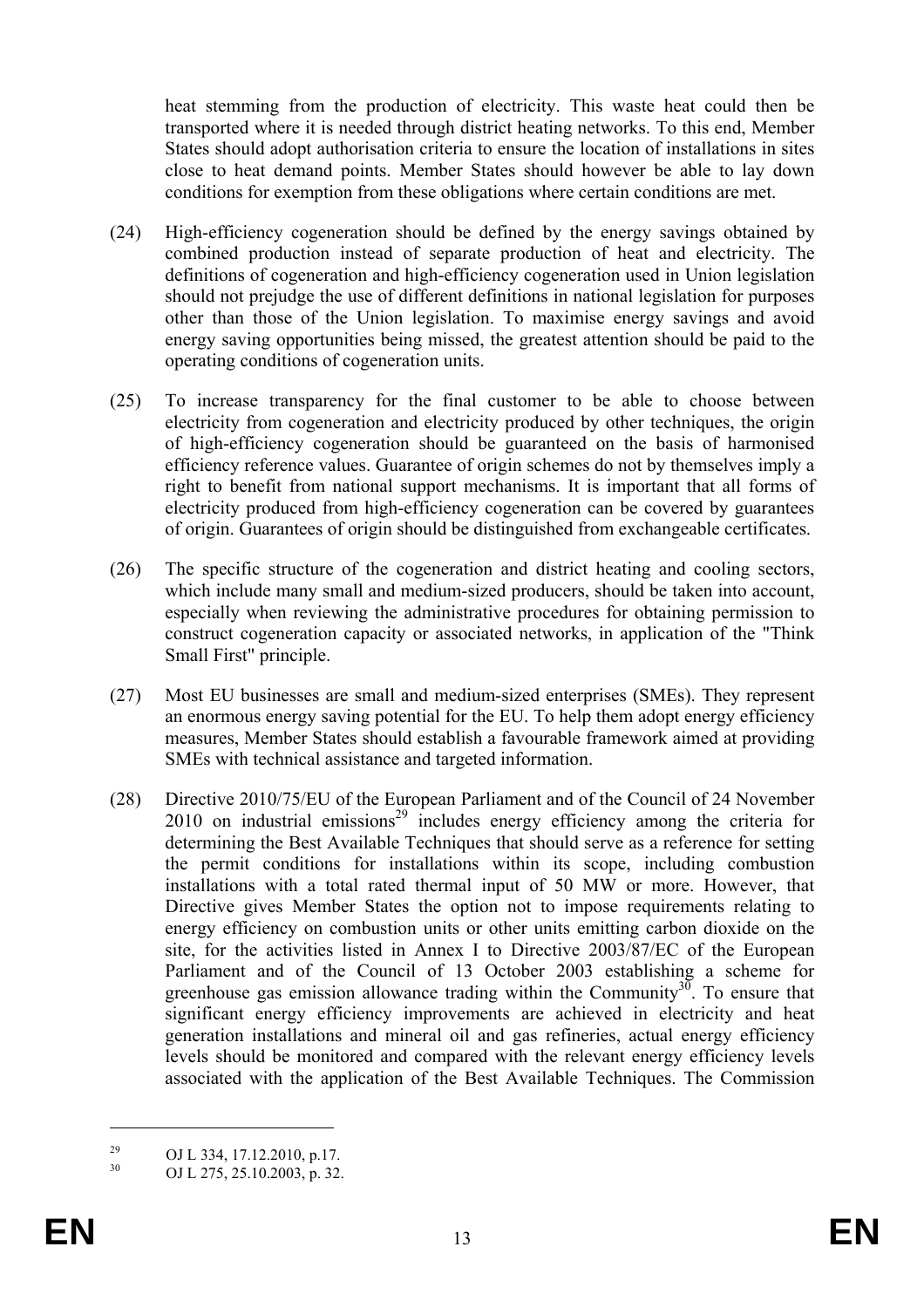should compare energy efficiency levels and consider proposing additional measures if significant discrepancies exist between the actual energy efficiency levels and the levels associated with the application of the Best Available Techniques. The information collected on the actual energy efficiency values should also be used in reviewing the harmonised efficiency reference values for separate production of heat and electricity set out in Commission Decision 2007/74/EC of 21 December  $2006<sup>31</sup>$ .

- (29) Member States should establish, on the basis of objective, transparent and nondiscriminatory criteria, rules governing the bearing and sharing of costs of grid connections and grid reinforcements and for technical adaptations needed to integrate new producers of electricity produced from high efficiency cogeneration, taking into account guidelines and codes developed in accordance with Regulation (EC) No 714/2009 of the European Parliament and of the Council of 13 July 2009 on conditions for access to the network for cross-border exchanges in electricity and repealing Regulation (EC) No  $1228/2003^{32}$  and Regulation (EC) 715/2009 of the European Parliament and of the Council of 13 July 2009 on conditions for access to the natural gas transmission networks and repealing Regulation (EC) No  $1775/2005^{33}$ . Producers of electricity generated from high-efficiency cogeneration should be allowed to issue a call for tender for the connection work. Access to the the grid system for electricity produced from high-efficiency cogeneration, especially for small scale and microcogeneration units, should be facilitated.
- (30) A sufficient number of reliable professionals competent in the field of energy efficiency should be available to ensure the effective and timely implementation of this Directive, for instance as regards compliance with the requirements on energy audits and implementation of energy efficiency obligation schemes. Member States should therefore put in place certification schemes for the providers of energy services, energy audits and other energy efficiency improvement measures.
- (31) It is necessary to continue developing the market for energy services to ensure the availability of both the demand and the supply of energy services. Transparency, for example by means of lists of energy services providers, can contribute to this. Model contracts and guidelines, in particular for energy performance contracting, can also help stimulate demand. As in other forms of third-party financing arrangements, in an energy performance contract the beneficiary of the energy service avoids investment costs by using part of the financial value of energy savings to repay the investment fully or partially carried out by a third party.
- (32) There is a need to identify and remove regulatory and non-regulatory barriers to the use of energy performance contracting and other third-party financing arrangements for energy savings. These include accounting rules and practices that prevent capital investments and annual financial savings resulting from energy efficiency improvement measures from being adequately reflected in the accounts for the whole life of the investment. Obstacles to the renovating of the existing building stock based on a split of incentives between the different concerned actors should also be tackled at national level.

 $31$  OJ L 32, 6.2.2007, p. 183.

 $^{32}$  OJ L 211, 14.8.2009, p. 15.<br> $^{33}$  OJ L 200, 24, 11, 2000, p. 97

<sup>33</sup> OJ L 309, 24.11.2009, p. 87.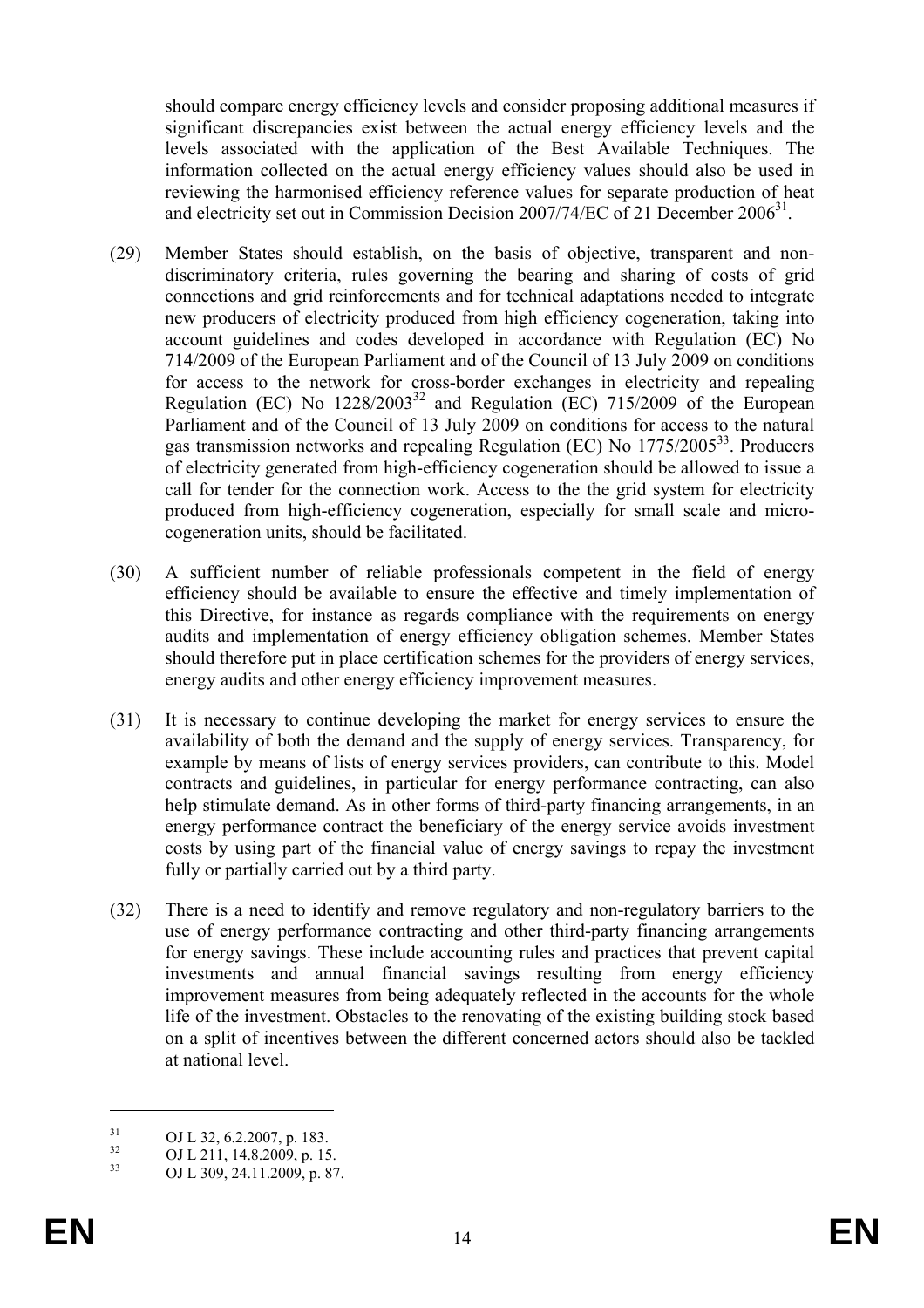- (33) Member States and regions should be encouraged to make full use of the Structural Funds and the Cohesion Fund to trigger investments in energy efficiency improvement measures. Investment in energy efficiency has the potential to contribute to economic growth, employment, innovation and reduction of fuel poverty in households, and therefore has a positive contribution to economic, social and territorial cohesion. Potential areas for funding include energy efficiency measures in public buildings and housing, and providing new skills to promote employment in the energy efficiency sector.
- (34) In the implementation of the 20% energy efficiency target, the Commission will have to monitor the impact of new measures on Directive 2003/87/EC establishing the EU's emissions trading directive (ETS) in order to maintain the incentives in the emissions trading system rewarding low carbon investments and preparing the ETS sectors for the innovations needed in the future.
- (35) Directive 2006/32/EC requires Member States to adopt and aim to achieve an overall national indicative energy savings target of 9% by 2016, to be reached by deploying energy services and other energy efficiency improvement measures. That Directive states that the second Energy Efficiency Plan adopted by the Member States shall be followed, as appropriate and where necessary, by Commission proposals for additional measures, including extending the period of application of targets. If a report concludes that insufficient progress has been made towards achieving the indicative national targets laid down by that Directive, these proposals are to address the level and nature of the targets. The impact assessment accompanying this Directive finds that the Member States are on track to achieve the 9% target, which is substantially less ambitious than the subsequently adopted 20% energy saving target for 2020, and therefore there is no need to address the level of the targets.
- (36) Although this Directive repeals Directive 2006/32/EC, Article 4 of Directive 2006/32/EC should continue to apply until the deadline for the achievement of the 9% target.
- (37) Since the objective of this Directive, which is to achieve the Union's energy efficiency target of 20% primary energy savings by 2020 and pave the way towards further energy efficiency improvements beyond 2020, is not on track to be achieved by the Member States without taking additional energy efficiency measures, and can be better achieved at Union level, the Union may adopt measures, in accordance with the principle of subsidiarity as set out in Article 5 of the Treaty on European Union. In accordance with the principle of proportionality, as set out in that Article, this Directive does not go beyond what is necessary in order to achieve that objective.
- (38) In order to permit adaptation to technical progress and changes in the distribution of energy sources, the power to adopt acts in accordance with Article 290 of the Treaty on the Functioning of the European Union should be delegated to the Commission in respect of certain matters. It will be of particular importance that the Commission carry out consultations during its preparatory work, including at expert level.
- (39) All substantive provisions of Directive 2004/8/EC and Directive 2006/32/EC, except as regards Articles 4(1) to (4) and Annexes I, III and IV of the latter, should be immediately repealed. Articles 9(1) and (2) of Directive 2010/30/EU of 19 May 2010 on the indication by labelling and standard product information of the consumption of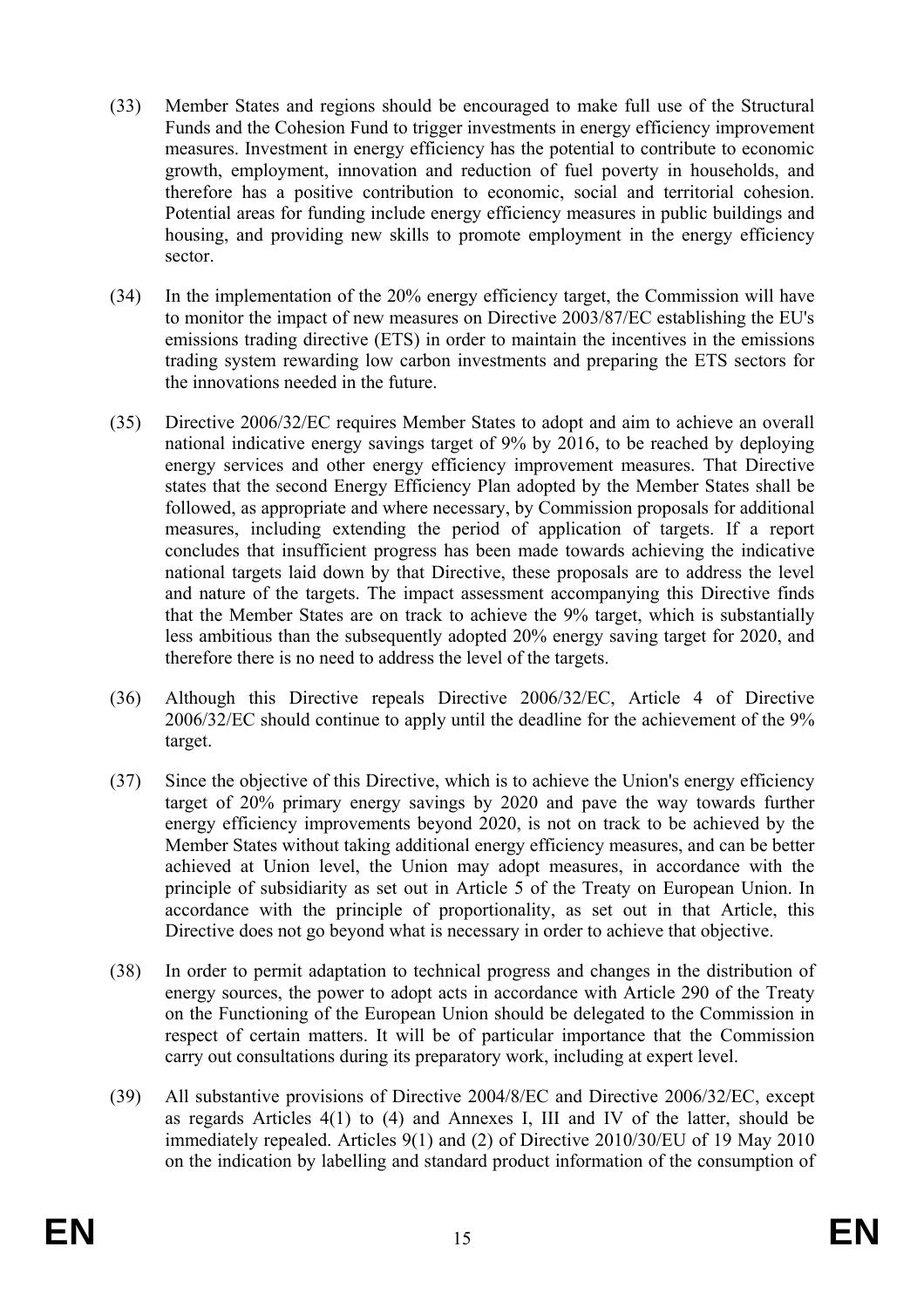energy and other resources by energy-related products<sup>34</sup>, which foresees an obligation for Member States only to endeavour to procure products having the highest energy efficiency class, should also be repealed.

- (40) The obligation to transpose this Directive into national law should be limited to those provisions that represent a substantive change as compared with Directives 2004/8/EC and 2006/32/EC. The obligation to transpose the provisions which are unchanged arises under those Directives.
- (41) This Directive should be without prejudice to the obligations of the Member States relating to the time limits for transposition into national law and application of Directives 2004/8/EC and 2006/32/EC.

#### HAVE ADOPTED THIS DIRECTIVE:

#### *CHAPTER I*  **Subject matter, scope, definitions and energy efficiency targets**

#### *Article 1 Subject matter and scope*

1. This Directive establishes a common framework for the promotion of energy efficiency within the Union in order to ensure the achievement of the Union's target of 20% primary energy savings by 2020 and to pave the way for further energy efficiency improvements beyond that date.

 It lays down rules designed to remove barriers in the energy market and overcome market failures that impede efficiency in the supply and use of energy, and provides for the establishment of national energy efficiency targets for 2020.

2. The requirements laid down in this Directive are minimum requirements and shall not prevent any Member State from maintaining or introducing more stringent measures. Such measures shall be compatible with the Union's legislation. National legislation foreseeing more stringent measures shall be notified to the Commission.

# *Article 2*

## *Definitions*

For the purposes of this Directive, the following definitions shall apply:

- 1. 'energy' means all forms of energy products, as defined in Regulation (EC) No  $1099/2008^{35}$ ;
- 2. 'primary energy consumption' means gross inland consumption, excluding nonenergy uses;

<u>.</u>

 $^{34}$  OJ L 153, 18.6.2010, p. 1.<br> $^{35}$  OJ L 204, 14, 11, 2008, p. 1.

<sup>35</sup> OJ L 304, 14.11.2008, p. 1.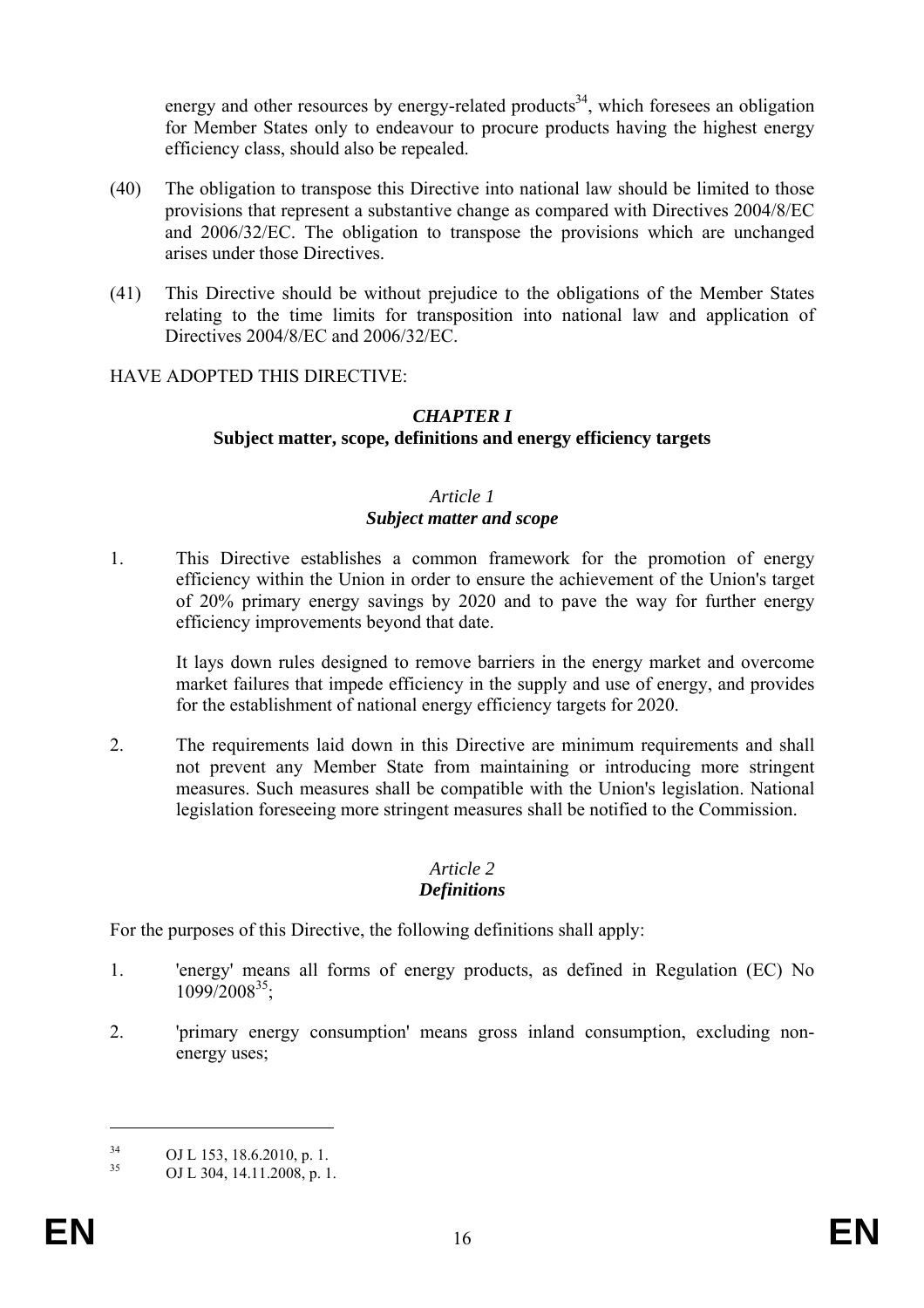- 3. 'energy service' means the physical benefit, utility or good derived from a combination of energy with energy efficient technology or with action, which may include the operations, maintenance and control necessary to deliver the service, which is delivered on the basis of a contract and in normal circumstances has proven to result in verifiable and measurable or estimable energy efficiency improvement or primary energy savings;
- 4. 'public bodies' means 'contracting authorities' as defined in Directive 2004/18/EC;
- 5. 'energy management system' means a set of interrelated or interacting elements of a plan which sets an energy efficiency objective and a strategy to achieve that objective;
- 6. 'obligated parties' means the energy distributors or retail energy sales companies that are bound by the national energy efficiency obligation schemes referred to in Article 6;
- 7. 'energy distributor' means a natural or legal person, including a distribution system operator, responsible for transporting energy with a view to its delivery to final customers or to distribution stations that sell energy to final customers;
- 8. 'distribution system operator' means 'distribution system operator' as defined in Directive 2009/72/EC and Directive 2009/73/EC;
- 9. 'retail energy sales company' means a natural or legal person who sells energy to final customers;
- 10. 'final customer' means a natural or legal person who purchases energy for his or her own end use;
- 11. 'energy service provider' means a natural or legal person who delivers energy services or other energy efficiency improvement measures in a final customer's facility or premises;
- 12. 'energy audit' means a systematic procedure to obtain adequate knowledge of the existing energy consumption profile of a building or group of buildings, an industrial or commercial operation or installation or a private or public service, identify and quantify cost-effective energy savings opportunities, and report the findings;
- 13. 'energy performance contracting' means a contractual arrangement between the beneficiary and the provider of an energy efficiency improvement measure, according to which the payment for the investment made by the provider is in relation to a contractually agreed level of energy efficiency improvement or other agreed energy performance criterion, such as financial savings;
- 14. 'transmission system operator' means 'transmission system operator' as defined in Directive  $2009/72/EC^{36}$  and Directive  $2009/73/EC^{37}$ ;

<u>.</u>

 $^{36}$  OJ L 211, 14.8.2009, p. 55.<br> $^{37}$  OJ L 211, 14.8.2009, p. 04

OJ L 211, 14.8.2009, p. 94.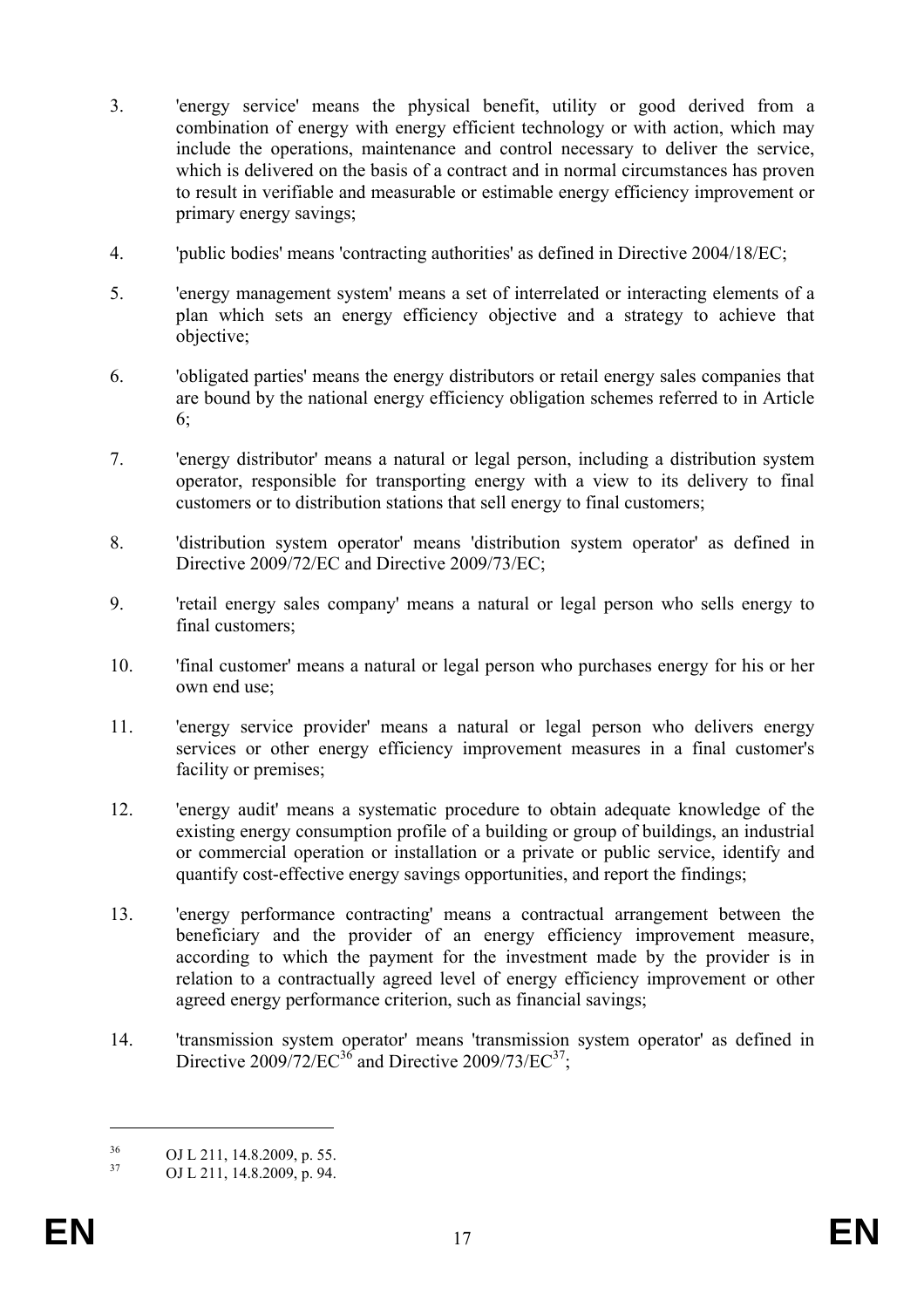- 15. 'cogeneration' means the simultaneous generation in one process of thermal energy and electrical or mechanical energy;
- 16. 'economically justifiable demand' means demand that does not exceed the needs for heat or cooling and which would otherwise be satisfied at market conditions by energy generation processes other than cogeneration;
- 17. 'useful heat' means heat produced in a cogeneration process to satisfy economically justifiable demand for heating or cooling;
- 18. 'electricity from cogeneration' means electricity generated in a process linked to the production of useful heat and calculated in accordance with the methodology laid down in Annex I;
- 19. 'high-efficiency cogeneration' means cogeneration meeting the criteria laid down in Annex II;
- 20. 'overall efficiency' means the annual sum of electricity and mechanical energy production and useful heat output divided by the fuel input used for heat produced in a cogeneration process and gross electricity and mechanical energy production;
- 21. 'power to heat ratio' means the ratio between electricity from cogeneration and useful heat when operating in full cogeneration mode using operational data of the specific unit;
- 22. 'cogeneration unit' means a unit that can operate in cogeneration mode;
- 23. 'small scale cogeneration unit' means a cogeneration unit with installed capacity below 1MW<sub>e</sub>;
- 24. 'micro-cogeneration unit' means a cogeneration unit with a maximum capacity below 50 kWe;
- 25. 'plot ratio' means the ratio between the land area and the building floor area in a given territory;
- 26. 'efficient district heating and cooling' means a district heating or cooling system using at least 50% renewable, waste or cogenerated heat or a combination thereof and having a primary energy factor, as referred to in Directive 2010/31/EU, of at least 0.8;
- 27. 'substantial refurbishment' means a refurbishment whose cost exceeds 50% of the investment cost for a new comparable unit in accordance with Decision 2007/74/EC or which requires the update of the permit granted under Directive 2010/75/EU.

#### *Article 3 Energy efficiency targets*

1. Member States shall set a national energy efficiency target expressed as an absolute level of primary energy consumption in 2020. When setting these targets, they shall take into account the Union's target of 20% energy savings, the measures provided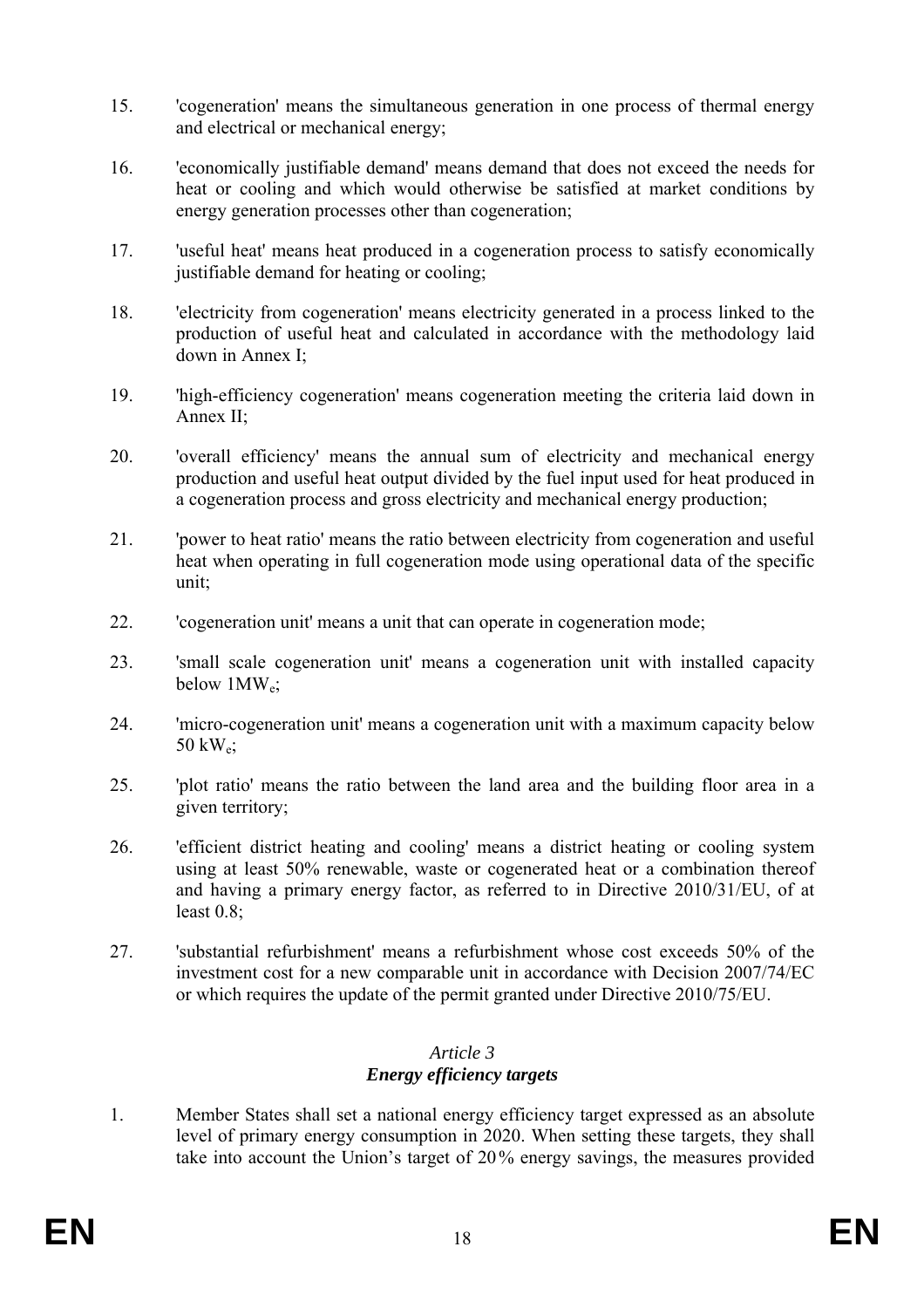for in this Directive, the measures adopted to reach the national energy saving targets adopted pursuant to Article 4(1) of Directive 2006/32/EC and other measures to promote energy efficiency within Member States and at Union level.

2. By 30 June 2014, the Commission shall assess whether the Union is likely to achieve its target of 20% primary energy savings by 2020, requiring a reduction of EU primary energy consumption of 368 Mtoe in 2020, taking into account the sum of the national targets referred to in paragraph 1 and the evaluation referred to in Article 19(4).

#### *CHAPTER II* **Efficiency in energy use**

#### *Article 4 Public bodies*

- 1. Without prejudice to Article 7 of Directive 2010/31/EU, Member States shall ensure that as from 1 January 2014, 3% of the total floor area owned by their public bodies is renovated each year to meet at least the minimum energy performance requirements set by the Member State concerned in application of Article 4 of Directive 2010/31/EU. The 3% rate shall be calculated on the total floor area of buildings with a total useful floor area over  $250 \text{ m}^2$  owned by the public bodies of the Member State concerned that, on 1 January of each year, does not meet the national minimum energy performance requirements set in application of Article 4 of Directive 2010/31/EU.
- 2. Member States may allow their public bodies to count towards their annual renovation rate the excess of renovated building floor area in a given year as if it has instead been renovated in any of the two previous or following years.
- 3. For the purposes of paragraph 1, by 1 January 2014, Member States shall establish and make publicly available an inventory of buildings owned by their public bodies indicating:
	- (a) the floor area in  $m^2$ ; and
	- (b) the energy performance of each building.
- 4. Member States shall encourage public bodies to:
	- (a) adopt an energy efficiency plan, freestanding or as part of a broader climate or environmental plan, containing specific energy saving objectives, with a view to continuously improving the body's energy efficiency;
	- (b) put in place an energy management system as part of the implementation of their plan.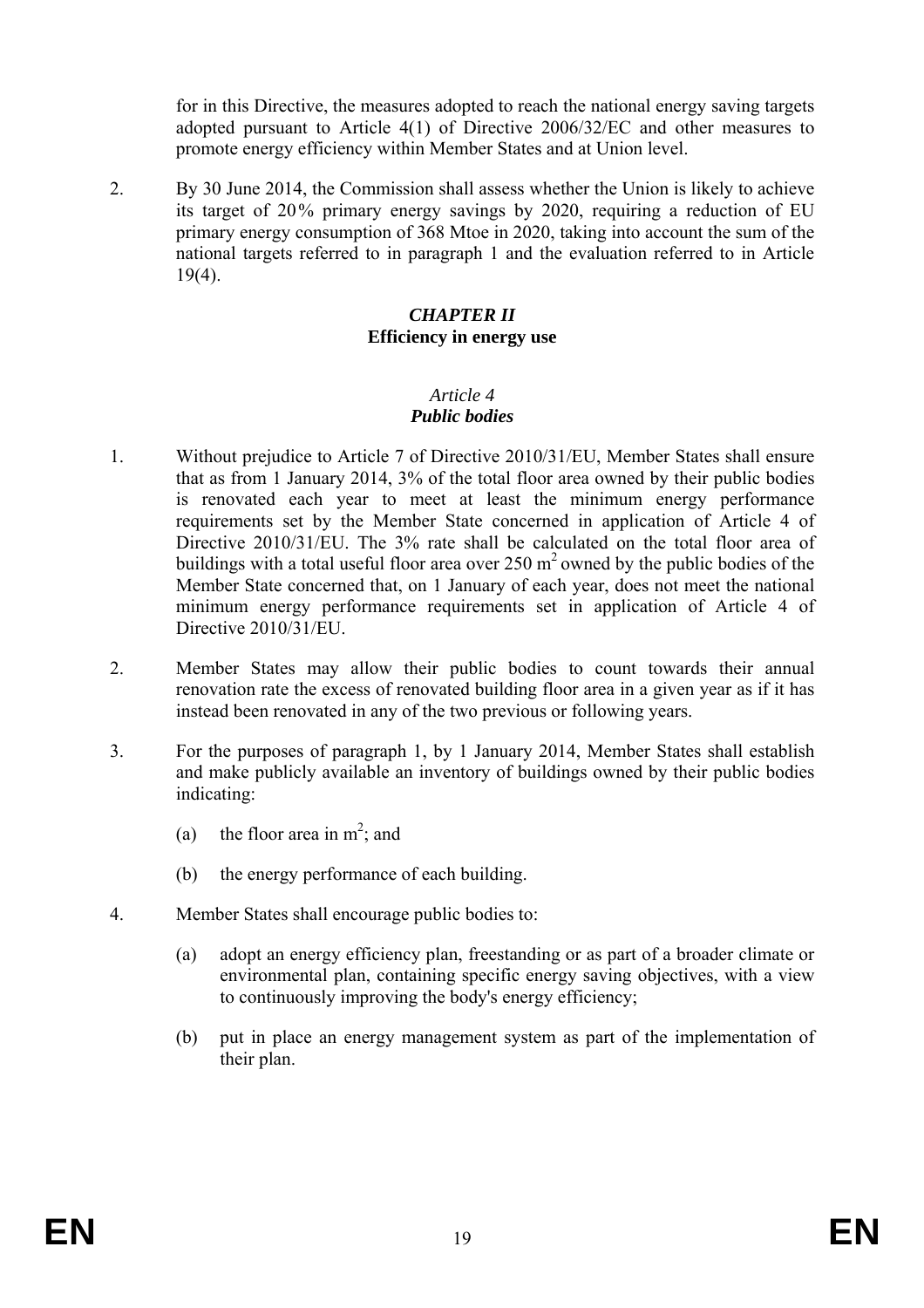#### *Article 5 Purchasing by public bodies*

Member States shall ensure that public bodies purchase only products, services and buildings with high energy efficiency performance, as referred to in Annex III.

#### *Article 6 Energy efficiency obligation schemes*

- 1. Each Member State shall set up an energy efficiency obligation scheme. This scheme shall ensure that either all energy distributors or all retail energy sales companies operating on the Member State's territory achieve annual energy savings equal to 1.5% of their energy sales, by volume, in the previous year in that Member State excluding energy used in transport. This amount of energy savings shall be achieved by the obligated parties among final customers.
- 2. Member States shall express the amount of energy savings required from each obligated party in terms of either final or primary energy consumption. The method chosen for expressing the required amount of energy savings shall also be used for calculating the savings claimed by obligated parties. The conversion factors in Annex IV shall apply.
- 3. Measures that target short-term savings, as defined in Annex V(1), shall not account for more than 10% of the amount of energy savings required from each obligated party and shall only be eligible to count towards the obligation laid down in paragraph 1 if combined with measures to which longer-term savings are attributed.
- 4. Member States shall ensure that the savings claimed by obligated parties are calculated in accordance with Annex  $V(2)$ . They shall put in place control systems under which at least a statistically significant proportion of the energy efficiency improvement measures put in place by the obligated parties is independently verified.
- 5. Within the energy efficiency obligation scheme, Member States may:
	- (a) include requirements with a social aim in the saving obligations they impose, including by requiring measures to be implemented in households affected by energy poverty or in social housing;
	- (b) permit obligated parties to count towards their obligation certified energy savings achieved by energy service providers or other third parties; in this case they shall establish an accreditation process that is clear, transparent and open to all market actors, and that aims at minimising the costs of certification;
	- (c) allow obligated parties to count savings obtained in a given year as if they had instead been obtained in any of the two previous or two following years.
- 6. Member States shall publish the energy savings achieved by each obligated party and data on the annual trend of energy savings under the scheme. For the purposes of publishing and verifying the energy savings achieved, Member States shall require obligated parties to submit to them at least the following data: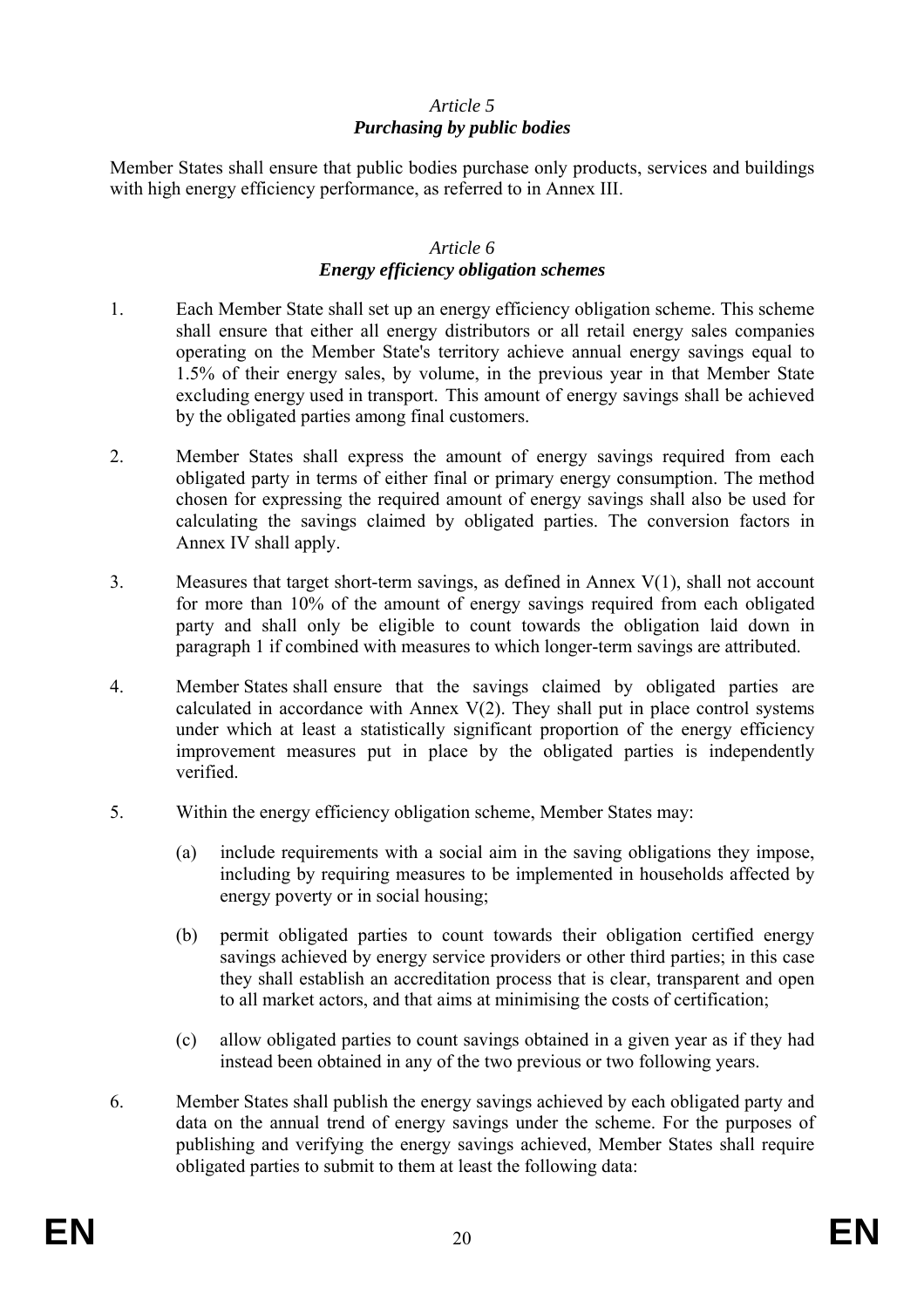- a) the energy savings achieved;
- b) aggregated statistical information on their final customers (identifying significant changes to previously submitted information); and
- c) current information on final customers' consumption, including, where applicable, load profiles, customer segmentation and geographical location of customers, while preserving the integrity and confidentiality of private or commercially sensitive information in compliance with applicable European Union legislation.
- 7. Member States shall ensure that market actors refrain from any activities that may impede the demand for and delivery of energy services or other energy efficiency improvement measures, or hinder the development of markets for energy services or other energy efficiency improvement measures, including foreclosing the market for competitors or abusing dominant positions.
- 8. Member States may exempt small energy distributors and small retail energy sales companies, namely those that distribute or sell less than the equivalent of 75 GWh of energy per year, employ fewer than 10 persons or have an annual turnover or annual balance sheet total that does not exceed EUR 2 000 000, from the application of this Article. Energy produced for self use shall not count towards these thresholds.
- 9. As an alternative to paragraph 1, Member States may opt to take other measures to achieve energy savings among final customers. The annual amount of energy savings achieved through this approach shall be equivalent to the amount of energy savings required in paragraph 1.

Member States opting for this option shall notify to the Commission, by 1 January 2013 at the latest, the alternative measures that they plan to adopt, including the rules on penalties referred to in Article 9, and demonstrating how they would achieve the required amount of savings. The Commission may refuse such measures or make suggestions for modifications in the 3 months following notification. In such cases, the alternative approach shall not be applied by the Member State concerned until the Commission expressly accepts the resubmitted or modified draft measures.

10. If appropriate, the Commission shall establish, by means of a delegated act in accordance with Article 18, a system of mutual recognition of energy savings achieved under national energy efficiency obligation schemes. Such a system shall allow obligated parties to count energy savings achieved and certified in a given Member State towards their obligations in another Member State.

#### *Article 7 Energy audits and energy management systems*

1. Member States shall promote the availability to all final customers of energy audits which are affordable and carried out in an independent manner by qualified or accredited experts.

Member States shall develop programmes to encourage households and small and medium-sized enterprises to undergo energy audits.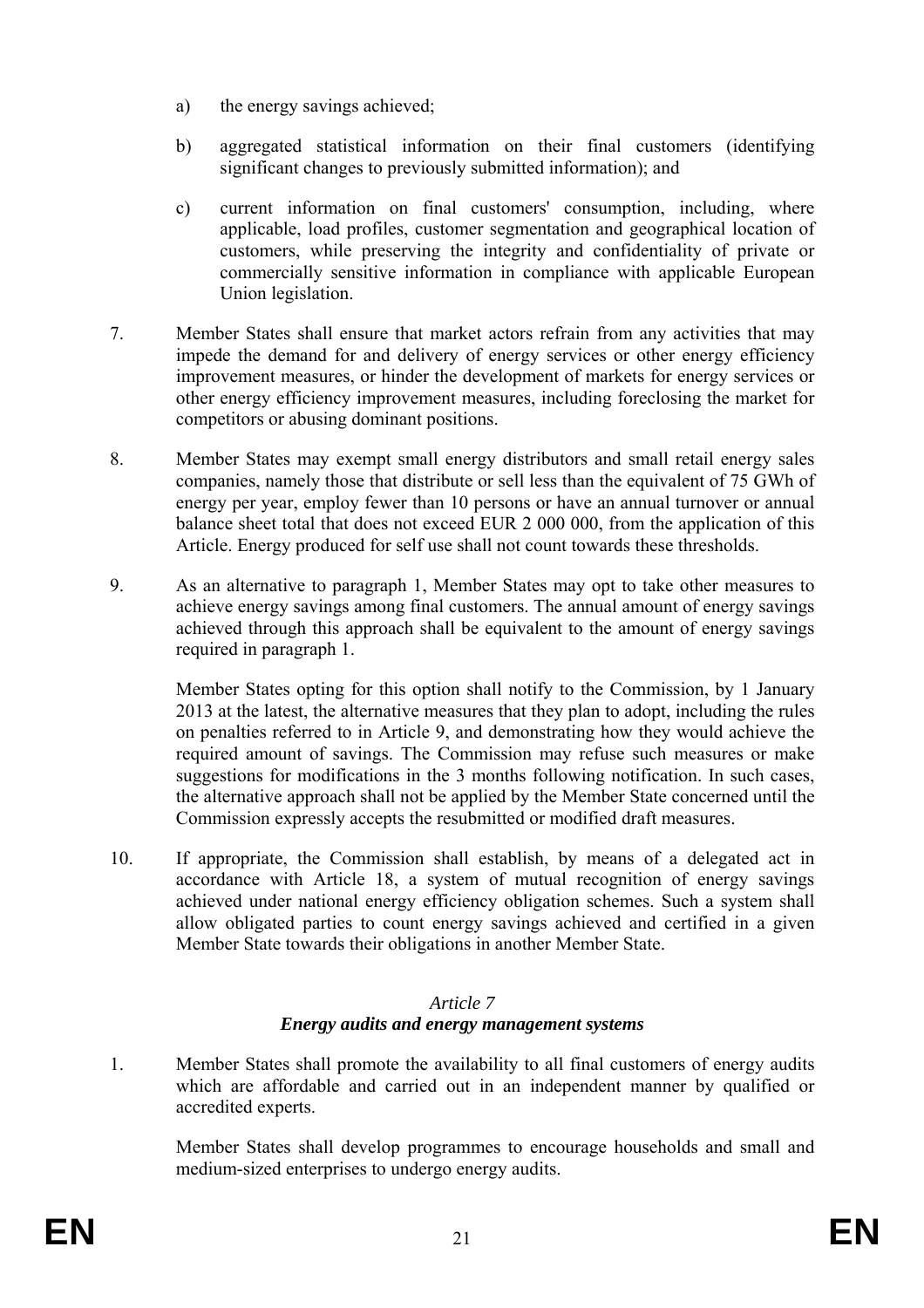Member States shall bring to the attention of small and medium-sized enterprises concrete examples of how energy management systems could help their business.

- 2. Member States shall ensure that enterprises not included in the second subparagraph of paragraph 1 are subject to an energy audit carried out in an independent and costeffective manner by qualified or accredited experts at the latest by 30 June 2014 and every three years from the date of the previous energy audit.
- 3. Energy audits carried out in an independent manner resulting from energy management systems or implemented under voluntary agreements concluded between organisations of stakeholders and an appointed body and supervised by the Member State concerned or by the Commission, shall be considered as fulfilling the requirements of paragraph 2.
- 4. Energy audits may stand alone or be part of a broader environmental audit.

## *Article 8 Metering and informative billing*

1. Member States shall ensure that final customers for electricity, natural gas, district heating or cooling and district-supplied domestic hot water are provided with individual meters that accurately measure and allow to make available their actual energy consumption and provide information on actual time of use, in accordance with Annex VI.

When Member States put in place the roll-out of smart meters foreseen by Directives 2009/72/EC and 2009/73/EC concerning electricity and gas markets, they shall ensure that the objectives of energy efficiency and final customer benefits are fully taken into account when establishing the minimum functionalities of the meters and obligations imposed on market participants.

In the case of electricity and on request of the final customer, meter operators shall ensure that the meter can account for electricity produced on the final customer's premises and exported to the grid. Member States shall ensure that if final customers request it, metering data on their real-time production or consumption is made available to a third party acting on behalf of the final customer.

In case of heating and cooling, where a building is supplied from a district heating network, a heat meter shall be installed at the building entry. In multi-apartment buildings, individual heat consumption meters shall also be installed to measure the consumption of heat or cooling for each apartment. Where the use of individual heat consumption meters is not technically feasible, individual heat cost allocators, in accordance with the specifications in Annex VI $(1.2)$ , shall be used for measuring heat consumption at each radiator.

Member States shall introduce rules on cost allocation of heat consumption in multiapartment buildings supplied with centralised heat or cooling. Such rules shall include guidelines on correction factors to reflect building characteristics such as heat transfers between apartments.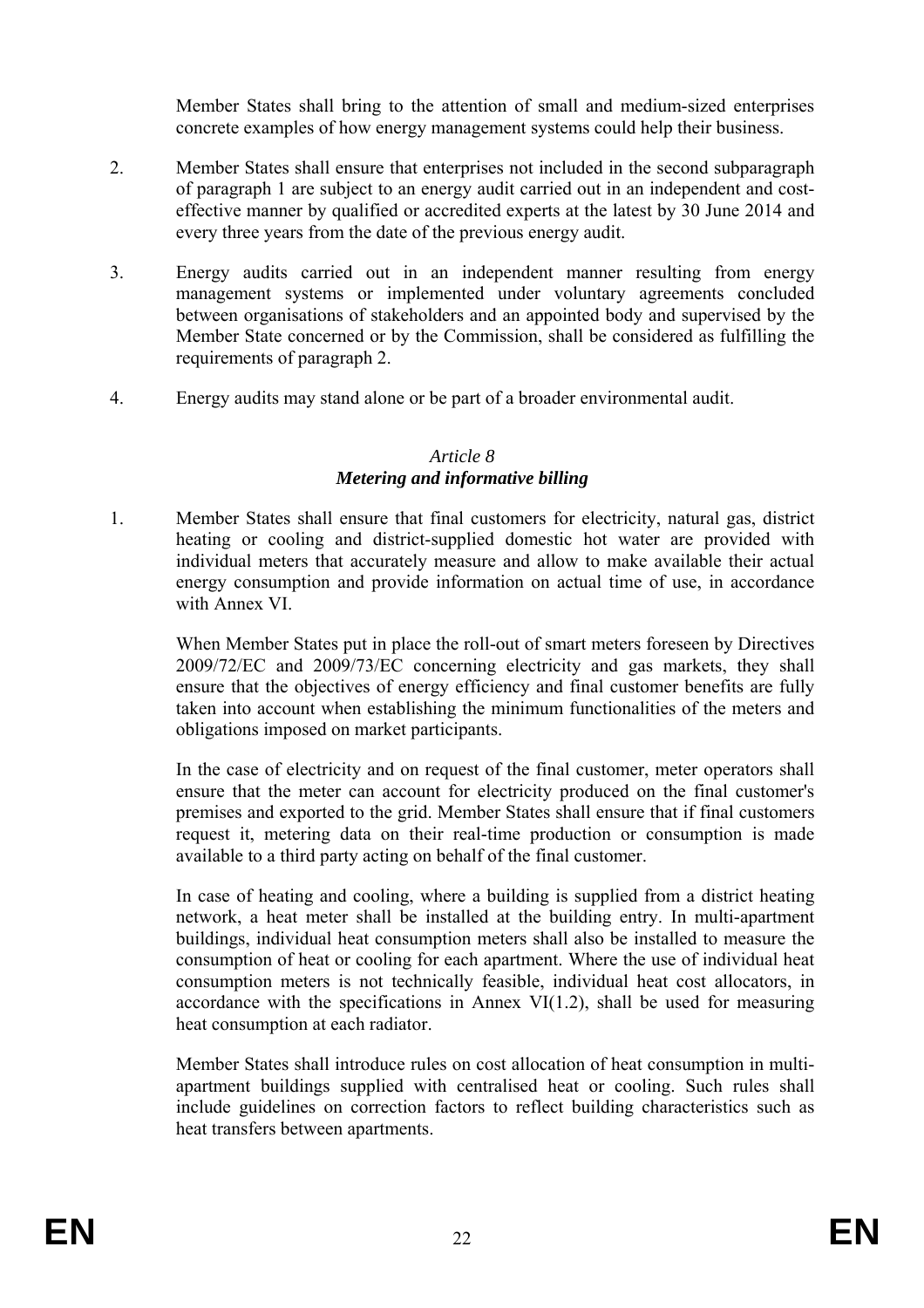2. In addition to the obligations resulting from Directive 2009/72/EC and Directive 2009/73/EC with regard to billing, Member States shall ensure, not later than 1 January 2015, that billing is accurate and based on actual consumption, for all the sectors covered by the present Directive, including energy distributors, distribution system operators and retail energy sales companies, in accordance with the minimum frequency set out in Annex VI(2.1). Appropriate information shall be made available with the bill to provide final customers with a comprehensive account of current energy costs, in accordance with Annex VI(2.2).

Member States shall ensure that final customers are offered a choice of either electronic or hard copy billing and the possibility of easy access to complementary information allowing detailed self-checks on historical consumption as laid down in Annex  $VI(1.1)$ .

Member States shall require that if requested by final customers, information on their energy billing and historical consumption is made available to an energy service provider designated by the final customer.

3. Information from metering and billing of individual consumption of energy as well as the other information mentioned in paragraphs 1, 2, 3 and Annex VI shall be provided to final customers free of charge.

#### *Article 9 Penalties*

Member States shall lay down rules on penalties applicable in case of non-compliance with the national provisions adopted pursuant to Articles 6 to 8 and shall take the necessary measures to ensure that they are implemented. The penalties provided must be effective, proportionate and dissuasive. Member States shall communicate those provisions to the Commission by [*12 months after entry into force of this Directive*] at the latest and shall notify it without delay of any subsequent amendment affecting them.

#### *CHAPTER III* **Efficiency in energy supply**

#### *Article 10 Promotion of efficiency in heating and cooling*

- 1. By 1 January 2014, Member States shall establish and notify to the Commission a national heating and cooling plan for developing the potential for the application of high-efficiency cogeneration and efficient district heating and cooling, containing the information set out in Annex VII. The plans shall be updated and notified to the Commission every five years. Member States shall ensure by means of their regulatory framework that national heating and cooling plans are taken into account in local and regional development plans, including urban and rural spatial plans, and fulfil the design criteria in Annex VII.
- 2. Member States shall take the necessary measures to develop efficient district heating and cooling infrastructure to accommodate the development of high-efficiency cogeneration and the use of heating and cooling from waste heat and renewable energy sources in accordance with paragraphs 1, 3, 6 and 7. When developing district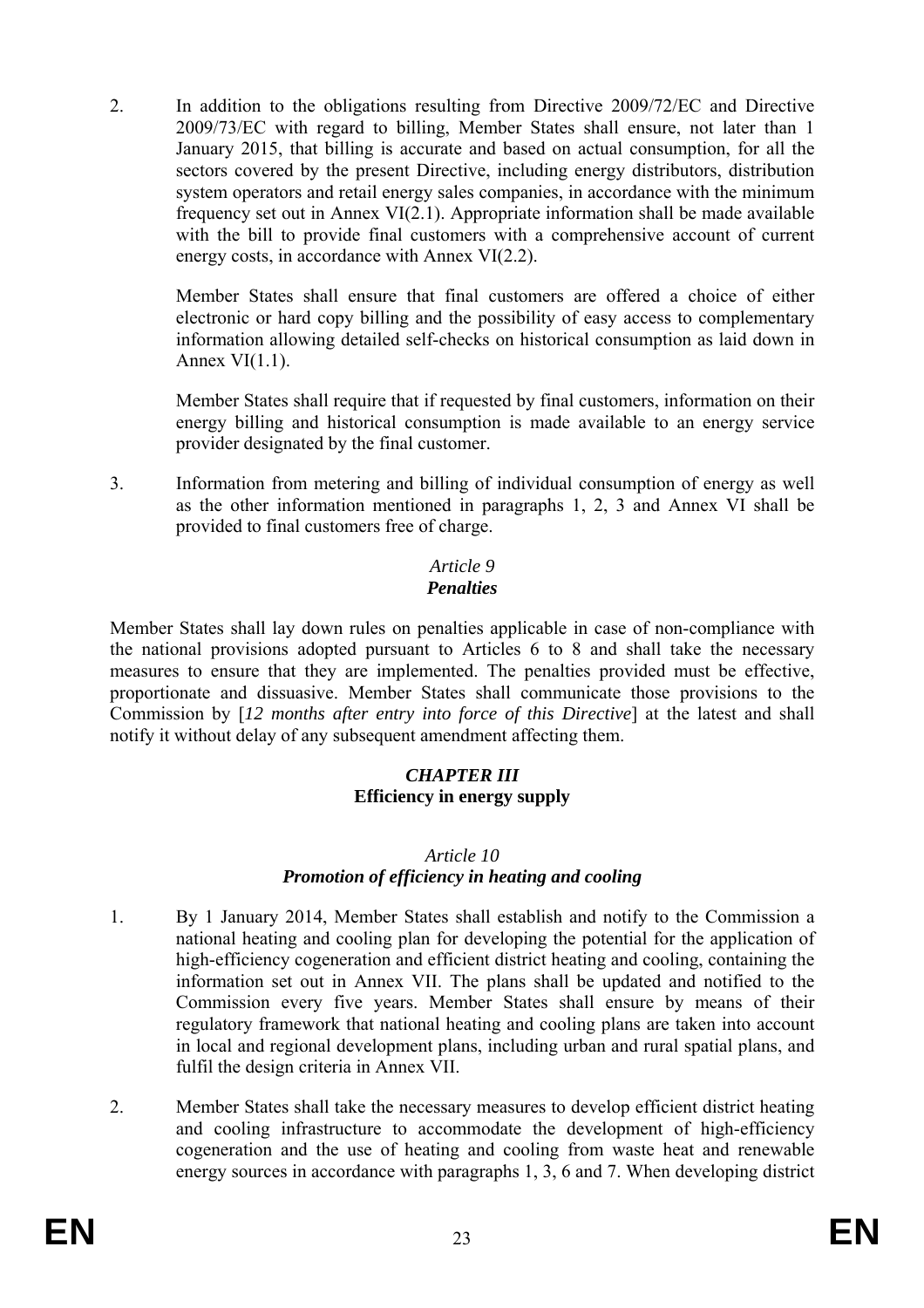heating and cooling, they shall to the extent possible opt for high-efficiency cogeneration rather than heat-only generation.

- 3. Member States shall ensure that all new thermal electricity generation installations with a total thermal input exceeding 20 MW:
	- a) are provided with equipment allowing for the recovery of waste heat by means of a high-efficiency cogeneration unit; and
	- b) are sited in a location where waste heat can be used by heat demand points.

Member States shall adopt authorisation criteria as referred to in Article 7 of Directive 2009/72/EC, or equivalent permit criteria, to ensure that the provisions of the first subparagraph are met. They shall in particular ensure that the location of new installations takes into account the availability of suitable heat loads for cogeneration in accordance with Annex VIII.

- 4. Member States may lay down conditions for exemption from the provisions of paragraph 3 when:
	- a) the threshold conditions related to the availability of heat load set out in point 1 of Annex VIII are not met;
	- b) the requirement in point (b) of paragraph 3 related to the location of the installation cannot be met due to the need to locate an installation close to a geological storage site permitted under Directive 2009/31/EC; or
	- c) a cost-benefit analysis shows that the costs outweigh the benefits in comparison with the full life-cycle costs, including infrastructure investment, of providing the same amount of electricity and heat with separate heating or cooling.

Member States shall notify such conditions for exemption to the Commission by 1 January 2014. The Commission may refuse those conditions or make suggestions for modifications in the 6 months following notification. In such cases, the conditions for exemption shall not be applied by the Member State concerned until the Commission expressly accepts the resubmitted or modified conditions.

- 5. Member States shall ensure that national regulations on urban and rural spatial planning are adapted to the authorisation criteria referred to in paragraph 3 and are in line with the national heating and cooling plans referred to in paragraph 1.
- 6. Member States shall ensure that, whenever an existing electricity generation installation with a total rated thermal input exceeding 20 MW is substantially refurbished or when, in accordance with Article 21 of Directive 2010/75/EC, its permit is updated, conversion to allow its operation as a high-efficiency cogeneration installation is set as a condition in the new or updated permit or licence, provided that the installation is sited in a location where the waste heat can be used by heat demand points in accordance with point 1 of Annex VIII.

The equipment of electricity generation installations with carbon capture or storage facilities shall not be considered as refurbishment for the purpose of these provisions.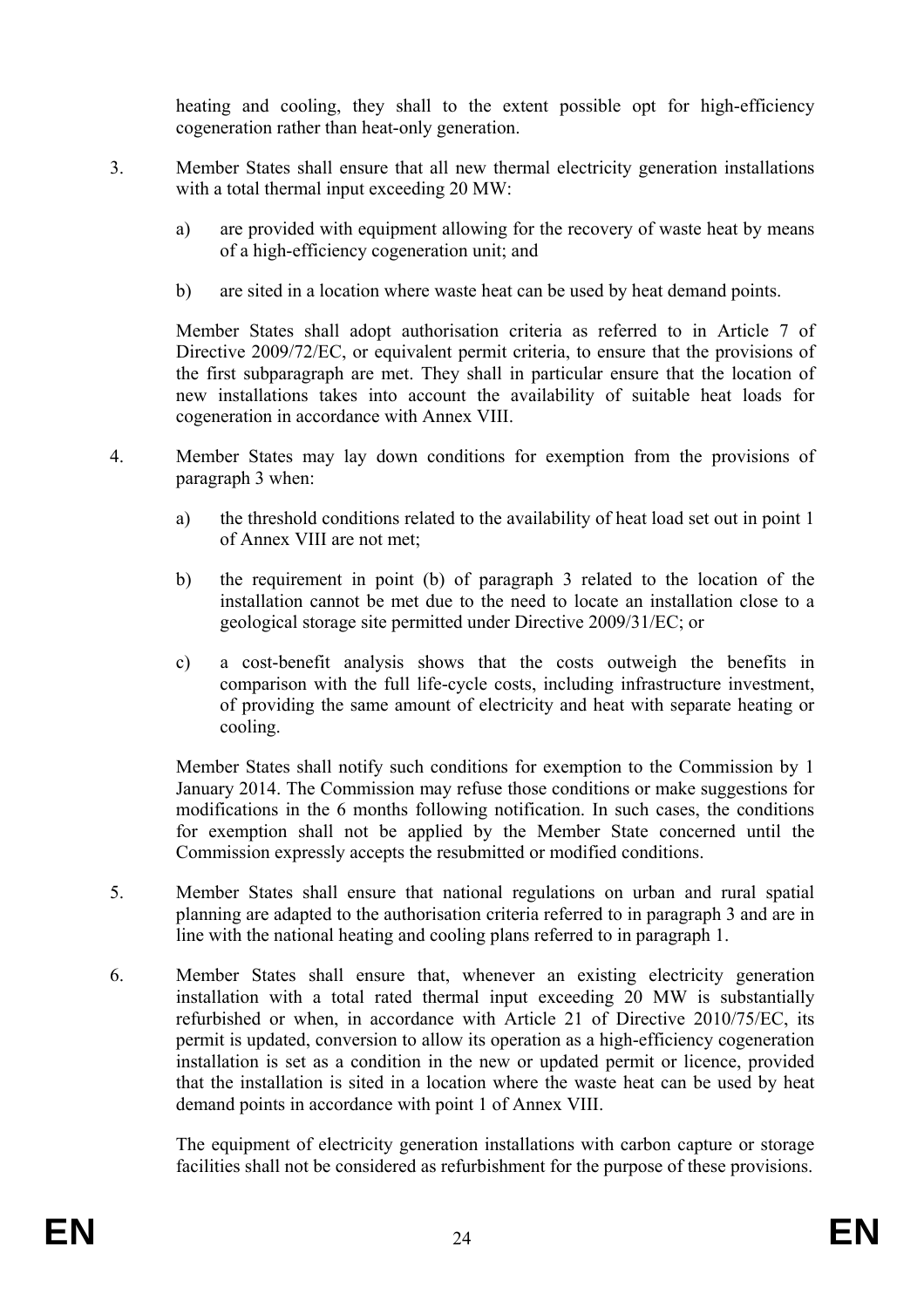- 7. Member States may lay down conditions for exemption from the provisions of paragraph 6 when:
	- a) the threshold conditions related to the availability of heat load set out in point 1 of Annex VIII are not met; or
	- b) a cost-benefit analysis shows that the costs outweigh the benefits in comparison with the full life-cycle costs, including infrastructure investment, of providing the same amount of electricity and heat with separate heating or cooling.

Member States shall notify such conditions for exemption to the Commission by 1 January 2014. The Commission may refuse those conditions or make suggestions for modifications in the 6 months following notification. In such cases, the conditions for exemption shall not be applied by the Member State concerned until the Commission expressly accepts the resubmitted or modified conditions.

8. Member States shall adopt authorisation or equivalent permitting criteria to ensure that industrial installations with a total thermal input exceeding 20 MW generating waste heat that are built or substantially refurbished after [the entry into force of this Directive] capture and make use of their waste heat.

Member States shall establish mechanisms to ensure the connection of these installations to district heating and cooling networks. They may require these installations to bear the connection charges and the cost of developing the district heating and cooling networks necessary to transport their waste heat to consumers.

Member States may lay down conditions for exemption from the provisions in the first sub-paragraph when:

- a) the threshold conditions related to the availability of heat load set out in point 2 of Annex VIII are not met; or
- b) a cost-benefit analysis shows that the costs outweigh the benefits in comparison with the full life-cycle costs, including infrastructure investment, of providing the same amount of heat with separate heating or cooling.

Member States shall notify such conditions for exemption to the Commission by 1 January 2014. The Commission may refuse those conditions or make suggestions for modifications in the 6 months following notification. In such cases, the conditions for exemption shall not be applied by the Member State concerned until the Commission expressly accepts the resubmitted or modified conditions.

- 9. The Commission shall establish by 1 January 2013 by means of a delegated act in accordance with Article 18 a methodology for the cost-benefit analysis referred to in paragraphs  $4$  (c),  $7$  (b) and  $8(b)$ .
- 10. On the basis of the harmonised efficiency reference values referred to in Annex II (f), Member States shall ensure that the origin of electricity produced from highefficiency cogeneration can be guaranteed according to objective, transparent and non-discriminatory criteria laid down by each Member State. They shall ensure that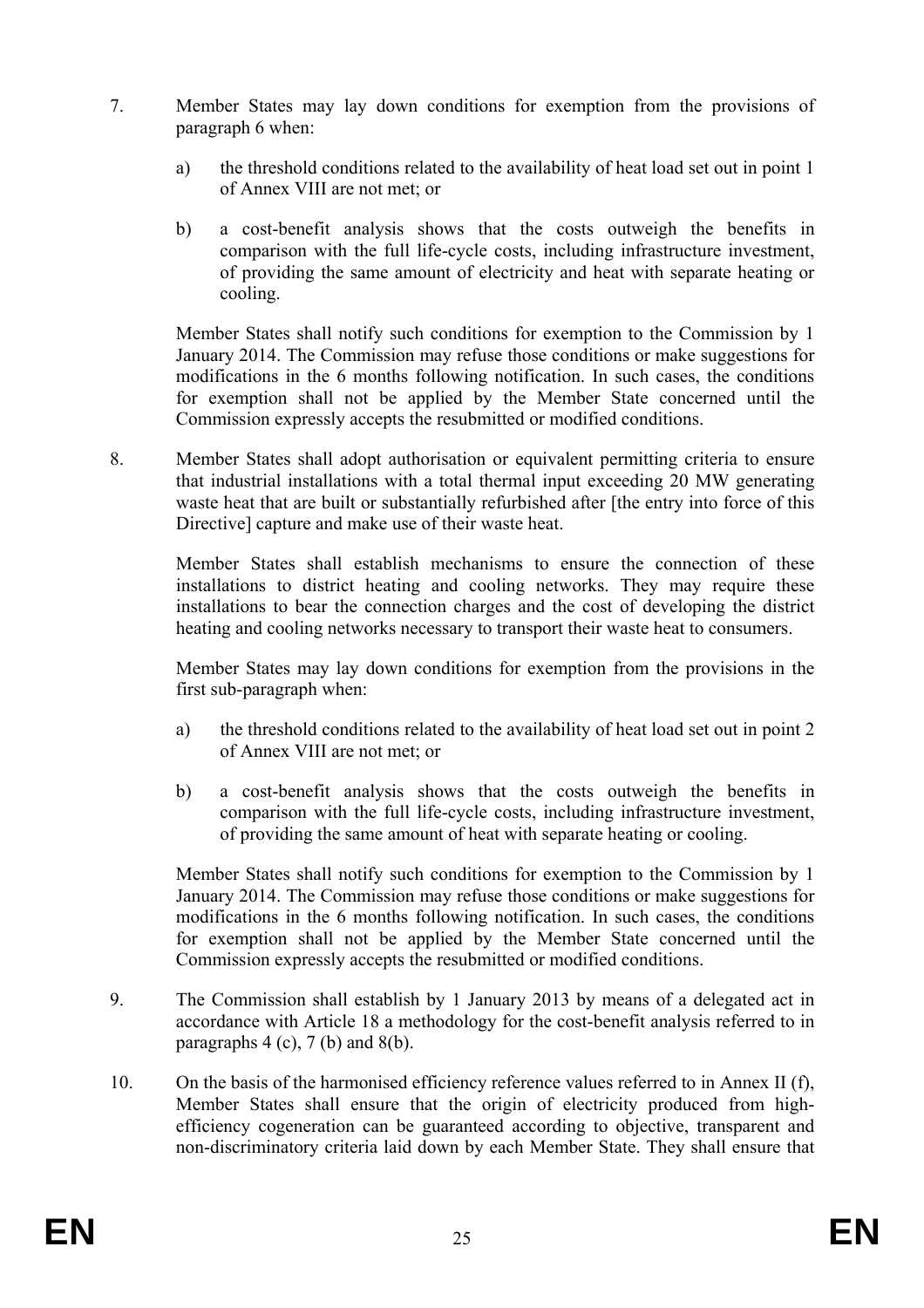this guarantee of origin complies with the requirements and contains at least the information specified in Annex IX.

Member States shall mutually recognise their guarantees of origin, exclusively as proof of the information referred to in this paragraph. Any refusal to recognise a guarantee of origin as such proof, in particular for reasons relating to the prevention of fraud, must be based on objective, transparent and non-discriminatory criteria. Member States shall notify the Commission of such refusal and its justification. In the event of refusal to recognise a guarantee of origin, the Commission may adopt a decision to compel the refusing party to recognise it, particularly with regard to objective, transparent and non-discriminatory criteria on which such recognition is based.

The Commission shall be empowered to review, by means of delegated acts in accordance with Article 18, the harmonised efficiency reference values laid down in Commission Decision [the number of the Decision] on the basis of Directive 2004/8/EC for the first time by 1 January 2015, and every ten years thereafter.

11. Member States shall ensure that any available support for cogeneration is subject to the electricity produced originating from high-efficiency cogeneration and the waste heat being effectively used to achieve primary energy savings. They shall not differentiate between electricity consumed on site and electricity exported to the grid. Public support to cogeneration and district heating generation and networks is subject to State aid rules, where applicable.

#### *Article 11*

## *Energy transformation*

Member States shall draw up an inventory of data in accordance with Annex X for all installations undertaking the combustion of fuels with total rated thermal input of 50 MW or more and installations undertaking the refining of mineral oil and gas within their territory. This shall be updated every three years. The annual installation-specific data contained in these inventories shall be made available to the Commission upon request. Member States shall include a non-confidential summary containing aggregated information of the inventories in the reports referred to in Article 19(2).

## *Article 12*

# *Energy transmission and distribution*

1. Member States shall ensure that national energy regulatory authorities pay due regard to energy efficiency in their decisions on the operation of the gas and electricity infrastructure. They shall in particular ensure that network tariffs and regulations provide incentives for grid operators to offer system services to network users permitting them to implement energy efficiency improvement measures in the context of the continuing deployment of smart grids.

Member States shall ensure that network regulation, and network tariffs set or approved by energy regulatory authorities, fulfil the criteria in Annex XI, taking into account guidelines and codes developed pursuant to Regulation 714/2009 and Regulation 715/2009.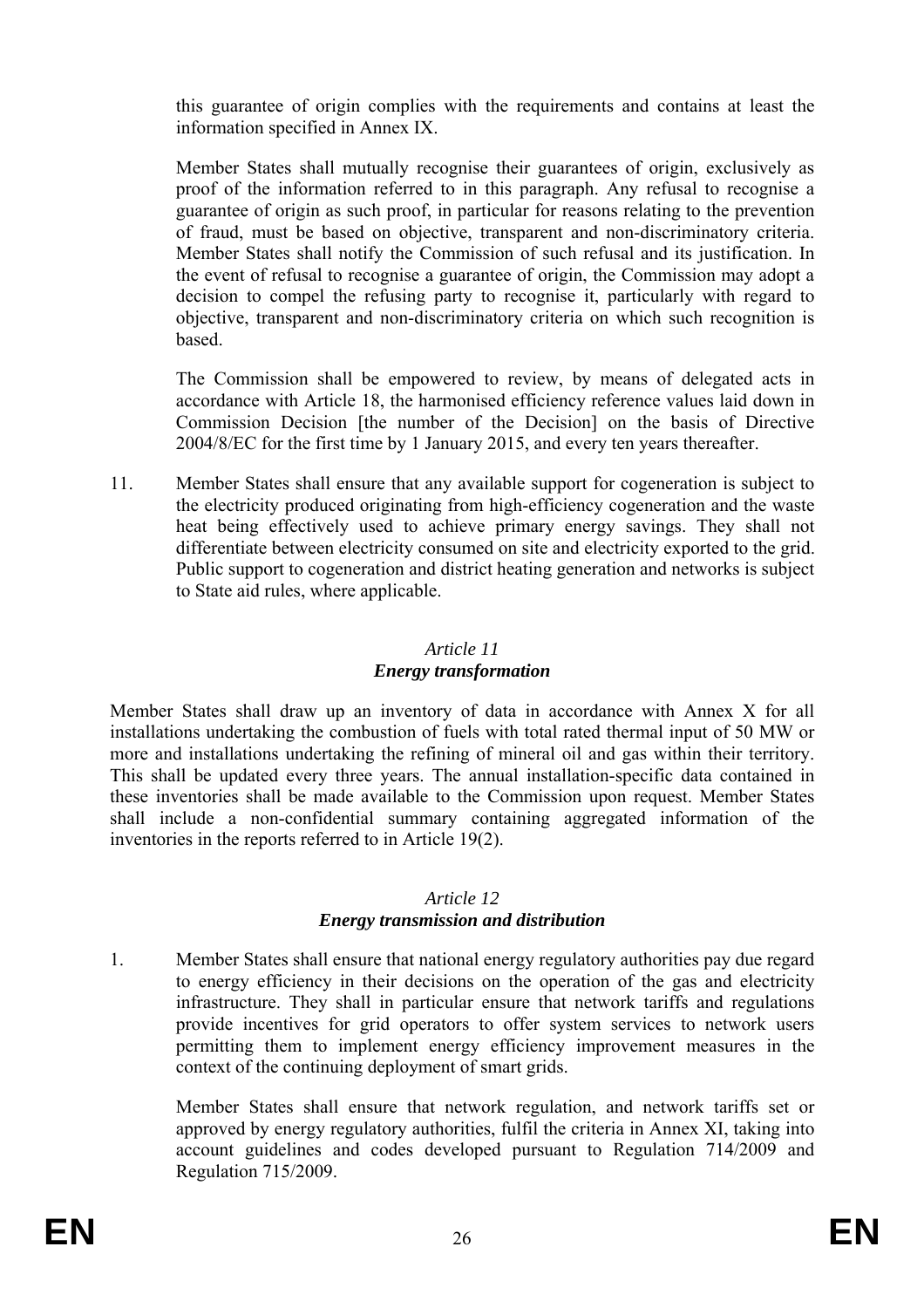- 2. Member States shall, by 30 June 2013, adopt plans:
	- a) assessing the energy efficiency potentials of their gas, electricity and district heating and cooling infrastructure, notably regarding transmission, distribution, load management and interoperability, and connection to energy generating installations;
	- b) identifying concrete measures and investments for the introduction of costeffective energy efficiency improvements in the network infrastructure, with a detailed timetable for their introduction.
- 3. Member States may permit components of schemes and tariff structures with a social aim for net-bound energy transmission and distribution, provided that any disruptive effects on the transmission and distribution system are kept to the minimum necessary and are not disproportionate to the social aim.
- 4. Member States shall ensure the removal of those incentives in transmission and distribution tariffs that unnecessarily increase the volume of distributed or transmitted energy. In this respect, in accordance with Article 3(2) of Directive 2009/72/EC and Article 3(2) of Directive 2009/73/EC, Member States may impose public service obligations relating to energy efficiency on undertakings operating in the electricity and gas sectors.
- 5. Member States shall ensure that, subject to requirements relating to the maintenance of the reliability and safety of the grid, based on transparent and non-discriminatory criteria defined by the competent national authorities, transmission system operators and distribution system operators in their territory:
	- a) guarantee the transmission and distribution of electricity from high-efficiency cogeneration;
	- b) provide priority or guaranteed access to the grid of electricity from high efficiency cogeneration;
	- c) when dispatching electricity generating installations, provide priority dispatch of electricity from high efficiency cogeneration.

 In addition to the obligations laid down by the first subparagraph, transmission system operators and distribution system operators shall comply with the requirements set out in Annex XII.

Member States may particularly facilitate the connection to the grid system of electricity produced from high-efficiency cogeneration from small scale and micro cogeneration units.

6. Member States shall take the appropriate steps to ensure that high-efficiency cogeneration operators can offer balancing services and other operational services at the level of transmission system operators or distribution system operators where this is consistent with the mode of operation of the high-efficiency cogeneration installation. Transmission system operators and distribution system operators shall ensure that such services are part of a services bidding process which is transparent and open to scrutiny.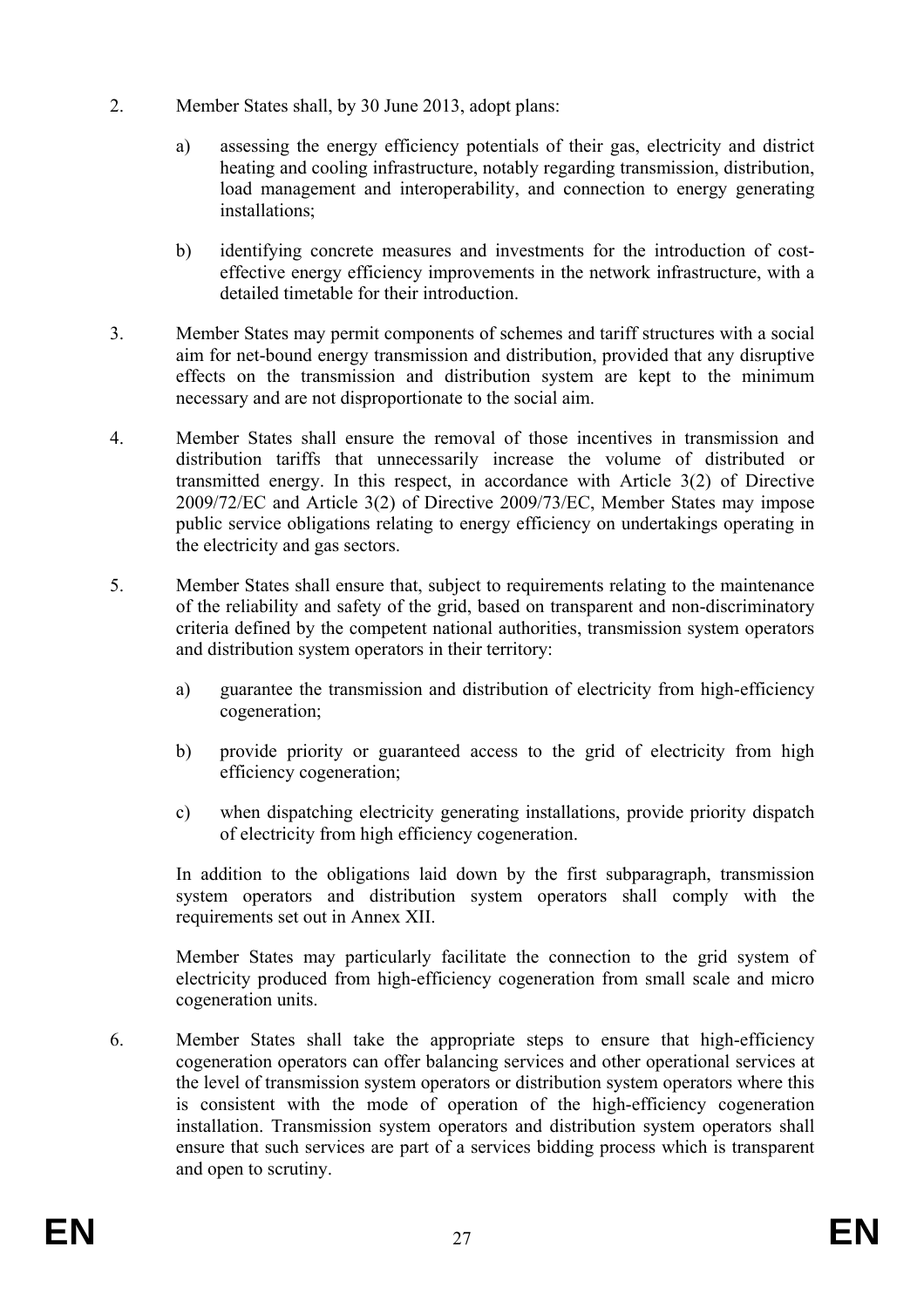Where appropriate, Member States may require transmission system operators and distribution operators to encourage high-efficiency cogeneration to be sited close to areas of demand by reducing the connection and use-of-system charges.

7. Member States may allow producers of electricity from high-efficiency cogeneration wishing to be connected to the grid to issue a call for tender for the connection work.

#### *CHAPTER IV Horizontal provisions*

#### *Article 13 Availability of certification schemes*

- 1. With a view to achieving a high level of technical competence, objectivity and reliability, Member States shall ensure that, by 1 January 2014, certification schemes or equivalent qualification schemes are available for providers of energy services, energy audits and energy efficiency improvement measures, including for installers of building elements as defined in Article 2(9) of Directive 2010/31/EU.
- 2. Member States shall make publicly available the certification schemes or equivalent qualification schemes referred to in paragraph 1 and shall cooperate among themselves and with the Commission on comparisons between and recognition of the schemes.

# *Article 14*

## *Energy services*

Member States shall promote the energy services market and access for small and mediumsized enterprises to this market by:

- a) making publicly available, checking and regularly updating a list of available energy service providers and the energy services they offer;
- b) providing model contracts for energy performance contracting in the public sector; these shall at least include the items listed in Annex XIII;
- c) disseminating information on available energy service contracts and clauses that should be included in such contracts to guarantee energy savings and final customers' rights;
- d) encouraging the development of voluntary quality labels;
- e) disseminating information on financial instruments, incentives, grants and loans to support energy service projects.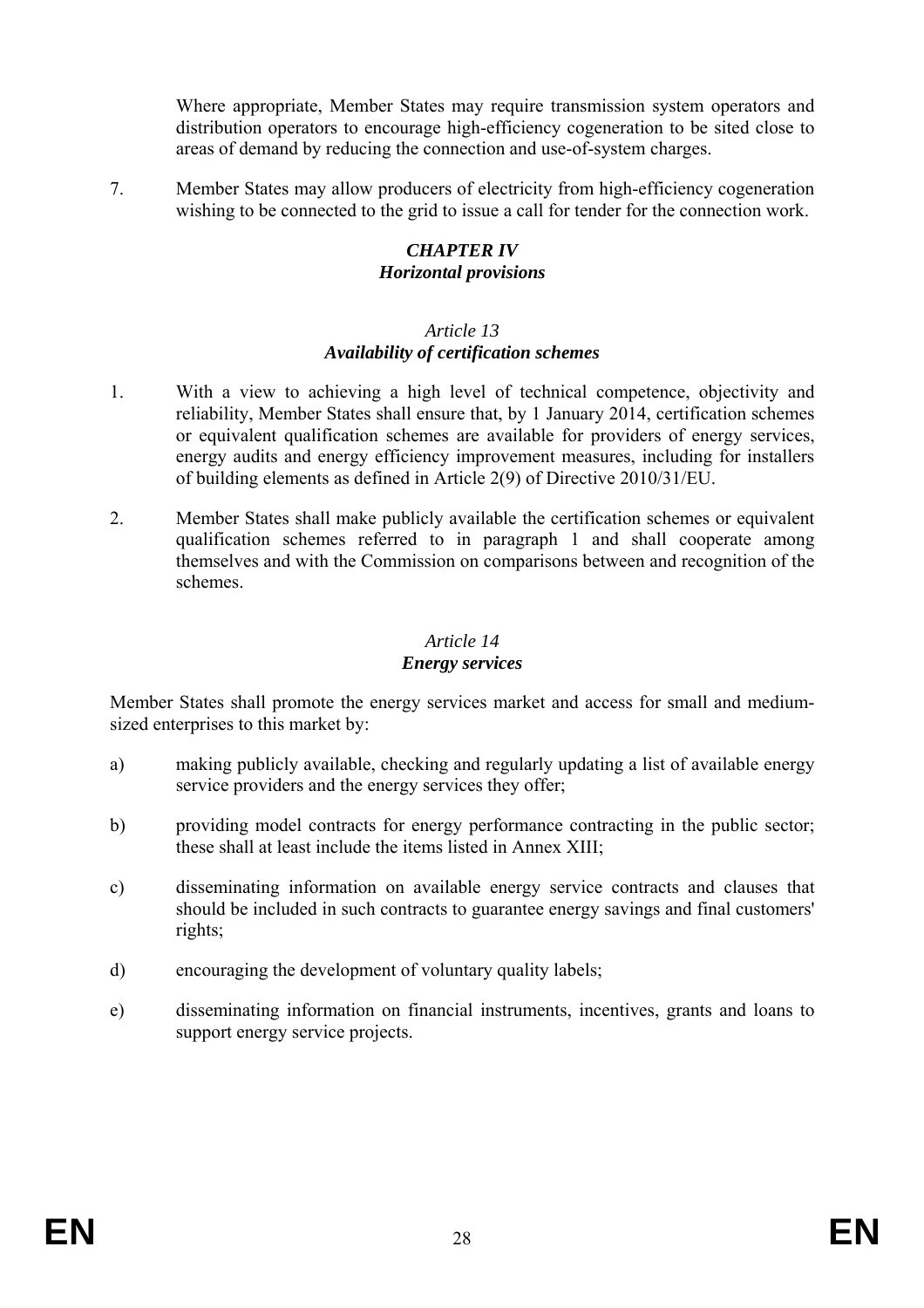#### *Article 15 Other measures to promote energy efficiency*

- 1. Member States shall evaluate and take appropriate measures to remove regulatory and non-regulatory barriers to energy efficiency, notably as regards:
	- a) the split of incentives between the owner and the tenant of a building or among owners, with a view to ensuring that these parties are not deterred from making efficiency-improving investments that they would otherwise have made by the fact that they will not individually obtain the full benefits or by the absence of rules for dividing the costs and benefits between them;
	- b) legal and regulatory provisions, and administrative practices, regarding public purchasing and annual budgeting and accounting, with a view to ensuring that individual public bodies are not deterred from making efficiency-improving investments.

These measures to remove barriers may include providing incentives, repealing or amending legal or regulatory provisions, or adopting guidelines and interpretative communications. These measures may be combined with the provision of education, training and specific information and technical assistance on energy efficiency.

2. The evaluation of barriers and measures referred to in paragraph 1 shall be notified to the Commission in the first supplementary report referred to in Article 19(2).

# *Article 16*

## *Conversion factors*

For the purpose of comparison of energy savings and conversion to a comparable unit, the conversion factors in Annex IV shall apply unless the use of other conversion factors can be justified.

#### *CHAPTER V Final provisions*

## *Article 17*

# *Delegated acts and adaptation of annexes*

1. The Commission shall be empowered to adopt a delegated act in accordance with Article 18 to establish the system of mutual recognition of energy savings achieved under the national energy efficiency obligation schemes referred to in Article 6(9).

The Commission shall be empowered to adopt a delegated act in accordance with Article 18 to establish the methodology for cost-benefit analysis referred to in Article 10(9).

The Commission shall be empowered to adopt delegated act in accordance with Article 18 to review the harmonised efficiency reference values referred to in Article 10(10) third indent.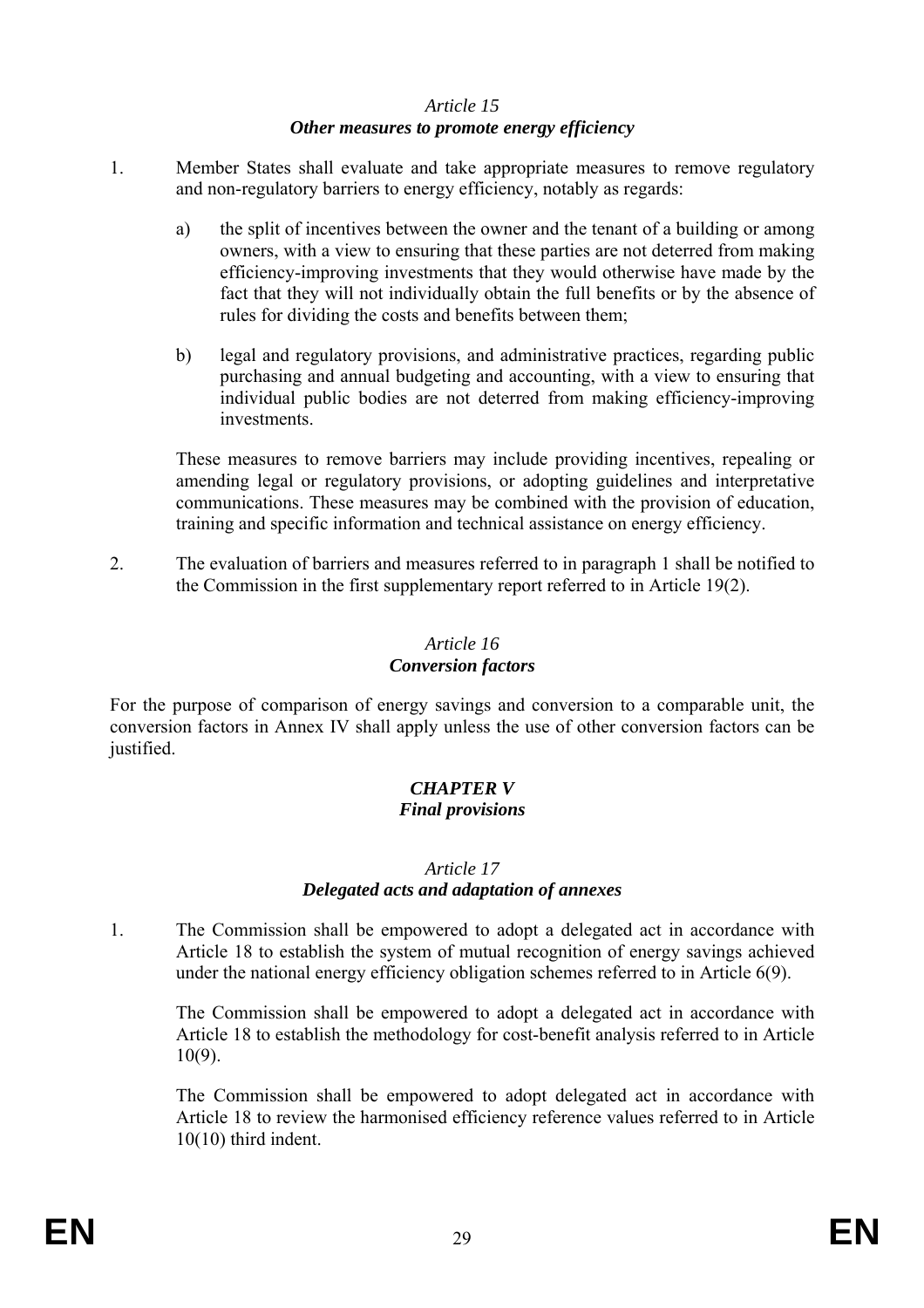2. The Commission shall be empowered to adopt delegated acts in accordance with Article 18 to adapt to technical progress the values, calculation methods, default primary energy coefficient and requirements in Annexes I to XV and to adapt to competitive conditions the performance requirements in Annex III.

## *Article 18 Exercise of the delegation*

- 1. The powers to adopt delegated acts are conferred on the Commission subject to the conditions laid down in this Article.
- 2. The delegation of power referred to in Article 17 shall be conferred on the Commission for an indeterminate period of time from [the date of entry into force of this Directive].
- 3. The delegation of power referred to in Article 17 may be revoked at any time by the European Parliament or by the Council. A decision of revocation shall put an end to the delegation of the power specified in that decision. It shall take effect the day following the publication of the decision in the *Official Journal of the European Union* or at a later date specified therein. It shall not affect the validity of any delegated acts already in force.
- 4 As soon as it adopts a delegated act, the Commission shall notify it simultaneously to the European Parliament and to the Council.
- 5. A delegated act adopted pursuant to Article 17 shall enter into force only if no objection has been expressed either by the European Parliament or the Council within a period of 2 months of notification of that act to the European Parliament and the Council or if, before the expiry of that period, the European Parliament and the Council have both informed the Commission that they will not object. That period shall be extended by 2 months at the initiative of the European Parliament or the Council.

#### *Article 19 Review and monitoring of implementation*

- 1. By 30 April each year, Member States shall report on the progress achieved towards national energy efficiency targets, in accordance with Annex XIV(1).
- 2. By 30 April 2014, and every three years thereafter, Member State shall submit supplementary reports with information on national energy efficiency policies, action plans, programmes and measures implemented or planned at national, regional and local level to improve energy efficiency in view of achieving the national energy efficiency targets referred to in Article 3(1). The reports shall be complemented with updated estimates of expected overall primary energy consumption in 2020, as well as estimated levels of primary energy consumption in the sectors indicated in Annex  $XIV(1)$ .

.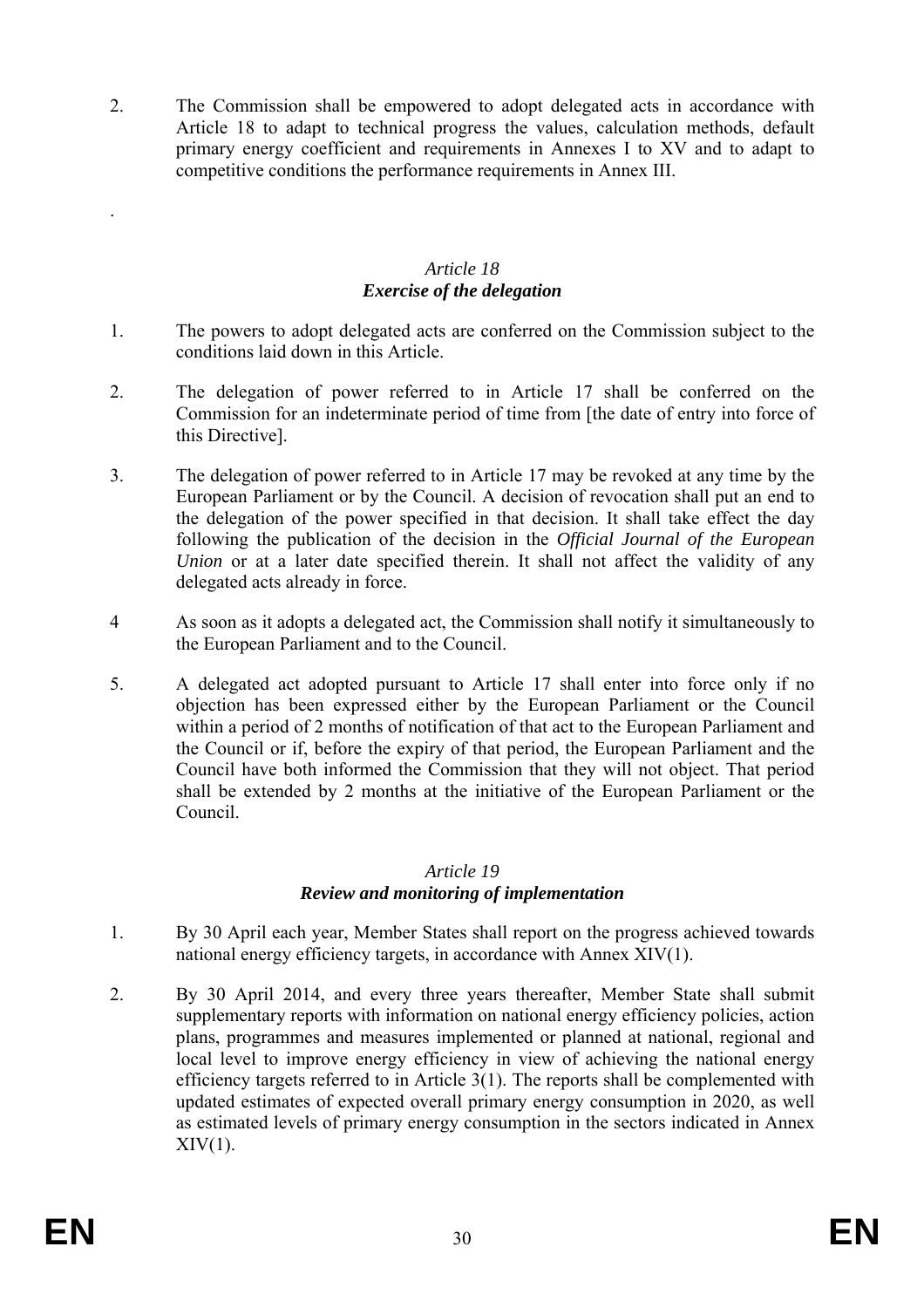The Commission shall, not later than 1 January 2014, provide a template as guidance for the supplementary reports. This template shall be adopted in accordance with the advisory procedure referred to in Article 20(2). The supplementary reports shall in any case include the information specified in Annex XIV.

- 3. The reports referred to in paragraph 1 may form part of the National Reform Programmes referred to in Council Recommendation 2010/410/EU.
- 4. The Commission shall evaluate the annual reports and supplementary reports and assess the extent to which Member States have made progress towards the achievement of the national energy efficiency targets required by Article 3(1) and towards the implementation of this Directive. The Commission shall send its assessment to the European Parliament and the Council. Based on its assessment of the reports the Commission may issue recommendations to Member States.
- 5. The Commission's assessment of the first supplementary report shall include an assessment of the energy efficiency levels of existing and new installations undertaking the combustion of fuels with a total rated thermal input of 50 MW or more and installations undertaking the refining of mineral oil and gas, in the light of the relevant best available techniques as developed in accordance with Directive 2010/75/EU and Directive 2008/1/EC. Where this assessment identifies significant discrepancies between the actual energy efficiency levels of such installations and energy efficiency levels associated with the application of the relevant best available techniques, the Commission shall propose, if appropriate, requirements to improve the energy efficiency levels achieved by such installations or that the use of such techniques shall in future be a condition for the permitting of new installations and for the periodic review of the permits for existing installations.

The Commission shall also monitor the impact of implementing this Directive on Directive 2003/87/EC, Directive 2009/28/EC as well as Directive 2010/31/EC.

- 6. Member States shall submit to the Commission before 30 November each year statistics on national electricity and heat production from high and low efficiency cogeneration, in accordance with the methodology shown in Annex I, in relation to total heat and electricity capacities. They shall also submit annual statistics on cogeneration heat and electricity capacities and fuels for cogeneration, and on district heating and cooling production and capacities, in relation to total heat and electricity capacities. Member States shall submit statistics on primary energy savings achieved by application of cogeneration in accordance with the methodology shown in Annex II.
- 7. By 30 June 2014 the Commission shall submit the assessment referred to in Article 3(2) to the European Parliament and to the Council, followed, if appropriate, by a legislative proposal laying down mandatory national targets.
- 8. By 30 June 2018, the Commission shall report to the European Parliament and the Council on the implementation of Article 6. That report shall be followed, if appropriate, by a legislative proposal for one or more of the following purposes:
	- a) to change the saving rate laid down in Article  $6(1)$ ;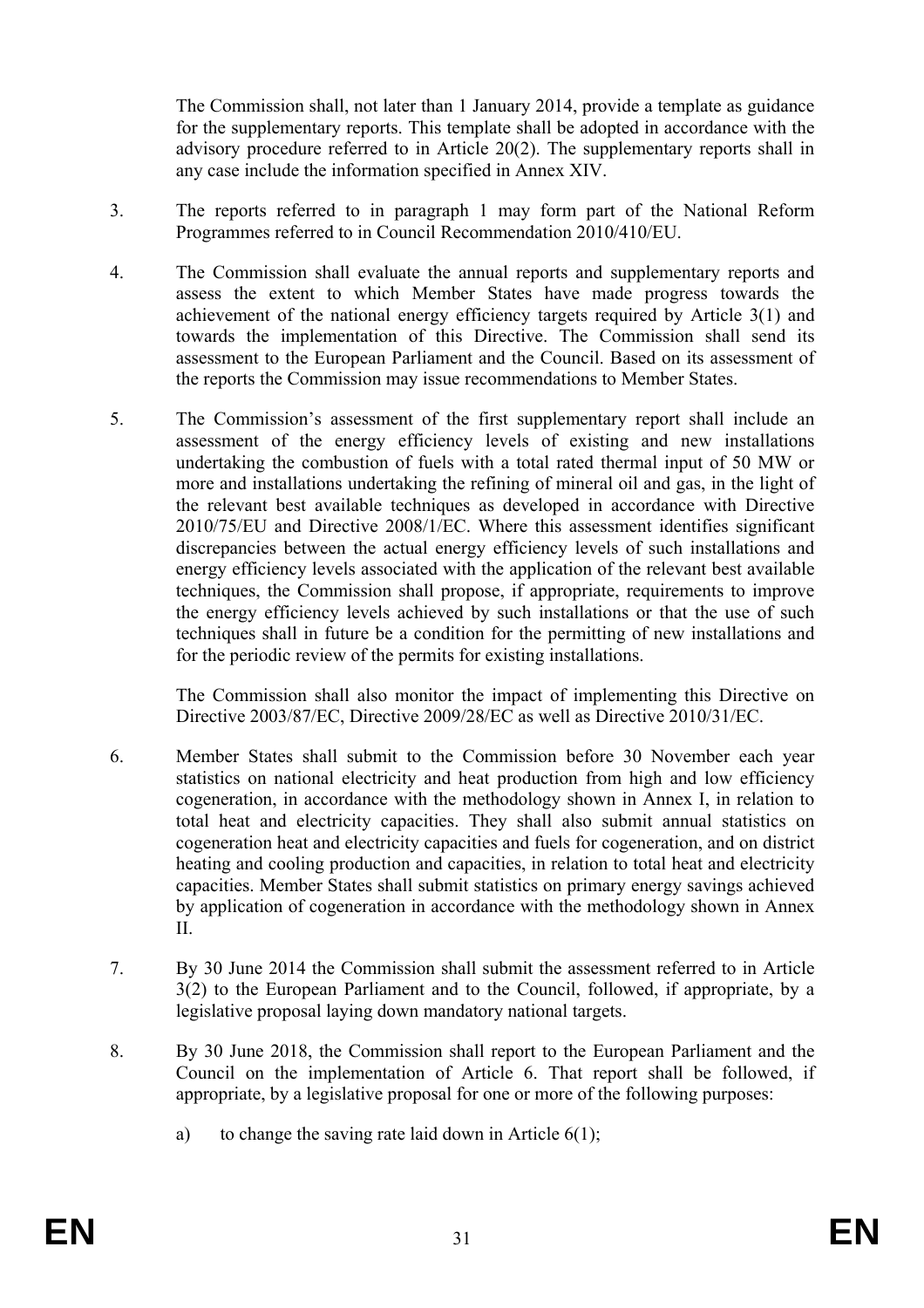- b) to establish additional common requirements, in particular as regards the matters referred to in Article 6(5).
- 9. By 30 June 2018, the Commission shall assess the progress made by Member States in removing the regulatory and non-regulatory barriers referred to in Article 15(1); this assessment shall be followed, if appropriate, by a legislative proposal.
- 10. The Commission shall make the reports referred to in paragraphs 1 and 2 publicly available.

#### *Article 20*

#### *Committee procedure*

- 1. The Commission shall be assisted by a Committee.
- 2. Where reference is made to this paragraph, Articles 3, 4 and 9 of the Regulation 182/2011/EU shall apply, having regard to the provisions of Article 11 thereof.

#### *Article 21 Repeal*

Directive 2006/32/EC is repealed from [the date of time-limit for transposition of this Directive], except its Article 4 (1) to (4) and Annexes I, III and IV, without prejudice to the obligations of the Member States relating to the time limit for its transposition into national law. Articles 4 (1) to (4) and Annexes I, III and IV of Directive 2006/32/EC shall be repealed with effect from 1 January 2017.

Directive 2004/8/EC is repealed from [the date of time-limit for transposition of this Directive], without prejudice to the obligations of the Member States relating to the time limit for its transposition into national law.

Article 9(1) and (2) of Directive 2010/30/EU is repealed from [the date of time-limit for transposition of this Directive].

References to Directive 2006/32/EC and Directive 2004/8/EC shall be construed as references to this Directive and shall be read in accordance with the correlation table set out in Annex XV.

#### *Article 22 Transposition*

1. Member States shall bring into force the laws, regulations and administrative provisions necessary to comply with this Directive by [12 months after the entry into force of this Directive] at the latest. They shall forthwith communicate to the Commission the text of those provisions and a correlation table between those provisions and this Directive.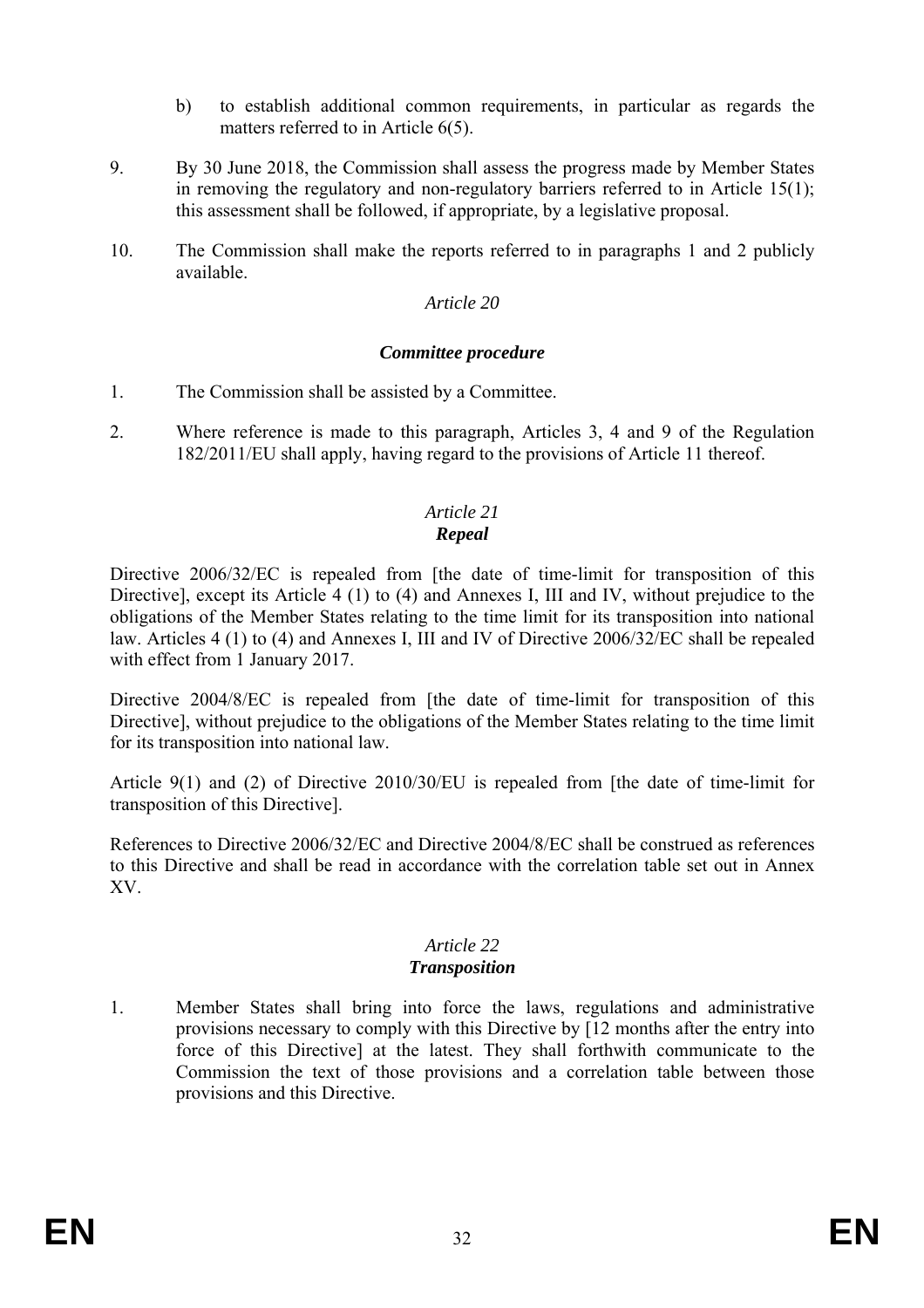When Member States adopt those provisions, they shall contain a reference to this Directive or be accompanied by such a reference on the occasion of their official publication. Member States shall determine how such reference is to be made.

2. Member States shall communicate to the Commission the text of the main provisions of national law which they adopt in the field covered by this Directive.

## *Article 23 Entry into force*

This Directive shall enter into force on the twentieth day following that of its publication in the *Official Journal of the European Union*.

## *Article 24 Addressees*

This Directive is addressed to the Member States.

Done at Brussels,

*For the European Parliament For the Council*<br>The President **The President** 

*The President The President*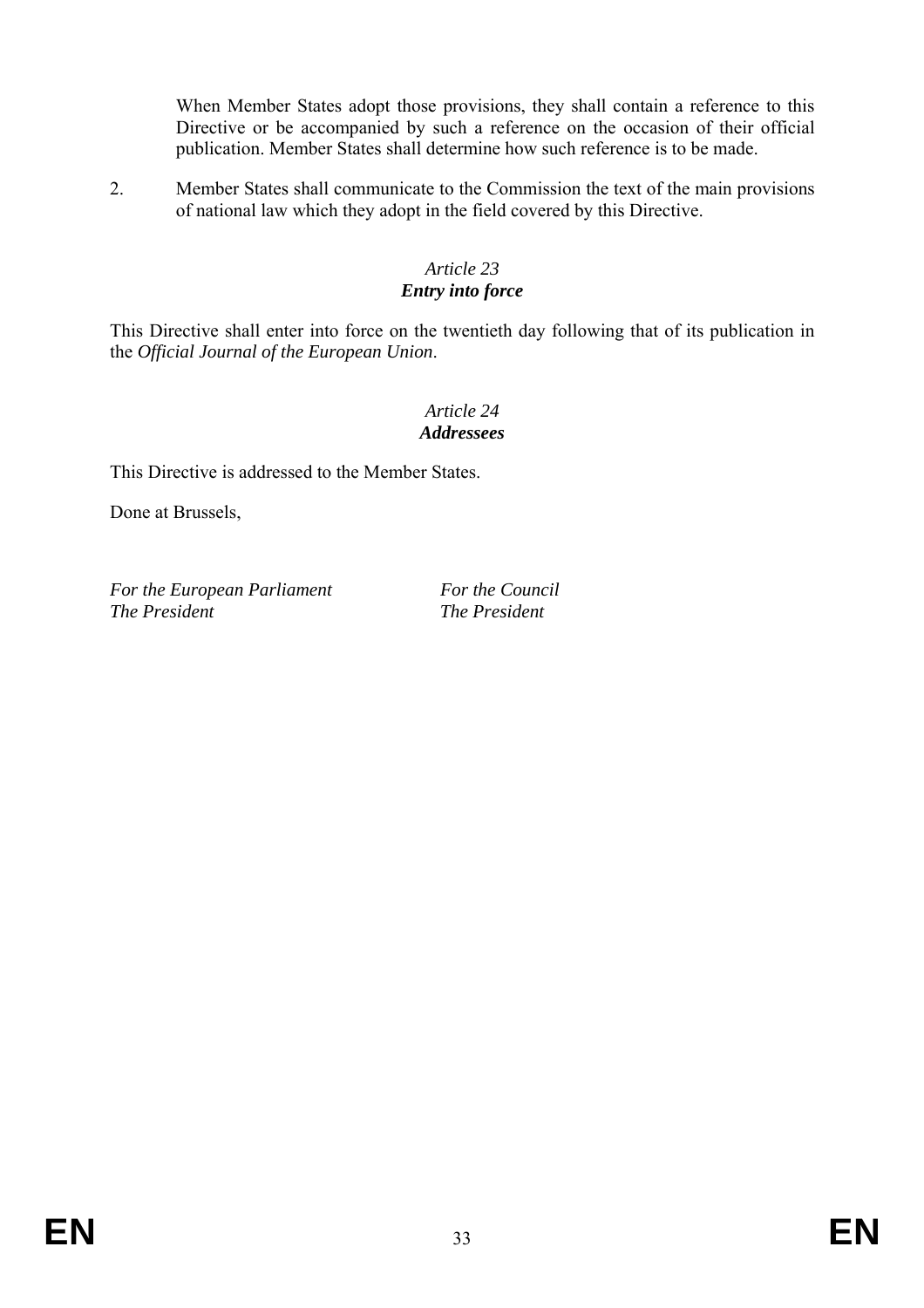#### **ANNEX I General principles for the calculation of electricity from cogeneration**

## **PART I. General principles**

Values used for calculation of electricity from cogeneration shall be determined on the basis of the expected or actual operation of the unit under normal conditions of use. For microcogeneration units the calculation may be based on certified values.

- (a) Electricity production from cogeneration shall be considered equal to total annual electricity production of the unit measured at the outlet of the main generators.
	- (i) in cogeneration units of type  $(b)$ ,  $(d)$ ,  $(e)$ ,  $(f)$ ,  $(g)$  and  $(h)$  referred to in Part II with an annual overall efficiency set by Member States at a level of at least 75%, and
	- (ii) in cogeneration units of type (a) and (c) referred to in Part II with an annual overall efficiency set by Member States at a level of at least 80%.
- (b) In cogeneration units with an annual overall efficiency below the value referred to in paragraph (a) (i) (cogeneration units of type  $(b)$ ,  $(d)$ ,  $(e)$ ,  $(f)$ ,  $(g)$ , and  $(h)$  referred to in Part II) or with an annual overall efficiency below the value referred to in paragraph (a) (ii) (cogeneration units of type (a) and (c) referred to in Part II) cogeneration is calculated according to the following formula:

 $E_{CHP} = H_{CHP} * C$ 

where:

 $E_{CHP}$  is the amount of electricity from cogeneration

C is the power to heat ratio

 $H<sub>CHP</sub>$  is the amount of useful heat from cogeneration (calculated for this purpose as total heat production minus any heat produced in separate boilers or by live s team extraction from the steam generator before the turbine).

The calculation of electricity from cogeneration must be based on the actual power to heat ratio. If the actual power to heat ratio of a cogeneration unit is not known ,the following default values may be used, notably for statistical purposes, for units of type  $(a)$ , $(b)$ , $(c)$ , $(d)$  and  $(e)$  referred to in Part II provided that the calculated cogeneration electricity is less or equal to total electricity production of the unit: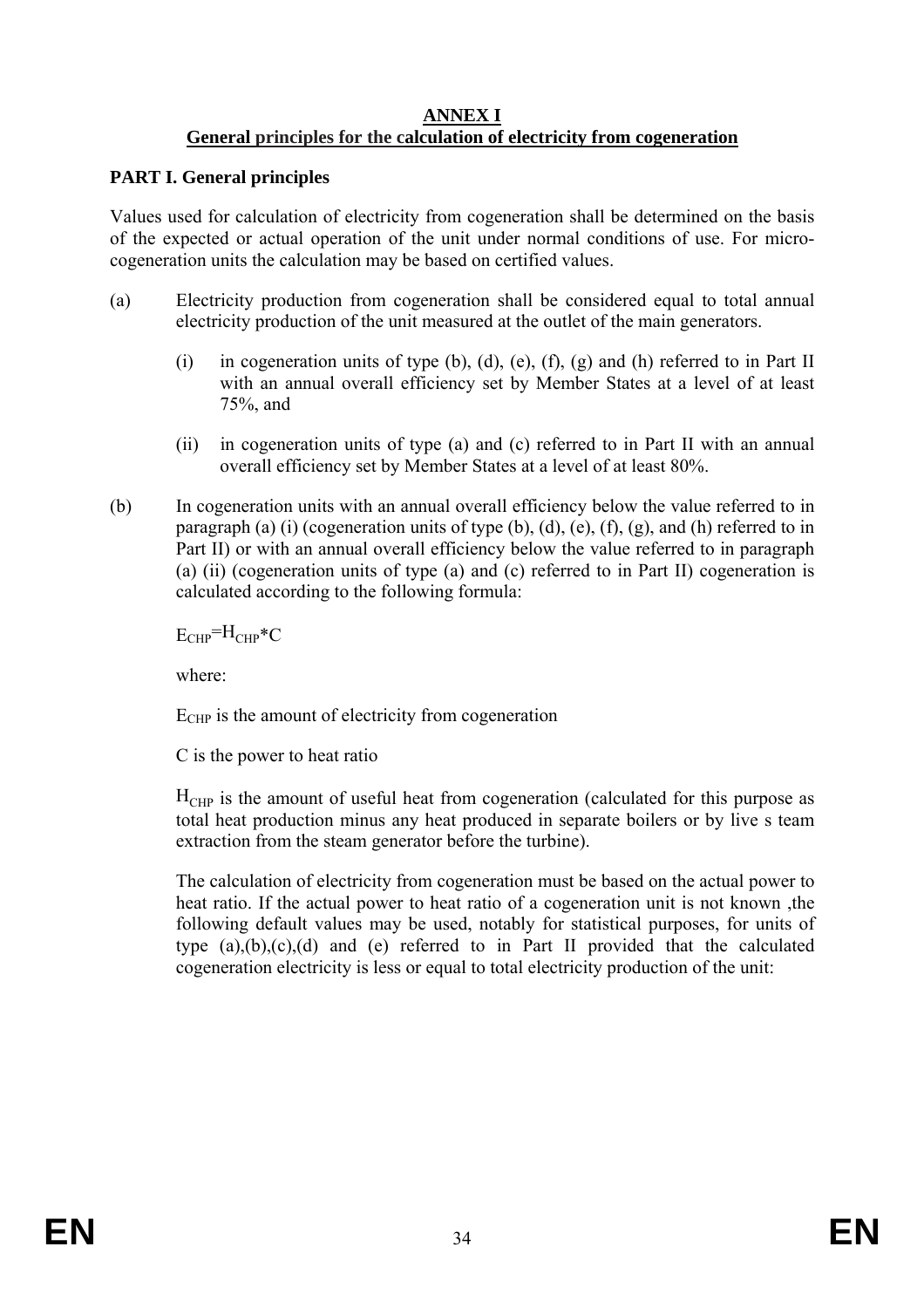| Type of the unit                                 | Default power to heat ratio, C |
|--------------------------------------------------|--------------------------------|
| Combined cycle gas turbine with heat<br>recovery | 0,95                           |
| Steam back pressure turbine                      | 0,45                           |
| Steam condensing extraction turbine              | 0,45                           |
| Gas turbine with heat recovery                   | 0,55                           |
| Internal combustion engine                       | 0,75                           |

If Member States introduce default values for power to heat ratios for units of type  $(f, (g), (h), (i), (i)$  and  $(k)$  referred to in Part II, such default values shall be published and shall be notified to the Commission.

- (d) If a share of the energy content of the fuel input to the cogeneration process is recovered in chemicals and recycled this share can be subtracted from the fuel input before calculating the overall efficiency used in paragraphs (a) and (b).
- (e) Member States may determine the power to heat ratio as the ratio between electricity and useful heat when operating in cogeneration mode at a lower capacity using operational data of the specific unit.
- (f) Member States may use other reporting periods than one year for the purpose of the calculations according to paragraphs (a) and (b).

## **PART II. Cogeneration technologies covered by this Directive**

- (a) Combined cycle gas turbine with heat recovery
- (b) Steam backpressure turbine
- (c) Steam condensing extraction turbine
- (d) Gas turbine with heat recovery
- (e) Internal combustion engine
- (f) Microturbines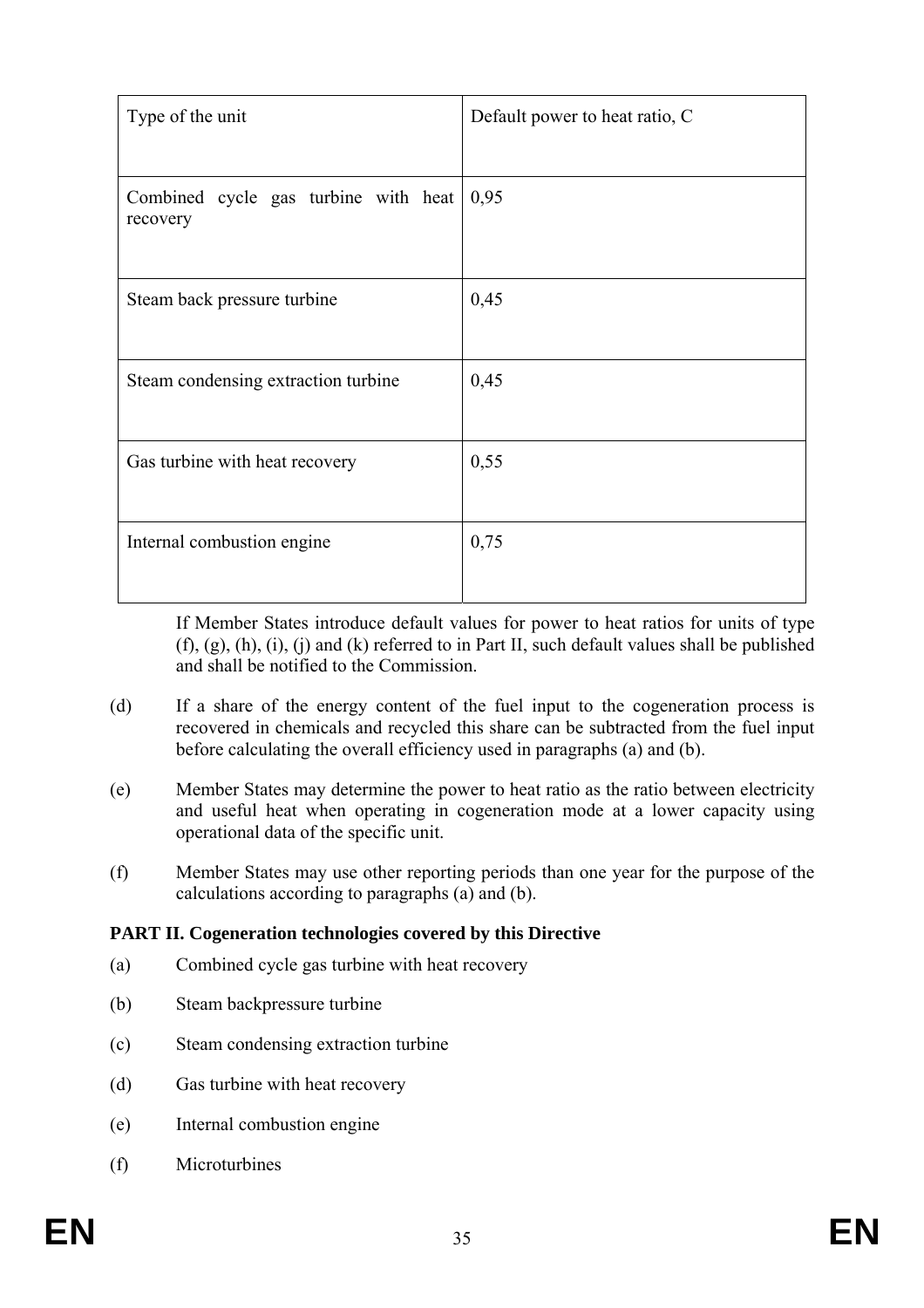- (g) Stirling engines
- (h) Fuel cells
- (i) Steam engines
- (j) Organic Rankine cycles

(k) Any other type of technology or combination thereof falling under the definition laid down in Article 2  $(19)$ .

# **PART III. Detailed principles**

When implementing and applying the general principles for the calculation of electricity from cogeneration, Member States shall use the detailed Guidelines established by Decision 2008/952/EC<sup>38</sup>.

1

<sup>38</sup> OJ L 338, 17.12.2008, p. 55.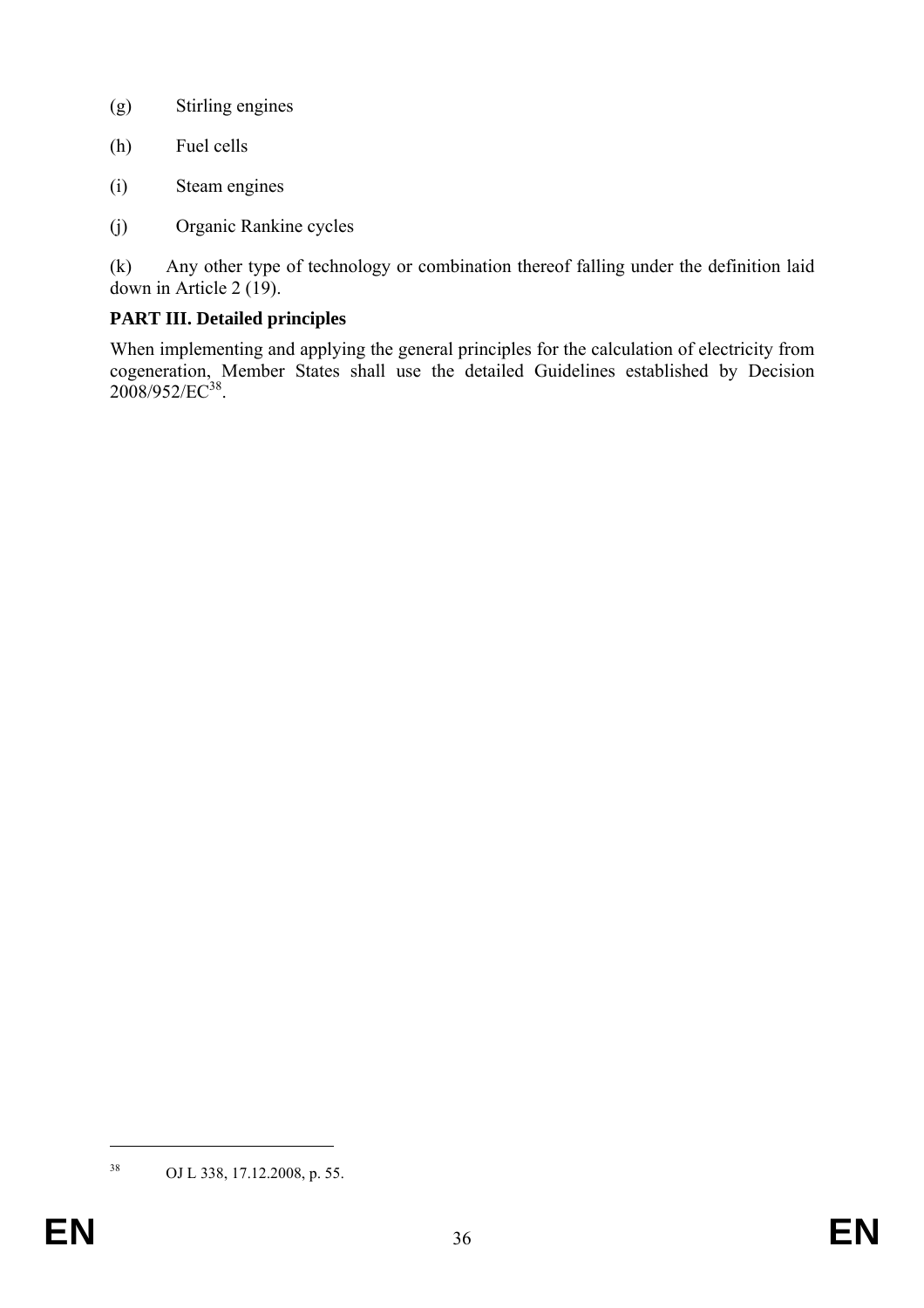### **ANNEX II Methodology for determining the efficiency of the cogeneration process**

Values used for calculation of efficiency of cogeneration and primary energy savings shall be determined on the basis of the expected or actual operation of the unit under normal conditions of use.

## *(a) High-efficiency cogeneration*

For the purpose of this Directive high-efficiency cogeneration shall fulfil the following criteria:

- cogeneration production from cogeneration units shall provide primary energy savings calculated according to point (b) of at least 10 % compared with the references for separate production of heat and electricity,
- production from small scale and micro cogeneration units providing primary energy savings may qualify as high-efficiency cogeneration.
- *(b) Calculation of primary energy savings*

The amount of primary energy savings provided by cogeneration production defined in accordance with Annex I shall be calculated on the basis of the following formula:



Where:

PES is primary energy savings.

CHP Hη is the heat efficiency of the cogeneration production defined as annual useful heat output divided by the fuel input used to produce the sum of useful heat output and electricity from cogeneration.

Ref Hη is the efficiency reference value for separate heat production.

CHP Eη is the electrical efficiency of the cogeneration production defined as annual electricity from cogeneration divided by the fuel input used to produce the sum of useful heat output and electricity from cogeneration. Where a cogeneration unit generates mechanical energy, the annual electricity from cogeneration may be increased by an additional element representing the amount of electricity which is equivalent to that of mechanical energy. This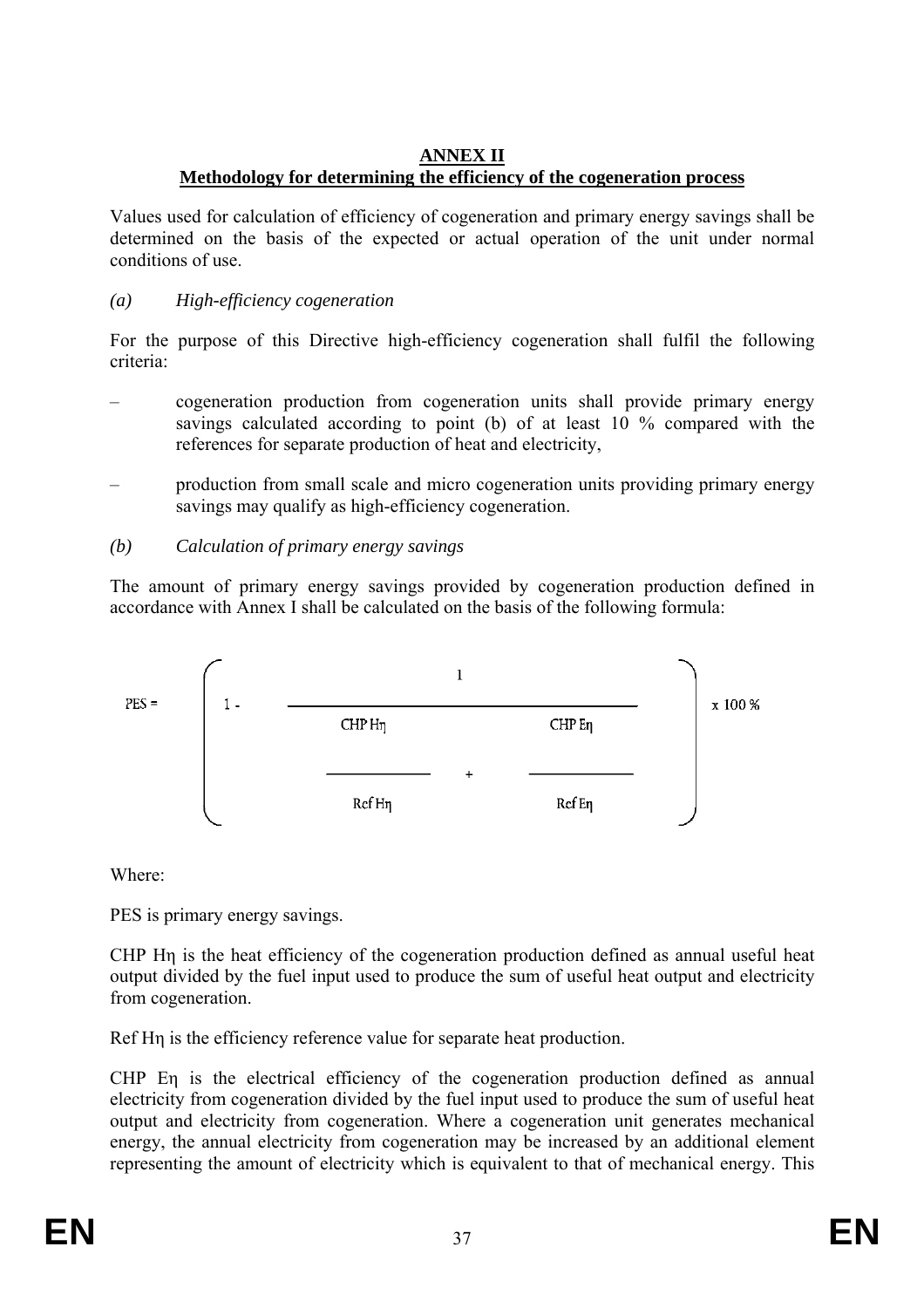additional element will not create a right to issue guarantees of origin in accordance with Article 10(10).

Ref En is the efficiency reference value for separate electricity production.

# *(c) Calculations of energy savings using alternative calculation*

Member States may calculate primary energy savings from a production of heat and electricity and mechanical energy as below without using Annex I to exclude the noncogenerated heat and electricity parts of the same process. Such a production can be regarded as high-efficiency cogeneration provided it fulfils the efficiency criteria in point (a) of this Annex and, for cogeneration units with an electrical capacity larger than 25 MW, the overall efficiency is above 70%. However, specification of the quantity of electricity from cogeneration produced in such a production, for issuing a guarantee of origin and for statistical purposes, shall be determined in accordance with Annex I.

If primary energy savings for a process are calculated using alternative calculation as above the primary energy savings shall be calculated using the formula in point (b) of this Annex replacing:'CHP Hη' with'Hη' and'CHP Eη' with 'Eη',where:

Hη shall mean the heat efficiency of the process, defined as the annual heat output divided by the fuel input used to produce the sum of heat output and electricity output.

Eη shall mean the electricity efficiency of the process, defined as the annual electricity output divided by the fuel input used to produce the sum of heat output and electricity output. Where a cogeneration unit generates mechanical energy, the annual electricity from cogeneration maybe increased by an additional element representing the amount of electricity which is equivalent to that of mechanical energy. This additional element will not create a right to issue guarantees of origin in accordance with Article 10(10).

- (d) Member States may use other reporting periods than one year for the purpose of the calculations according to points (b) and (c) of this Annex.
- (e) For micro-cogeneration units the calculation of primary energy savings may be based on certified data.
- (f) *Efficiency reference values for separate production of heat and electricity*

The harmonised efficiency reference values shall consist of a matrix of values differentiated by relevant factors, including year of construction and types of fuel, and must be based on a well-documented analysis taking, inter alia, into account data from operational use under realistic conditions, fuel mix and climate conditions as well as applied cogeneration technologies.

The efficiency reference values for separate production of heat and electricity in accordance with the formula set out in paragraph (b) shall establish the operating efficiency of the separate heat and electricity production that cogeneration is intended to substitute.

The efficiency reference values shall be calculated according to the following principles: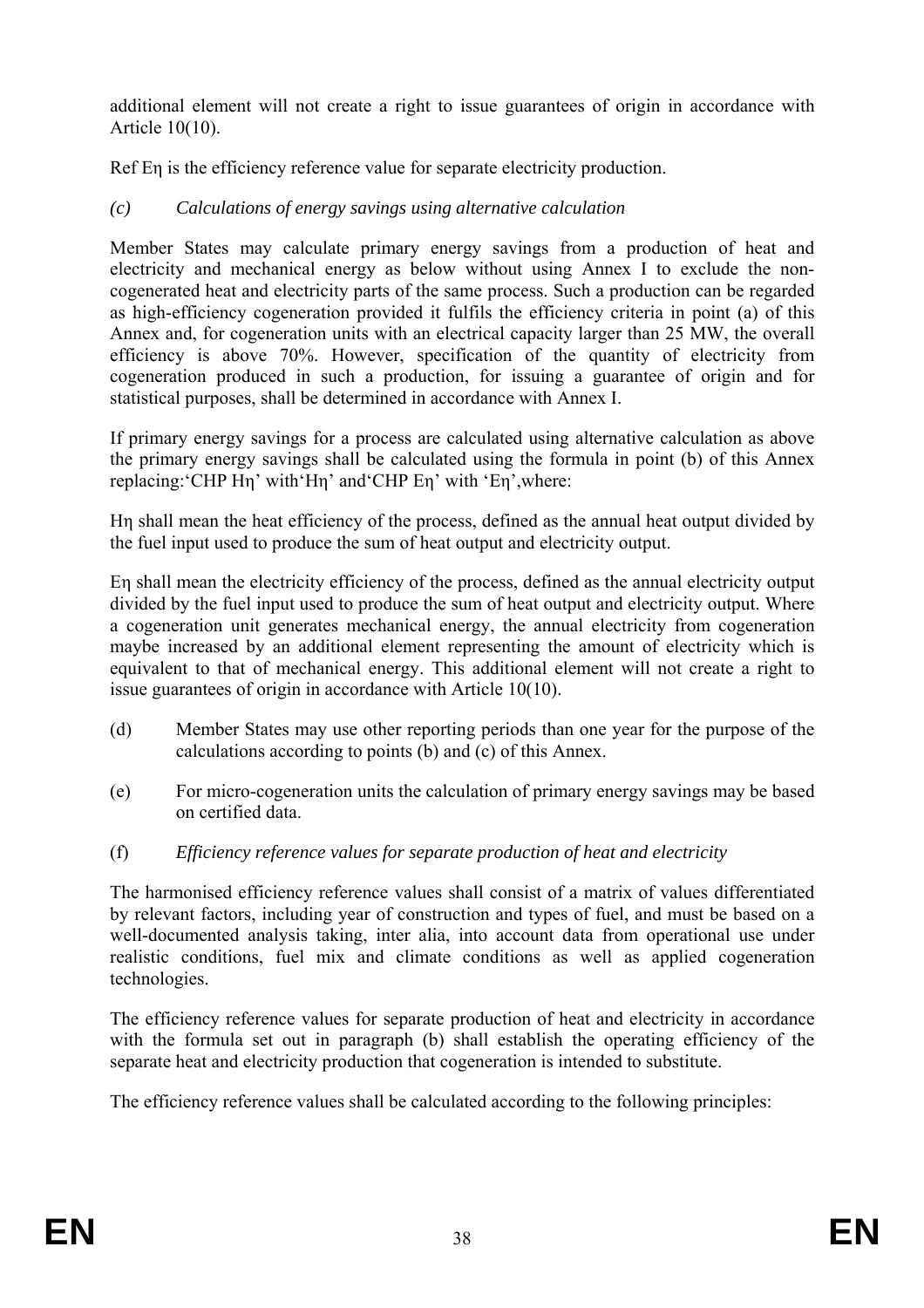- 1. For cogeneration units as defined in Article 2(24) the comparison with separate electricity production shall be based on the principle that the same fuel categories are compared.
- 2. Each cogeneration unit shall be compared with the best available and economically justifiable technology for separate production of heat and electricity on the market in the year of construction of the cogeneration unit.
- 3. The efficiency reference values for cogeneration units older than 10 years of age shall be fixed on the reference values of units of 10 years of age.
- 4. The efficiency reference values for separate electricity production and heat production shall reflect the climatic differences between Member States.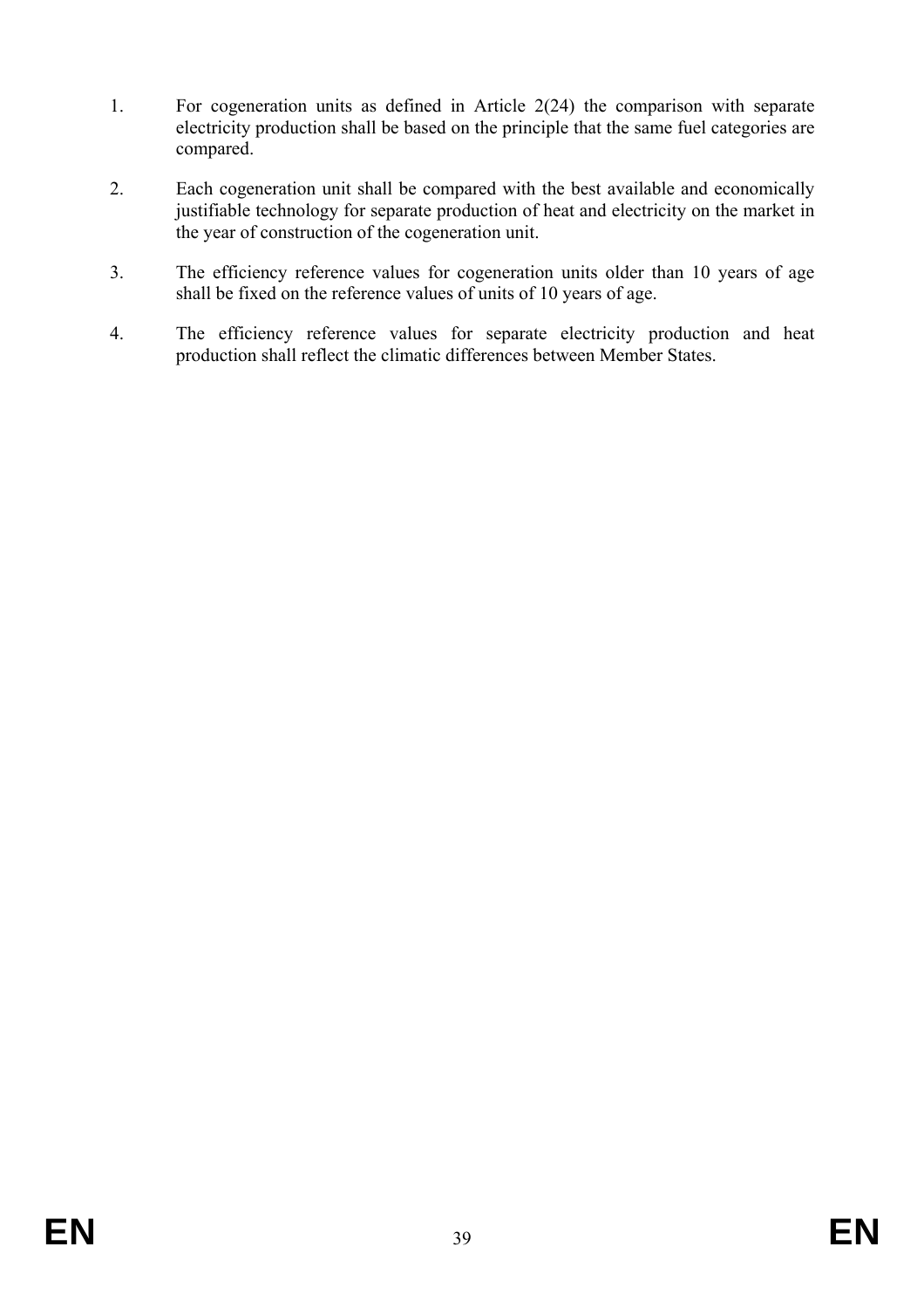## **ANNEX III**

## **Energy efficiency requirements for purchasing products, services and buildings by public bodies**

Public bodies that purchase products, services or buildings shall:

- a) where a product is covered by a delegated act adopted under Directive 2010/30/EU or Commission Directive implementing Directive 92/75/EEC, purchase only the products that comply with the criterion of belonging to the highest energy efficiency class while taking into account cost-effectiveness, economical feasibility and technical suitability, as well as sufficient competition;
- b) where a product not covered under point a) is covered by an implementing measure under Directive 2009/125/EC adopted after the entry into force of this Directive, purchase only products that comply with energy efficiency benchmarks specified in that implementing measure;
- c) purchase office equipment products covered by Council Decision [2006/1005/EC<sup>39</sup>] that comply with energy efficiency requirements not less demanding than those listed in Annex C of the Agreement attached to that Decision;
- d) purchase only tyres that comply with the criterion of having the highest fuel energy efficiency class, as defined by Regulation (EC) No  $1222/2009^{40}$ . This requirement shall not prevent public bodies from purchasing tyres with the highest wet grip class or external rolling noise class where justified by safety or public health reasons;
- e) require in their tenders for service contracts that service providers use, for the purposes of providing the services in question, only products that comply with the requirements referred to in points (a) to (d), when providing the services in question;
- f) purchase or rent only buildings that comply at least with the minimum energy performance requirements referred to in Article 4(1). Compliance with these requirements shall be verified by means of the energy performance certificates referred to in Article 11 of Directive 2010/31/EU.

<u>.</u>

 $^{39}$  OJ L 381, 28.12.2006, p. 24.

<sup>40</sup> OJ L 342, 22.12.2009, p. 46.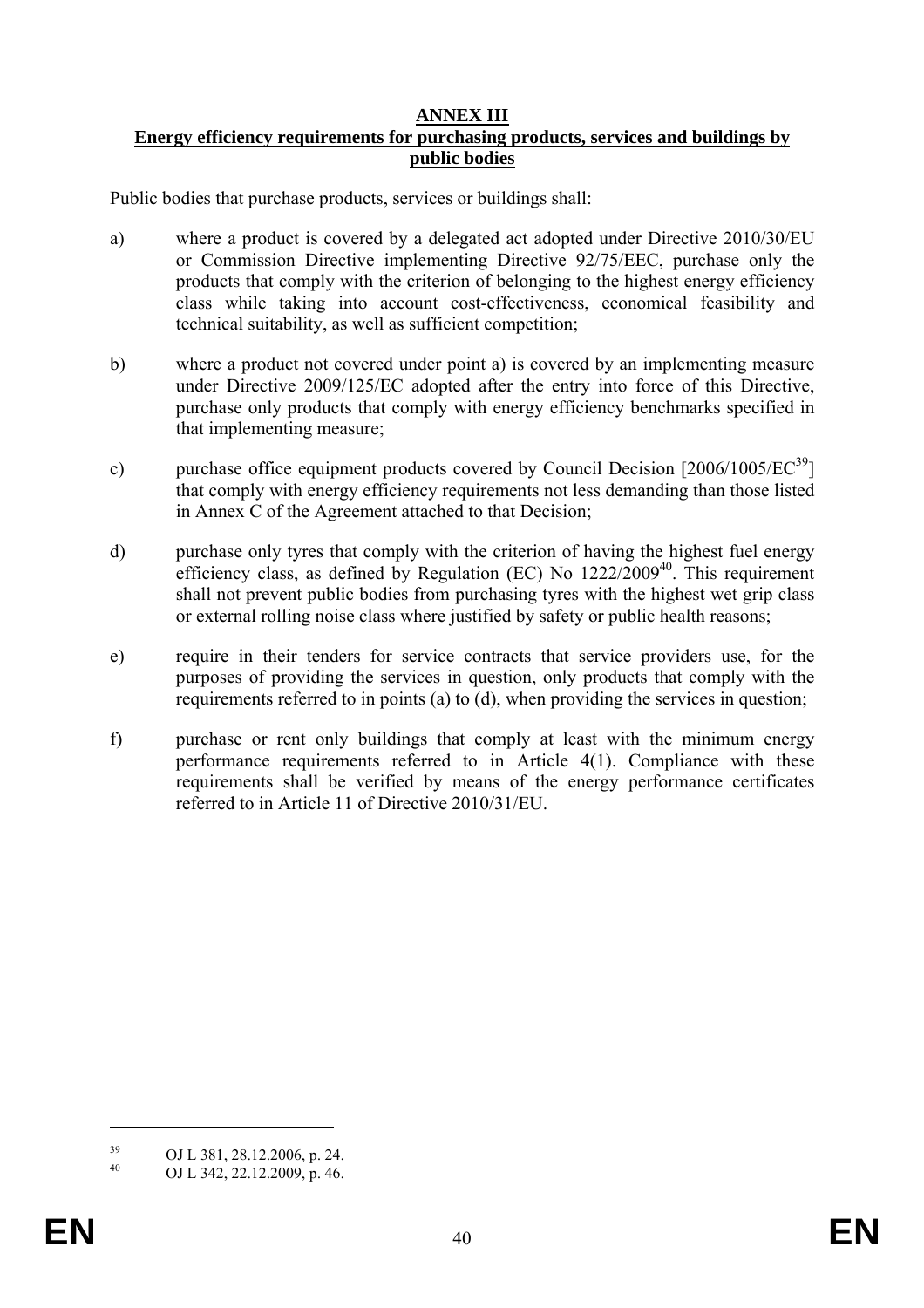| Energy commodity                         | kJ (NCV)        | kgoe (NCV)      | kWh (NCV)       |
|------------------------------------------|-----------------|-----------------|-----------------|
| 1 kg coke                                | 28500           | 0,676           | 7,917           |
| 1 kg hard coal                           | $17200 - 30700$ | $0,411 - 0,733$ | $4,778 - 8,528$ |
| 1 kg brown coal briquettes               | 20000           | 0,478           | 5,556           |
| 1 kg black lignite                       | $10500 - 21000$ | $0,251 - 0,502$ | $2,917 - 5,833$ |
| 1 kg brown coal                          | $5600 - 10500$  | $0,134 - 0,251$ | $1,556 - 2,917$ |
| 1 kg oil shale                           | $8000 - 9000$   | $0,191 - 0,215$ | $2,222 - 2,500$ |
| 1 kg peat                                | $7800 - 13800$  | $0,186 - 0,330$ | $2,167 - 3,833$ |
| 1 kg peat briquettes                     | $16000 - 16800$ | $0,382 - 0,401$ | $4,444 - 4,667$ |
| 1 kg residual fuel oil (heavy oil)       | 40000           | 0,955           | 11,111          |
| 1 kg light fuel oil                      | 42300           | 1,010           | 11,750          |
| 1 kg motor spirit (petrol)               | 44000           | 1,051           | 12,222          |
| 1 kg paraffin                            | 40000           | 0,955           | 11,111          |
| 1 kg liquefied petroleum gas             | 46000           | 1,099           | 12,778          |
| 1 kg natural gas <sup>[1]</sup>          | 47200           | 1,126           | 13,10           |
| 1 kg liquefied natural gas               | 45190           | 1,079           | 12,553          |
| 1 kg wood (25 % humidity) <sup>[2]</sup> | 13800           | 0,330           | 3,833           |
| 1 kg pellets/wood bricks                 | 16800           | 0,401           | 4,667           |
| 1 kg waste                               | $7400 - 10700$  | $0,177 - 0,256$ | $2,056 - 2,972$ |
| 1 MJ derived heat                        | 1000            | 0,024           | 0,278           |
| 1 kWh electrical energy                  | 3600            | 0,086           | $1^{[3]}$       |

**ANNEX IV Energy content of selected fuels for end use –conversion table<sup>41</sup>**

Source: Eurostat.

[1] 93 % methane.

[2] Member States may apply other values depending on the type of wood most used in the respective Member State.

[3] Applicable when energy savings are calculated in primary energy terms using a bottom-up approach based on final energy consumption. For savings in kWh electricity Member States may apply a default coefficient of 2,5. Member States may apply a different coefficient provided they can justify it.

1

<sup>41</sup> Member States may apply different conversion factors if these can be justified.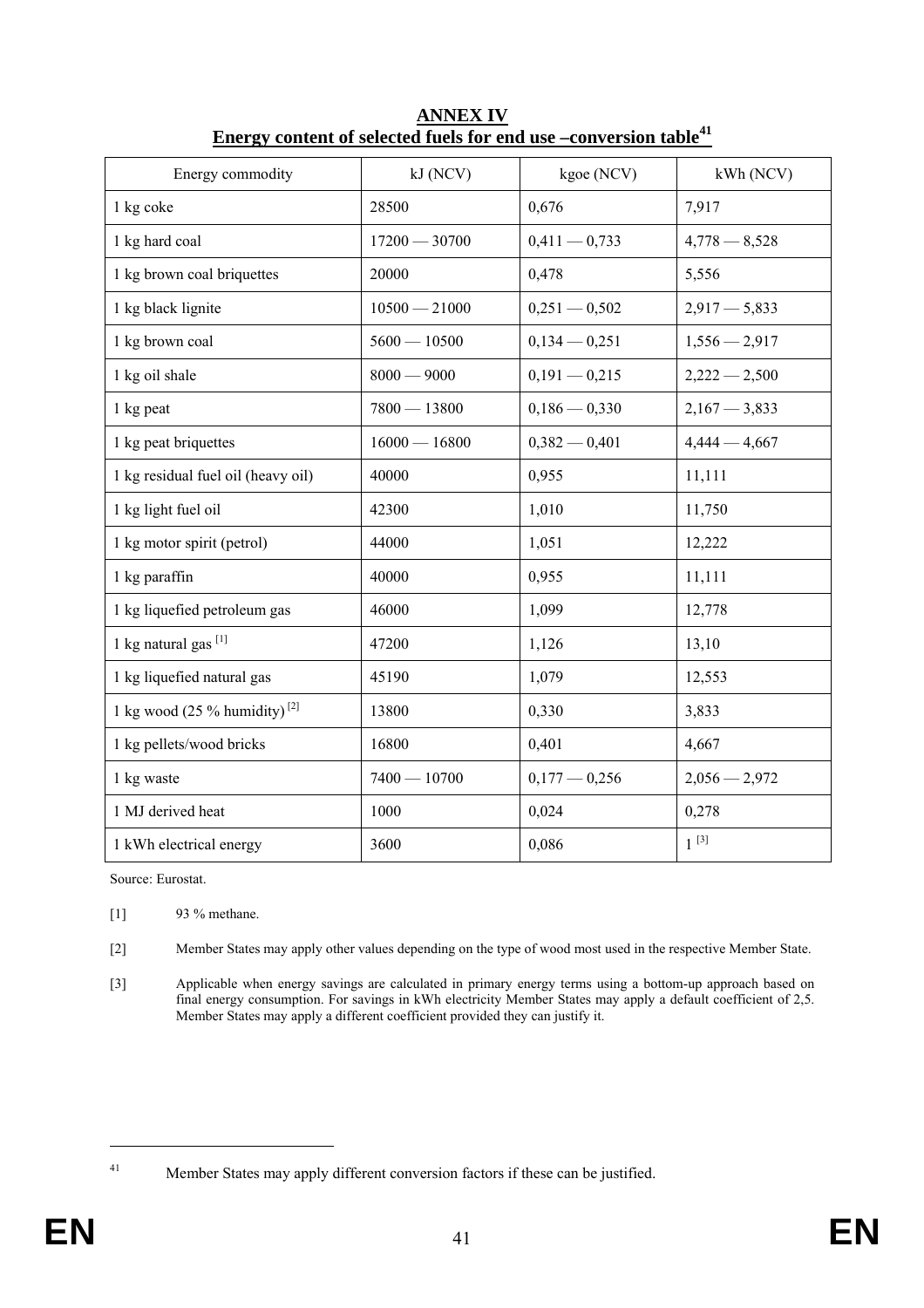### **ANNEX V Energy efficiency obligation schemes**

## **1. Measures that target short-term savings**

The following measures shall be considered as targeting short-term savings :

- a) distribution or installation of energy efficient compact fluorescent light bulbs;
- b) distribution or installation of energy efficient shower heads;
- c) energy audits;
- d) information campaigns.

### **2. Calculation of energy savings**

The calculation of energy savings in national energy efficiency obligation schemes shall take into account the lifetime of measures. Where no national values for lifetimes are fixed the default values in point 4 shall apply.

Obligated parties may use one or more of the following methods for calculating energy savings for the purposes of Article 6(2):

- a) engineering estimates;
- b) metering;
- c) standard values and lifetimes that Member States have adopted on a clear and sound basis. Such values shall be notified to the Commission. The Commission may request that such values are modified, where they are likely to distort competition or where they show less ambition than the default values and lifetimes in points 3 and 4.
- d) the default values and lifetimes in points 3 and 4 where no national standard values and lifetimes have been established;

### **3. European default values according to equipment type**

### **3.1. Household appliances**

### **a. FREEZERS AND REFRIGERATOR-FREEZERS DISTINGUISHED**

|                                         | refrigerator-<br>freezers | Freezers |    |
|-----------------------------------------|---------------------------|----------|----|
| *Class A+ Deemed savings<br>(kWh/year)  |                           | 64       | 62 |
| **Class A+ Deemed savings<br>(kWh/year) |                           | 76       | 73 |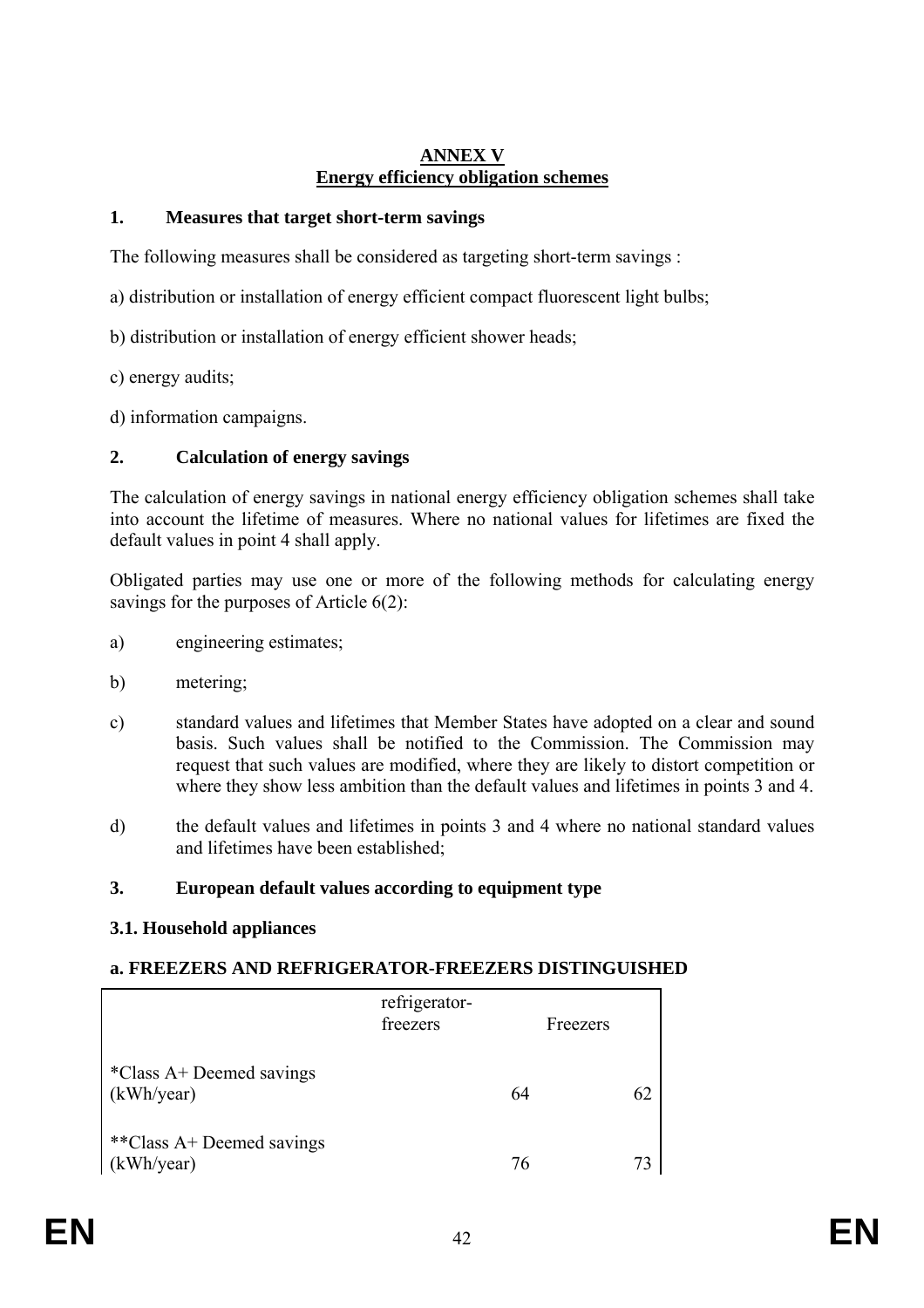| Class $A++$ Deemed savings<br>(kWh/year) | 129 |     |
|------------------------------------------|-----|-----|
| Class $A++D$ eemed savings               |     |     |
| (kWh/year)                               | 193 | 185 |

## **b. FREEZERS AND REFRIGERATOR-FREEZERS NOT DISTINGUISHED**

|                                        | refrigerator-freezers<br>and freezers |  |
|----------------------------------------|---------------------------------------|--|
| *Class A+ Deemed savings<br>(kWh/year) | 64                                    |  |
| **Class A+ Deemed savings              |                                       |  |
| (kWh/year)                             | 75                                    |  |
| Class $A++$ Deemed savings             |                                       |  |
| (kWh/year)                             | 128                                   |  |
| Class $A$ +++Deemed savings            |                                       |  |
| (kWh/year)                             | 191                                   |  |

### **c. DOMESTIC WASHING MACHINES**

| *Until 30 November     |    |
|------------------------|----|
| 2013                   |    |
| Class $A+$ deemed      |    |
| savings (kWh/year)     | 26 |
| Class $A++$ deemed     |    |
| savings (kWh/year)     | 46 |
| Class $A^{+++}$ deemed |    |
| savings (kWh/year)     | 63 |

### **\*From 1 December 2013**

| Class $A++$ deemed     |    |  |
|------------------------|----|--|
| savings (kWh/year)     | 20 |  |
| Class $A^{+++}$ deemed |    |  |
| savings (kWh/year)     | 37 |  |

\*From 1 December 2013 for household washing machines with a rated capacity equal to or higher than 4 kg, the Energy Efficiency Index (EEI) shall be less than 59 (See Annex I of Commission Regulation (EU) No 1015/2010).

### **d. DOMESTIC DISHWASHERS**

| Until 30 November 2013**                 |    |
|------------------------------------------|----|
| Class $A+$ deemed savings<br>(kWh/year)  | 37 |
| Class $A++$ deemed savings<br>(kWh/year) |    |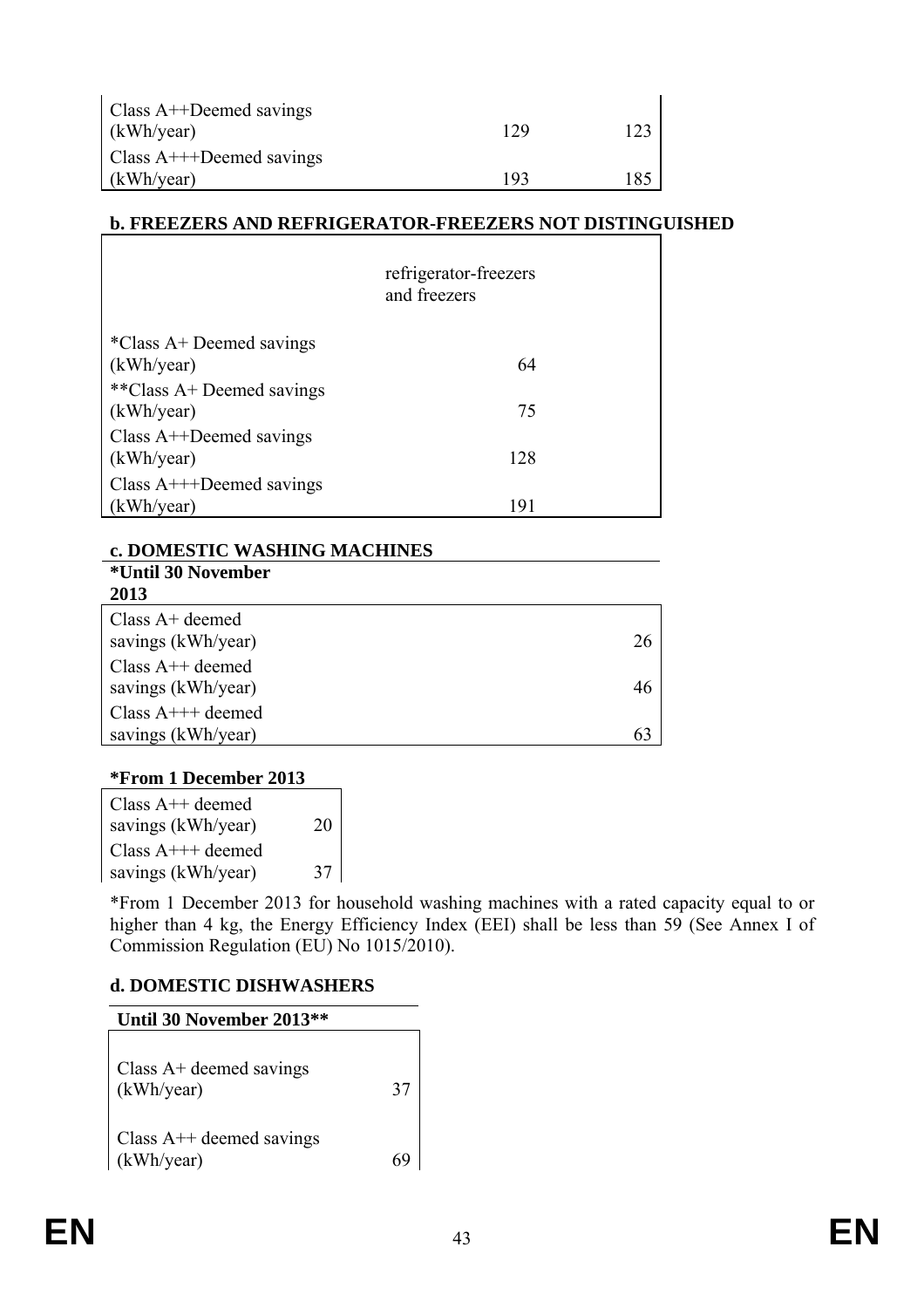Class  $A^{+++}$  deemed savings  $(kWh/year)$  97

| **From 1 December                             |    |
|-----------------------------------------------|----|
| 2013                                          |    |
| Class $A++$<br>deemed savings<br>(kWh/year)   | 32 |
| Class $A$ +++<br>deemed savings<br>(kWh/year) |    |

\*\*From 1 December 2013 For household dishwashers with a rated capacity equal to or higher than 11 place settings and household dishwashers with a rated capacity of 10 place settings and a width higher than 45 cm, the Energy Efficiency Index (EEI) shall be less than 63 (see COMMISSION REGULATION (EU) No 1016/2010 Annex I)

### **3.2. Residential Lighting**

Unitary energy savings  $GLS<sup>42</sup>$  to CFL 16 kWh/year Unitary energy savings  $GLS<sup>43</sup>$  to LED 17 kWh/year

#### **4. Default lifetimes**

| Energy efficiency improvement measure through<br>replacement of component | Default lifetime in years |
|---------------------------------------------------------------------------|---------------------------|
| Boiler - condensing                                                       | 20                        |
| Boiler – direct evacuation                                                | 20                        |
| Burners, oil and gas                                                      | 10                        |
| Control equipment                                                         | $15 - 20$                 |
| Control system – central                                                  | $15 - 25$                 |
| Control system – room control                                             | $15 - 25$                 |
| Heating control: Control valves, automatic                                | 10                        |
| Meters                                                                    | 10                        |

<u>.</u>

<sup>&</sup>lt;sup>42</sup><br>General Lighting Service or tungsten filament lamps<br>General Lighting Service or tungsten filament lamps

General Lighting Service or tungsten filament lamps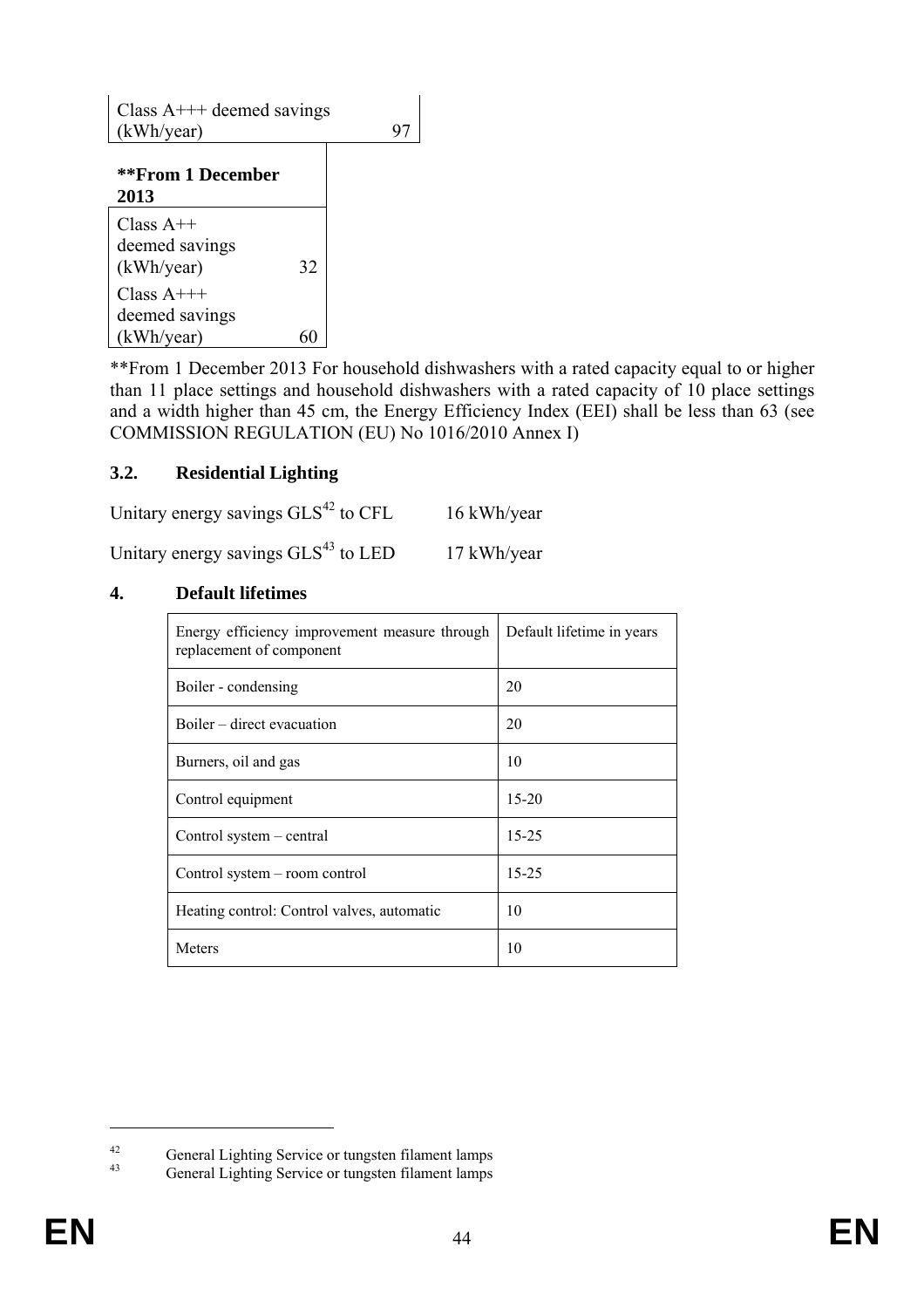# **ANNEX VI**

## **Minimum requirements for metering of individual energy consumption and the frequency of billing based on actual consumption**

### **1. Minimum requirements for metering of individual energy consumption**

### **1.1. Individual meters**

When an individual meter is installed, Member States shall ensure that it is connected to an interface which provides secure communication to the final customer, enabling the meter to export private metrological data to the final customer or a third party designated by the final customer.

The interface shall provide private information enabling final customers to better control their energy consumption and use the information for further potential analysis. Such information shall at least indicate the current rate of consumption (e.g. kWh, kJ,  $m^3$ ) and related costs and be communicated in a format that promotes consumer action in energy efficiency.

The National Regulatory Authority shall ensure that the interface also provides public data that allows the final customer to consult and use the applicable time-of-use tariffs with realtime pricing, peak time pricing and peak time rebates.

The private data exported through the interface shall offer the final customer a possibility to consult his/her historic consumption levels (in local currency and in kWh,  $kJ$  or  $m^3$ ):

- a) in the last seven days, day by day;
- b) in the last complete week;
- c) in the last complete month;
- d) in the same complete month the previous year;
- e) in the last complete year.

The historic periods shall match the billing periods for consistency with household bills.

Complementary information on historical consumption (any day, week, month, year from the start-up of intelligent metering) and other useful information allowing for more detailed selfchecks by the consumer (e.g. graphic evolutions of individual consumption; benchmarking information, cumulative consumption/savings/spendings from the beginning of each contract, proportion of the individual consumption from renewable sources of energy and related  $CO<sub>2</sub>$ savings, etc) shall be made easily accessible either directly through the interface or via the internet.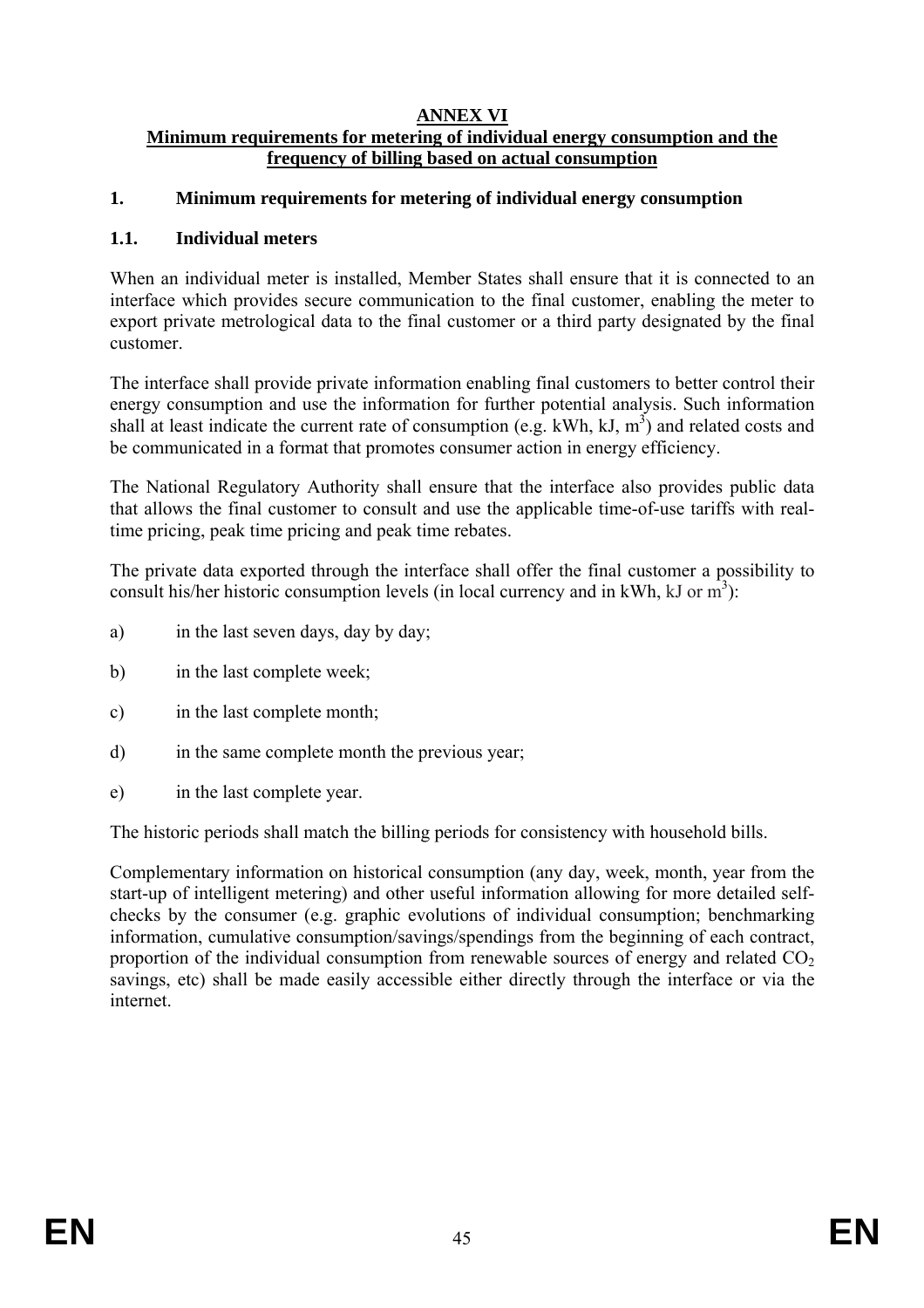# **1.2. Heat cost allocators**

Heat cost allocators shall be equipped with clearly legible displays allowing the final customer to consult the current rate of consumption as well as historic consumption levels. The historic periods displayed by the heat cost allocator shall match the billing periods.

# **2. Minimum requirements for billing**

# **2.1 Frequency of billing based on actual consumption**

In order to enable final customers to regulate their own energy consumption, billing on the basis of actual consumption shall be performed with the following frequency:

- a) On a monthly basis for electricity consumption.
- b) At least every two months for the consumption of natural gas. Where gas is used for individual heating, billing shall be provided on a monthly basis.
- c) With centralised heating and cooling, billing shall be provided on a monthly basis during the heating/cooling season.
- d) At least every two months for hot water billing.

Billing based on the measurement of heat consumption using heat cost allocators shall be accompanied with explanations of the numbers available through displays of heat cost allocators, taking into account the standard characteristics of heat cost allocators  $(EN 834)^{44}$ .

## **2.2. Minimum information contained in the bill**

Member States shall ensure that the following information is made available to final customers in clear and understandable terms in or with their bills, contracts, transactions, and receipts at distribution stations:

- (a) current actual prices and actual consumption of energy;
- (b) comparisons of the final customer's current energy consumption with consumption for the same period in the previous year, preferably in graphic form;
- (c) comparisons with an average normalised or benchmarked final customer in the same user category;
- (d) contact information for final customers' organisations, energy agencies or similar bodies, including website addresses, from which information may be obtained on available energy efficiency improvement measures, comparative end-user profiles and objective technical specifications for energy-using equipment.

## **2.3 Advice on energy efficiency accompanying bills and other feedback to final customers**

<u>.</u>

<sup>&</sup>lt;sup>44</sup> EN 834 Standard on heat cost allocators for the determination of the consumption of room heating radiators - appliances with electrical energy supply.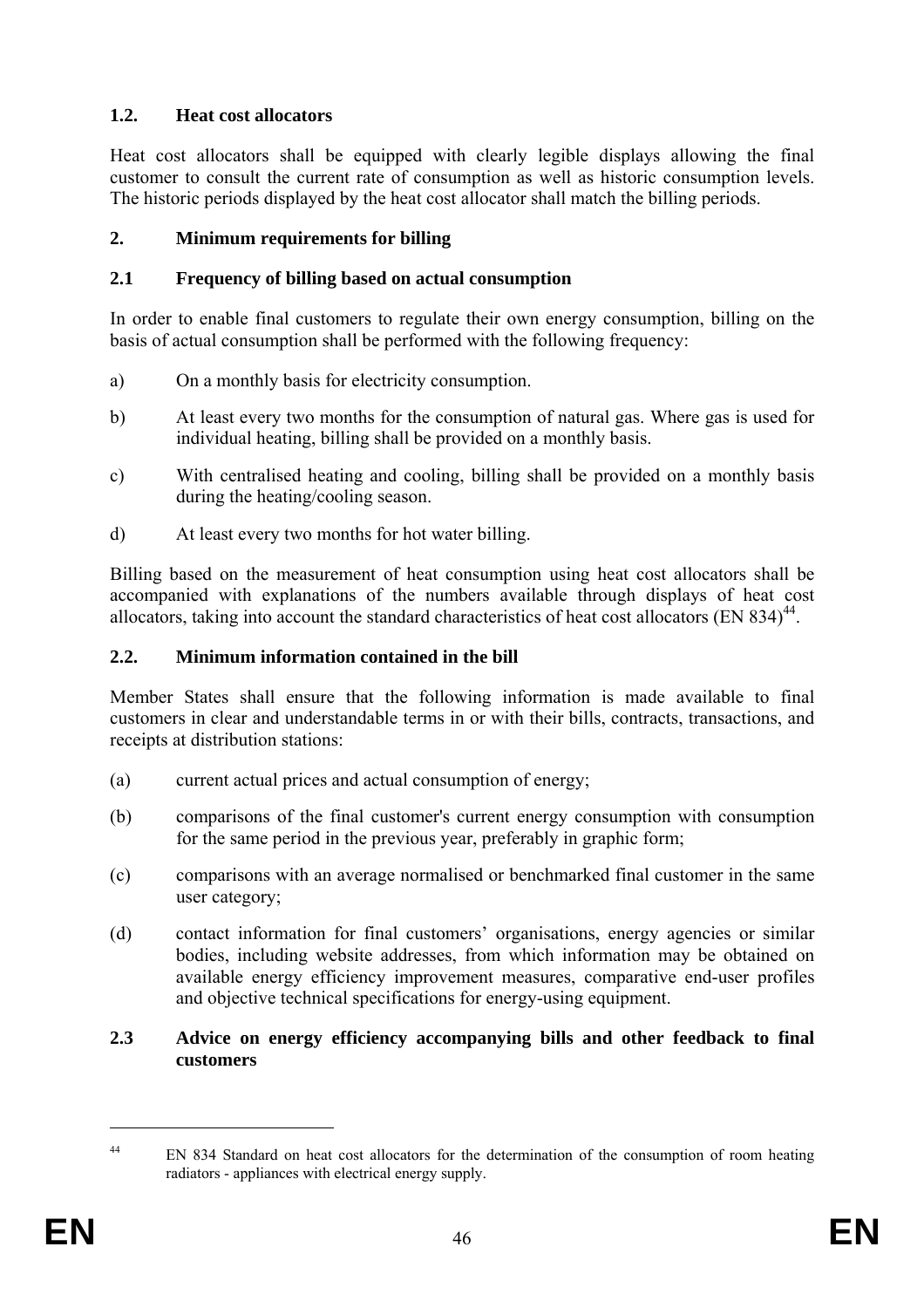When sending contracts and contract changes, and in the bills customers receive or through websites addressing individual customers, energy distributors, distribution system operators and retail energy sales companies shall inform their customers in a clear and understandable manner of contact information for independent consumer advice centres, energy agencies or similar institutions, including their internet addresses, where they can obtain advice on available energy efficiency measures, benchmark profiles for their energy consumption and technical specifications of energy using appliances that can serve to reduce the consumption of these appliances.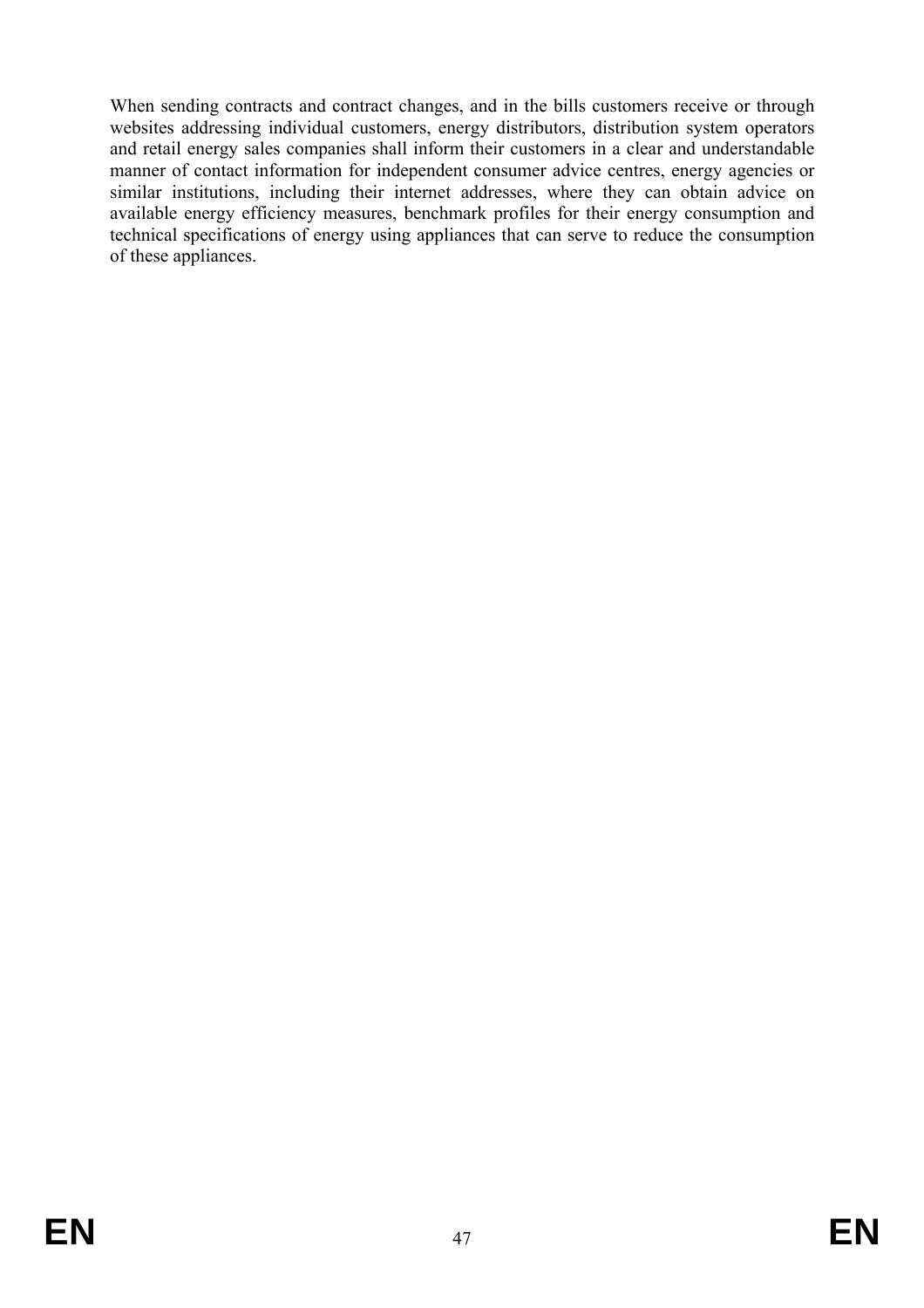#### **ANNEX VII Planning for efficiency in heating and cooling**

- 1. The national heating and cooling plans referred to in Article 10(1) shall include:
	- (a) a description of heating and cooling demand;
	- (b) a forecast of how this demand will change in the next 10 years, taking into acccount in particular the evolution of demand in buildings and the different sectors of industry;
	- (c) a map of the national territory, identifying:
		- (i) heating and cooling demand points, including:
			- municipalities and conurbations with a plot ratio of at least 0.3; and
			- industrial zones with a total annual heating and cooling consumption of more than 20 GWh;
		- (ii) existing and planned district heating and cooling infrastructure;
		- (iii) potential heating and cooling supply points, including:
			- electricity generation installations with a total annual electricity production of more than 20 GWh; and
			- waste incineration plants:
			- existing and planned cogeneration installations, classified according to Annex VII, and district heating installations.
	- (d) identification of the heating and cooling demand that could be satisfied by high-efficiency cogeneration, including residential micro-cogeneration, and by district heating and cooling;
	- (e) identification of the potential for additional high-efficiency cogeneration, including from the refurbishment of existing and the construction of new generation and industrial installations or other facilities generating waste heat;
	- (f) measures to be adopted up to 2020 and up to 2030 to realise the potential in (e) in order to meet the demand in (d), including:
		- (i) measures to increase the share of cogeneration in heating and cooling production and in electricity production; and
		- (ii) measures to develop efficient district heating and cooling infrastructure to accommodate the development of high-efficiency cogeneration and the use of heating and cooling from waste heat and renewable energy sources;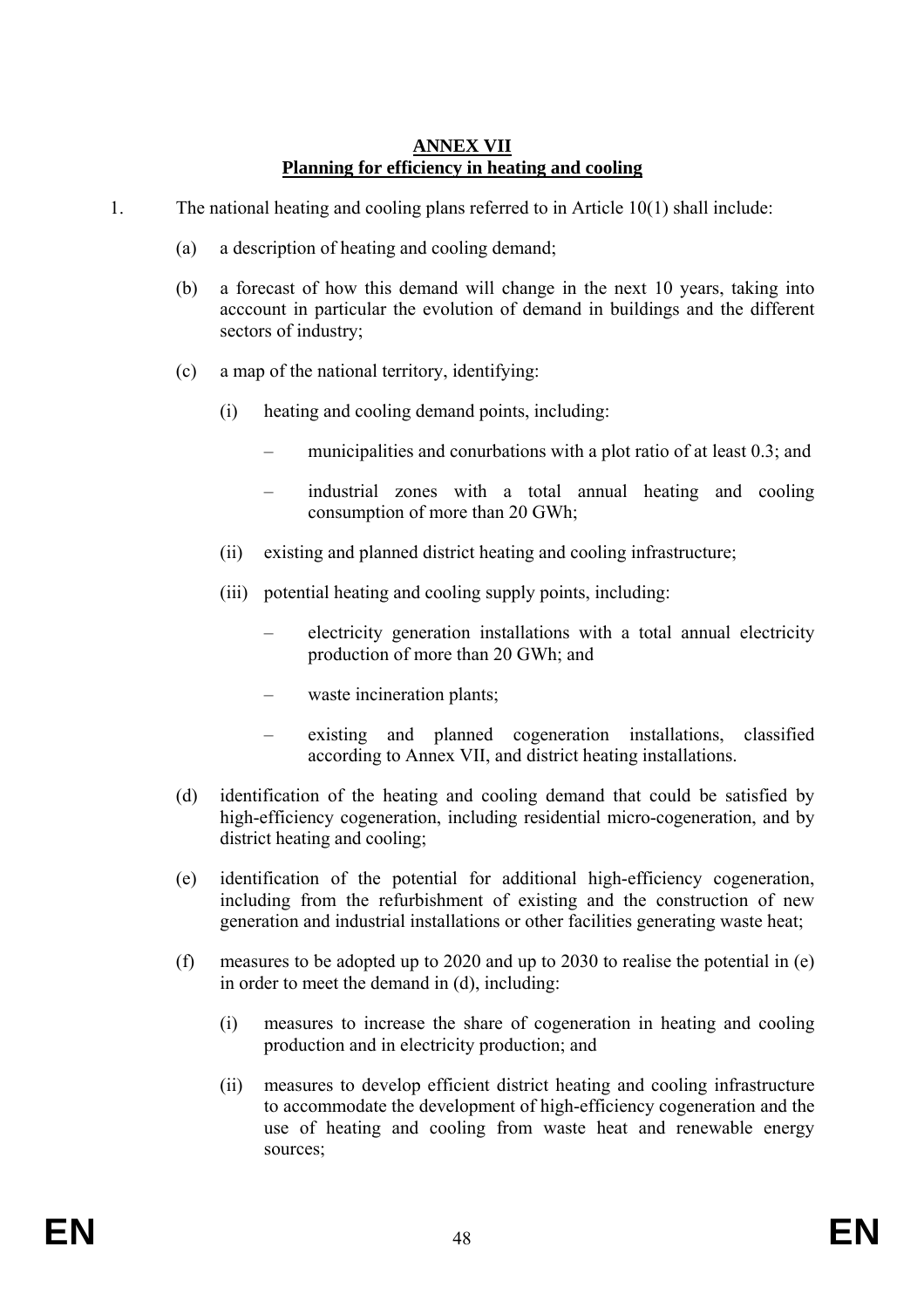- (g) the share of high efficiency cogeneration and the potential established and progress achieved under Directive 2004/8/EC.
- (h) an estimate of the primary energy to be saved;
- (i) an estimate of public support measures to heating and cooling, if any, with the annual budget and identification of the potential aid element. This does not prejudge a separate notification of the public support schemes for a State aid assessment.
- 2. To the extent appropriate, the plan may be made up of an assembly of regional or local plans.
- 3. Urban spatial plans shall be designed to ensure that:
	- a) new thermal electricity generation installations and industrial plants producing waste heat are located in sites where a maximum amount of the available waste heat will be recovered to meet existing or forecasted heat and cooling demand;
	- b) new residential zones or new industrial plants which consume heat in their production processes are located in sites where a maximum amount of their heat demand will be met by the available waste heat, as identified in national heating and cooling plans. To ensure an optimal matching between demand and supply for heat and cooling, spatial plans shall favour the clustering of a number of industrial plants in the same location;
	- c) thermal electricity generating installations, industrial plants producing waste heat, waste incineration plants and other waste-to-energy plants are connected to the local district heating or cooling network;
	- d) residential zones and industrial plants which consume heat in their production processes are connected to the local district heating or cooling network.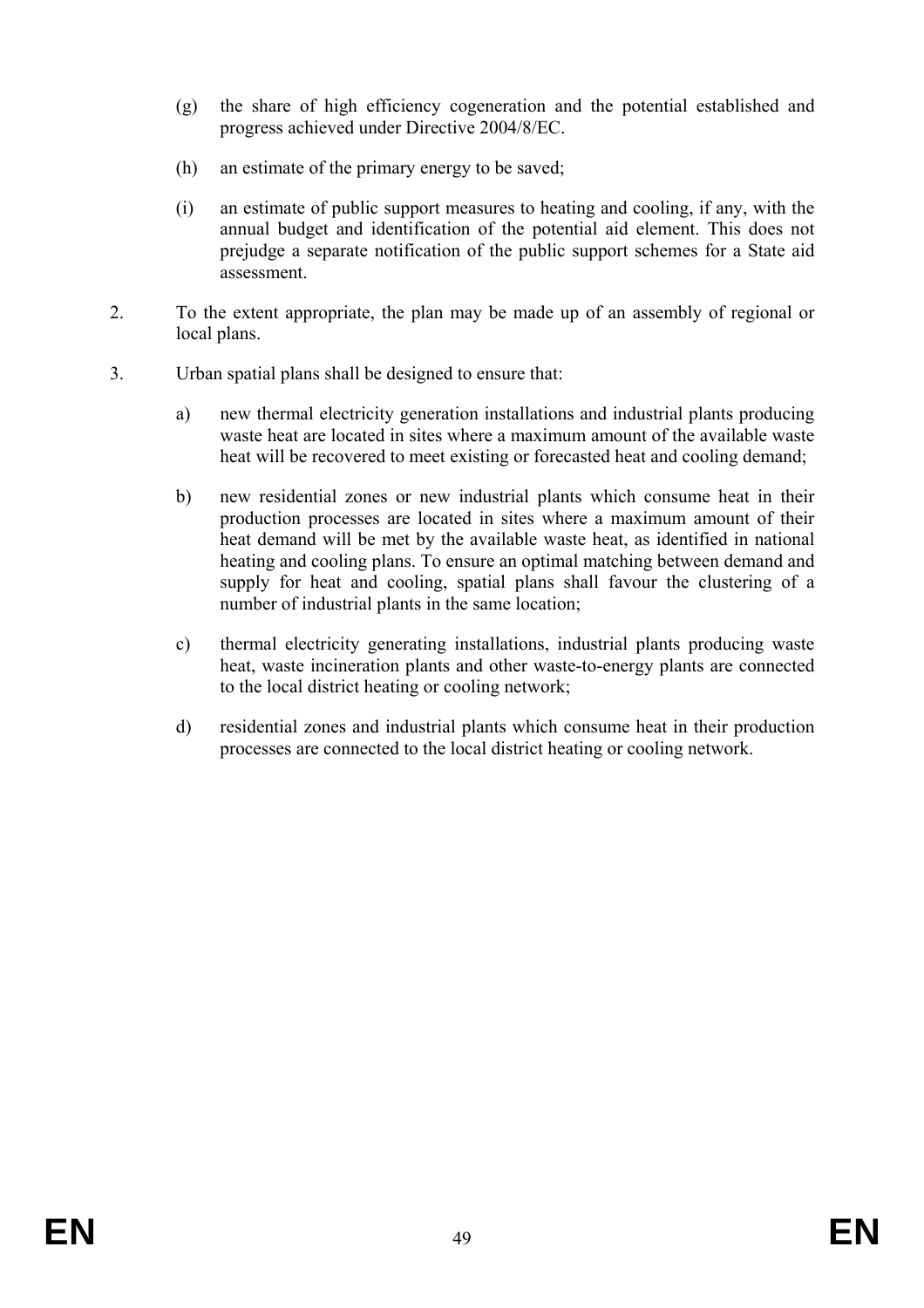### **ANNEX VIII Guidelines for siting of thermal electricity installations and industrial installations**

1. Siting of thermal electricity generation installations as referred in Article 10(3) and (6)

Where a heat demand point of the capacity given in the column C exists or there is a potential heat demand point, the power plant must be located at less than the corresponding distance in column A. A potential heat demand point is defined as one where it can be shown that one can reasonably be created, for example by constructing a district heating network. For example, using standard estimation techniques, if an aggregate heat load in excess of 15 MW /  $km^2$  can be shown to exist, this is deemed to be a heat demand point. The total sum of such connectible km square loads shall be deemed to be the demand capacity of such heat demand points.

Distance A is a pipeline route, not a straight line, along which it is considered feasible by engineering experts using standard estimating techniques such as quantity surveying, to construct a water carrying pipeline of the corresponding size at moderate cost. This excludes obstacles such as mountain ranges, city centres, difficult river or sea crossings etc.

| A                                                                                         | В                                    | $\mathcal{C}_{\mathcal{C}}$                       |
|-------------------------------------------------------------------------------------------|--------------------------------------|---------------------------------------------------|
| Maximum distance between<br>proposed electricity<br>installation and heat demand<br>point | Power station electrical<br>Capacity | Heat demand point estimated<br>annual consumption |
| $\leq 100$ km                                                                             | $>1999*$ MWe                         | $> 7500$ TJ/year                                  |
| $< 65$ km                                                                                 | >500                                 | $>1875$ TJ/year                                   |
| $\leq$ 15 km                                                                              | $>$ 20 MW                            | $> 50$ TJ/year                                    |

\* New plant will operate typically at 90% load factor.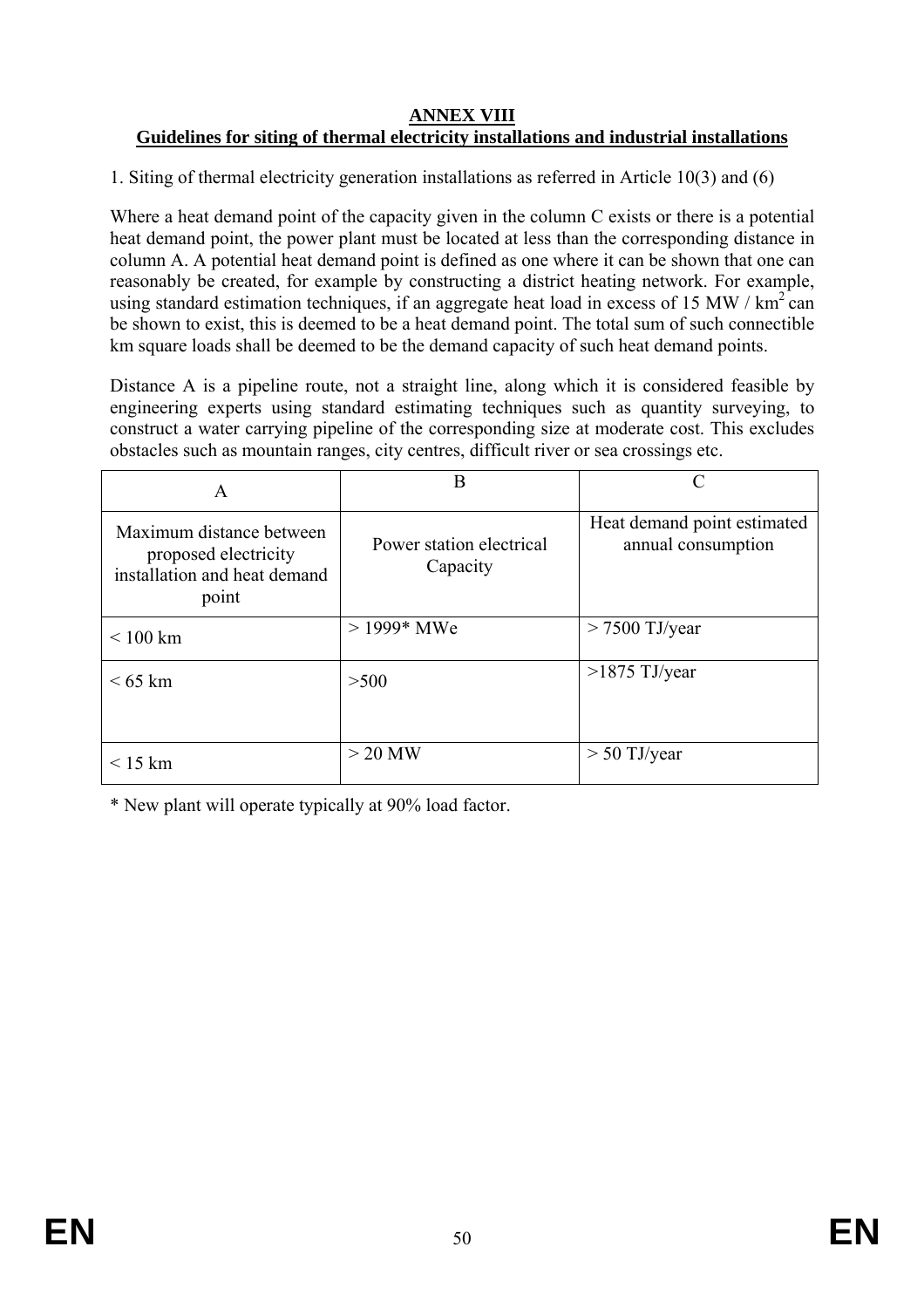2. Siting of industrial waste heat sources referred to in Article 10(8).

| A                                                                                         | B                                   | C                                                 |
|-------------------------------------------------------------------------------------------|-------------------------------------|---------------------------------------------------|
| Maximum distance between<br>proposed industrial<br>installations and heat demand<br>point | Capacity                            | Heat demand point estimated<br>annual consumption |
| $<$ 75 km                                                                                 | $>$ 75 MW<br>$(at 60-70\% load)$    | $> 1600$ TJ/year                                  |
| $\leq 60$ km                                                                              | $>$ 50 MW at 60% load factor        | $>1000$ TJ/year                                   |
| $\leq$ 25 km                                                                              | $> 50$ MW<br>$($ > 85% load factor) | $>$ 400 TJ/year                                   |
| < 15 km                                                                                   | $>$ 20 MW                           | $> 100$ TJ/year                                   |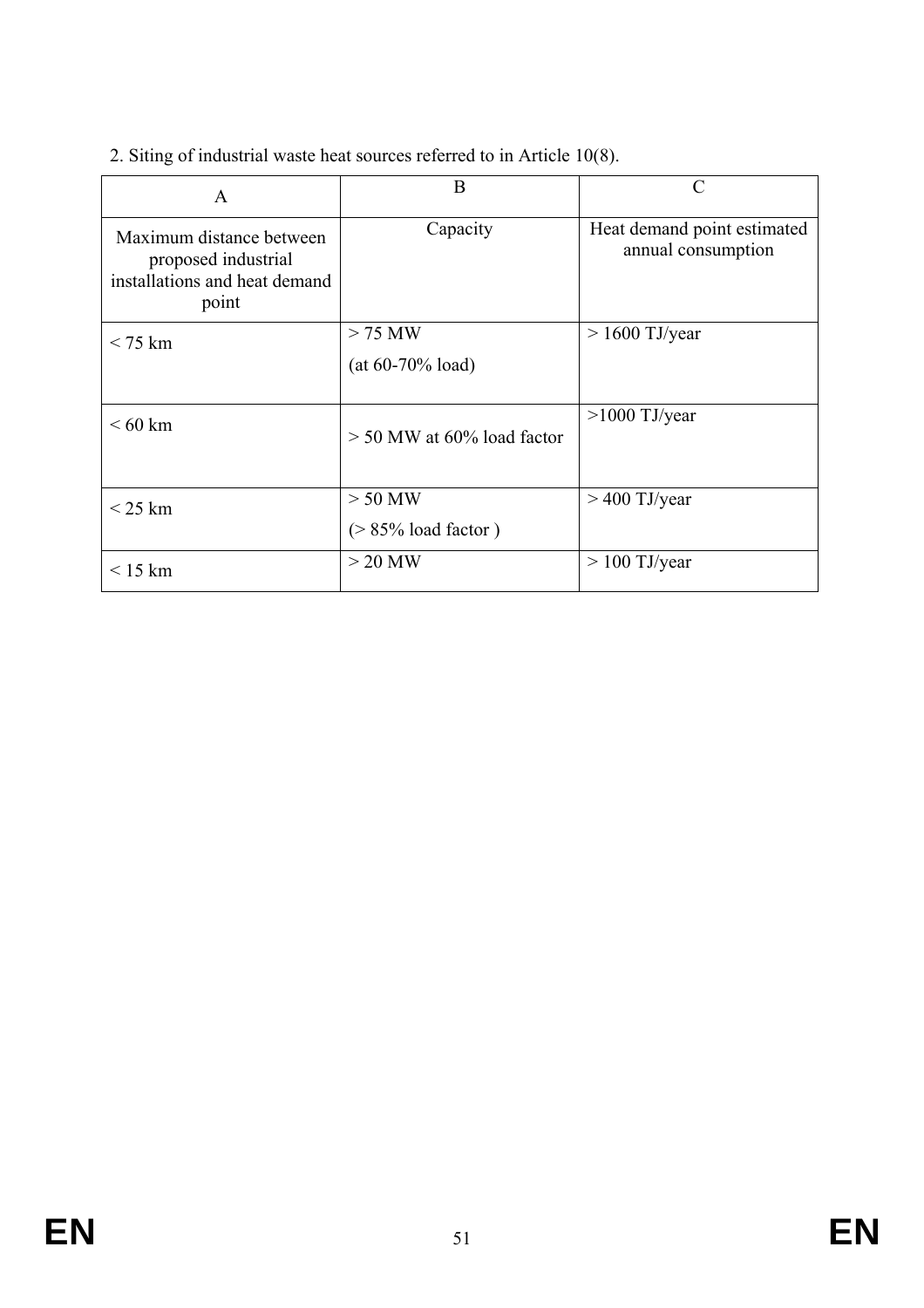## **ANNEX IX**

## **Guarantee of origin for electricity produced from high efficiency cogeneration**

- a) Member States shall take measures to ensure that:
	- i) the guarantee of origin of the electricity produced from high-efficiency cogeneration:
		- enable producers to demonstrate that the electricity they sell is produced from high-efficiency cogeneration and is issued to this effect in response to a request from the producer;
		- is accurate, reliable and fraud-resistant;
		- is issued, transferred and cancelled electronically;
	- ii) the same unit of energy from high-efficiency cogeneration is taken into account only once.
- b) The guarantee of origin referred to in Article 10(7) shall contain at least the following information:
	- the identity, location, type and capacity (thermal and electrical) of the installation where the energy was produced;
	- the dates and places of production;
	- the lower calorific value of the fuel source from which the electricity was produced;
	- the quantity and the use of the heat generated together with the electricity;
	- the quantity of electricity from high efficiency cogeneration in accordance with Annex II that the guarantee represents;
	- the primary energy savings calculated in accordance with Annex II based on the harmonised efficiency reference values indicated in Annex II paragraph (f);
	- the nominal electric and thermal efficiency of the plant;
	- whether and to what extent the installation has benefited from investment support;
	- whether and to what extent the unit of energy has benefited in any other way from a national support scheme, and the type of support scheme;
	- the date on which the installation became operational; and
	- the date and country of issue and a unique identification number.

The guarantee of origin shall be of the standard size of 1 MWh. It shall relate to the net electricity output measured at the station boundary and exported to the grid.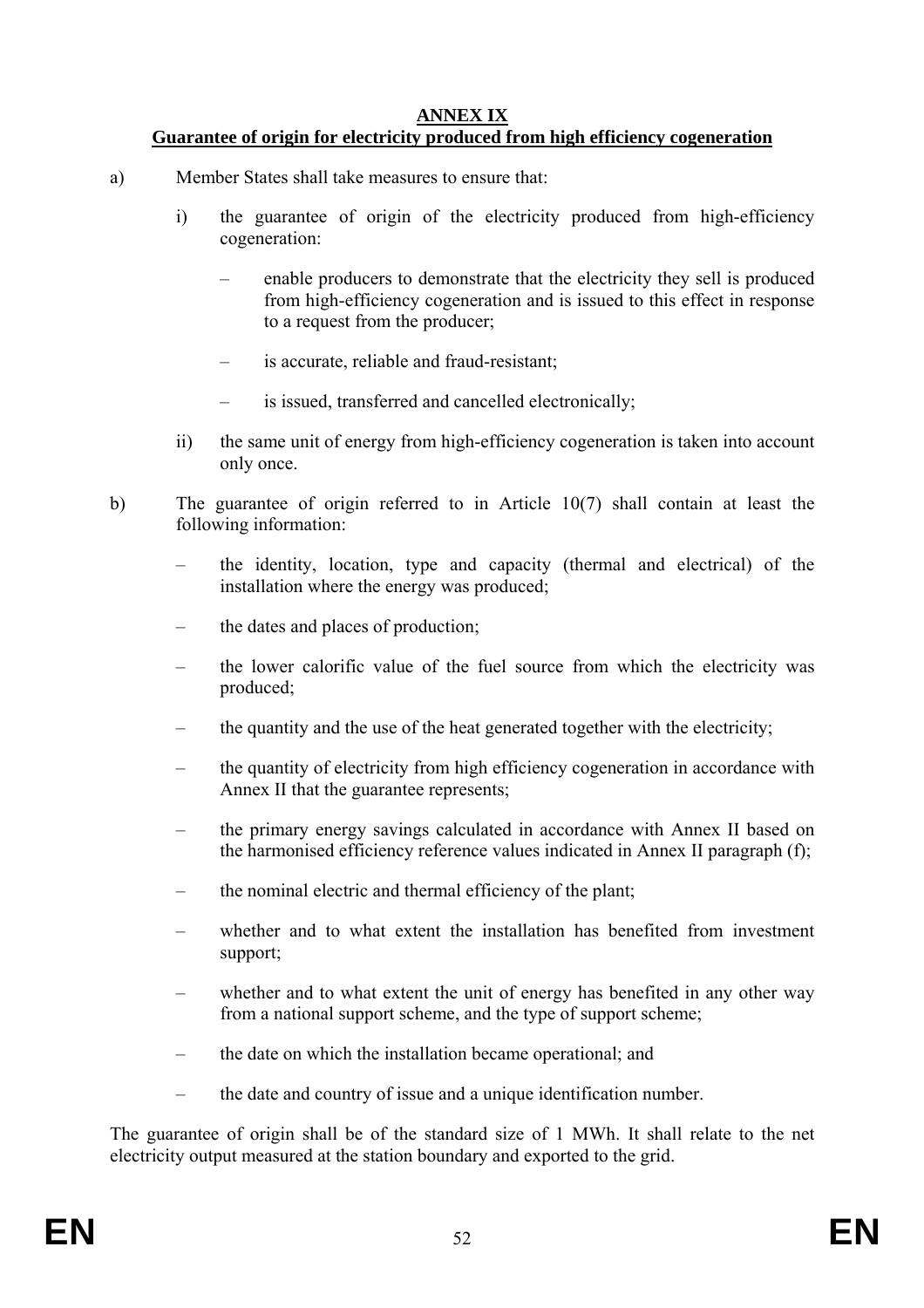#### **ANNEX X Inventory of energy efficiency data of energy transformation installations**

The inventories referred to in Article 11 shall include:

- a) a non-nominative list of electricity only generation installations with a rated thermal input of 50 MW or more, indicating for each:
	- annual average installation electrical output  $(MW_e)$  and total rated thermal input  $(MW_{th})$ ;
	- annual average primary fuel and fuel mix (if applicable);
	- plant type and technology employed at the installation;
	- design efficiency and its conditions;
	- operation start date;
	- date of last substantial refurbishment;
	- the number of annual average operating hours;
	- annual average net operational efficiency.
- b) a non-nominative list of heat only installations with a rated thermal input of 50 MW or more, indicating for each:
	- annual average installation thermal output and total rated thermal input  $(MW_{th})$ ;
	- annual average primary fuel and fuel mix (if applicable);
	- plant type and technology employed at the installation;
	- design efficiency and its conditions;
	- heat load configuration;
	- operation start date;
	- date of last substantial refurbishment;
	- the number of annual average operating hours;
	- annual average net operational efficiency;
- c) a non-nominative list of cogeneration installations with a rated thermal input of 50 MW or more, indicating for each:
	- annual average installations electrical and thermal output ( $\text{MW}_e$  and  $\text{MW}_\text{th}$ ) and total rated thermal input  $(MW<sub>th</sub>)$ ;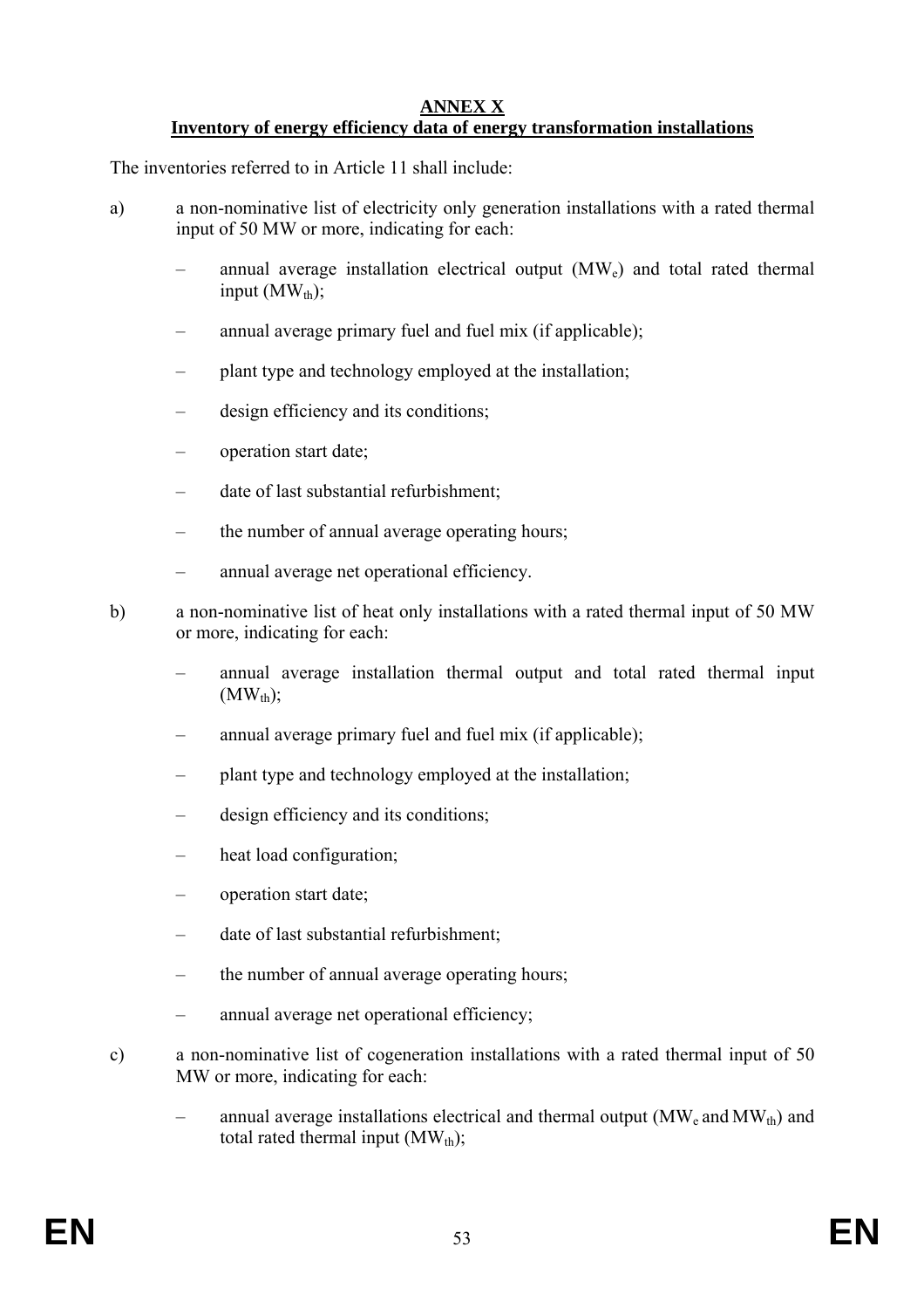- annual average primary fuel and fuel mix in accordance with Decision 2007/74/EC on harmonised reference values, if applicable;
- plant type and technology employed at the installation in accordance with Annex VII;
- design efficiency and its conditions;
- the designed electricity-only and heat-only efficiencies;
- annual average power to heat ratio;
- operation start date;
- date of last substantial refurbishment;
- the number of annual average operating hours;
- annual average net operational efficiency.
- d) a non-nominative list of installations undertaking the refining of mineral oil and gas, indicating for each:
	- annual average installation energy input  $(MW<sub>th</sub>)$ ;
	- annual average installation energy output (energy content of the fuel mix,  $MW<sub>th</sub>$ );
	- annual average feedstock;
	- plant type and technology employed at the installation;
	- design efficiency (theoretical);
	- operation start date;
	- date of last substantial refurbishment;
	- the number of annual average operating hours;
	- annual average net operational efficiency.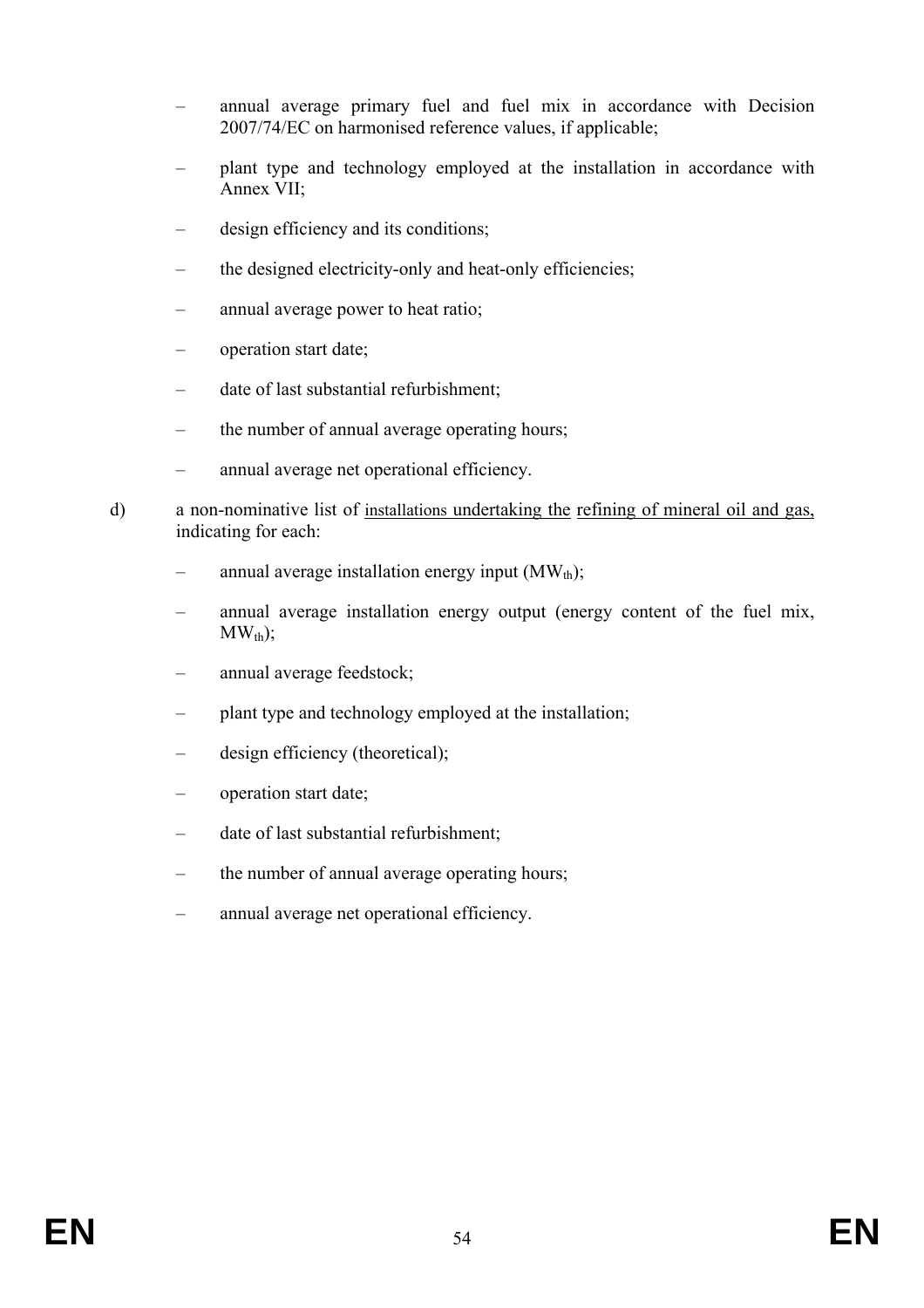## **ANNEX XI**

### **Energy efficiency criteria for energy network regulation and for network tariffs set or approved by energy regulatory authorities**

- 1. Network tariffs shall accurately reflect electricity and cost savings in networks achieved from demand side and demand response measures and distributed generation, including savings from lowering the cost of delivery or of network investment and a more optimal operation of the network.
- 2. Network regulation and tariffs shall allow network operators to offer system services and system tariffs for demand response measures, demand management and distributed generation on organised electricity markets, in particular:
	- a) the shifting of the load from peak to off-peak times by final customers taking into account the availability of renewable energy, energy from cogeneration and distributed generation;
	- b) energy savings from demand response of distributed consumers by energy aggregators ;
	- c) demand reduction from energy efficiency measures undertaken by energy service providers, including energy service companies ;
	- d) the connection and dispatch of generation sources at lower voltage levels;
	- e) the connection of generation sources from closer location to the consumption; and
	- f) the storage of energy.

For the purposes of this provision the term "organised electricity markets" shall include over-the-counter markets and electricity exchanges for trading energy, capacity, balancing and ancillary services in all timeframes, including forward, dayahead and intra-day markets.

- 3. Network tariffs shall be available that support dynamic pricing for demand response measures by final customers, including:
	- a) time-of-use tariffs;
	- b) critical peak pricing;
	- c) real time pricing; and
	- d) peak time rebates.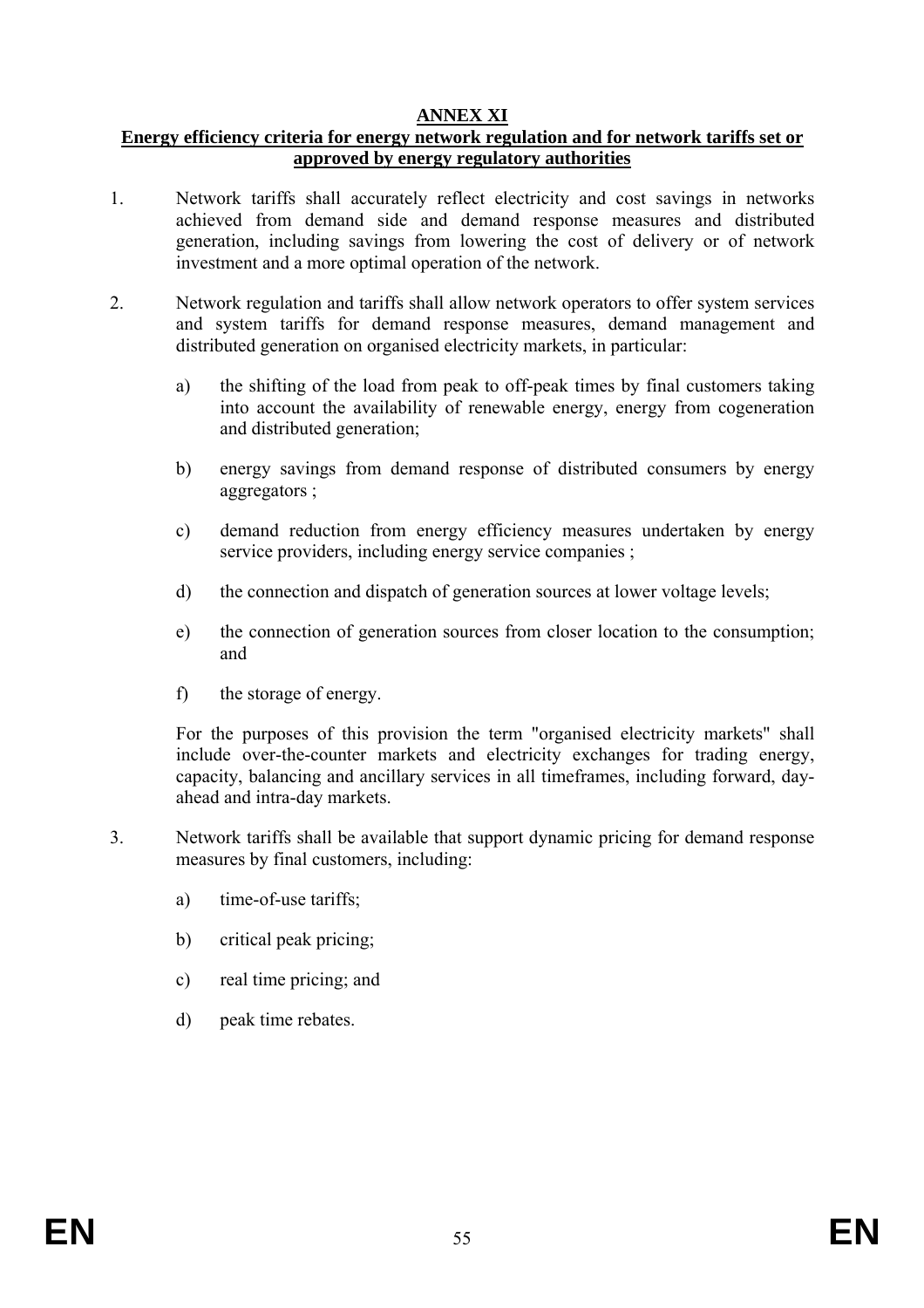## **ANNEX XII**

## **Energy efficiency requirements for transmission system operators and distribution system operators**

Transmission and distribution system operators shall:

- a) set up and make public their standard rules relating to the bearing and sharing of costs of technical adaptations, such as grid connections and grid reinforcements, improved operation of the grid and rules on the nondiscriminatory implementation of the grid codes, which are necessary in order to integrate new producers feeding electricity produced from high efficiency cogeneration into the interconnected grid;
- b) provide any new producer of electricity produced from high-efficiency cogeneration wishing to be connected to the system with the comprehensive and necessary information required, including:
	- (i) a comprehensive and detailed estimate of the costs associated with the connection;
	- (ii) a reasonable and precise timetable for receiving and processing the request for grid connection;
	- (iii) a reasonable indicative timetable for any proposed grid connection. The overall process to become connected to the grid should be no longer than 12 months.
- (c) provide standardised and simplified procedures for the connection of distributed high efficiency cogeneration producers to facilitate their connection to the grid.

The standard rules referred to in a) shall be based on objective, transparent and nondiscriminatory criteria taking particular account of all the costs and benefits associated with the connection of those producers to the grid. They may provide for different types of connection.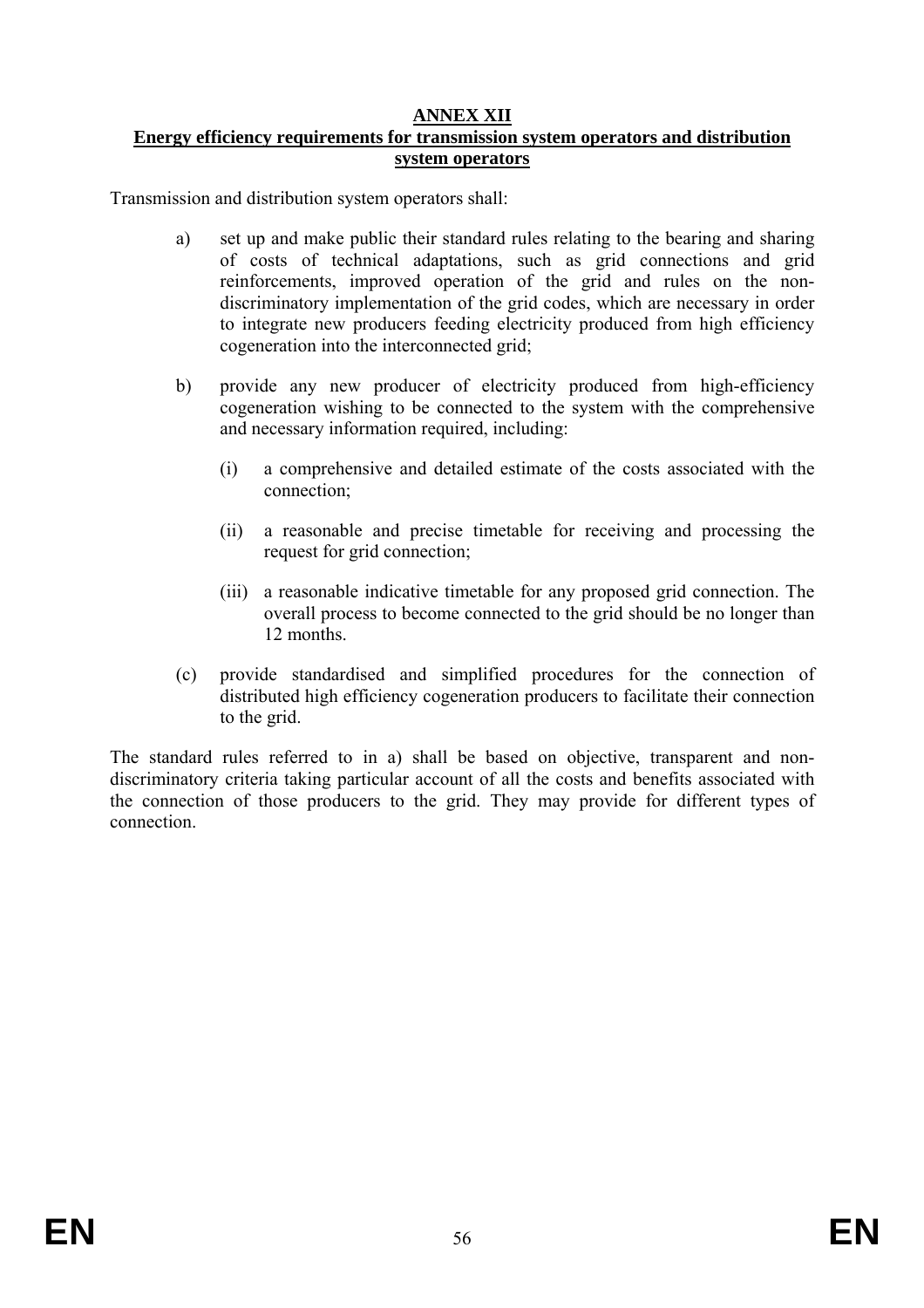# **ANNEX XIII**

## **Mimimum items to be included in energy performance contracts with the public sector**

- Clear and transparent list of the efficiency measures to be implemented
- Guaranteed savings to be achieved by implementing the measures of the contract.
- Duration and milestones of the contract, terms and period of notice.
- Clear and transparent list of the obligations of each contracting party.
- Reference date(s) to establish achieved savings.
- Clear and transparent list of steps to be performed to implement a measure and associated costs.
- Obligation to fully implement the measures in the contract and documentation of all changes made during the project.
- Regulations specifying the inclusion of third parties (subcontracting).
- Clear and transparent display of financial implications of the project and distribution of the share of both parties in the monetary savings achieved (i.e. remuneration of the service provider).
- Clear and transparent provisions on measurement and verification of the guaranteed savings achieved, quality checks and guarantees.
- Provisions clarifying the procedure to deal with changing framework conditions that affect the content and the outcome of the contract (i.e. changing energy prices, use intensity of an installation).
- Detailed information on the obligations of each of the contracting party.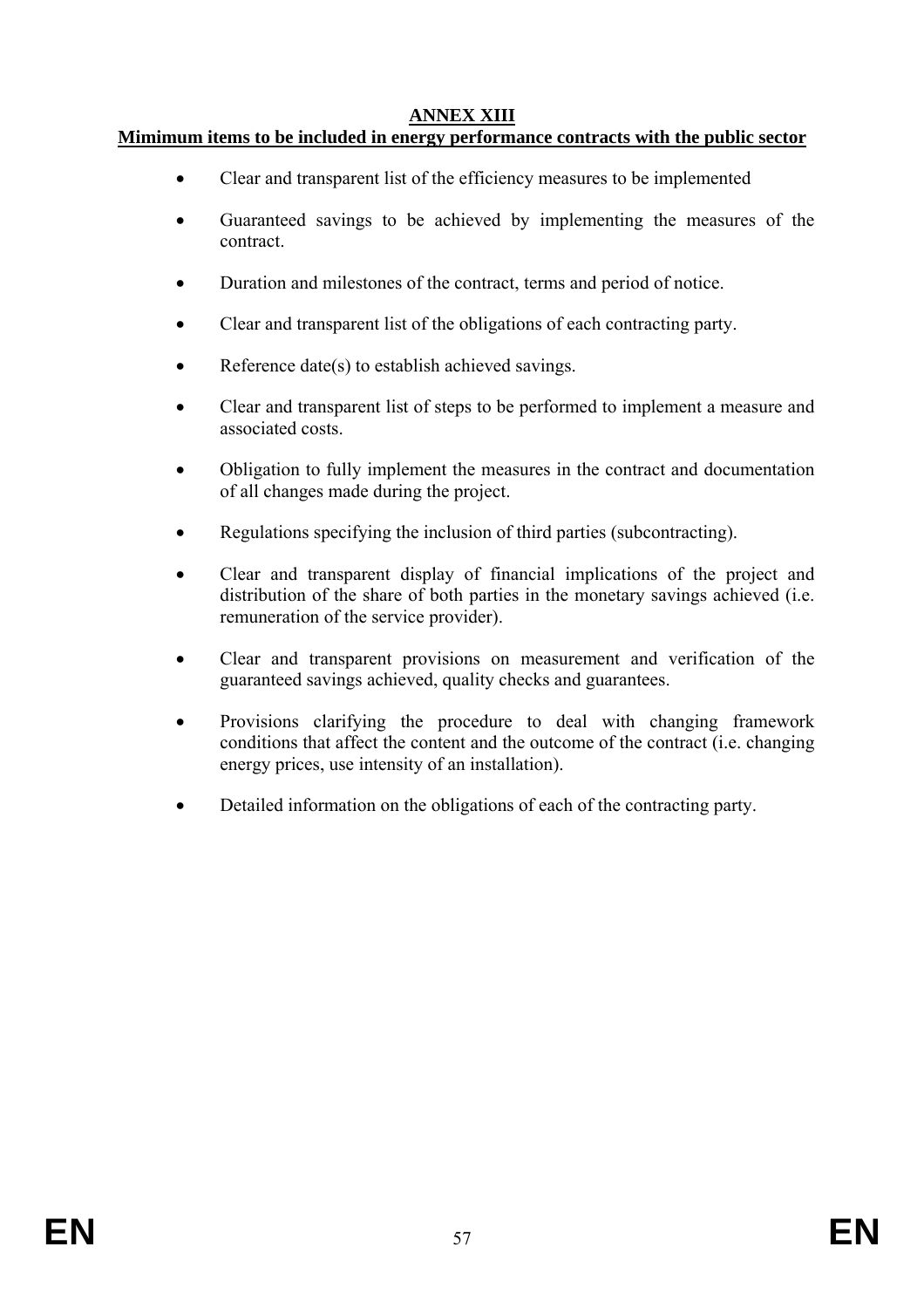### **ANNEX XIV General framework for reporting**

#### **PART 1. General framework for annual reports**

The annual reports referred to in Article 19(1) provide a basis for the monitoring of the progress towards national 2020 targets. Member States shall ensure that the reports include the following minimum information:

- a) an estimate of following indicators in the previous year:
	- (i) primary energy consumption as defined in Article 2(2)
	- (ii) total final energy consumption
	- (iii) final energy consumption by sector
		- industry
		- transport (split between passenger and freight transport)
		- households
		- services
	- (iv) gross value added by sector
		- *industry*
		- services
	- (v) disposable income of households
	- (vi) gross domestic product (GDP)
	- (vii) electricity generation from thermal power generation
	- (viii) heat generation from thermal power generation
	- (ix) fuel input for thermal power generation
	- (x) passenger kilometers (pkm)
	- (xi) tonne kilometers (tkm)
	- (xii) population

In sectors where energy consumption remains stable or is growing, Member States shall analyse the reasons for it and attach their appraisal to the estimates.

b) updates on major legislative and non-legislative measures implemented in the previous year which contribute towards the overall national energy efficiency targets for 2020.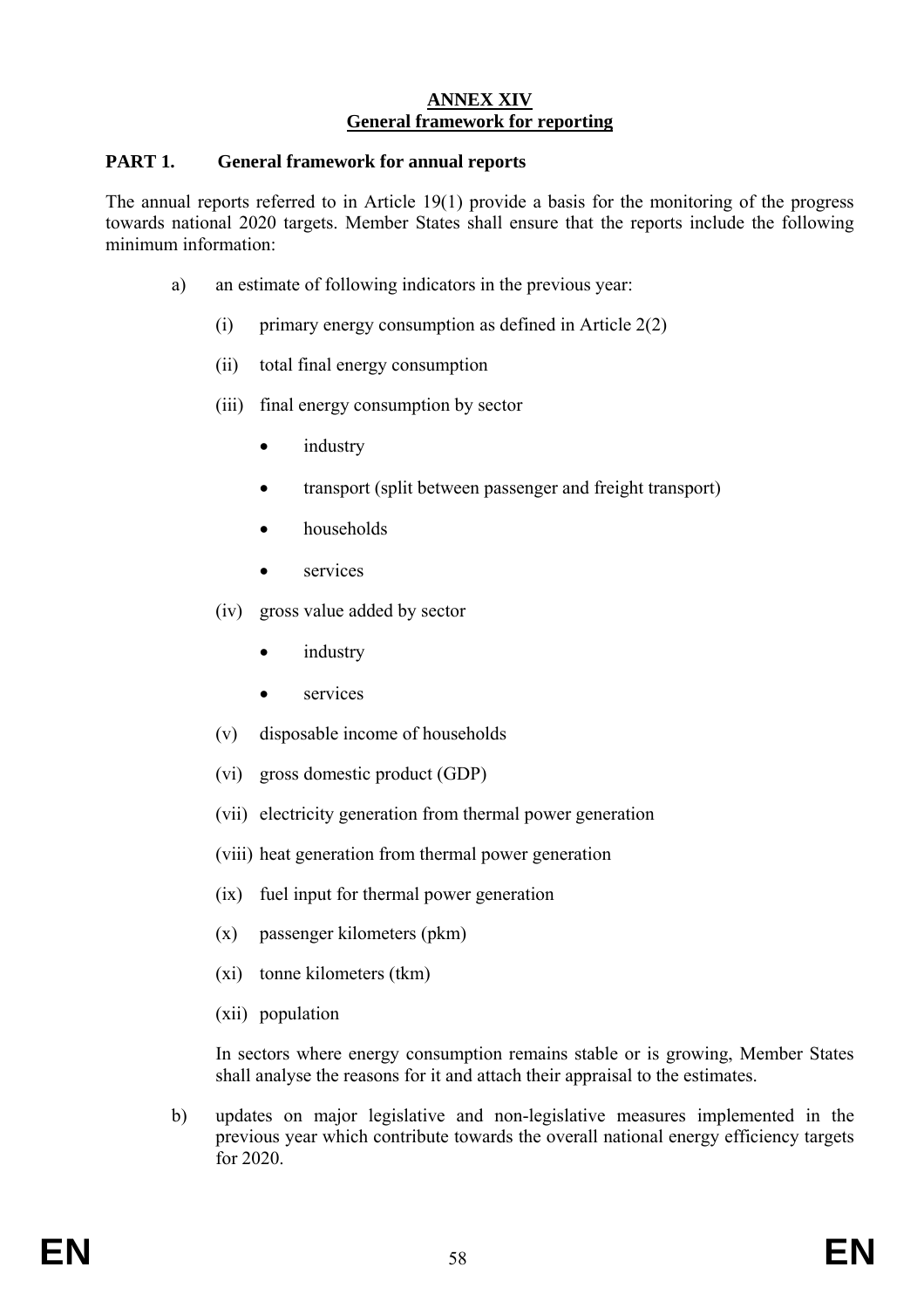- c) the total building floor area of the buildings with a total useful floor area over  $250 \text{ m}^2$ owned by its public bodies that, on 1 January of the year in which the report is due, did not meet the energy performance requirements referred to in Article 4(1);
- d) the total building floor area owned by the Member States' public bodies that was renovated in the previous year.
- e) energy savings achieved through the national energy efficiency obligation schemes referred to in Article 6(1) or the alternative measures adopted in application of Article 6(9).

The first report shall also include the national target referred to in Article 3(1).

# **PART 2. General framework for supplementary reports**

The reports referred to in Article 19(2) shall provide a framework for the development of national energy efficiency strategies.

The reports shall cover significant energy efficiency improvement measures and expected/achieved energy savings, including those in the supply, transmission and distribution of energy as well as energy end-use. Member States shall ensure that the reports include the following minimum information:

# **1. Targets and strategies**

- The national energy efficiency target for 2020 as required by Article  $3(1)$ ;
- The national indicative energy savings target set in Article  $4(1)$  of Directive 2006/32/EC;
- Other existing energy efficiency targets addressing the whole economy or specific sectors.

## **2. Measures and energy savings**

The reports shall provide information on measures adopted or planned to be adopted in view of implementing the main elements of this Directive and on their related savings.

## *a) Primary energy savings*

The reports shall list significant measures and actions taken towards primary energy saving in all sectors of the economy. For every measure or package of measures/actions estimations of expected savings for 2020 and savings achieved by the time of the reporting shall be provided.

Where available, information on other impacts/benefits of the measures (greenhouse gas emissions reduction, improved air quality, job creation, etc.) and the budget for the implementation should be provided.

# *b) Final energy savings*

The first and second supplementary report shall include the results with regard to the fulfilment of the final energy savings target set out in Article 4(1) and (2) of the Directive 2006/32/EC. If calculation/estimation of savings per measure is not available, sector level energy reduction shall be shown due to (the combination) of measures.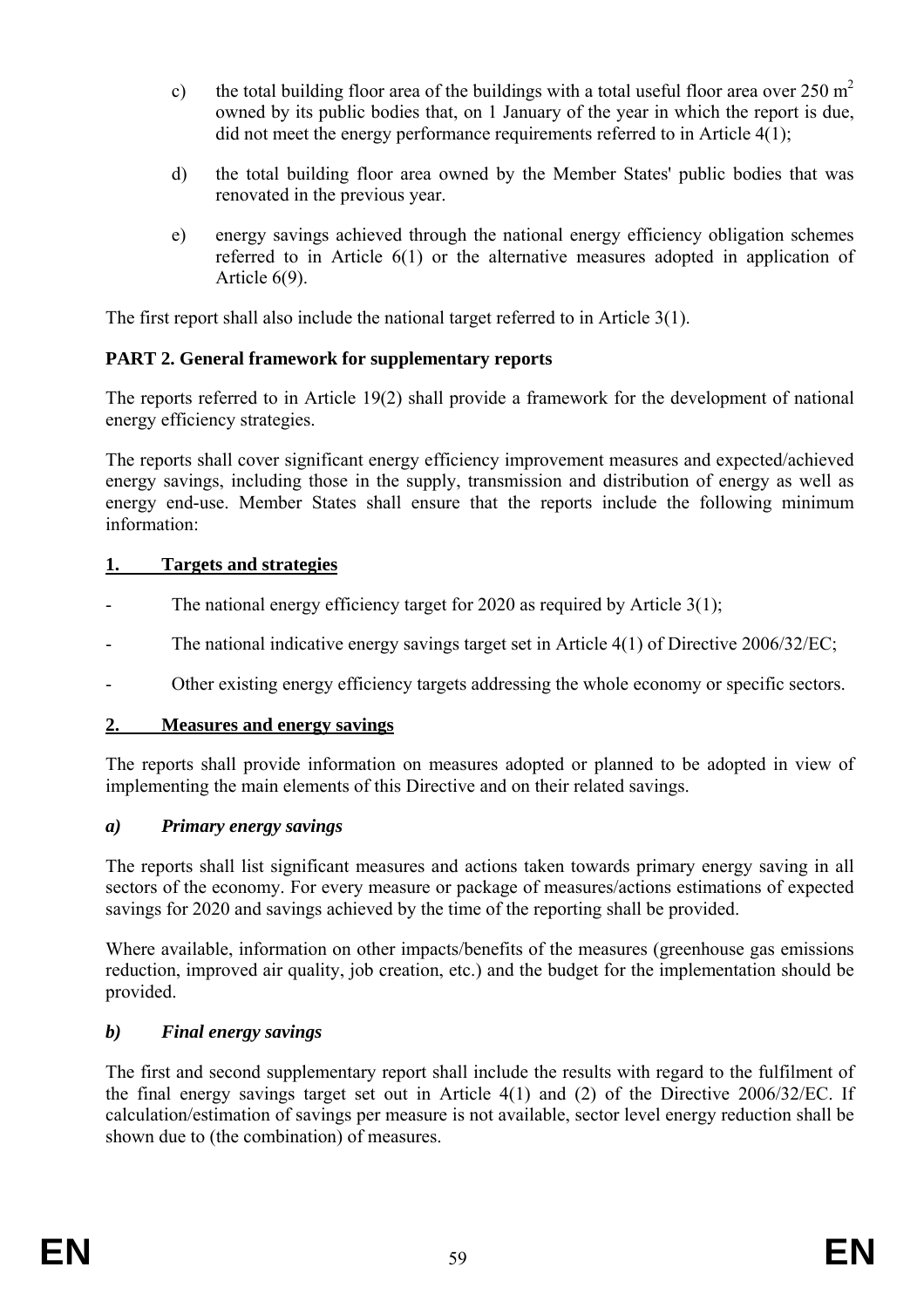The first and second reports shall also include the measurement and/or calculation methodology used for calculating the energy savings. If the "recommended methodology<sup>45</sup>" is applied, the report should provide references to this.

# **3. Specific information related to provisions of this Directive**

# *3.1. Public bodies (Article 4)*

Supplementary reports shall include the list of public bodies having developed an energy efficiency plan in accordance with Article 4(3).

# *3.2. Energy efficiency obligations (Article 6)*

Supplementary reports shall include the national coefficients chosen in accordance with Annex IV.

The first supplementary report shall include a short description of the national scheme referred to in Article 6(1) or the alternative measures adopted in application of Article 6(9).

# *3.3. Energy audits and management systems (Article 7)*

Supplementary reports shall include:

.

- a) the number of energy audits carried out in the previous 3-year period;
- b) the number of energy audits carried out in large enterprises in the previous 3-year period;
- c) the number of large companies in their territory, with an indication of the number of those to which Article 7(3) is applicable.

## *3.4. Promotion of efficient heating and cooling (Article 10)*

Supplementary reports shall include an assessment of the progress achieved in implementing the national heating and cooling plan referred to in Article 10(1).

## *3.5. Energy transformation (Article 11)*

- Supplementary reports shall include a non-confidential summary of the inventories of data referred to in Article 11, in accordance with the requirements set in Annex X.

# *3.6. Energy transmission and distribution (Article 12)*

The first supplementary report and the subsequent reports due every 10 years thereafter shall include the plans for energy efficiency potentials of gas and electricity infrastructure referred to in Article 12(2).

# *3.7. Availability of certification schemes (Article 13)*

 $\overline{a}$ 

<sup>45</sup> Recommendations on Measurement and Verification Methods in the framework of the Directive 2006/32/EC on Energy End-Use Efficiency and Energy Services.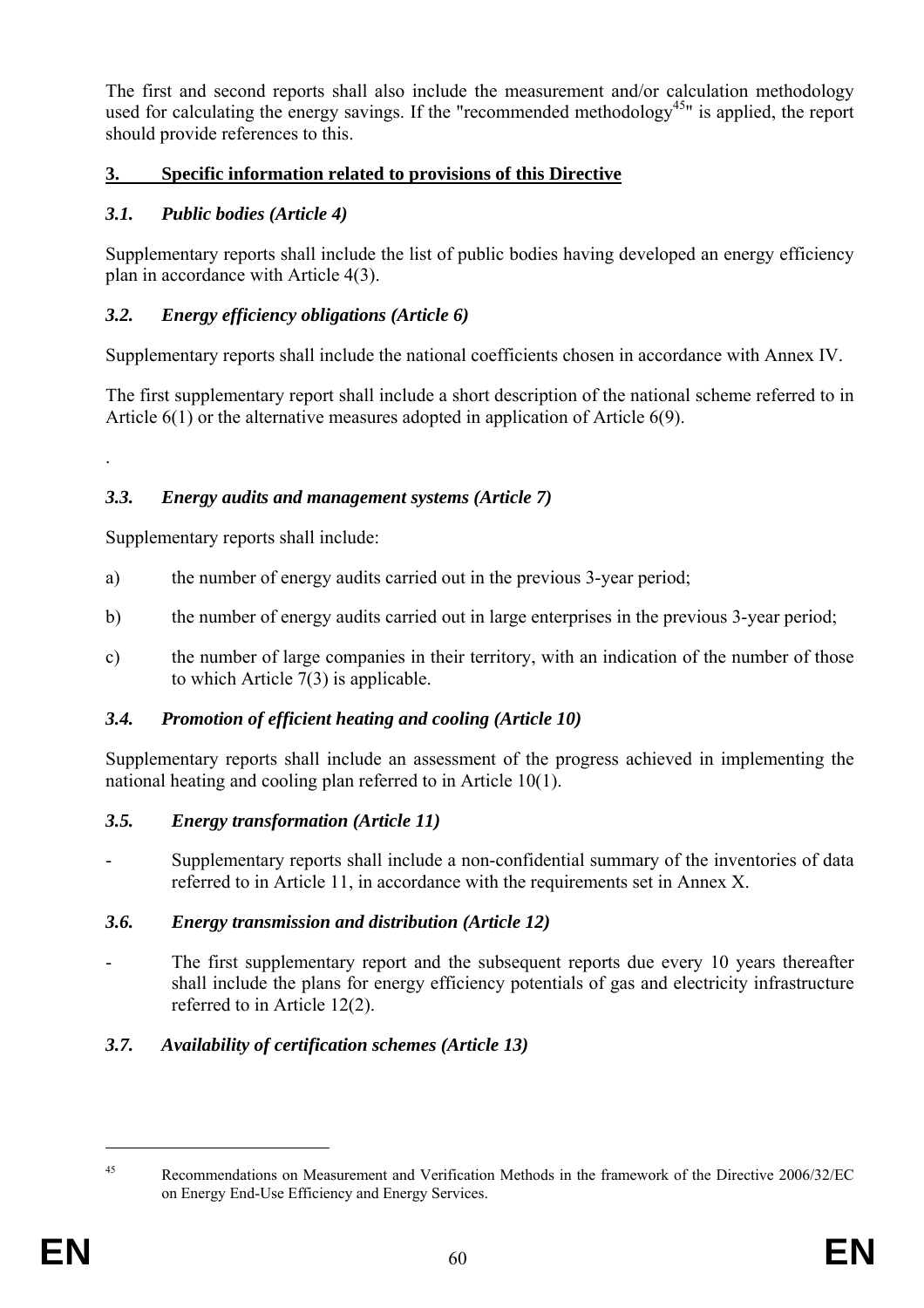Supplementary reports shall include information on the available national certification schemes or equivalent qualification schemes for the providers of energy services, energy audits and energy efficiency improvement measures.

# *3.8. Energy Services (Article 14)*

Supplementary reports shall include an internet link to the website where the national lists and registers of energy services providers referred to in Article 14 can be accessible.

## *3.9. Other measures to promote energy efficiency (Article 15)*

The first supplementary report shall include a list of the measures referred to in Article 15(2).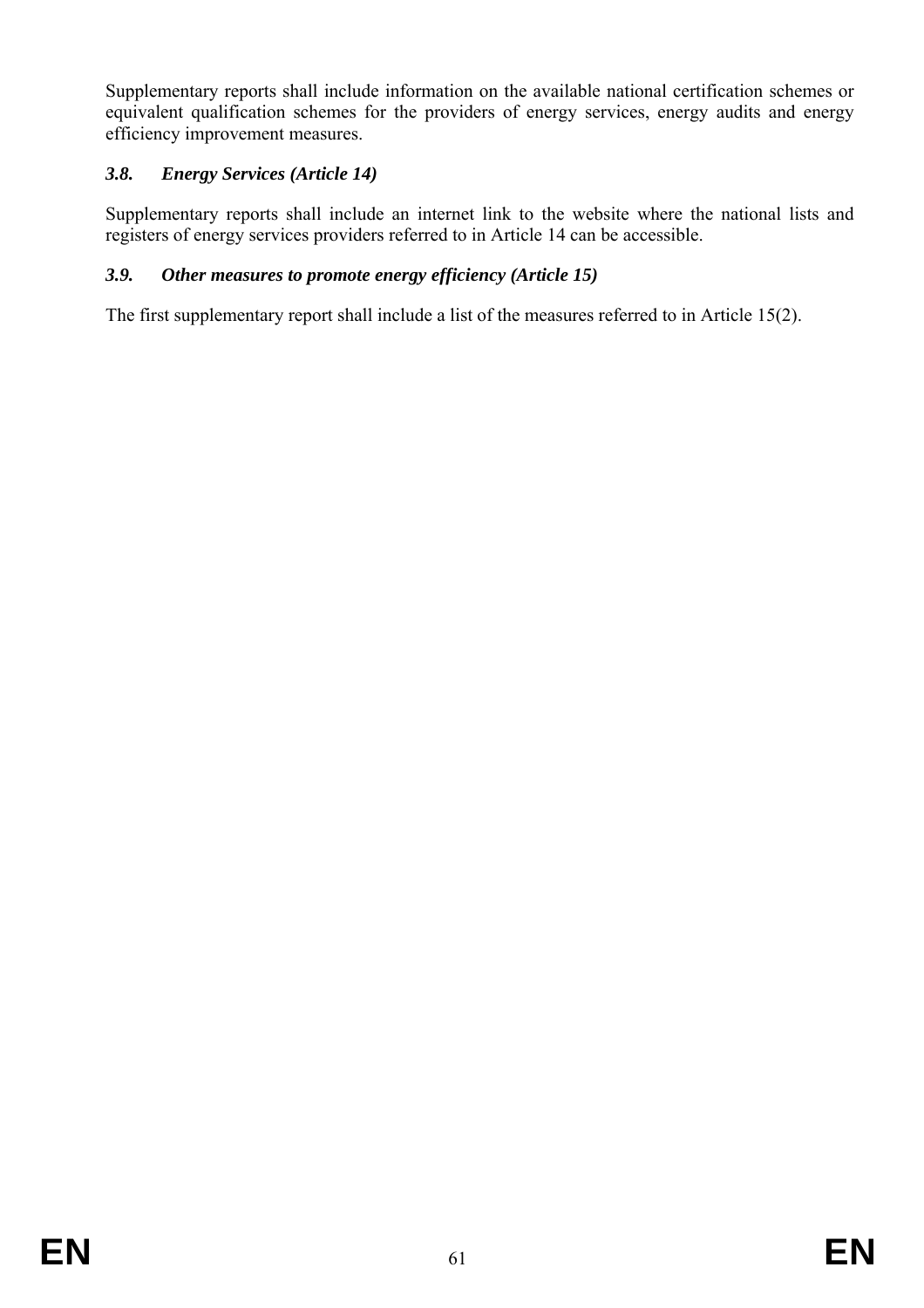# **ANNEX XV Correlation table**

| Directive 2006/32/EC      | <b>This Directive</b>  |
|---------------------------|------------------------|
| Article 1                 | Article 1              |
| Article 2                 | Article 1              |
| Article 3, point (a)      | Article 1, point (1)   |
| Article 3, point (b)      |                        |
| Article 3, point (c)      |                        |
| Article 3, point (d)      |                        |
|                           | Article 2, point (2)   |
| Article 3 point (e)       | Article 2, point $(3)$ |
| Article 3, point (f)      |                        |
| Article 3, point (g)      |                        |
| Article 3, point (h)      |                        |
| Article 3, point (i)      |                        |
|                           | Article 2, point (4)   |
| --                        | Article 2, point $(5)$ |
|                           | Article 2, point $(6)$ |
| Article $3$ , point $(j)$ | Article 2, point (13)  |
| Article 3, point $(k)$    |                        |
| Article 3, point (l)      | Article 2, point (12)  |
| Article 3, point (m)      |                        |
| Article 3, point (n)      | Article 2, point (10)  |
| Article 3, point (o)      | Article 2, point (7)   |
| Article 3, point (p)      | Article 2, point (8)   |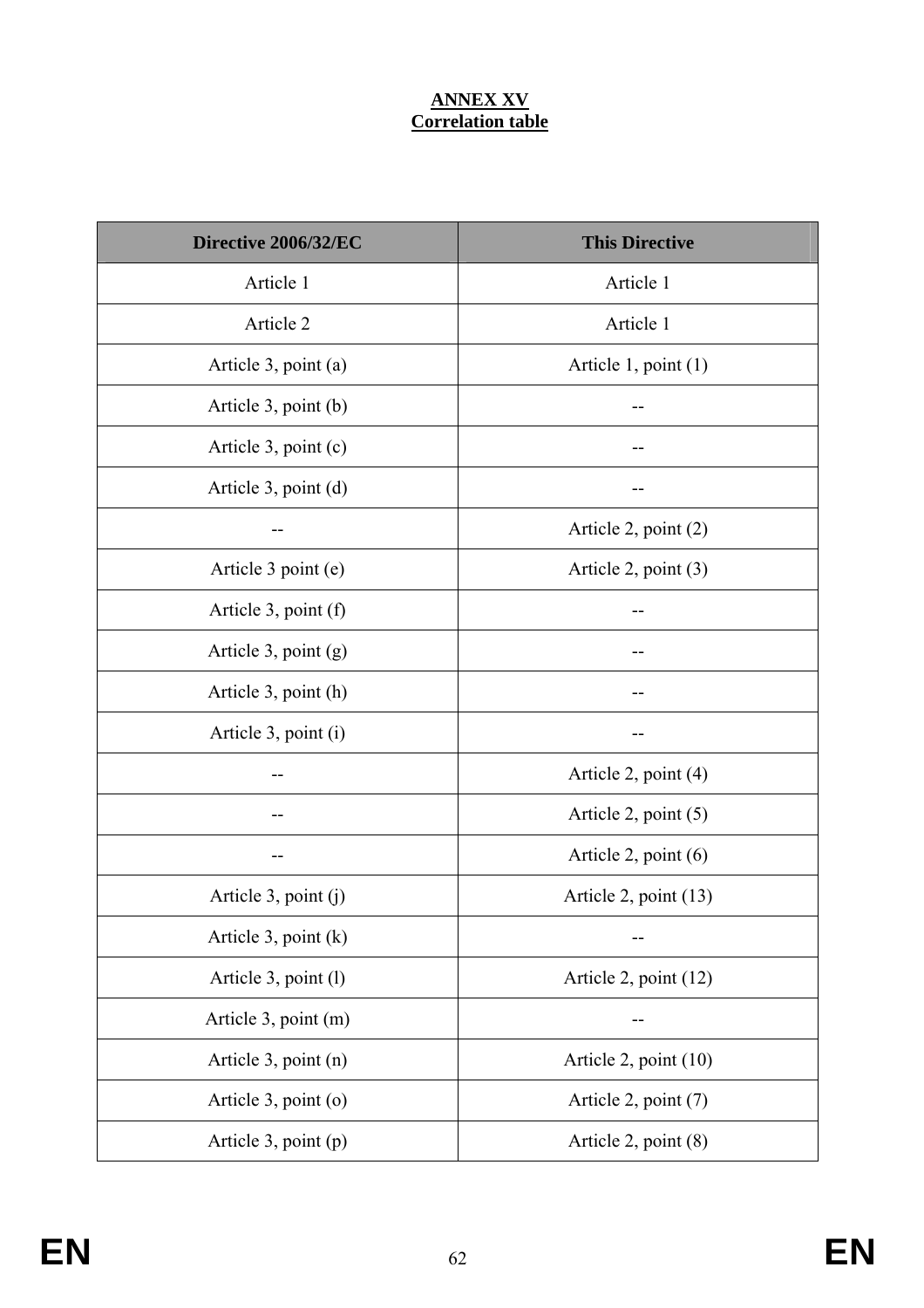| Article 3, point (q)      | Article 2, point $(9)$                                                                           |
|---------------------------|--------------------------------------------------------------------------------------------------|
| Article $3$ , point $(r)$ |                                                                                                  |
| Article 3, point (s)      |                                                                                                  |
|                           | Article 2, point $(11)$                                                                          |
|                           | Article 2, point (14)                                                                            |
|                           | Article 3                                                                                        |
| Article 4                 |                                                                                                  |
| Article 5                 | Article 4, Article 5                                                                             |
| Article $6(1)(a)$         | Article $6(6)$ points (b) and (c)                                                                |
| Article $6(1)(b)$         | Article $6(7)$                                                                                   |
| Article $6(2)$            | Article $6(1)$ , $(2)$ , $(3)$ , $(4)$ , $(5)$ , $(6)$ point $(a)$ ,<br>$(8)$ , $(9)$ and $(10)$ |
| Article $7(1)$            |                                                                                                  |
| Article $7(2)$            | Article 15 (1) last indent                                                                       |
| Article $7(3)$            |                                                                                                  |
| Article 8                 | Article $13(1)$                                                                                  |
|                           | Article 13(2)                                                                                    |
| Article $9(1)$            |                                                                                                  |
| Article $9(2)$            | Article 14 points (b), (c) and (e)                                                               |
| Article $10(1)$           | Article $12(4)$                                                                                  |
| Article $10(2)$           | Article $12(3)$                                                                                  |
| Article 11                |                                                                                                  |
| Article $12(1)$           | Article $7(1)$                                                                                   |
| Article $12(2)$           |                                                                                                  |
|                           | Article $7(2)$                                                                                   |
| Article $12(3)$           | Article $7(3)$                                                                                   |
| Article $13(1)$           | Article $8(1)$                                                                                   |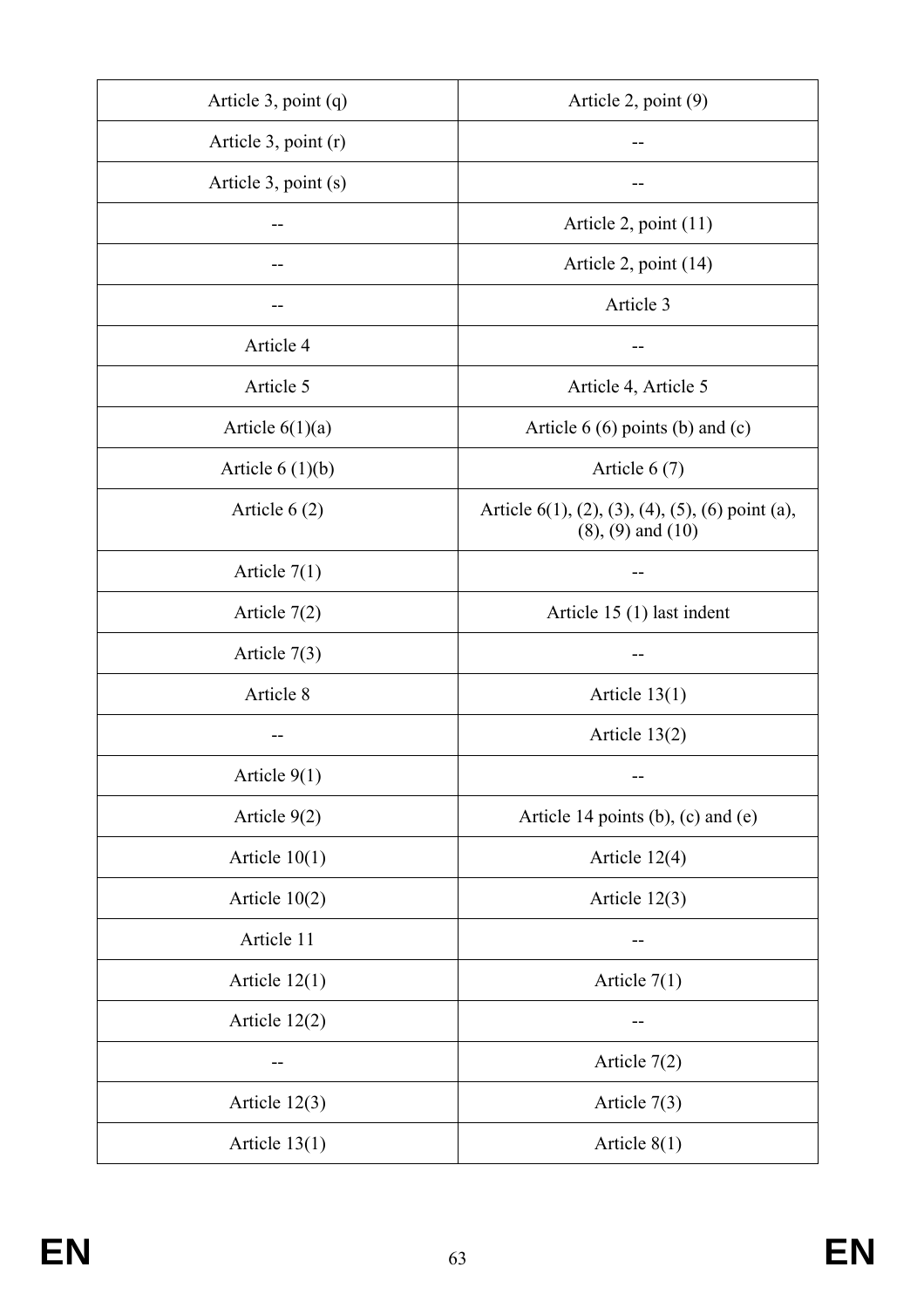| Article $13(2)$            | Article $8(2)$                      |
|----------------------------|-------------------------------------|
|                            | Article 9                           |
|                            | Article 11                          |
|                            | Article 12 $(1)$ and $(2)$          |
|                            | Article 14, points (a) and (d)      |
|                            | Article $15(1)$ , point (a) and (b) |
|                            | Article $15(2)$                     |
|                            | Article 16                          |
| Article 14 $(1)$ and $(2)$ | Article $19(1)$ , $(2)$ , $(3)$     |
| Article $14(3)$            | --                                  |
| Article 14 $(4)$ and $(5)$ | Article $19(4)$ and $(5)$           |
|                            | Article $17(1)$                     |
| Article $15(1)$            | Article $17(2)$                     |
| Article $15(2)$            |                                     |
| Article $15(3)$            |                                     |
| Article $15(4)$            |                                     |
|                            | Article 18                          |
|                            | Article 19(7)                       |
|                            | Article 19(8)                       |
|                            | Article 19(9)                       |
|                            | Article $19(10)$                    |
| Article 16                 | Article 20                          |
| Article 17                 | Article 21                          |
| Article 18                 | Article 22                          |
| Article 19                 | Article 23                          |
| Article 20                 | Article 24                          |
| Annex I                    |                                     |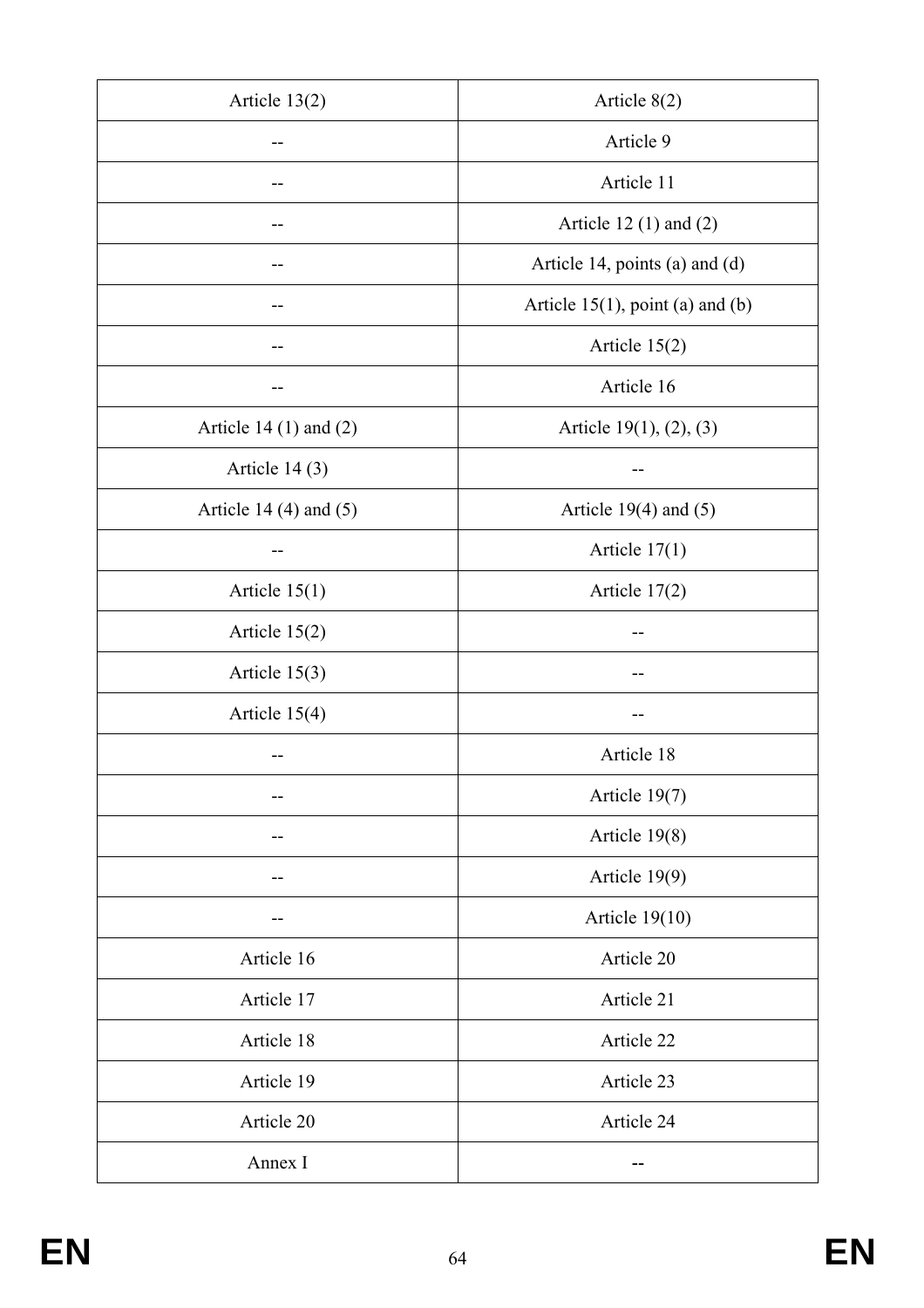| Annex II             | Annex IV              |
|----------------------|-----------------------|
| Annex III            |                       |
| Annex IV             |                       |
| Annex V              |                       |
| Annex VI             | Annex III             |
| --                   | Annex V               |
| --                   | Annex VI              |
|                      | Annex VII             |
|                      | Annex VIII            |
| --                   | Annex IX              |
|                      | Annex X               |
|                      | Annex XI              |
|                      | Annex XII             |
|                      | Annex XIII            |
| --                   | Annex XIV             |
| --                   | Annex XV              |
| Directive 2004/8/EC  | <b>This Directive</b> |
| Article 1            | Article 1             |
| Article 2            | Article 1             |
| Article 3, point (a) |                       |
|                      | Article 2, point (15) |
| Article 3, point (b) | Article 2, point (17) |
| Article 3, point (c) | Article 2, point (16) |
| Article 3, point (d) | Article 2, point (18) |
| Article 3, point (e) |                       |
| Article 3, point (f) |                       |
| Article 3, point (g) | Article 2, point (20) |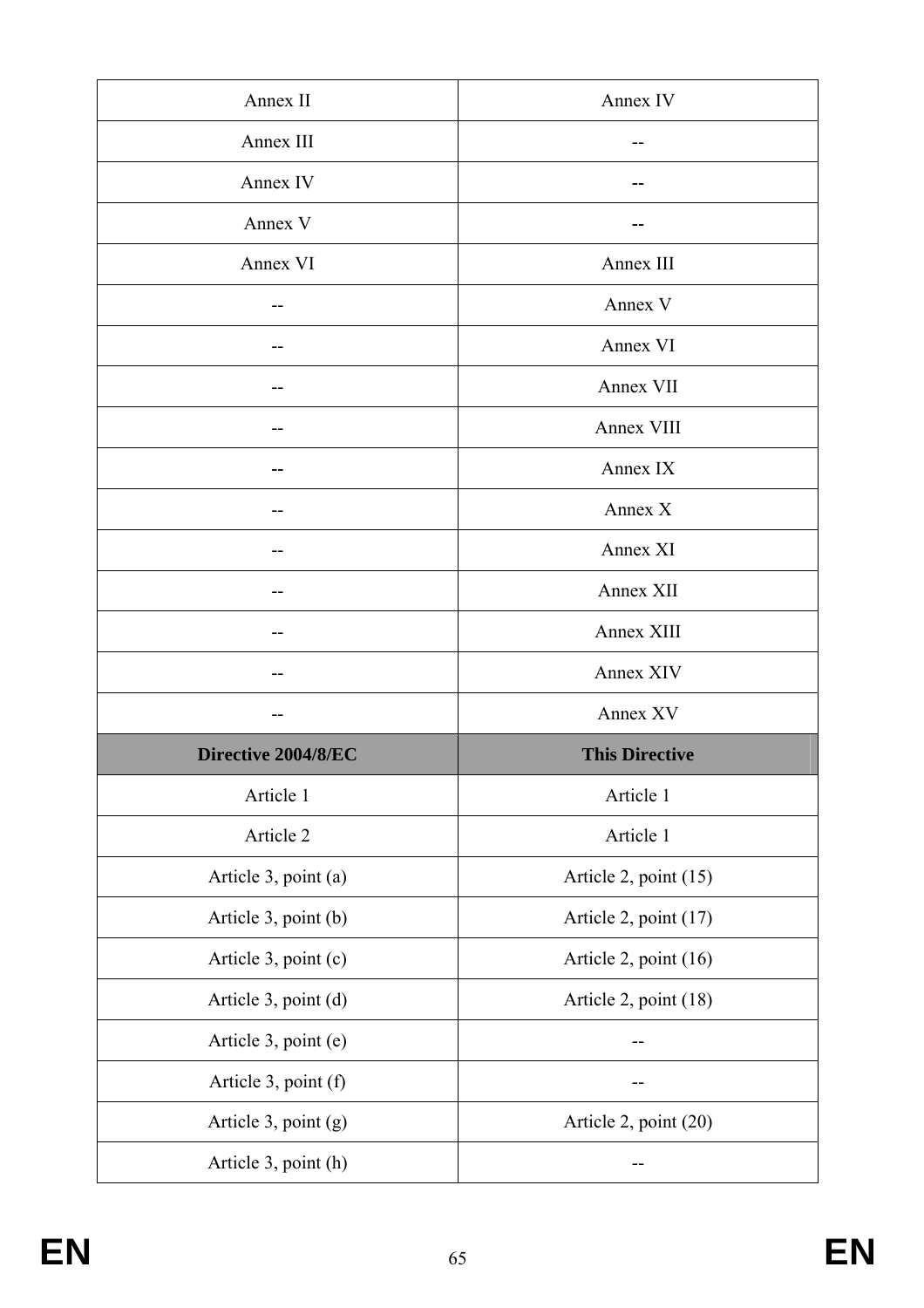| Article 3, point (i)      | Article 2, point (19)                    |
|---------------------------|------------------------------------------|
| Article $3$ , point $(j)$ |                                          |
| Article $3$ , point $(k)$ | Article 2, point (21)                    |
| Article 3, point (1)      | Article 2, point (22)                    |
| Article 3, point (m)      | Article 2, point (24)                    |
| Article 3, point (n)      | Article 2, point (23)                    |
| Article 3, point (o)      |                                          |
|                           | Article 2, point (25)                    |
|                           | Article 2, point (26)                    |
| --                        | Article 2, point (27)                    |
| Article $4(1)$            | Annex II, point (f) first indent         |
| --                        | Article $10(1)$ to $(9)$                 |
| Article $4(2)$            | Article $10(10)$ third indent            |
| Article $4(3)$            |                                          |
| Article 5                 | Article $10(10)$ first and second indent |
| Article 6                 |                                          |
| Article $7(1)$            | Article $10(11)$                         |
| Article $7(2)$            |                                          |
| Article $7(3)$            |                                          |
| Article 8                 | Article $12(5)$                          |
|                           | Article $12(6)$                          |
|                           | Article $12(7)$                          |
| Article 9                 |                                          |
| Article $10(1)$ and $(2)$ |                                          |
| Article $10(3)$           | Article 19(6)                            |
| Article 11                |                                          |
| Article 12                |                                          |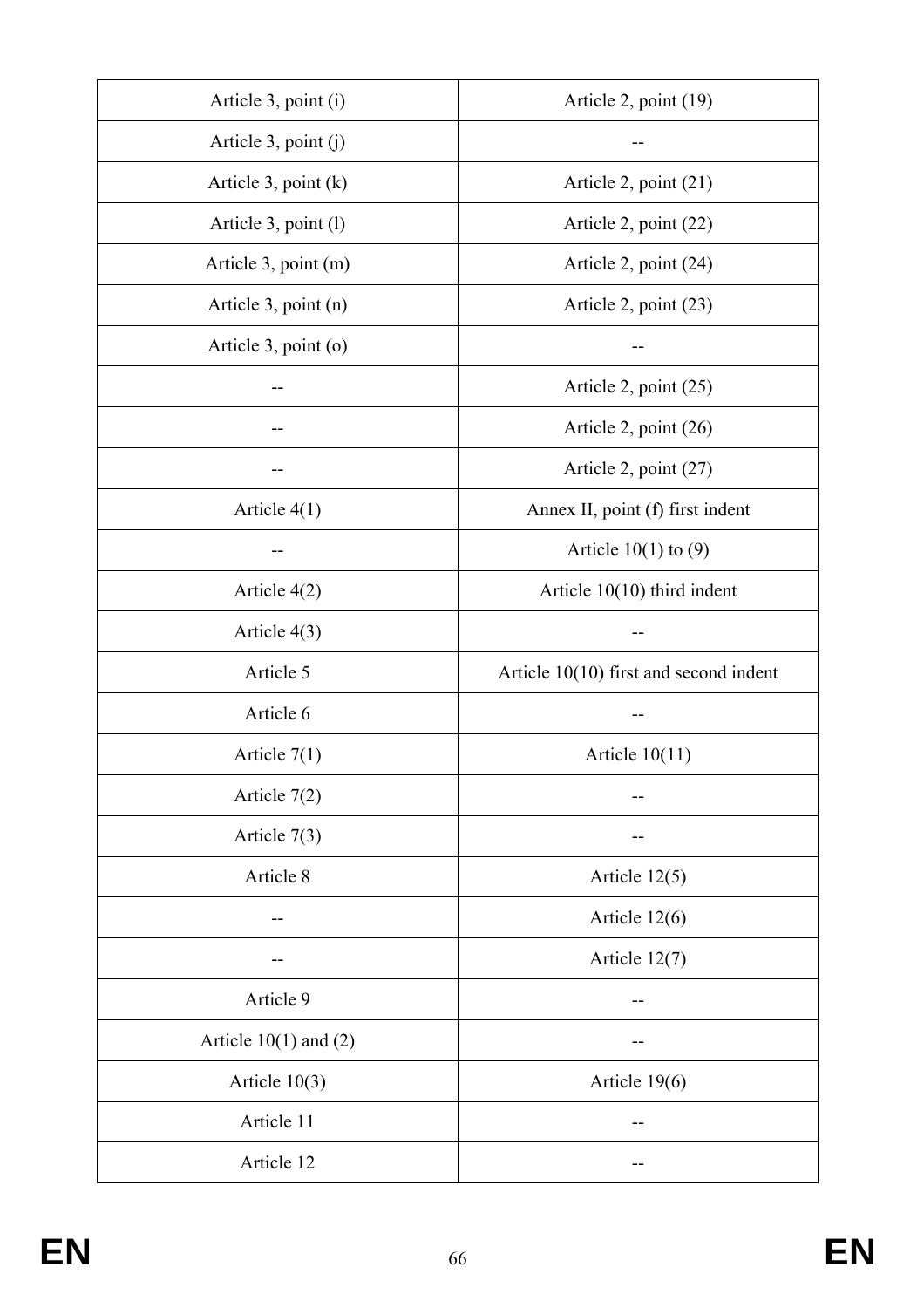| Article 13 | Article $17(2)$   |
|------------|-------------------|
| Article 14 |                   |
| Article 15 | Article 22        |
| Article 16 |                   |
| Article 17 | Article 23        |
| Article 18 | Article 24        |
| Annex I    | Annex I, Part II  |
| Annex II   | Annex I, Part I   |
|            | Annex I, Part III |
| Annex III  | Annex II          |
| Annex IV   |                   |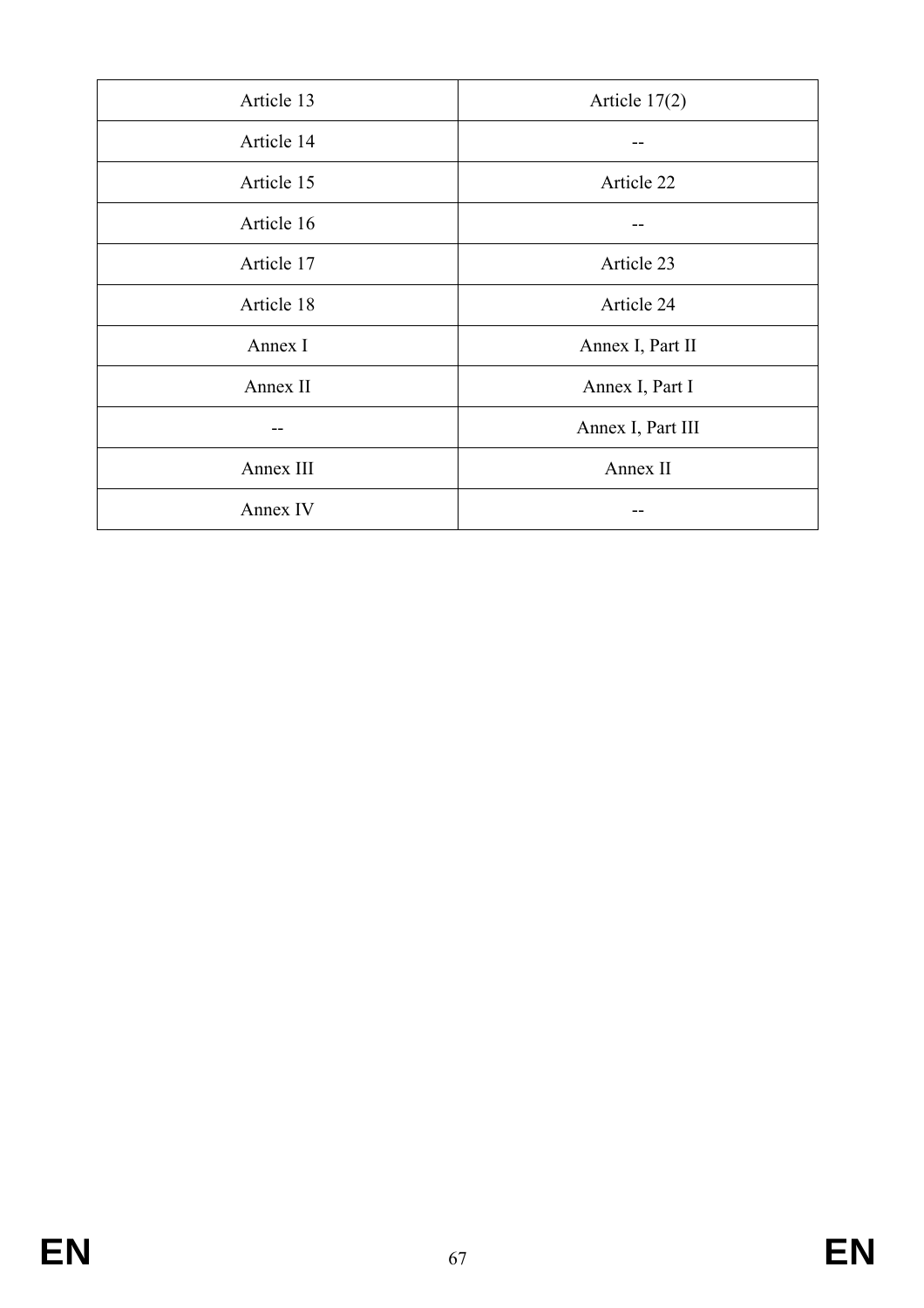# **LEGISLATIVE FINANCIAL STATEMENT FOR PROPOSALS**

### **1. FRAMEWORK OF THE PROPOSAL/INITIATIVE**

### **1.1. Title of the proposal/initiative**

Directive of the European Parliament and of the Council on energy efficiency repealing Directives 2004/8/EC and 2006/32/EC

### **1.2.** Policy area(s) concerned in the ABM/ABB structure<sup>46</sup>

ENERGY [32]

### **1.3. Nature of the proposal/initiative**

 $\Box$  The proposal/initiative relates to **a new action** 

 $\Box$  The proposal/initiative relates to **a new action following a pilot project/preparatory action**<sup>47</sup>

 $\Box$  The proposal/initiative relates to **the extension of an existing action** 

⌧ The proposal/initiative relates to **an action redirected towards a new action**.

## **1.4. Objectives**

*1.4.1. The Commission's multiannual strategic objective(s) targeted by the proposal/initiative* 

This proposal is entrenched in the Europe 2020 Strategy for smart, sustainable and inclusive growth. It directly contributes to achieving one of the five headline targets set up by the Strategy, notably the realisation of 20% energy efficiency target in 2020.

*1.4.2. Specific objective(s) and ABM/ABB activity(ies) concerned* 

Specific objective No:

No 3: Realize 20 % reduction of the EU's energy consumption

No 4: To promote renewables and to increase the energy efficiency in transport, residential/tertiary and industry, through addressing the non-technological barriers (Intelligent Energy Europe programme)

ABM/ABB activities concerned:

No 3: 32 04 03

No 4: 32 04 06

 $\overline{a}$ 

<sup>46</sup> ABM: Activity-Based Management – ABB: Activity-Based Budgeting.

As referred to in Article  $49(6)(a)$  or (b) of the Financial Regulation.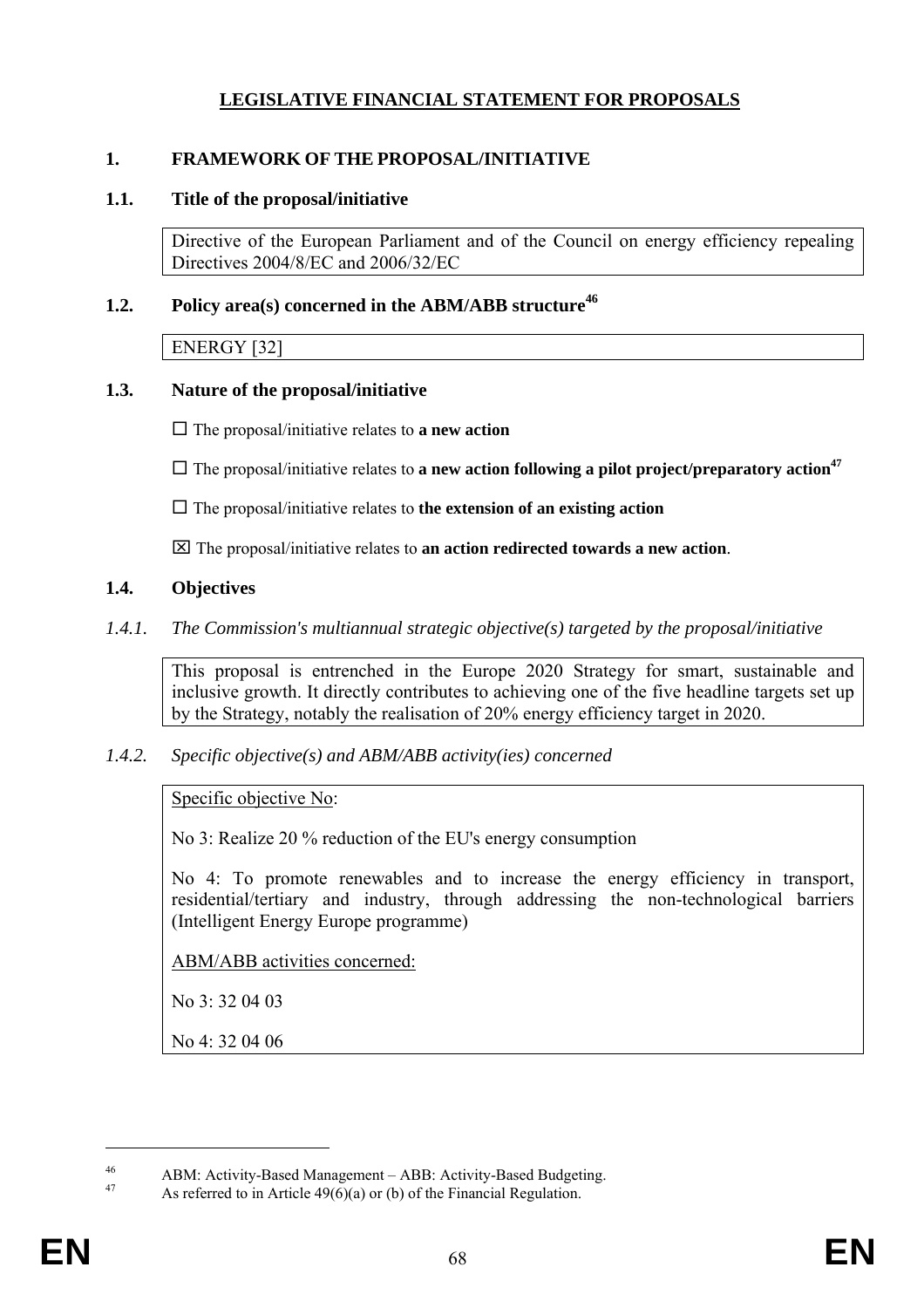## *1.4.3. Expected result(s) and impact*

*Specify the effects which the proposal/initiative should have on the beneficiaries/groups targeted.* 

The proposal will have positive effects regarding the security of supply in Europe, will contribute to climate change mitigation and will also have positive impacts in terms of economic growth and jobs creation. Energy savings free financial resources that could be reinvested elsewhere in the economy and can help alleviate public budgets that are under constraint. For individual citizens energy efficiency means paying less on their energy bills. It would also provide measures that would tackle the problem of fuel poverty. Finally, producing more with less energy should improve EU industries' competitiveness and place them in a leadership position in the global markets for energy efficiency technologies.

## *1.4.4. Indicators of results and impact*

*Specify the indicators for monitoring implementation of the proposal/initiative.* 

Under this proposal Member States will have to annually report to the Commission on progress made in implementing the Directive using a number of indicators (e.g. primary energy consumption, activity indicators in a number of sectors such as industry, residential and tertiary, transport, energy supply, total building floor owned by public bodies and renovated in a year). Member States are also required to report, every three years, on various implementation indicators.

## **1.5. Grounds for the proposal/initiative**

### *1.5.1. Requirement(s) to be met in the short or long term*

The short-term objective of this Proposal is to significantly contribute to the EU energy efficiency objective for 2020 and the achievement of the EU 2020 Strategy. The proposal has also a long-term objective, namely the realisation of energy efficiency improvements within the EU beyond 2020.

### *1.5.2. Added value of EU involvement*

The EU has set itself the target of achieving 20 % primary energy savings in 2020 and has made it one of the five headline targets of the Europe 2020 Strategy. The current policy framework at EU and MS level have not managed to tap existing energy saving potential.

The energy challenges addressed by this proposal (security of energy supply, sustainability and climate change, as well as EU competitiveness) are concerns shared by the EU as a whole and thus a collective response at EU level is necessary to ensure action is coordinated and the shared objectives are achieved more effectively.

### *1.5.3. Lessons learned from similar experiences in the past*

The current energy efficiency framework that this proposal repeals, i.e. the Energy Services Directive and the Cogeneration Directive, because of their soft wording, has not managed to fully tap the existing energy saving potentials. This Proposal aims at remedying the drawbacks and insufficiencies of the two Directives, by reinforcing and improving the clarity of the text and setting clear obligations.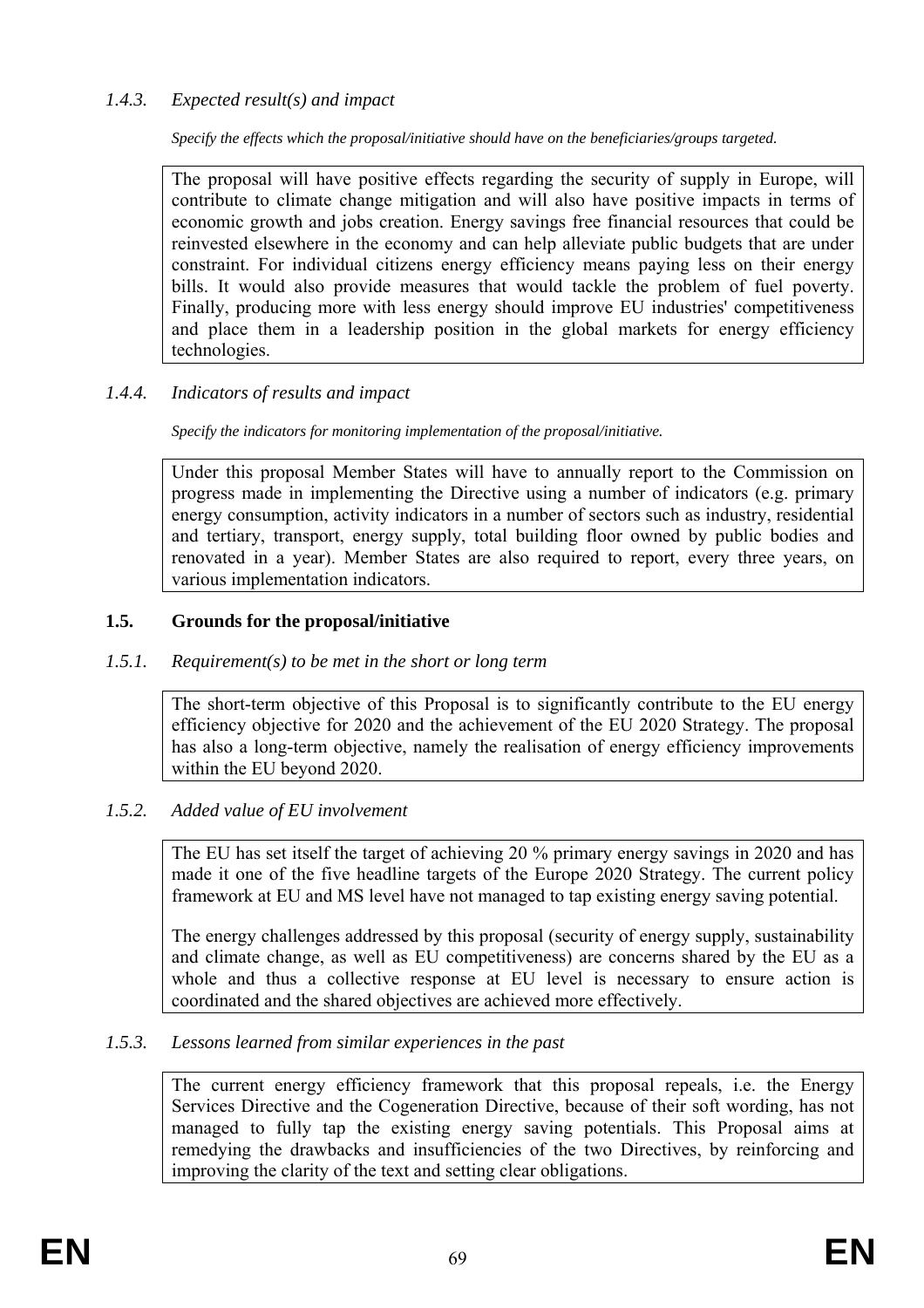## *1.5.4. Coherence and possible synergy with other relevant instruments*

The proposal is closely related to the Europe 2020 Strategy and the Europe 2020 flagship initiative for a resource-efficient Europe. It is consistent and complementary with the existing EU climate, energy and social policies.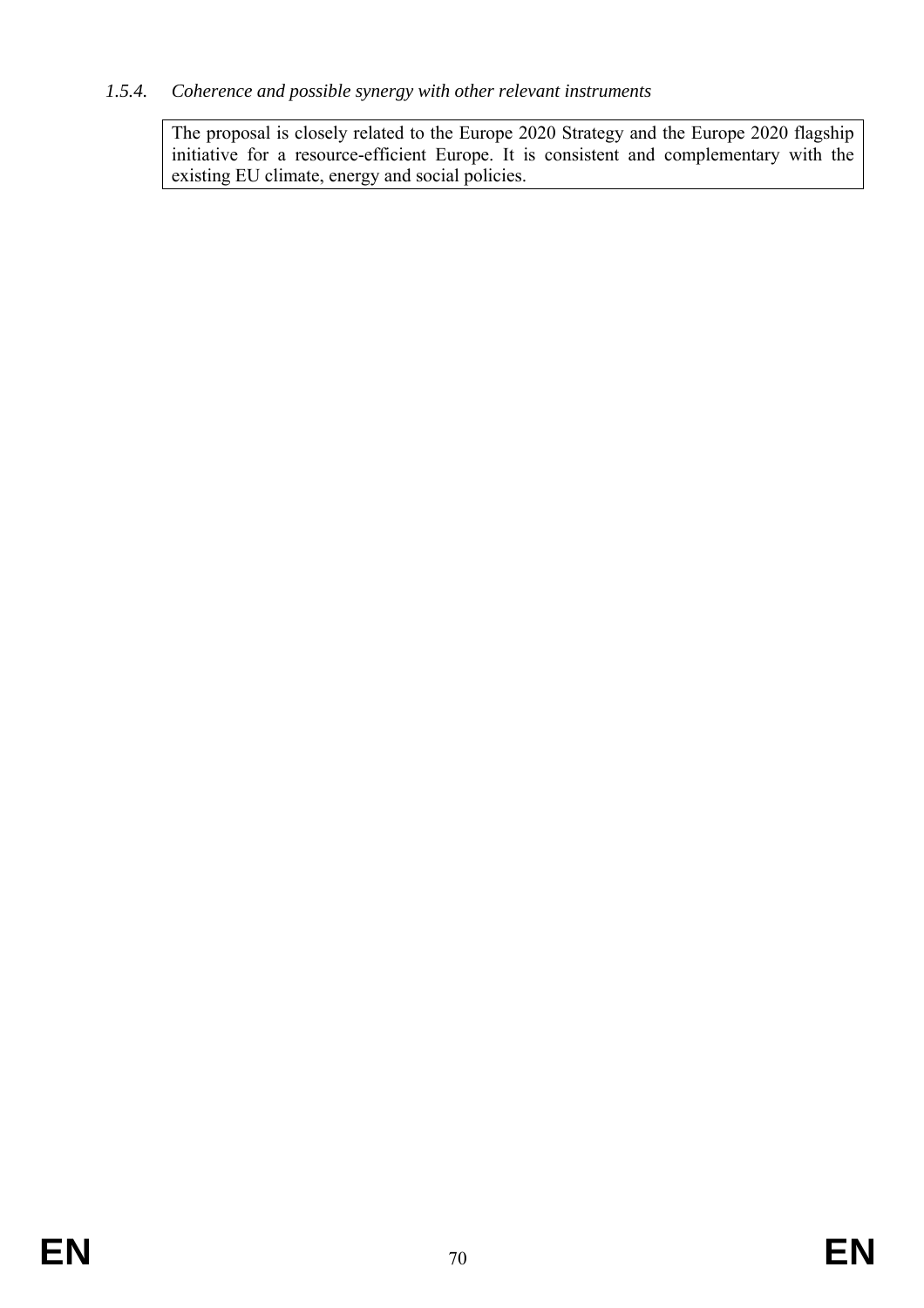## **1.6. Duration and financial impact**

### □ Proposal/initiative of **limited duration**

- $\Box$  Proposal/initiative in effect from [DD/MM]YYYY to [DD/MM]YYYY
- $\Box$  Financial impact from YYYY to YYYY

### ⌧ Proposal/initiative of **unlimited duration**

- Implementation will possibly start in 2012 depending on the progress with the legislative process
- followed by full-scale operation.

## **1.7.** Management mode(s) envisaged<sup>48</sup>

⌧ **Centralised direct management** by the Commission

**Centralised indirect management** with the delegation of implementation tasks to:

- $\Box$  executive agencies
- $\Box$  bodies set up by the Communities<sup>49</sup>
- $\Box$  national public-sector bodies/bodies with public-service mission
- $\Box$  persons entrusted with the implementation of specific actions pursuant to Title V of the Treaty on European Union and identified in the relevant basic act within the meaning of Article 49 of the Financial Regulation
- **Shared management** with the Member States

**Decentralised management** with third countries

**Joint management** with international organisations *(to be specified)* 

*If more than one management mode is indicated, please provide details in the "Comments" section.* 

### **Comments**

The main part of the implementation of this proposal will be for the Member States. The Commission will carry out a number of studies and assessments and will monitor and support (through a number of cooperation initiatives such as Concerted Action project) the implementation at national level.

<sup>48</sup> Details of management modes and references to the Financial Regulation may be found on the BudgWeb site: [http://www.cc.cec/budg/man/budgmanag/budgmanag\\_en.html](http://www.cc.cec/budg/man/budgmanag/budgmanag_en.html) As referred to in Article 185 of the Financial Regulation.

 $\overline{a}$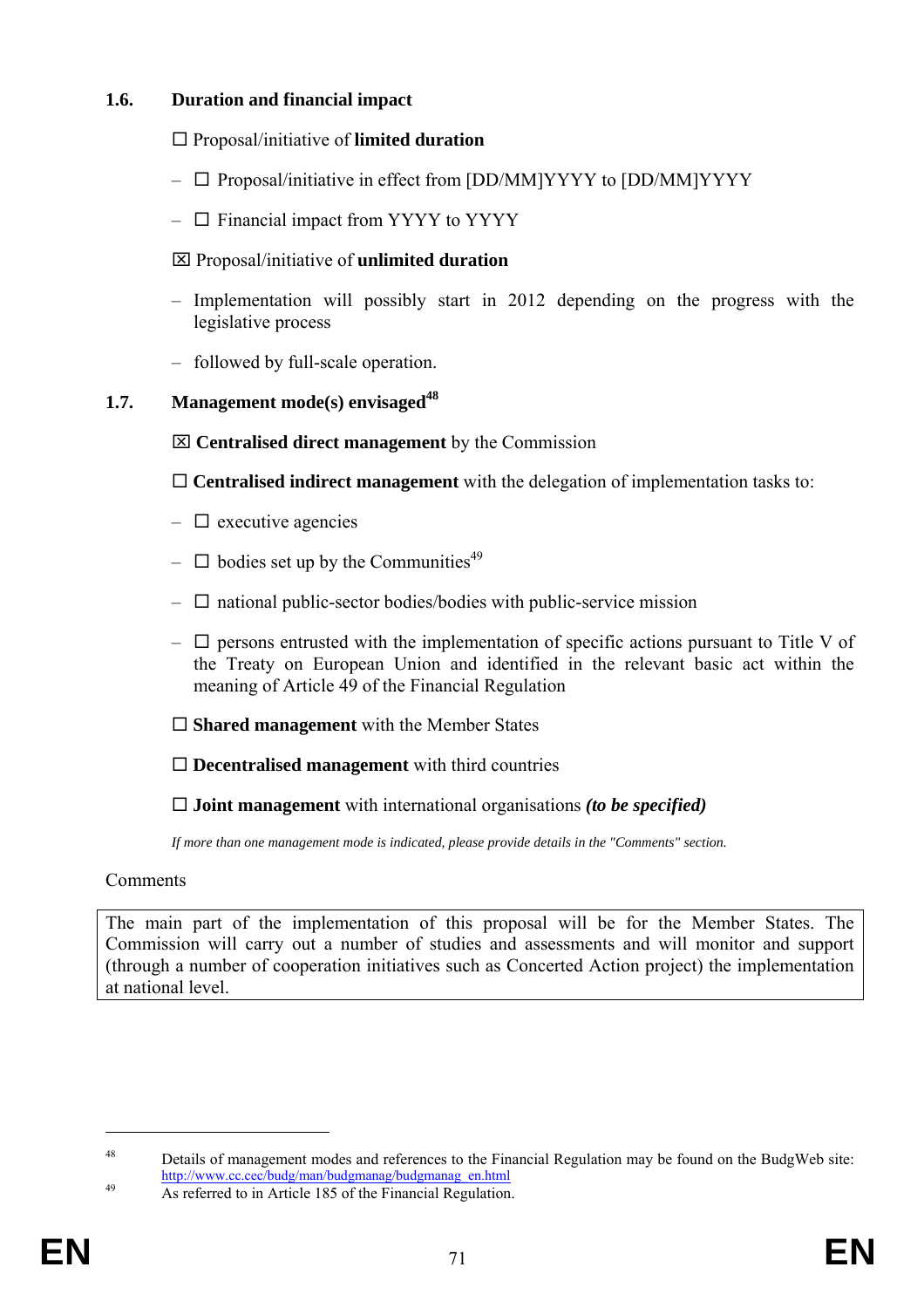# **2. MANAGEMENT MEASURES**

# **2.1. Monitoring and reporting rules**

*Specify frequency and conditions.* 

Member States have to provide: (i) annual report on a number of basic energy and implementation indicators; and (ii) three-year report on broader information on implementation of the Directive and national energy efficiency measures and strategies.

# **2.2. Management and control system**

# *2.2.1. Risk(s) identified*

The risks related to the implementation of the Directive are indentified in the implementation plan accompanying the proposal. They concern both risks in the transposition and in the implementation phase and internal and external risks.

# *2.2.2. Control method(s) envisaged*

The implementation plan foresees remedial action to address the identified risks. This for example includes reinforced dialogue and cooperation with the Member States, including in the context of the Concerted Action and bilaterally, requirements of correlation tables, establishment of penalties for the non-compliance. An evaluation by the Commission of the national annual and three-annual reports is also foreseen. The Commission may also issue recommendations.

# **2.3. Measures to prevent fraud and irregularities**

*Specify existing or envisaged prevention and protection measures.* 

This Proposal does not have an impact on the operational part of the EU budget. No risks identified.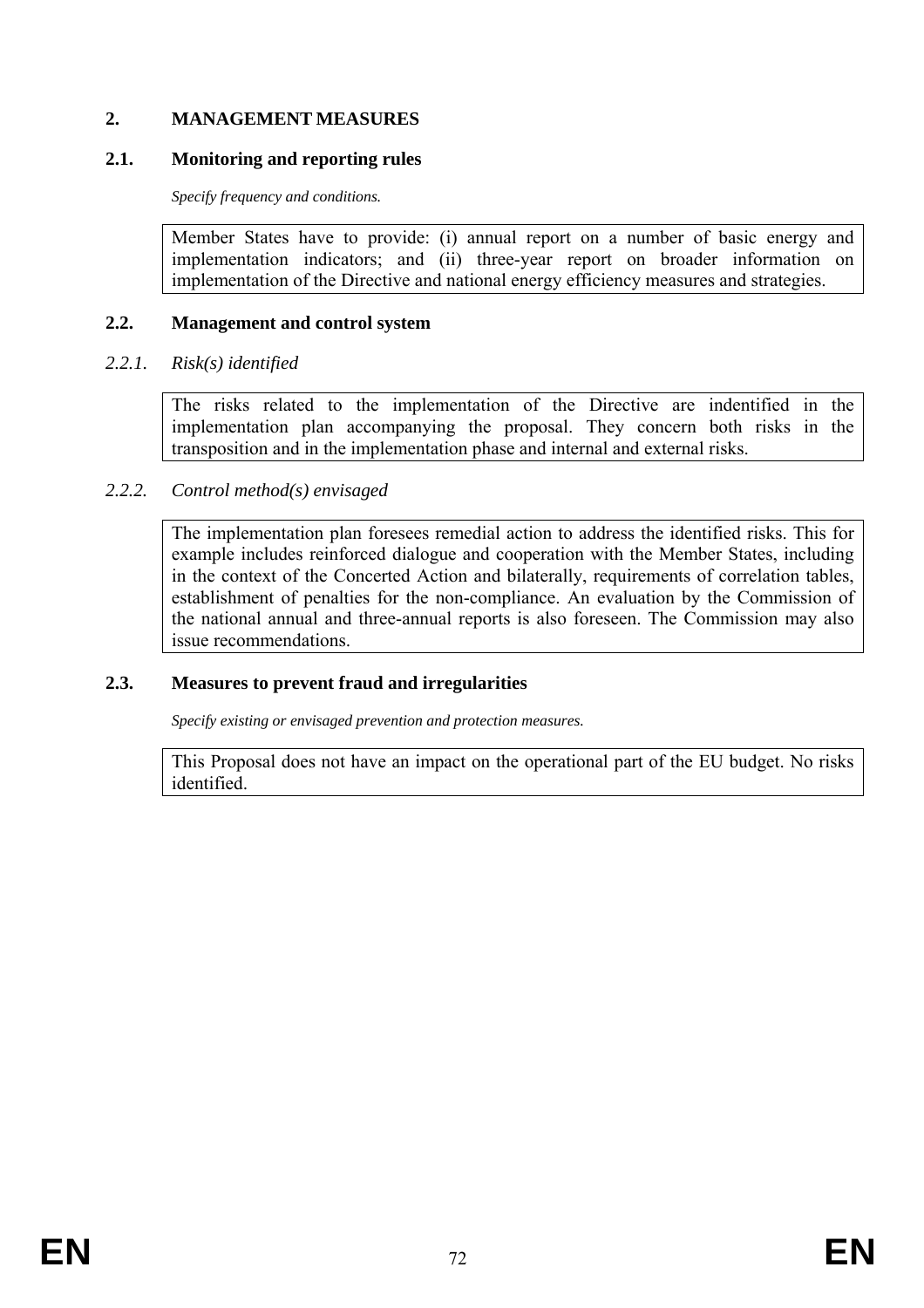# **3. ESTIMATED FINANCIAL IMPACT OF THE PROPOSAL/INITIATIVE**

# **3.1. Heading(s) of the multiannual financial framework and expenditure budget line(s) affected**

• Existing expenditure budget lines

In order of multiannual financial framework headings and budget lines.

| Heading of                            | Budget line                                                                                                     | Type of<br>expenditure      |                                         | Contribution                        |                                                                |                                                                                |  |  |  |
|---------------------------------------|-----------------------------------------------------------------------------------------------------------------|-----------------------------|-----------------------------------------|-------------------------------------|----------------------------------------------------------------|--------------------------------------------------------------------------------|--|--|--|
| multiannual<br>financial<br>framework | Number                                                                                                          | $Diff/non-$<br>diff<br>(50) | from<br>EFTA <sup>51</sup><br>countries | from<br>candidate<br>countries $52$ | from third<br>countries<br>NO.<br>NO.<br>NO.<br>N <sub>O</sub> | within the meaning<br>of Article $18(1)(aa)$<br>of the Financial<br>Regulation |  |  |  |
| 1A                                    | 32.04.03 [Support activities to the<br>European energy policy and internal<br>energy market]                    | Diff.                       | NO.                                     | NO.                                 |                                                                |                                                                                |  |  |  |
| 1A                                    | 32.04.06 [[Competitiveness and Innovation]<br>Framework Programme — 'Intelligent<br>Energy — Europe' programme] | Diff.                       | <b>YES</b>                              | <b>YES</b>                          |                                                                |                                                                                |  |  |  |

### • New budget lines requested – NO

*In order of multiannual financial framework headings and budget lines.* 

| Heading of                            | Budget line                     | Type of<br>expenditure | Contribution                     |                                |                         |                                                                                |  |  |  |  |
|---------------------------------------|---------------------------------|------------------------|----------------------------------|--------------------------------|-------------------------|--------------------------------------------------------------------------------|--|--|--|--|
| multiannual<br>financial<br>framework | Number<br>[Heading.<br>$\cdots$ | Diff./non-<br>diff.    | from<br><b>EFTA</b><br>countries | from<br>candidate<br>countries | from third<br>countries | within the meaning<br>of Article $18(1)(aa)$<br>of the Financial<br>Regulation |  |  |  |  |
|                                       | [XX.YY.YY.YY]                   |                        | YES/NO                           | YES/NO                         | YES/NO                  | YES/NO                                                                         |  |  |  |  |

 $\overline{a}$ 

<sup>&</sup>lt;sup>50</sup> Diff. = Differentiated appropriations / Non-Diff. = Non-differentiated appropriations<br>
EFTA: European Free Trade Association.<br>
Condidate acquires from the Way

Candidate countries and, where applicable, potential candidate countries from the Western Balkans.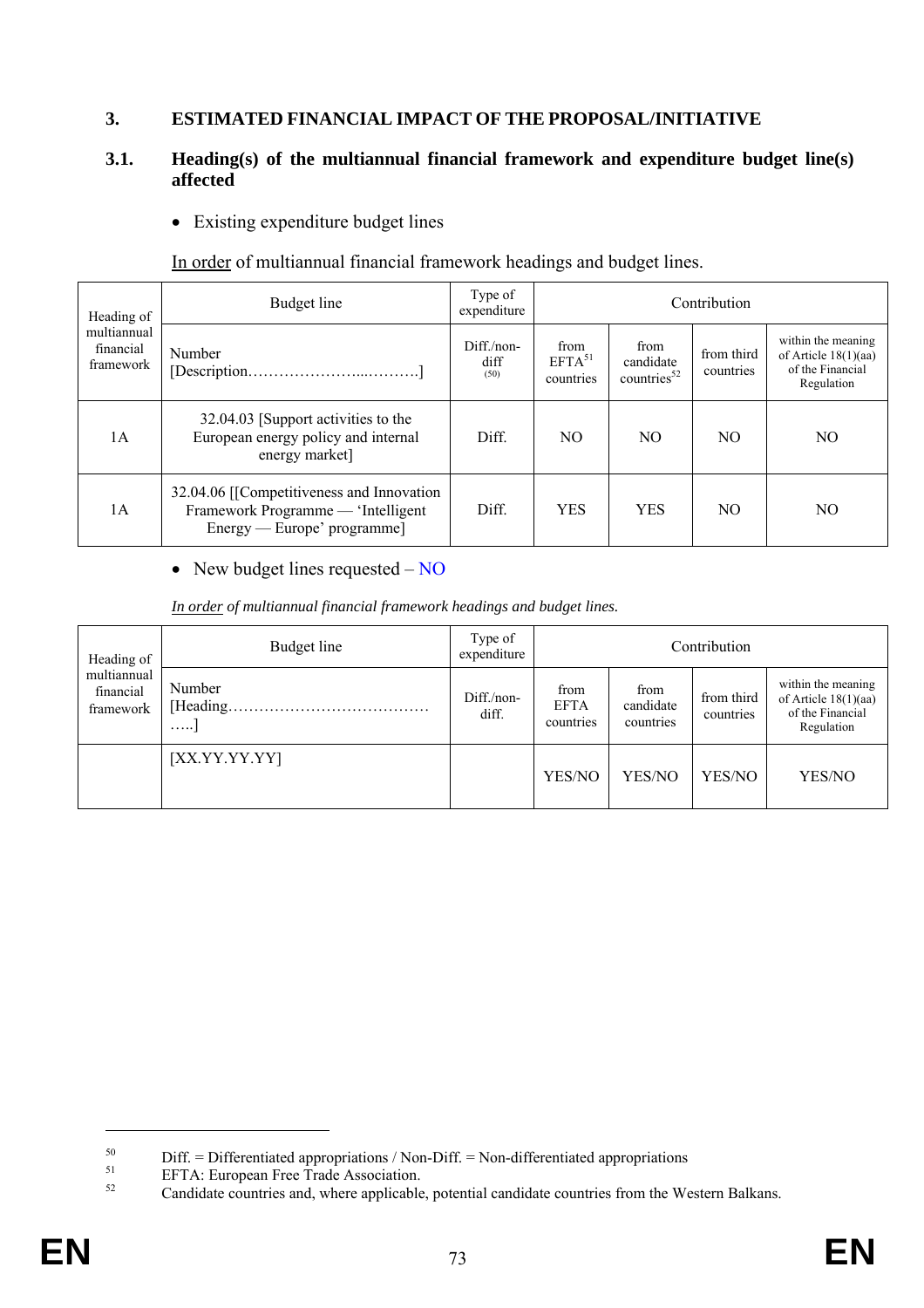### **3.2. Estimated impact on expenditure**

### *3.2.1. Summary of estimated impact on expenditure*

THE PROPOSAL WILL BE IMPLEMENTED USING THE EXISTING BUDGET AND WILL NOT HAVE AN IMPACT ON THE MULTIANNUAL FINANCIAL FRAMEWORK.

EUR million (to 3 decimal places)

| framework:                                                                                              | <b>Heading of multiannual financial</b> |                 |                  |               |               |               |     |                                                                                              |     |              |
|---------------------------------------------------------------------------------------------------------|-----------------------------------------|-----------------|------------------|---------------|---------------|---------------|-----|----------------------------------------------------------------------------------------------|-----|--------------|
| DG: <b>ENER</b>                                                                                         |                                         |                 | Year<br>$N^{53}$ | Year<br>$N+1$ | Year<br>$N+2$ | Year<br>$N+3$ |     | enter as many years as<br>necessary to show the duration<br>of the impact (see point $1.6$ ) |     | <b>TOTAL</b> |
| • Operational appropriations                                                                            |                                         |                 |                  |               |               |               |     |                                                                                              |     |              |
|                                                                                                         | Commitments                             | (1)             | 0.2              | 0.2           | 0.2           | 0.2           | 0.2 | 0.2                                                                                          | 0.2 | 1.4          |
| Number of budget line 32.04.03                                                                          | Payments                                | (2)             | 0.06             | 0.2           | 0.2           | 0.2           | 0.2 | 0.2                                                                                          | 0.2 | 1.26         |
| Number of budget line 32.04.06                                                                          | Commitments                             | (1a)            | 4.8              | 4.8           | 4.8           | 4.8           | 4.8 | 4.8                                                                                          | 4.8 | 33.6         |
|                                                                                                         | Payments                                | (2a)            | 1.44             | 3.36          | 4.8           | 4.8           | 4.8 | 4.8                                                                                          | 4.8 | 28.8         |
| Appropriations<br>of<br>administrative<br>an<br>from the envelope for specific programmes <sup>54</sup> | financed                                |                 |                  |               |               |               |     |                                                                                              |     |              |
| Number of budget line 32010406                                                                          |                                         | (3)             |                  |               |               |               |     |                                                                                              |     |              |
| <b>TOTAL</b> appropriations                                                                             | Commitments                             | $=1+1a$<br>$+3$ |                  | 5<br>5        | 5             | 5             | 5   | 5                                                                                            | 5   | 35.0         |
| for $DG \leq$ ENER>                                                                                     | Payments                                | $=2+2a$         | 1.5              | 3.56          | 5             | 5             | 5   | 5                                                                                            |     | 30.06        |

 $53$  Year N is the year in which implementation of the proposal/initiative starts.<br> $54$  Technical and/or edministrative scalidance and aunomality in support of the

Technical and/or administrative assistance and expenditure in support of the implementation of EU programmes and/or actions (former "BA" lines), indirect research, direct research.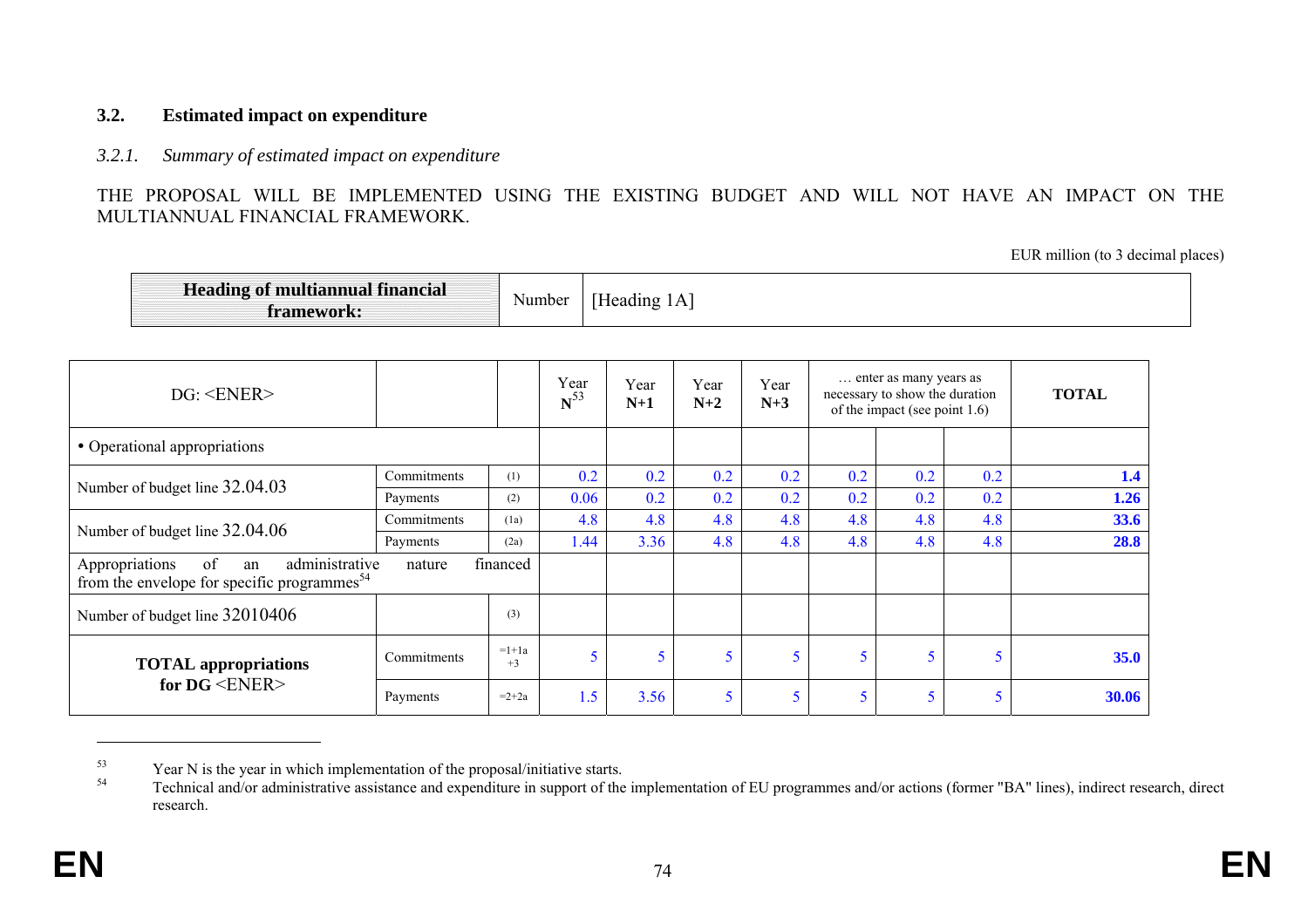|                                                                                                          |             | $+3$    |               |      |  |  |             |
|----------------------------------------------------------------------------------------------------------|-------------|---------|---------------|------|--|--|-------------|
| • TOTAL operational appropriations                                                                       | Commitments | (4)     |               |      |  |  | <b>35.0</b> |
|                                                                                                          | Payments    | (5)     |               | 3.56 |  |  | 30.06       |
| • TOTAL appropriations of an administrative nature<br>financed from the envelope for specific programmes |             |         |               |      |  |  |             |
| <b>TOTAL</b> appropriations                                                                              | Commitments | $=4+6$  |               |      |  |  | <b>35.0</b> |
| under HEADING $<$ 1A $>$<br>of the multiannual financial framework                                       | Payments    | $=$ 5+6 | $\mathcal{L}$ | 3.56 |  |  | 30.06       |

# **If more than one heading is affected by the proposal / initiative:**

| • TOTAL operational appropriations                                                                       | Commitments | (4)     |              |      |  |  |              |
|----------------------------------------------------------------------------------------------------------|-------------|---------|--------------|------|--|--|--------------|
|                                                                                                          | Payments    | (5)     |              |      |  |  |              |
| • TOTAL appropriations of an administrative nature<br>financed from the envelope for specific programmes | (6)         |         |              |      |  |  |              |
| <b>TOTAL appropriations</b>                                                                              | Commitments | $=4+6$  |              |      |  |  | <b>35.0</b>  |
| under HEADINGS 1 to 4<br>of the multiannual financial framework<br>(Reference amount)                    | Payments    | $=$ 5+6 | $\mathbf{E}$ | 3.56 |  |  | <b>30.06</b> |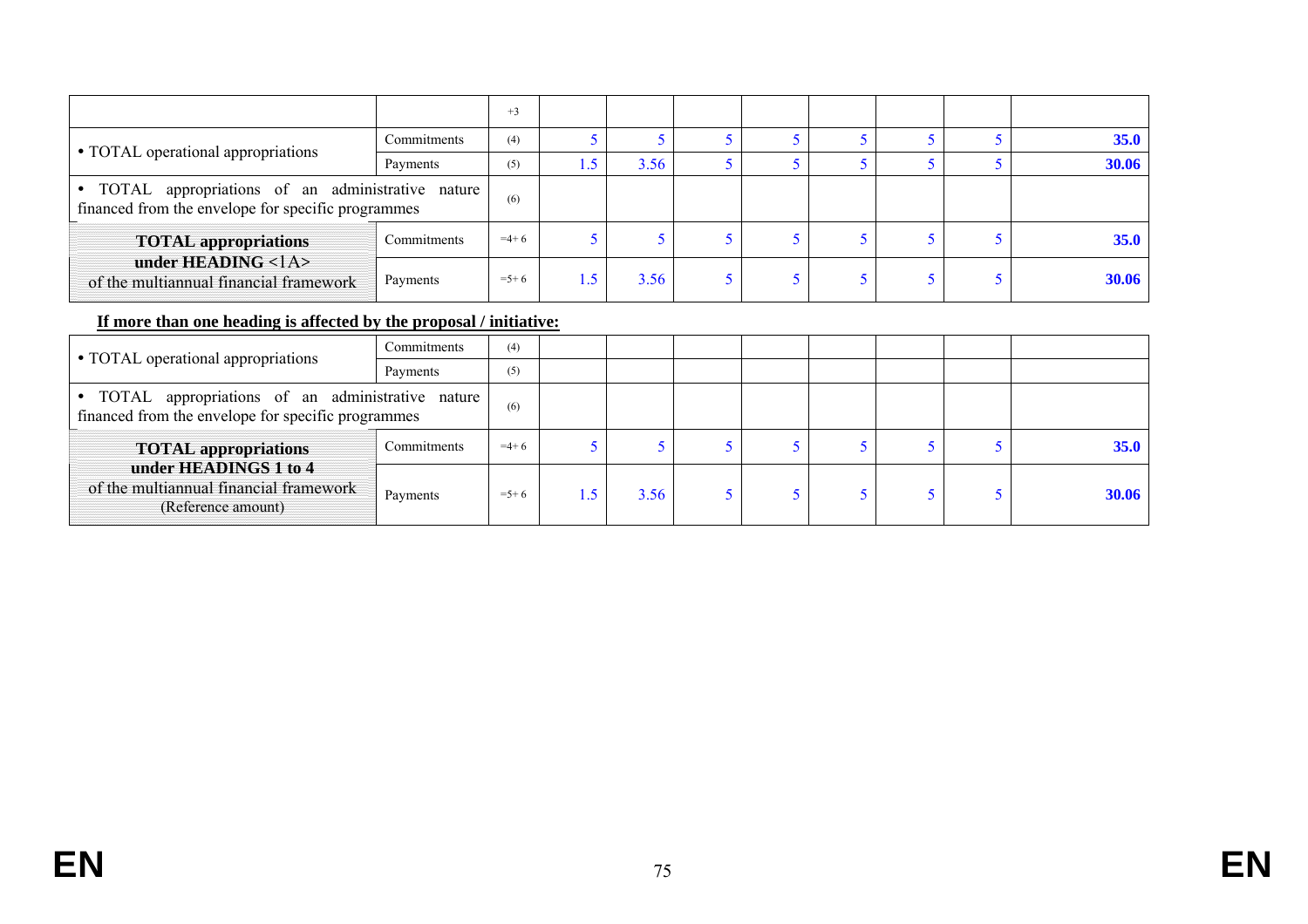| <b>Heading of multiannual financial</b><br>framework: |                | 5     | Administrative expenditure " |       |               |       |                                                                                           |       |                                   |  |
|-------------------------------------------------------|----------------|-------|------------------------------|-------|---------------|-------|-------------------------------------------------------------------------------------------|-------|-----------------------------------|--|
|                                                       |                |       |                              |       |               |       |                                                                                           |       | EUR million (to 3 decimal places) |  |
|                                                       |                |       |                              |       | Year<br>$N+3$ |       | enter as many years as<br>necessary to show the duration<br>of the impact (see point 1.6) |       | <b>TOTAL</b>                      |  |
| DG: <b>ENER</b>                                       |                |       |                              |       |               |       |                                                                                           |       |                                   |  |
| • Human resources                                     |                | 0.727 | 0.727                        | 0.727 | 0.727         | 0.727 | 0.727                                                                                     | 0.727 | 5.089                             |  |
| • Other administrative expenditure                    |                | 0.086 | 0.086                        | 0.086 | 0.086         | 0.086 | 0.086                                                                                     | 0.086 | 0.602                             |  |
| <b>TOTAL DG <ener></ener></b>                         | Appropriations | 0.813 | 0.813                        | 0.813 | 0.813         | 0.813 | 0.813                                                                                     | 0.813 | 5.691                             |  |

| <b>TOTAL</b> appropriations<br>under HEADING 5<br>of the multiannual financial framework | Total<br>commitments<br>Total payments)<br>$=$ | .813 | 0.813 | 0.813 |  | 0.813 | 0.81? | 0.813 | 5.69 |
|------------------------------------------------------------------------------------------|------------------------------------------------|------|-------|-------|--|-------|-------|-------|------|
|------------------------------------------------------------------------------------------|------------------------------------------------|------|-------|-------|--|-------|-------|-------|------|

EUR million (to 3 decimal places)

|                                                                 | Year<br>$N^{55}$ | Year<br>$N+1$ | Year<br>$N+2$ | Year<br>$N+3$ | enter as many years as<br>necessary to show the duration<br>of the impact (see point $1.6$ ) |       |       | <b>TOTAL</b> |        |
|-----------------------------------------------------------------|------------------|---------------|---------------|---------------|----------------------------------------------------------------------------------------------|-------|-------|--------------|--------|
| <b>TOTAL</b> appropriations                                     | Commitments      | 5,813         | 5,813         | 5,813         | 5,813                                                                                        | 5,813 | 5,813 | 5,813        | 40,691 |
| under HEADINGS 1 to 5<br>of the multiannual financial framework | Payments         | 2,313         | 4,373         | 5,813         | 5,813                                                                                        | 5,813 | 5,813 | 5,813        | 35,751 |

<sup>55</sup> Year N is the year in which implementation of the proposal/initiative starts.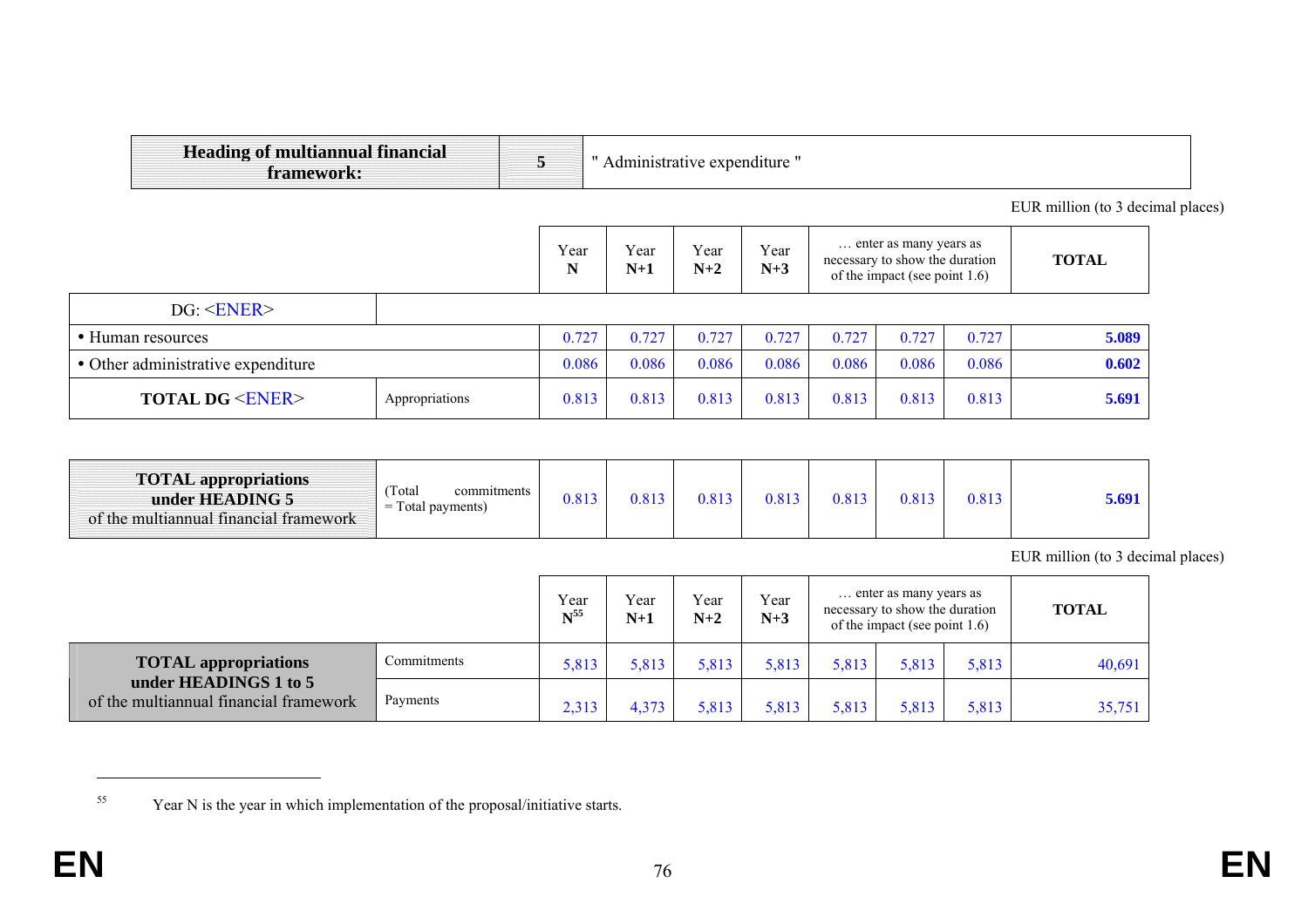# *3.2.2. Estimated impact on operational appropriations*

- $\boxtimes$  The proposal/initiative does not require the use of new operational appropriations (the initiative is part of the current financial framework)
- $\Box$  The proposal/initiative requires the use of operational appropriations, as explained below:

| <b>Indicate</b>                                                                                                                                                                                                                 |                                                           |                                         |                      | Year<br>N      |                      | Year<br>$N+1$  |                      | Year<br>$N+2$  | $N+3$                | Year           |                      |                |                      | enter as many years as necessary to show<br>the duration of the impact (see point $1.6$ ) |                      |                | <b>TOTAL</b>                             |               |
|---------------------------------------------------------------------------------------------------------------------------------------------------------------------------------------------------------------------------------|-----------------------------------------------------------|-----------------------------------------|----------------------|----------------|----------------------|----------------|----------------------|----------------|----------------------|----------------|----------------------|----------------|----------------------|-------------------------------------------------------------------------------------------|----------------------|----------------|------------------------------------------|---------------|
| objectives and<br>outputs                                                                                                                                                                                                       |                                                           |                                         |                      |                |                      |                |                      |                | <b>OUTPUTS</b>       |                |                      |                |                      |                                                                                           |                      |                |                                          |               |
| ⇩<br>SPECIFIC OBJECTIVE No 3 Realize 20 % reduction of the EU's energy consumption compared to PRIMES 2007 projections for 2020                                                                                                 | Type<br>of<br>$\displaystyle \mathop{\text{output}}_{56}$ | Avera<br>ge<br>cost<br>of the<br>output | Number<br>of outputs | Cost           | of outputs<br>Number | Cost           | of outputs<br>Number | Cost           | of outputs<br>Number | Cost           | of outputs<br>Number | Cost           | of outputs<br>Number | Cost                                                                                      | of outputs<br>Number | Cost           | Total<br>number<br>$\alpha$ f<br>outputs | Total<br>cost |
|                                                                                                                                                                                                                                 |                                                           |                                         |                      |                |                      |                |                      |                |                      |                |                      |                |                      |                                                                                           |                      |                |                                          |               |
| - Output                                                                                                                                                                                                                        | study                                                     |                                         |                      | 0.2            |                      | 0.2            |                      | 0.2            |                      | 0.2            |                      | 0.2            |                      | 0.2                                                                                       | $\mathbf{1}$         | 0.2            | $\overline{\mathbf{7}}$                  | 1.4           |
| Sub-total for specific objective $N^{\circ}3$                                                                                                                                                                                   |                                                           |                                         | 0.2                  |                | 0.2                  |                | 0.2                  |                | 0.2                  |                | 0.2                  |                | 0.2                  |                                                                                           | 0.2                  | $\overline{7}$ | 1.4                                      |               |
| SPECIFIC OBJECTIVE No 4 To promote renewables and to increase the energy efficiency in transport, residential/tertiary and industry, through addressing the non-technological<br>barriers (Intelligent Energy Europe programme) |                                                           |                                         |                      |                |                      |                |                      |                |                      |                |                      |                |                      |                                                                                           |                      |                |                                          |               |
| - Output                                                                                                                                                                                                                        | study                                                     | 1.4                                     | $\overline{2}$       | 2.8            | $\overline{2}$       | 2.8            | $\overline{2}$       | 2.8            | $\overline{2}$       | 2.8            | $\overline{2}$       | 2.8            | $\overline{2}$       | 2.8                                                                                       | $\overline{2}$       | 2.8            | 14                                       | 19.6          |
| - Output                                                                                                                                                                                                                        | Concerte<br>d action                                      | $\overline{2}$                          | 0.3                  | $\overline{2}$ | 0.3                  | $\overline{2}$ | 0.3                  | $\overline{2}$ | 0.3                  | $\overline{2}$ | 0.3                  | $\overline{2}$ | 0.3                  | $\overline{2}$                                                                            | 0.3                  | $\overline{2}$ | 2.1                                      | 14            |
| Sub-total for specific objective $N^{\circ}4$                                                                                                                                                                                   |                                                           | 2.3                                     | 4.8                  | 2.3            | 4.8                  | 2.3            | 4.8                  | 2.3            | 4.8                  | 2.3            | 4.8                  | 2.3            | 4.8                  | 2.3                                                                                       | 4.8                  | 16.1           | 33.6                                     |               |
| <b>TOTAL COST</b>                                                                                                                                                                                                               |                                                           |                                         |                      | 5              |                      | 5              |                      | 5              |                      | 5              |                      | 5              |                      | 5                                                                                         |                      | 5              |                                          | 35            |

<sup>56</sup> Outputs are products and services to be supplied (e.g.: number of student exchanges financed, number of km of roads built, etc.).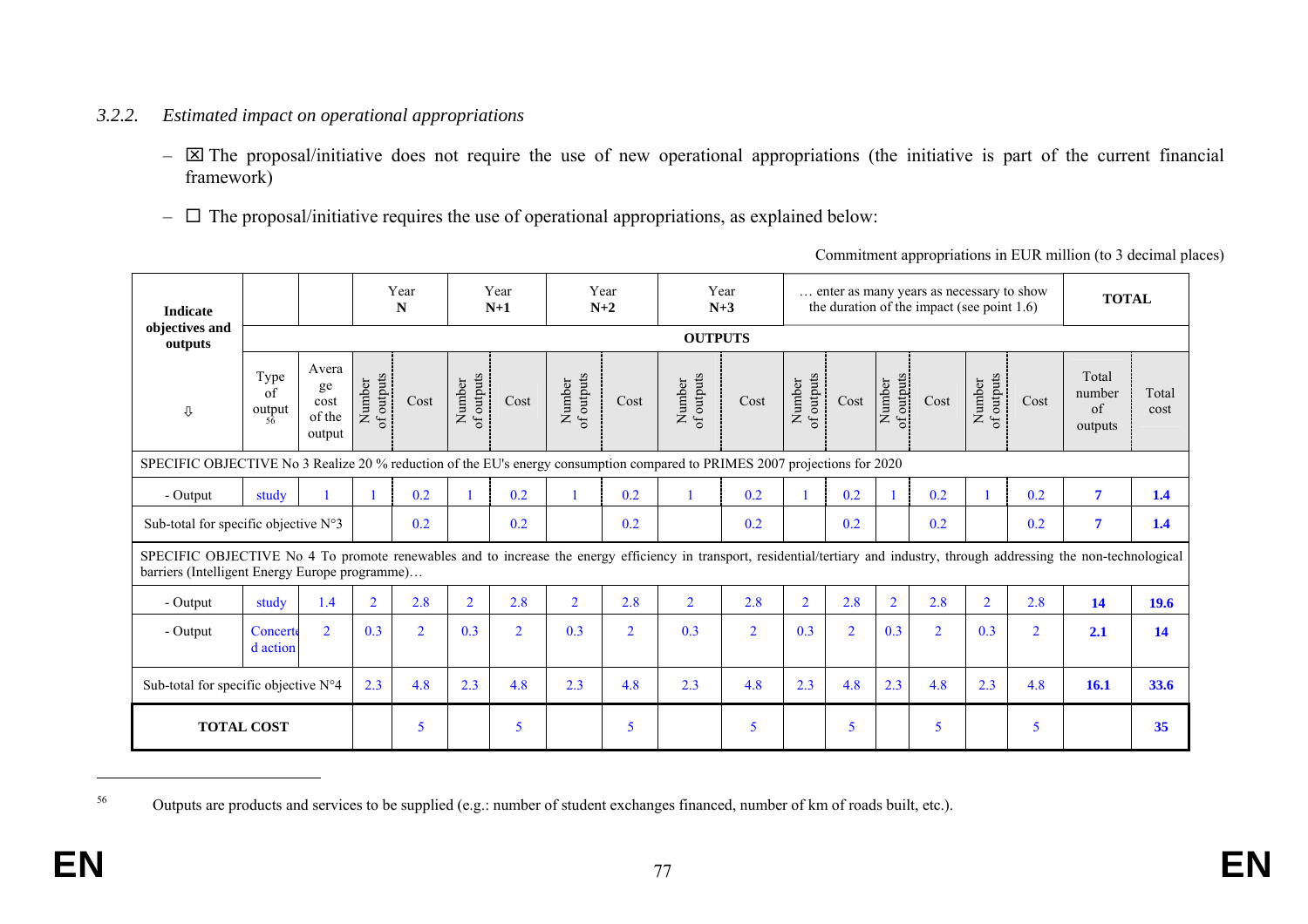# *3.2.3. Estimated impact on appropriations of an administrative nature*

- 3.2.3.1. Summary
	- $\Box$  The proposal/initiative does not require the use of administrative appropriations
	- $\boxtimes$  The proposal/initiative requires the use of administrative appropriations, as explained below: (the initiative is part of the current financial framework)

The needs for administrative appropriations shall be covered within the allocation already granted for managing this action and/or redeployed within the DG, complemented as the case may be by any additional allocation that might be granted to the managing DG in the framework of the annual allocation procedure in the light of budgetary constraints.

|                                                                                   | Year<br>$\,$ $\,$ $^{57}$ | Year<br>$N+1$ | Year<br>$N+2$ | Year<br>$N+3$ |       | enter as many years as necessary<br>to show the duration of the impact<br>(see point $1.6$ ) |       |       |  |  |  |
|-----------------------------------------------------------------------------------|---------------------------|---------------|---------------|---------------|-------|----------------------------------------------------------------------------------------------|-------|-------|--|--|--|
| <b>HEADING 5</b><br>of the multiannual<br>financial framework                     |                           |               |               |               |       |                                                                                              |       |       |  |  |  |
| Human resources                                                                   | 0.727                     | 0.727         | 0.727         | 0.727         | 0.727 | 0.727                                                                                        | 0.727 | 5.089 |  |  |  |
| Other administrative<br>expenditure                                               | 0.086                     | 0.086         | 0.086         | 0.086         | 0.086 | 0.086                                                                                        | 0.086 | 0.602 |  |  |  |
| <b>Subtotal HEADING 5</b><br>of the multiannual<br>financial framework            | 0.813                     | 0.813         | 0.813         | 0.813         | 0.813 | 0.813                                                                                        | 0.813 | 5.691 |  |  |  |
| Outside HEADING 558<br>of the multiannual<br>financial framework                  |                           |               |               |               |       |                                                                                              |       |       |  |  |  |
| Human resources                                                                   |                           |               |               |               |       |                                                                                              |       |       |  |  |  |
| Other expenditure<br>of an administrative<br>nature                               |                           |               |               |               |       |                                                                                              |       |       |  |  |  |
| <b>Subtotal</b><br>outside HEADING 5<br>of the multiannual<br>financial framework |                           |               |               |               |       |                                                                                              |       |       |  |  |  |
| <b>TOTAL</b>                                                                      | 0.813                     | 0.813         | 0.813         | 0.813         | 0.813 | 0.813                                                                                        | 0.813 | 5.691 |  |  |  |

EUR million (to 3 decimal places)

 $\overline{a}$ 

 $57$  Year N is the year in which implementation of the proposal/initiative starts.<br>  $58$  Technical and/or administrative assistance and expenditure in support of the implementation of EU programmes and/or actions (former "BA" lines), indirect research, direct research.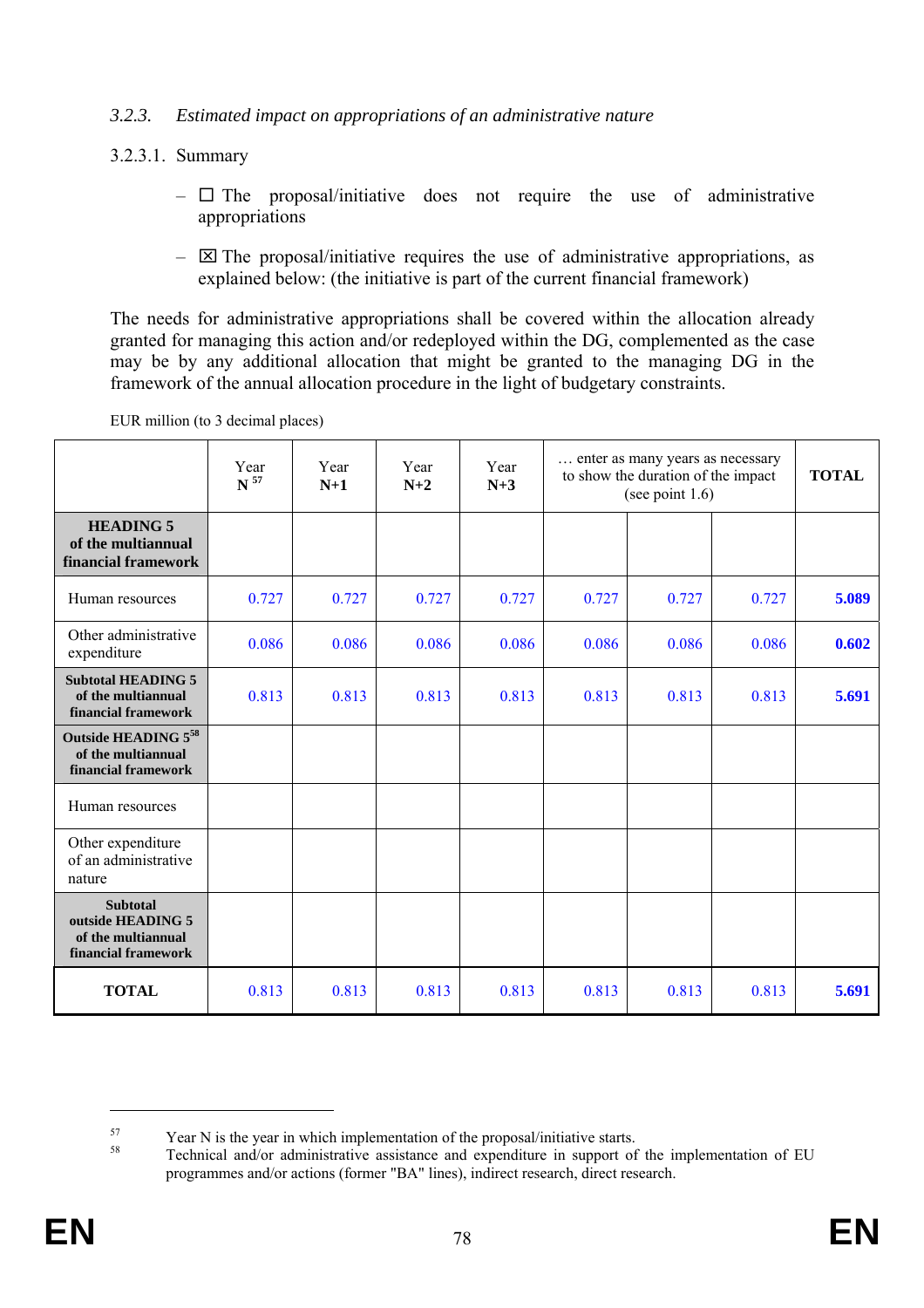# 3.2.3.2. Estimated requirements of human resources

- $\Box$  The proposal/initiative does not require the use of human resources
- $\boxtimes$  The proposal/initiative requires the use of the currently allocated human resources, as explained below:

|                                                              |                                                                               | Year<br>N | Year<br>$N+1$ | Year<br>$N+2$ | Year<br>$N+3$ |       | enter as many years as<br>necessary to show the<br>duration of the impact<br>(see point $1.6$ ) |       |
|--------------------------------------------------------------|-------------------------------------------------------------------------------|-----------|---------------|---------------|---------------|-------|-------------------------------------------------------------------------------------------------|-------|
|                                                              | • Establishment plan posts (officials and temporary agents)                   |           |               |               |               |       |                                                                                                 |       |
| Representation Offices)                                      | XX 01 01 01 (Headquarters and Commission's                                    | 0.727     | 0.727         | 0.727         | 0.727         | 0.727 | 0.727                                                                                           | 0.727 |
| $XX$ 01 01 02 (Delegations)                                  |                                                                               |           |               |               |               |       |                                                                                                 |       |
| XX 01 05 01 (Indirect research)                              |                                                                               |           |               |               |               |       |                                                                                                 |       |
| 10 01 05 01 (Direct research)                                |                                                                               |           |               |               |               |       |                                                                                                 |       |
|                                                              | <b>• External personnel (in Full Time Equivalent unit: FTE)</b> <sup>59</sup> |           |               |               |               |       |                                                                                                 |       |
| envelope")                                                   | XX 01 02 01 (CA, INT, SNE from the "global"                                   |           |               |               |               |       |                                                                                                 |       |
| XX 01 02 02 (CA, INT, JED, LA and SNE in<br>the delegations) |                                                                               |           |               |               |               |       |                                                                                                 |       |
| $XX$ 01 04 yy $^{60}$                                        | - at Headquarters <sup>61</sup>                                               |           |               |               |               |       |                                                                                                 |       |
|                                                              | - in delegations                                                              |           |               |               |               |       |                                                                                                 |       |
| XX 01 05 02 (CA, INT, SNE - Indirect<br>research)            |                                                                               |           |               |               |               |       |                                                                                                 |       |
| 10 01 05 02 (CA, INT, SNE - Direct research)                 |                                                                               |           |               |               |               |       |                                                                                                 |       |
| Other budget lines (specify)                                 |                                                                               |           |               |               |               |       |                                                                                                 |       |
| <b>TOTAL</b>                                                 |                                                                               | 0.727     | 0.727         | 0.727         | 0.727         | 0.727 | 0.727                                                                                           | 0.727 |

*Estimate to be expressed in full amounts (or at most to one decimal place)* 

**XX** is the policy area or budget title concerned.

The human resources required will be met by staff from the DG who are already assigned to management of the action and/or have been redeployed within the DG, together if necessary with any additional allocation which may be granted to the managing DG under the annual allocation procedure and in the light of budgetary constraints.

Description of tasks to be carried out:

| Officials and temporary agents | Take appropriate actions to implement the various requirements upon Commission<br>(e.g. review MS reports, launch and supervise studies, carry out analysis, develop<br>support programmes for its implementation, monitor implementation) |
|--------------------------------|--------------------------------------------------------------------------------------------------------------------------------------------------------------------------------------------------------------------------------------------|
| External personnel             |                                                                                                                                                                                                                                            |

 $\overline{a}$ 

<sup>59</sup> CA= Contract Agent; INT= agency staff ("*Intérimaire")*; JED= "*Jeune Expert en Délégation"* (Young

Experts in Delegations); LA= Local Agent; SNE= Seconded National Expert;<br>
Under the ceiling for external personnel from operational appropriations (former "BA" lines).<br>
Essentially for Structural Funds, European Agricultur European Fisheries Fund (EFF).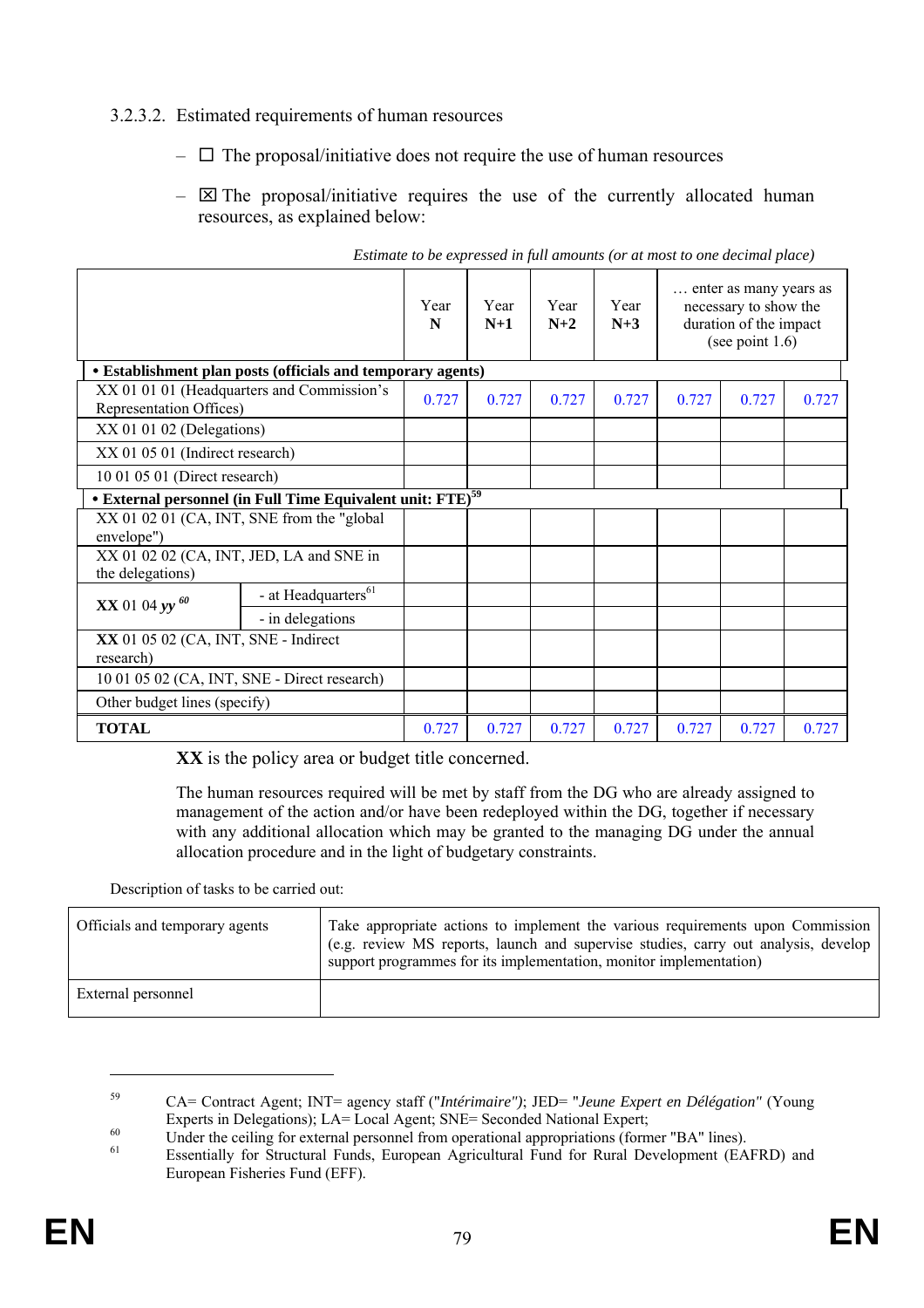- *3.2.4. Compatibility with the current multiannual financial framework* 
	- $\boxtimes$  Proposal/initiative is compatible the current multiannual financial framework.
	- $\Box$  Proposal/initiative will entail reprogramming of the relevant heading in the multiannual financial framework.

Explain what reprogramming is required, specifying the budget lines concerned and the corresponding amounts.

….

……..

 $\Box$  Proposal/initiative requires application of the flexibility instrument or revision of the multiannual financial framework $62$ .

Explain what is required, specifying the headings and budget lines concerned and the corresponding amounts.

*3.2.5. Third-party contributions* 

- $-\nabla$  The proposal/initiative does not provide for co-financing by third parties
- The proposal/initiative provides for the co-financing estimated below:

Appropriations in EUR million (to 3 decimal places)

|                                    | Year<br>N | Year<br>$N+1$ | Year<br>$N+2$ | Year<br>$N+3$ | enter as many years as<br>necessary to show the duration<br>of the impact (see point $1.6$ ) |  |  | Total |
|------------------------------------|-----------|---------------|---------------|---------------|----------------------------------------------------------------------------------------------|--|--|-------|
| Specify the co-financing<br>body   |           |               |               |               |                                                                                              |  |  |       |
| TOTAL appropriations<br>cofinanced |           |               |               |               |                                                                                              |  |  |       |

<sup>1</sup> 

<sup>62</sup> See points 19 and 24 of the Interinstitutional Agreement.